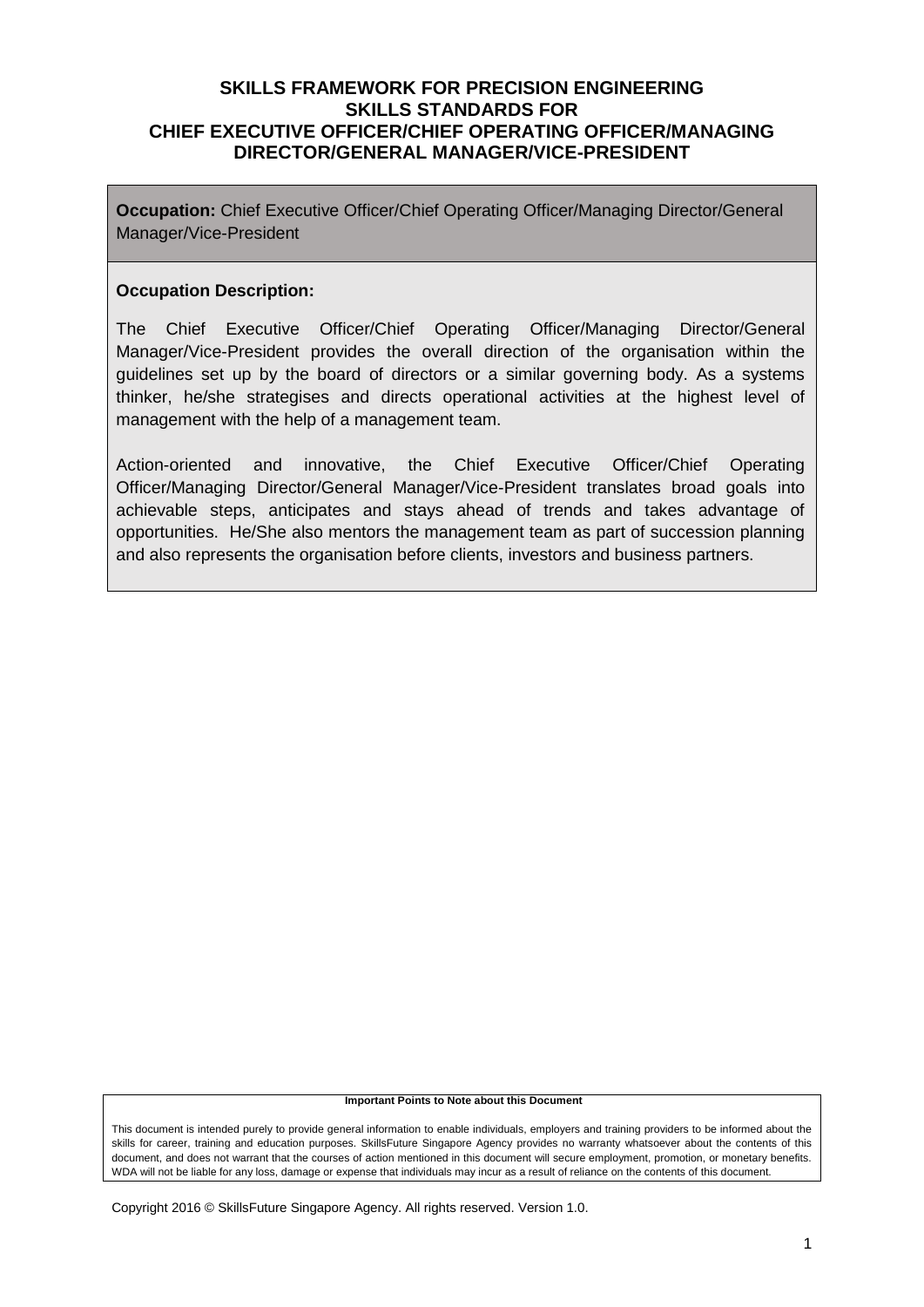The skills expected of the Chief Executive Officer/Chief Operating Officer/Managing Director/General Manager/Vice-President are summarised as below:

| <b>Skill Category</b>                                         | <b>Skill Sub-</b><br><b>Category</b> | <b>Skills</b>         |                                                                                                                                                            |  |
|---------------------------------------------------------------|--------------------------------------|-----------------------|------------------------------------------------------------------------------------------------------------------------------------------------------------|--|
| <b>Product</b><br><b>Management</b>                           |                                      | <b>PRE-PMN-8003-1</b> | <b>Strategic Research and Development</b>                                                                                                                  |  |
| <b>Operations</b><br><b>Planning and</b><br><b>Production</b> |                                      | <b>PRE-OPP-8001-1</b> | <b>Exploit Organisation's Strengths to</b><br><b>Enhance Business Competitiveness</b><br>through Strategic Technology and<br><b>Operations Roadmapping</b> |  |
| <b>Sustainable</b><br><b>Manufacturing</b>                    |                                      | <b>PRE-SMN-8008-1</b> | <b>Champion Green Manufacturing</b><br><b>Practices for Sustainability</b>                                                                                 |  |
| <b>Manufacturing</b>                                          |                                      | <b>PRE-MPI-8030-1</b> | Champion Lean Six Sigma for the<br>Organisation                                                                                                            |  |
| <b>Productivity and</b><br><b>Innovation</b>                  |                                      | <b>PRE-MPI-8031-1</b> | Champion Innovation in the<br>Organisation                                                                                                                 |  |
| <b>Quality</b><br><b>Management</b><br><b>Systems</b>         |                                      | <b>PRE-QMS-8005-1</b> | Champion Quality Management in the<br>Organisation                                                                                                         |  |
|                                                               |                                      | <b>PRE-SCL-8008-1</b> | Drive Value, Alignment and<br>Sustainability in the Organisation's<br>Supply Chain                                                                         |  |
| <b>Workplace</b><br><b>Safety and</b><br><b>Health</b>        |                                      | <b>PRE-WSH-8013-1</b> | Champion Workplace Safety and<br><b>Health Policy Adoption</b>                                                                                             |  |
| <b>Business</b><br><b>Continuity</b>                          |                                      | <b>BM-BCM-601E-1</b>  | <b>Endorse Business Continuity</b><br>Framework, Strategies, Policies and<br>Plans                                                                         |  |
| <b>Management</b>                                             |                                      | <b>BM-BCM-602E-1</b>  | Provide Leadership during Crisis<br><b>Situations</b>                                                                                                      |  |
| <b>Communication</b>                                          |                                      | <b>BM-COM-602E-1</b>  | Advocate Organisation's Interests                                                                                                                          |  |
| <b>Finance</b>                                                |                                      | <b>BM-FIN-601E-1</b>  | Set Organisation's Finance Philosophy<br>and Strategy                                                                                                      |  |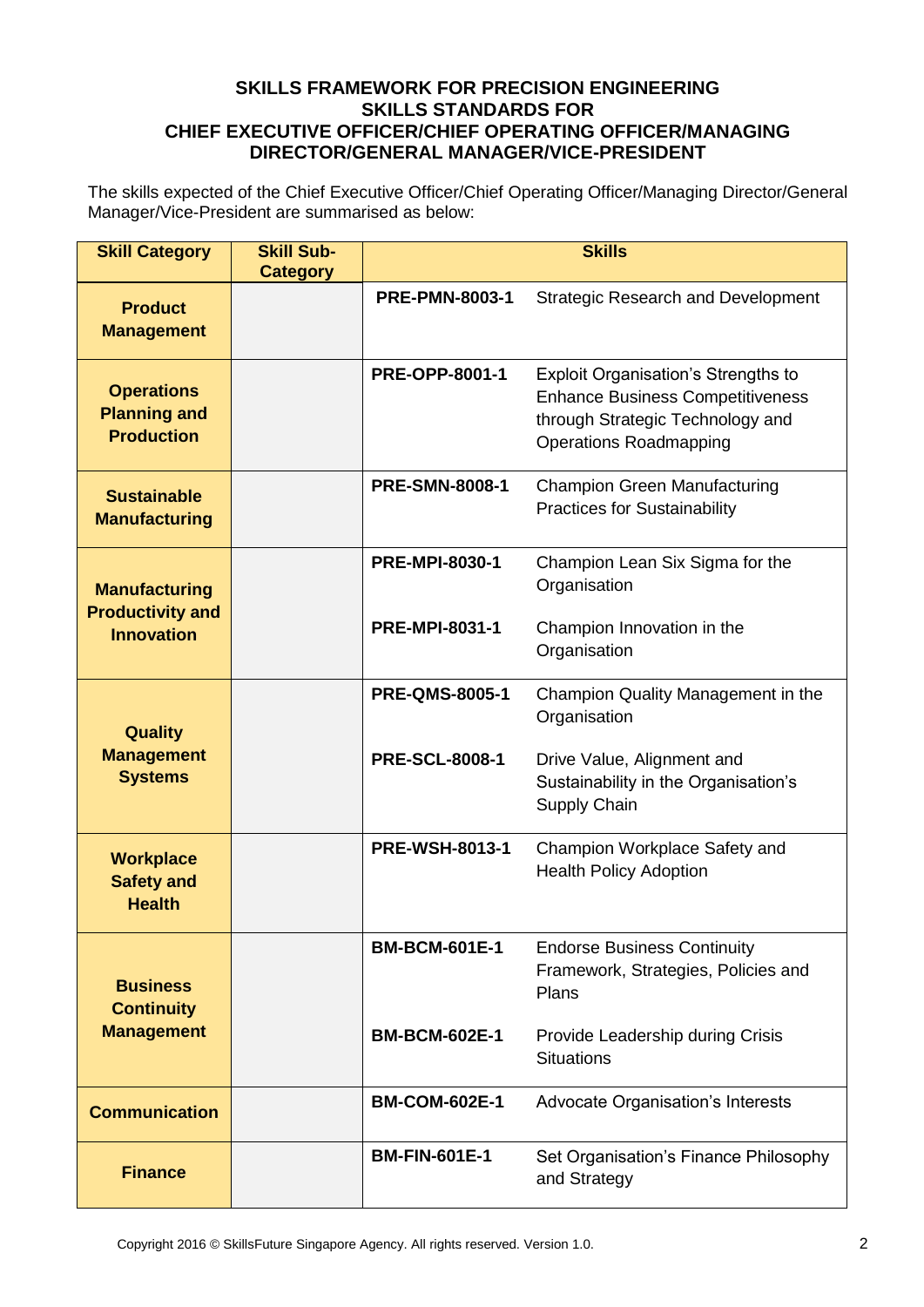| <b>Skill Category</b>                                       | <b>Skill Sub-</b><br><b>Category</b> | <b>Skills</b>         |                                                                                                             |  |
|-------------------------------------------------------------|--------------------------------------|-----------------------|-------------------------------------------------------------------------------------------------------------|--|
| <b>Human</b><br><b>Resource</b><br><b>Management</b>        |                                      | <b>PRE-HRM-8011-1</b> | Align Workforce Strategy with<br><b>Competitive Strategy</b>                                                |  |
|                                                             |                                      | <b>PRE-HRM-7009-1</b> | Promote Harmonious Tripartite<br><b>Relations</b>                                                           |  |
| <b>Leadership and</b><br><b>People</b><br><b>Management</b> |                                      | <b>PRE-LPM-8002-1</b> | Harness Cultural Intelligence in the<br><b>Globalised Workplace</b>                                         |  |
|                                                             |                                      | <b>LPM-DEV-601C-0</b> | <b>Lead Organisational Succession</b><br>Planning, Capability Development and<br><b>Employee Engagement</b> |  |
|                                                             |                                      | <b>LPM-PER-601C-0</b> | Develop Self to Maintain Professional<br>Competence to Lead an Organisation                                 |  |
|                                                             |                                      | <b>LPM-BRD-601E-0</b> | Act as an Effective Board Member                                                                            |  |
|                                                             |                                      | <b>LPM-GEN-602E-0</b> | Represent and Promote the<br>Organisation                                                                   |  |
|                                                             |                                      | <b>LPM-GEN-601E-0</b> | <b>Build Positive Relationships with the</b><br><b>Board</b>                                                |  |
|                                                             |                                      | <b>PRE-LPM-8001-1</b> | <b>Mentor and Lead Staff</b>                                                                                |  |
|                                                             |                                      | <b>PRE-PRE-8005-1</b> | <b>Build International Business Networks</b>                                                                |  |
|                                                             |                                      | <b>PRE-PRE-8006-1</b> | Speak with Impact                                                                                           |  |
| <b>Public Relations</b>                                     |                                      | <b>PRE-PRE-8007-1</b> | Champion the Organisation's Public<br><b>Relations Strategy to Manage</b><br><b>Corporate Reputation</b>    |  |
|                                                             |                                      | <b>BM-RM-601E-1</b>   | Set Risk Appetite and Risk Goals                                                                            |  |
| <b>Risk</b><br><b>Management</b>                            |                                      | <b>BM-RM-602E-1</b>   | <b>Endorse Risk Management Philosophy</b><br>and Strategies                                                 |  |
|                                                             |                                      | <b>BM-RM-603E-1</b>   | <b>Endorse the Principles of Corporate</b><br>Governance and Compliance in the<br>Organisation              |  |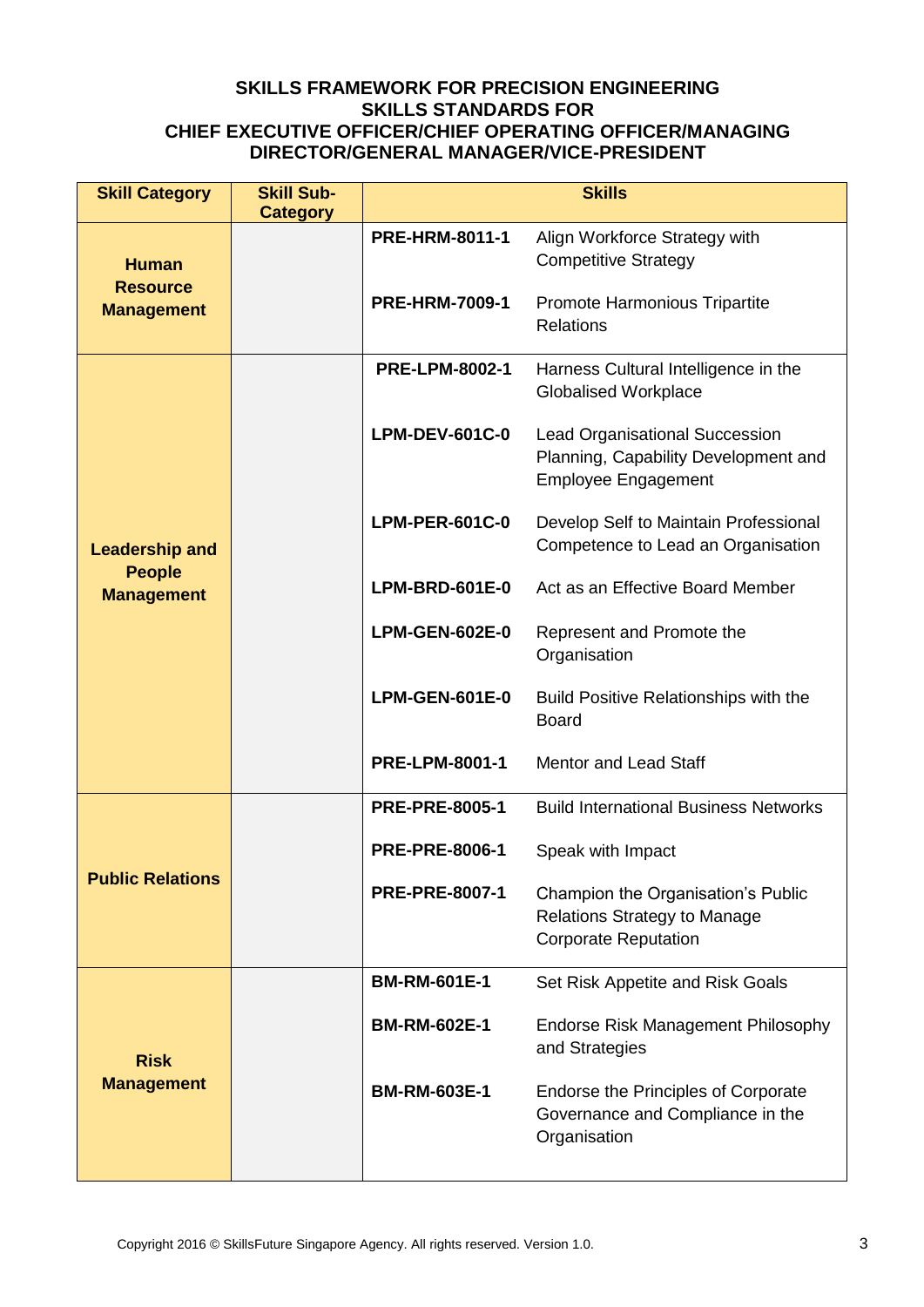| <b>Skill Category</b>                                            | <b>Skill Sub-</b><br><b>Category</b> | <b>Skills</b>                                                                     |                                    |  |
|------------------------------------------------------------------|--------------------------------------|-----------------------------------------------------------------------------------|------------------------------------|--|
| <b>Sales and</b><br><b>Marketing</b>                             |                                      | <b>PRE-SMA-8003-1</b><br><b>Strategise Marketing for Competitive</b><br>Advantage |                                    |  |
|                                                                  |                                      | <b>PRE-SPI-8009-1</b>                                                             | Lead Organisations into the Future |  |
| <b>Strategic</b><br><b>Planning and</b><br><b>Implementation</b> |                                      | <b>PRE-SPI-8010-1</b>                                                             | Lead with Vision                   |  |
|                                                                  |                                      | <b>PRE-SPI-8011-1</b>                                                             | Lead Achievement of Results        |  |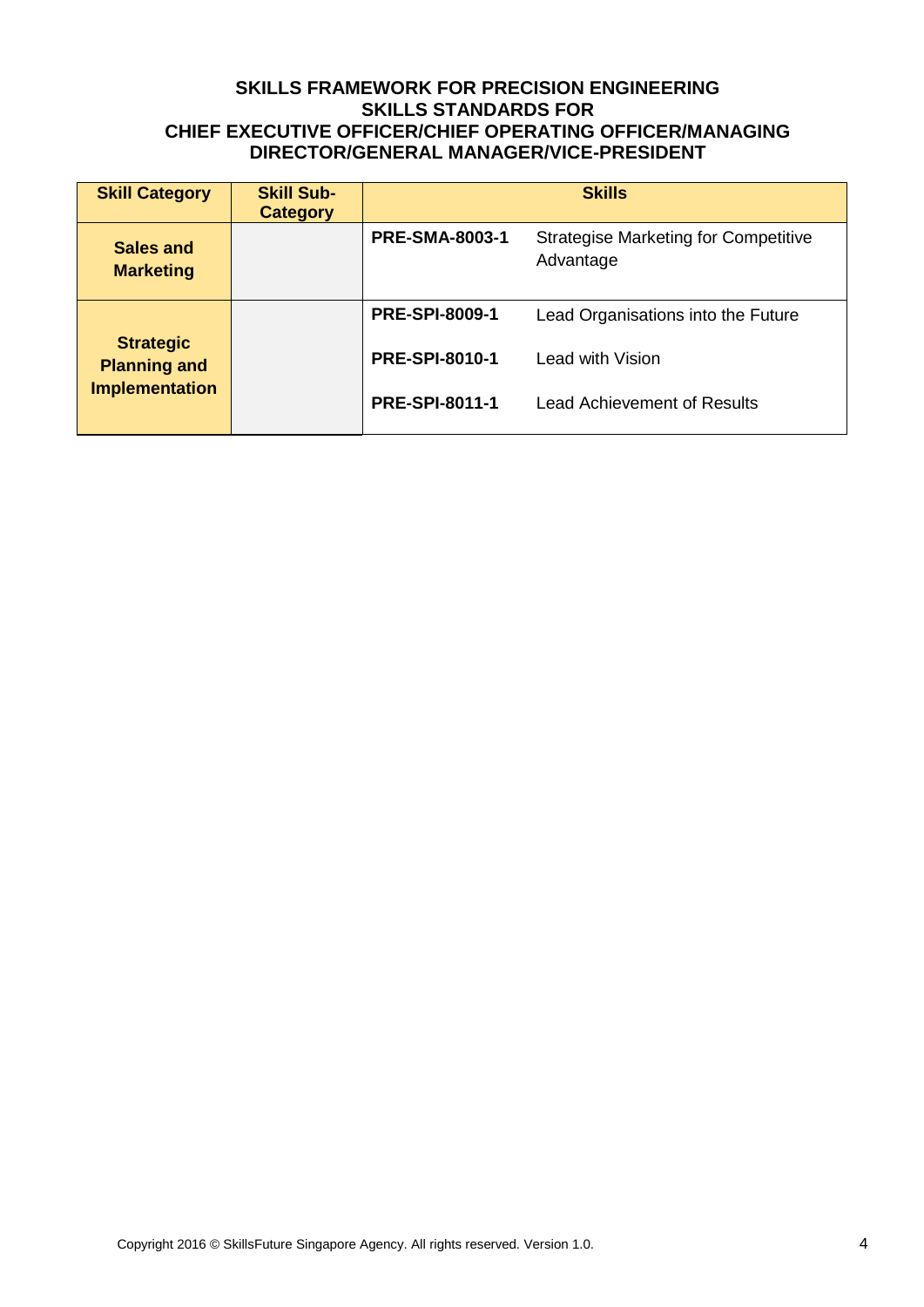|                                                                                                                                                                                                                               | PRE-PMN-8003-1                                                                                                                                                                                                                                                                                                                                                                                                                                                                                                                                                                                                                                                                                                                                                                          | <b>Skill Category</b>                           | <b>Product Management</b> |
|-------------------------------------------------------------------------------------------------------------------------------------------------------------------------------------------------------------------------------|-----------------------------------------------------------------------------------------------------------------------------------------------------------------------------------------------------------------------------------------------------------------------------------------------------------------------------------------------------------------------------------------------------------------------------------------------------------------------------------------------------------------------------------------------------------------------------------------------------------------------------------------------------------------------------------------------------------------------------------------------------------------------------------------|-------------------------------------------------|---------------------------|
| <b>Skill Code</b>                                                                                                                                                                                                             |                                                                                                                                                                                                                                                                                                                                                                                                                                                                                                                                                                                                                                                                                                                                                                                         | <b>Skill Sub-Category</b><br>(where applicable) | N/A                       |
| <b>Skill</b>                                                                                                                                                                                                                  | <b>Strategic Research and Development</b>                                                                                                                                                                                                                                                                                                                                                                                                                                                                                                                                                                                                                                                                                                                                               |                                                 |                           |
| <b>Skill Description</b>                                                                                                                                                                                                      | This skill describes the ability to promote innovation by engaging in and<br>supporting innovation in a way that drives business strategy. This includes<br>leveraging on a framework for R&D to manage product innovation as a<br>strategic business process that cuts across and involves multiple functions.                                                                                                                                                                                                                                                                                                                                                                                                                                                                         |                                                 |                           |
| Knowledge and<br><b>Analysis</b><br>It refers to<br>gathering, cognitive<br>processing,<br>integration and<br>inspection of facts<br>and information<br>required to perform<br>the work tasks and<br>activities.              | The ability to understand:<br>Organisational innovativeness and idea creation<br>Innovation strategy and how it is executed by the new product portfolio<br>$\bullet$<br>Managing capacity: prioritising the new product portfolio in the R&D<br>pipeline<br>Measuring project performance and overall innovation performance<br>$\bullet$<br>Managing a portfolio of processes for different types of innovations (from<br>$\bullet$<br>incremental to radical)<br>Co-ordination and effective organisational structures for product<br>$\bullet$<br>innovation<br>Architectures, platforms and cost management in R&D<br>$\bullet$<br>R&D partnerships and alliances: strategies and processes<br><b>Transferring knowledge</b><br>٠<br>Innovation culture and managing professionals |                                                 |                           |
| <b>Application and</b><br><b>Adaptation</b><br>It refers to the ability<br>to perform the work<br>tasks and activities<br>required of the<br>occupation, and the<br>ability to react to<br>and manage the<br>changes at work. | The ability to:<br>Build tools to translate business strategy into a portfolio of innovation<br>٠<br>initiatives<br>Measure the performance of uncertain and long-term initiatives<br>$\bullet$                                                                                                                                                                                                                                                                                                                                                                                                                                                                                                                                                                                         |                                                 |                           |
| <b>Innovation and</b><br><b>Value Creation</b>                                                                                                                                                                                | The ability to:<br>Build processes and structures to enhance the capability of the                                                                                                                                                                                                                                                                                                                                                                                                                                                                                                                                                                                                                                                                                                      |                                                 |                           |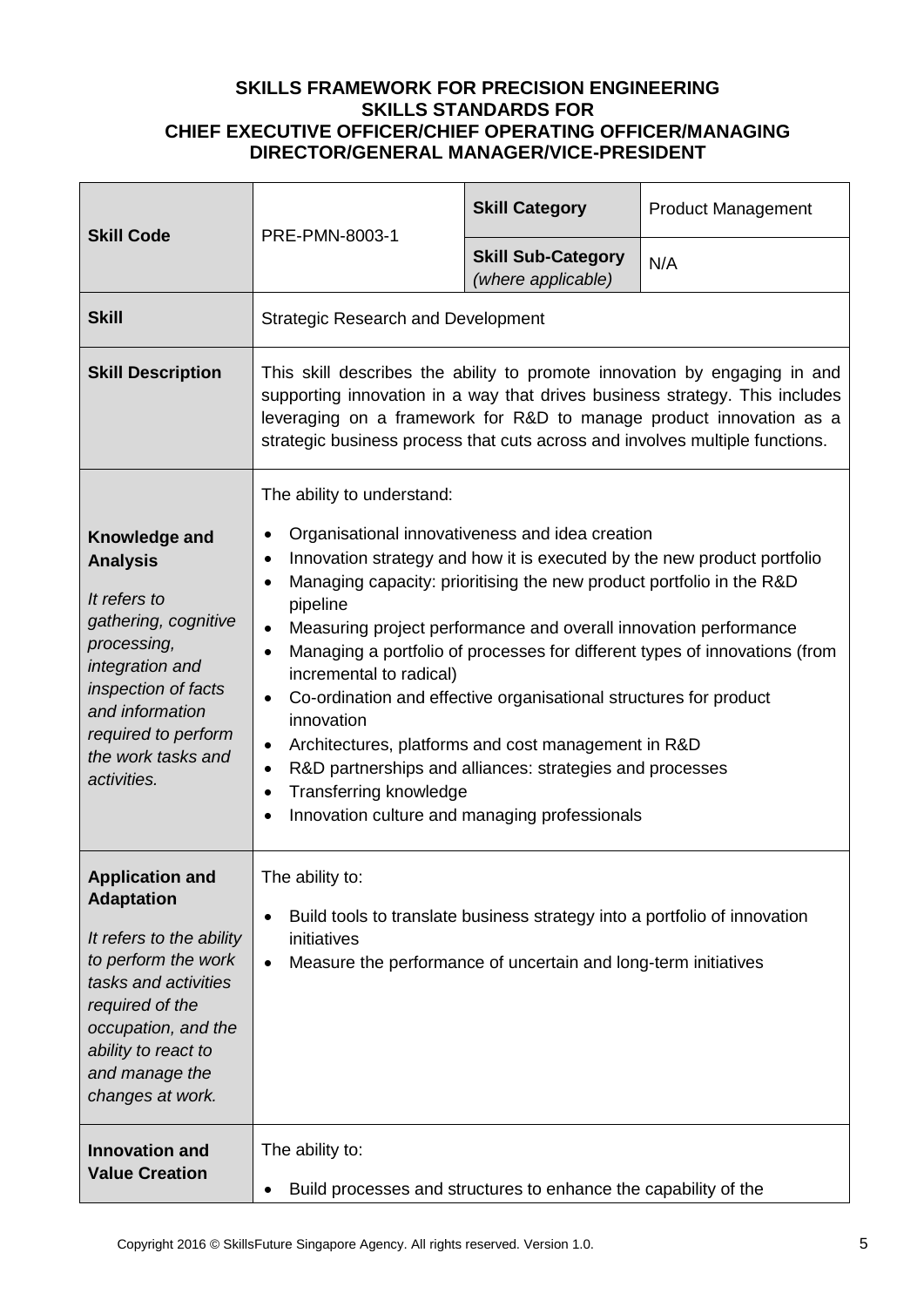| It refers to the ability<br>to generate<br>purposive ideas to<br>improve work<br>performance and/or<br>enhance business<br>values that are<br>aligned to<br>organisational                                         | organisation to generate creative ideas for different purposes and with<br>different degrees of value proposition                                                             |
|--------------------------------------------------------------------------------------------------------------------------------------------------------------------------------------------------------------------|-------------------------------------------------------------------------------------------------------------------------------------------------------------------------------|
| <b>Social Intelligence</b><br>and Ethics<br>It refers to the ability<br>to use affective<br>factors in<br>leadership,<br>relationship and<br>diversity<br>management guided<br>by professional<br>codes of ethics. | The ability to:<br>Engage with key stakeholders to drive innovation and change within the<br>organisation<br>Promote knowledge sharing and innovation within the organisation |
| <b>Learning to Learn</b><br>It refers to the ability<br>to develop and<br>improve one's self<br>within and outside of<br>one's area of work.                                                                       | The ability to:<br>Understand the role of learning in producing innovation and how to<br>$\bullet$<br>cultivate a mindset for growth in an organisation                       |
| <b>Range of</b><br><b>Application</b><br>(where applicable)<br>It refers to the<br>critical<br>circumstances and<br>contexts that the<br>skill may be<br>demonstrated.                                             | N/A                                                                                                                                                                           |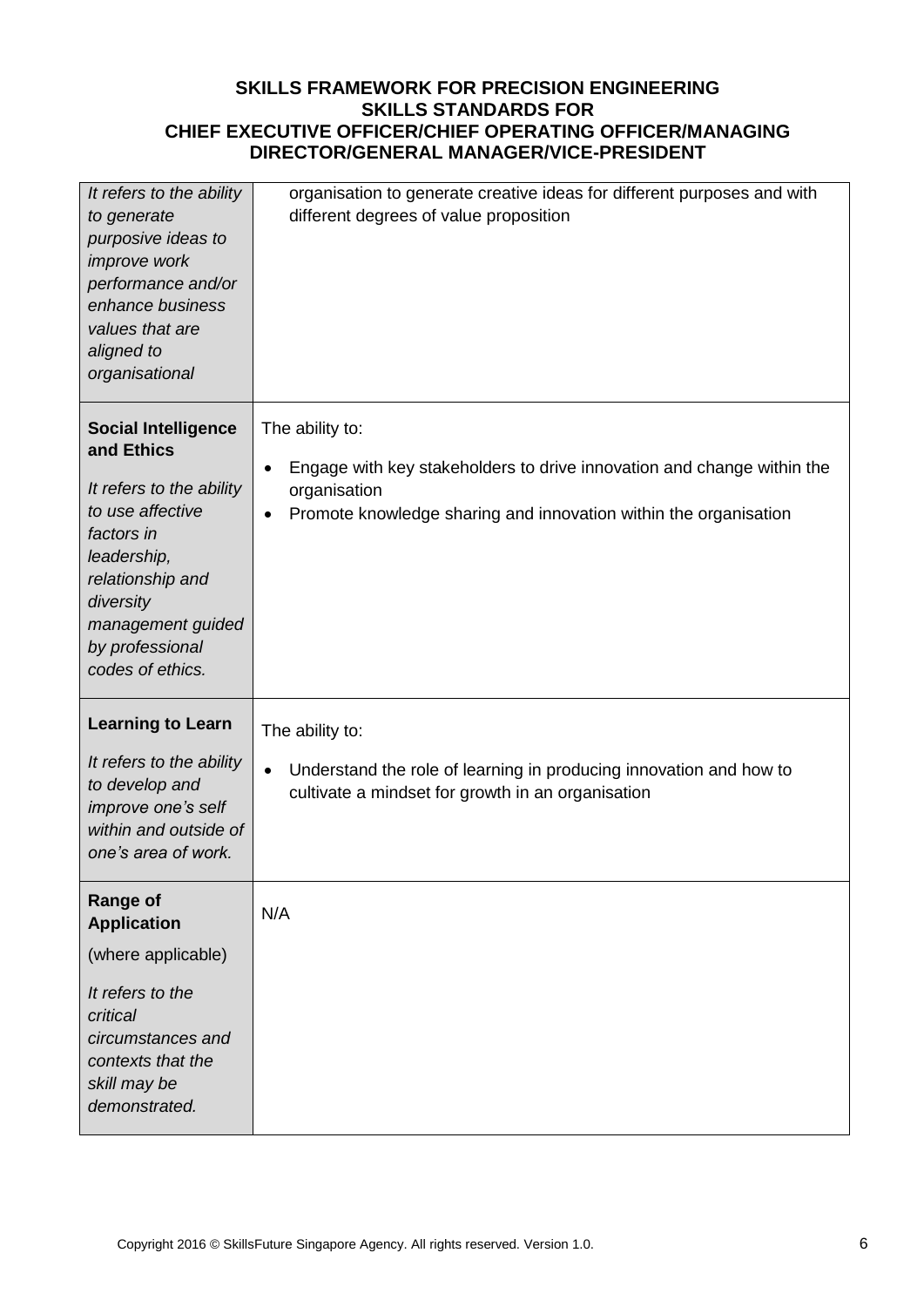| <b>Skill Code</b>                                                                                                                                                                                                | PRE-OPP-8001-1                                                                                                                                                                                                                                                                                                                                                                                                                                                                                                                                                                                                                                                                                                                                                                                                                                                                                                                                                                                                                          | <b>Skill Category</b>                           | Sustainable<br>Manufacturing |
|------------------------------------------------------------------------------------------------------------------------------------------------------------------------------------------------------------------|-----------------------------------------------------------------------------------------------------------------------------------------------------------------------------------------------------------------------------------------------------------------------------------------------------------------------------------------------------------------------------------------------------------------------------------------------------------------------------------------------------------------------------------------------------------------------------------------------------------------------------------------------------------------------------------------------------------------------------------------------------------------------------------------------------------------------------------------------------------------------------------------------------------------------------------------------------------------------------------------------------------------------------------------|-------------------------------------------------|------------------------------|
|                                                                                                                                                                                                                  |                                                                                                                                                                                                                                                                                                                                                                                                                                                                                                                                                                                                                                                                                                                                                                                                                                                                                                                                                                                                                                         | <b>Skill Sub-Category</b><br>(where applicable) | N/A                          |
| <b>Skill</b>                                                                                                                                                                                                     | Exploit Organisation's Strengths to Enhance Business Competitiveness<br>through Strategic Technology and Operations Roadmapping                                                                                                                                                                                                                                                                                                                                                                                                                                                                                                                                                                                                                                                                                                                                                                                                                                                                                                         |                                                 |                              |
| <b>Skill Description</b>                                                                                                                                                                                         | This skill describes the ability to exploit the organisation's strengths to<br>enhance its business competitiveness through strategic technology and<br>operation roadmapping. It also includes prioritising the organisation's new<br>products and services.                                                                                                                                                                                                                                                                                                                                                                                                                                                                                                                                                                                                                                                                                                                                                                           |                                                 |                              |
| Knowledge and<br><b>Analysis</b><br>It refers to<br>gathering, cognitive<br>processing,<br>integration and<br>inspection of facts<br>and information<br>required to perform<br>the work tasks and<br>activities. | The ability to understand:<br>Method to design, organize and prepare for the company's roadmapping<br>exercise<br><b>Facilitation skills</b><br>$\bullet$<br>Divergence and convergence brainstorming techniques<br>٠<br>Procedure for conducting strategic analysis<br>$\bullet$<br>Procedure for conducting performance dimension of an organisation's<br>$\bullet$<br>products and services<br>Procedure for conducting and gather market trends and external drivers<br>٠<br>relevant to organisation's business<br>Procedure for conducting prioritization of organisation's market drivers<br>$\bullet$<br>Procedure for conducting and formulating organisation's internal goals<br>$\bullet$<br>and drivers<br>Method to prioritise organisation's internal goals and drivers<br>$\bullet$<br>Method to prioritise organisation's new products and services<br>$\bullet$<br>Procedure for conducting charting of company's roadmap<br>Procedure for conducting organisation's final roadmapping exercise<br>$\bullet$<br>review |                                                 |                              |
| <b>Application and</b><br><b>Adaptation</b><br>It refers to the ability<br>to perform the work<br>tasks and activities<br>required of the<br>occupation, and the<br>ability to react to                          | The ability to:<br>Design, organize and prepare for the company's roadmapping exercise<br>٠<br>Gather market trends and external drivers relevant to organisation's<br>٠<br>business<br>Prioritise organisation's market drivers<br>$\bullet$<br>Formulate organisation's internal goals and drivers<br>٠<br>Prioritise company's internal goals and drivers<br>$\bullet$<br>Prioritise company's new products and services                                                                                                                                                                                                                                                                                                                                                                                                                                                                                                                                                                                                             |                                                 |                              |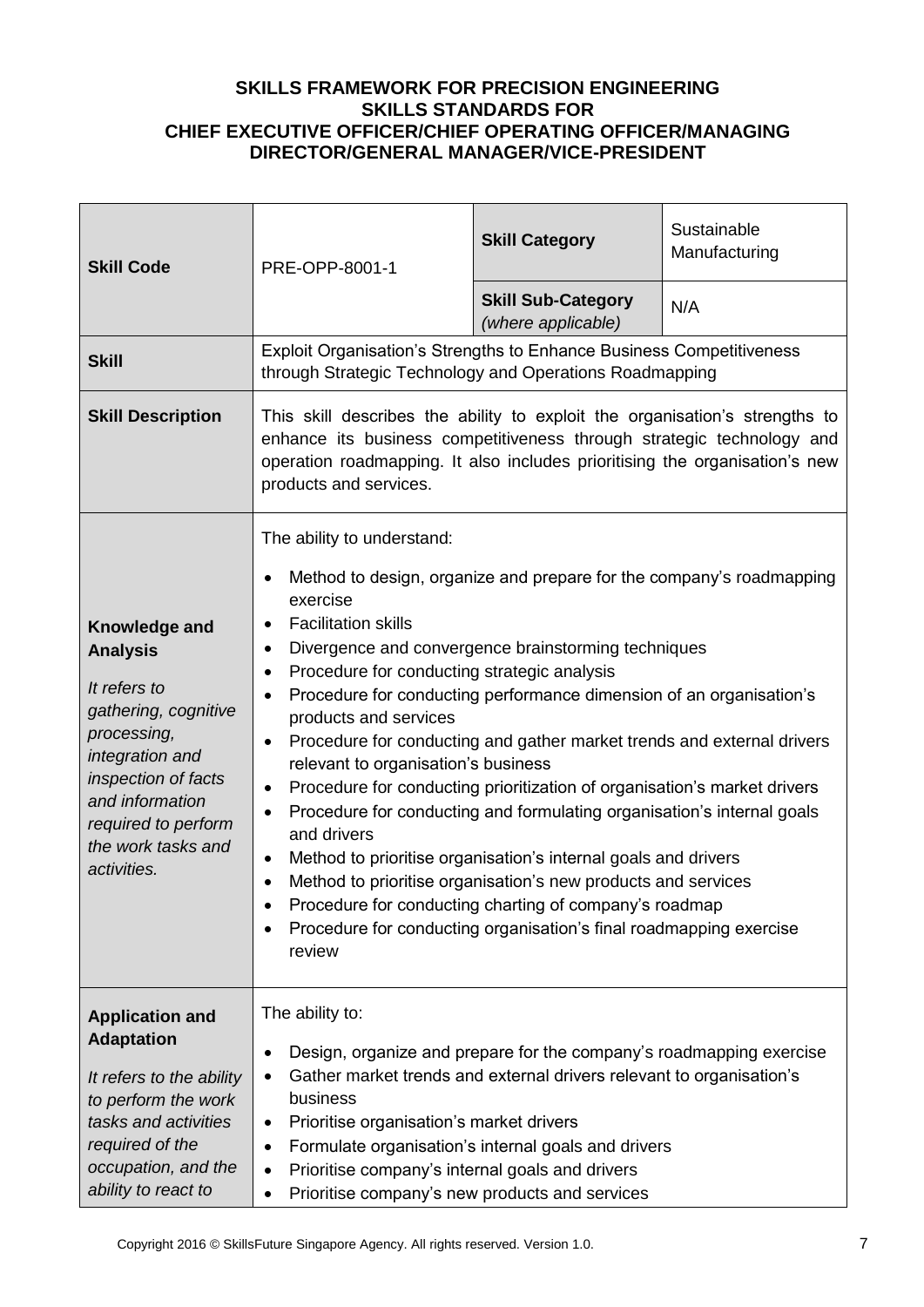| and manage the                                                                                                                                                                                                                      | Chart organisation's roadmap<br>$\bullet$                                                                                                                                                                                                                                                                                                                                            |
|-------------------------------------------------------------------------------------------------------------------------------------------------------------------------------------------------------------------------------------|--------------------------------------------------------------------------------------------------------------------------------------------------------------------------------------------------------------------------------------------------------------------------------------------------------------------------------------------------------------------------------------|
| changes at work.                                                                                                                                                                                                                    | Conduct organisation's final roadmapping exercise review                                                                                                                                                                                                                                                                                                                             |
|                                                                                                                                                                                                                                     |                                                                                                                                                                                                                                                                                                                                                                                      |
| <b>Innovation and</b><br><b>Value Creation</b><br>It refers to the ability<br>to generate<br>purposive ideas to<br><i>improve</i> work<br>performance and/or<br>enhance business<br>values that are<br>aligned to<br>organisational | The ability to:<br>Conduct strategic analysis of the organisation<br>٠<br>Conduct performance dimension of a company's products and services<br>$\bullet$<br>Brainstorm for new products and services that will add value to the<br>$\bullet$<br>organisation's existing offerings<br>Brainstorm for technology and resources to support development of new<br>products and services |
| <b>Social Intelligence</b><br>and Ethics<br>It refers to the ability<br>to use affective<br>factors in<br>leadership,<br>relationship and<br>diversity<br>management guided<br>by professional<br>codes of ethics.                  | The ability to:<br>Consult with key stakeholders on the strategic direction of the<br>organisation                                                                                                                                                                                                                                                                                   |
| <b>Learning to Learn</b><br>It refers to the ability<br>to develop and<br>improve one's self<br>within and outside of<br>one's area of work.                                                                                        | The ability to:<br>Learn from past roadmapping exercises to ensure past mistakes are<br>$\bullet$<br>avoided                                                                                                                                                                                                                                                                         |
| Range of<br><b>Application</b><br>(where applicable)<br>It refers to the<br>critical                                                                                                                                                | N/A                                                                                                                                                                                                                                                                                                                                                                                  |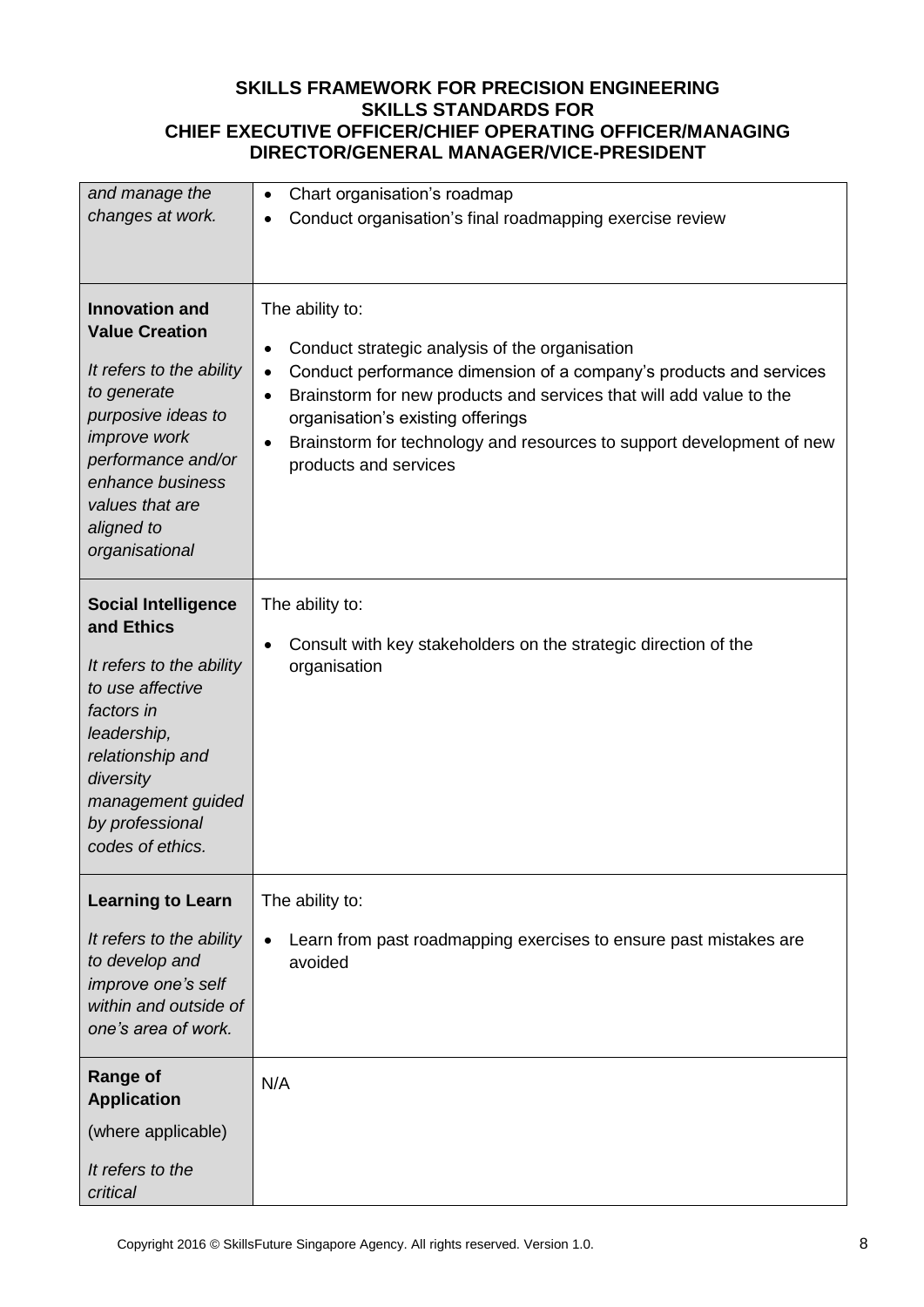| circumstances and |  |
|-------------------|--|
| contexts that the |  |
| skill may be      |  |
| demonstrated.     |  |
|                   |  |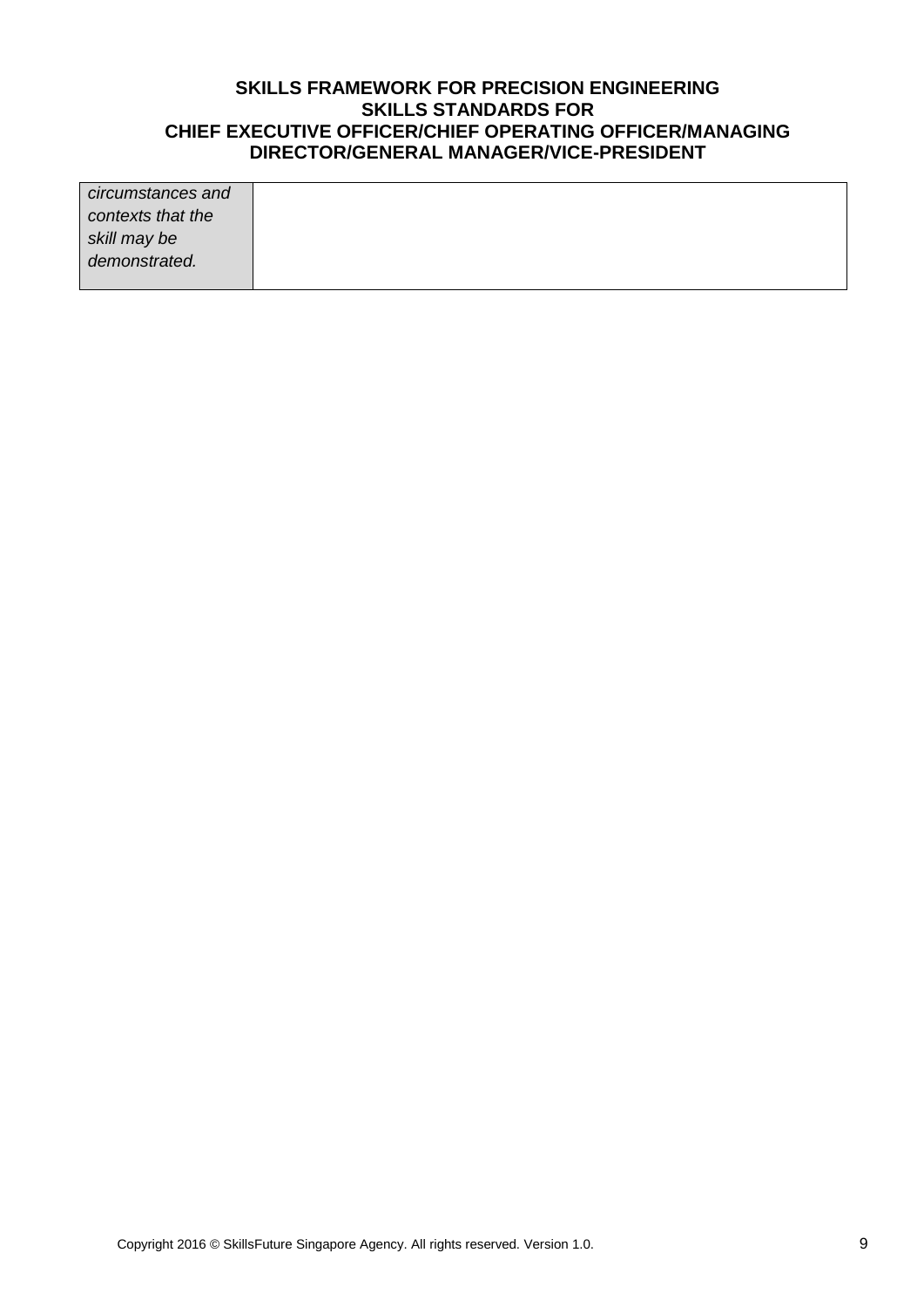| <b>Skill Code</b>                                                                                                                                                                                                             | PRE-SMN-8008-1                                                                                                                                                                                                                                                                                                                                                                                                                                                                                                | <b>Skill Category</b>                                          | Sustainable<br>Manufacturing |
|-------------------------------------------------------------------------------------------------------------------------------------------------------------------------------------------------------------------------------|---------------------------------------------------------------------------------------------------------------------------------------------------------------------------------------------------------------------------------------------------------------------------------------------------------------------------------------------------------------------------------------------------------------------------------------------------------------------------------------------------------------|----------------------------------------------------------------|------------------------------|
|                                                                                                                                                                                                                               |                                                                                                                                                                                                                                                                                                                                                                                                                                                                                                               | <b>Skill Sub-Category</b><br>(where applicable)                | N/A                          |
| <b>Skill</b>                                                                                                                                                                                                                  | <b>Champion Green Manufacturing Practices for Sustainability</b>                                                                                                                                                                                                                                                                                                                                                                                                                                              |                                                                |                              |
| <b>Skill Description</b>                                                                                                                                                                                                      | This skill describes the ability to champion the organisation's approach<br>within<br>sustainability<br>the<br>organisation.<br>also<br>includes<br>towards<br>It<br>communicating the workplace sustainability policy to the organisation and<br>advocating promotion policies to encourage adoption.                                                                                                                                                                                                        |                                                                |                              |
| Knowledge and<br><b>Analysis</b><br>It refers to<br>gathering, cognitive<br>processing,<br>integration and<br>inspection of facts<br>and information<br>required to perform<br>the work tasks and<br>activities.              | The ability to understand:<br>Principles, practices, tools and techniques of sustainability management<br>٠<br>in the manufacturing industry<br>Environmental and sustainability legislation, regulations and codes of<br>$\bullet$<br>practice applicable to the organisation and its business<br>Workplace Safety and Health regulations<br>$\bullet$                                                                                                                                                       |                                                                |                              |
| <b>Application and</b><br><b>Adaptation</b><br>It refers to the ability<br>to perform the work<br>tasks and activities<br>required of the<br>occupation, and the<br>ability to react to<br>and manage the<br>changes at work. | The ability to:<br>Research aspects of sustainability which include environmental,<br>economic and social aspects for incorporation in the organisation<br>Champion the development of the organisation's sustainability strategy<br>$\bullet$<br>that is reflective of the organisation's commitment to sustainability as an<br>integral part of business planning<br>Direct the development of promotion policies to encourage the adoption<br>$\bullet$<br>of workplace sustainability in the organisation |                                                                |                              |
| <b>Innovation and</b><br><b>Value Creation</b><br>It refers to the ability<br>to generate<br>purposive ideas to                                                                                                               | The ability to:<br>improvement in resource efficiency                                                                                                                                                                                                                                                                                                                                                                                                                                                         | Ascertain suitable strategies to be implemented for continuous |                              |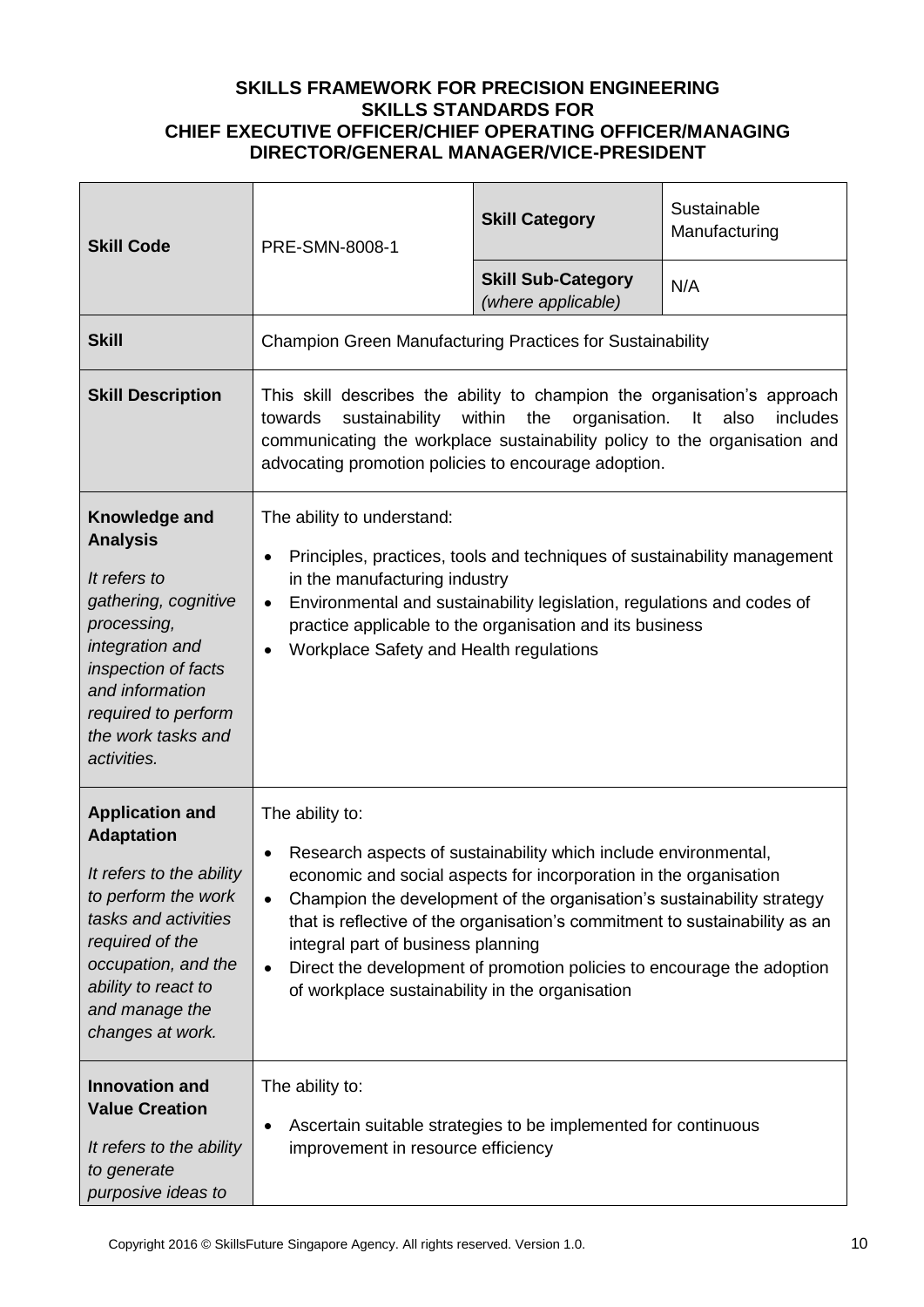| <i>improve</i> work<br>performance and/or<br>enhance business<br>values that are<br>aligned to<br>organisational                                                                                                   |                                                                                                                                                                                |
|--------------------------------------------------------------------------------------------------------------------------------------------------------------------------------------------------------------------|--------------------------------------------------------------------------------------------------------------------------------------------------------------------------------|
| <b>Social Intelligence</b><br>and Ethics<br>It refers to the ability<br>to use affective<br>factors in<br>leadership,<br>relationship and<br>diversity<br>management guided<br>by professional<br>codes of ethics. | The ability to:<br>Champion workplace sustainability policy in the organisation<br>٠<br>Advocate promotion policies to promote workplace sustainability in the<br>organisation |
| <b>Learning to Learn</b>                                                                                                                                                                                           | The ability to:                                                                                                                                                                |
| It refers to the ability<br>to develop and<br>improve one's self<br>within and outside of<br>one's area of work.                                                                                                   | Augment one's knowledge in green manufacturing practices through<br>industry networks and research groups                                                                      |
| <b>Range of</b><br><b>Application</b>                                                                                                                                                                              | N/A                                                                                                                                                                            |
| (where applicable)                                                                                                                                                                                                 |                                                                                                                                                                                |
| It refers to the<br>critical<br>circumstances and<br>contexts that the<br>skill may be<br>demonstrated.                                                                                                            |                                                                                                                                                                                |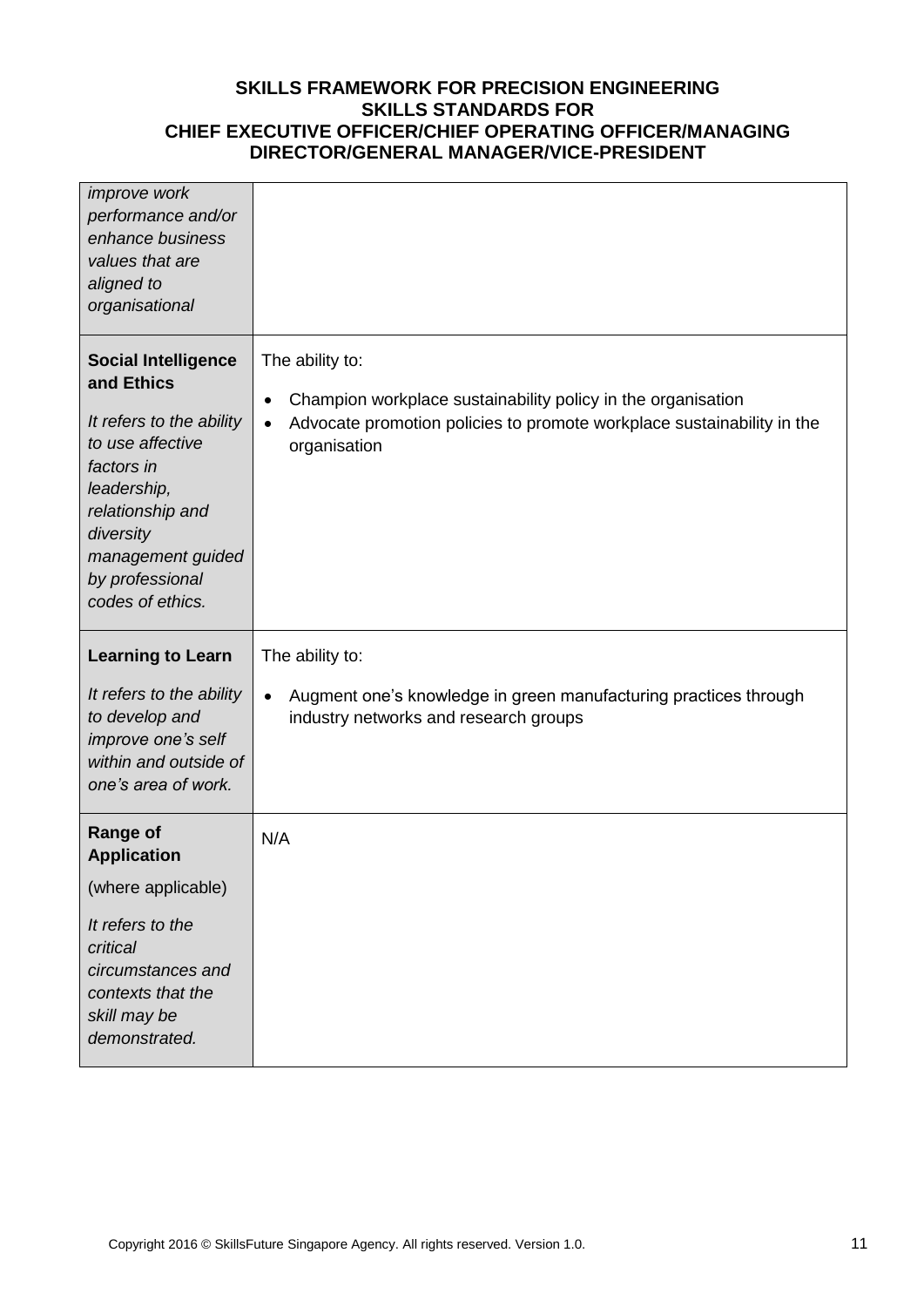| <b>Skill Code</b>                                                                                                                                                                                                             | PRE-MPI-8030-1                                                                                                                                                                                                                                                                                                                                                                                                                                                                                                                                   | <b>Skill Category</b><br><b>Skill Sub-Category</b> | Manufacturing<br>Productivity and<br>Innovation<br>N/A |
|-------------------------------------------------------------------------------------------------------------------------------------------------------------------------------------------------------------------------------|--------------------------------------------------------------------------------------------------------------------------------------------------------------------------------------------------------------------------------------------------------------------------------------------------------------------------------------------------------------------------------------------------------------------------------------------------------------------------------------------------------------------------------------------------|----------------------------------------------------|--------------------------------------------------------|
|                                                                                                                                                                                                                               |                                                                                                                                                                                                                                                                                                                                                                                                                                                                                                                                                  | (where applicable)                                 |                                                        |
| <b>Skill</b>                                                                                                                                                                                                                  | Champion Lean Six Sigma for the Organisation                                                                                                                                                                                                                                                                                                                                                                                                                                                                                                     |                                                    |                                                        |
| <b>Skill Description</b>                                                                                                                                                                                                      | This skill describes the use of Lean Six Sigma in the organisation to<br>leverage on the benefits that it offers. It also includes understanding how the<br>key principles, strategies and tools used in Lean Six Sigma can keep the<br>organisation on the road to success.                                                                                                                                                                                                                                                                     |                                                    |                                                        |
| Knowledge and<br><b>Analysis</b><br>It refers to<br>gathering, cognitive<br>processing,<br>integration and<br>inspection of facts<br>and information<br>required to perform<br>the work tasks and<br>activities.              | The ability to understand:<br>Definitions and statements used in Lean Six Sigma Methodology<br>٠<br>Measurement terms and techniques used<br>$\bullet$<br>Analysis for improvement<br>$\bullet$<br>Improvement methods<br>$\bullet$<br>Control methods used                                                                                                                                                                                                                                                                                      |                                                    |                                                        |
| <b>Application and</b><br><b>Adaptation</b><br>It refers to the ability<br>to perform the work<br>tasks and activities<br>required of the<br>occupation, and the<br>ability to react to<br>and manage the<br>changes at work. | The ability to:<br>Integrates permanent process ownership of Lean Six Sigma<br>methodology in job descriptions and performance standards<br>Seeks assurance that all key processes are defined, measured and<br>improved<br>Ensures all organisation's strategic priorities are aligned and related to<br>٠<br>Lean Six Sigma<br>Establish clear policies that align Lean Six Sigma with succession and<br>$\bullet$<br>promotion planning<br>Empower teams to actively manage key organisational processes<br>through the use of Lean Six Sigma |                                                    |                                                        |
| <b>Innovation and</b><br><b>Value Creation</b><br>It refers to the ability<br>to generate                                                                                                                                     | The ability to:<br>Recognise the failures and successes learned from Lean Six Sigma<br>٠<br>processes to ascertain areas for improvement                                                                                                                                                                                                                                                                                                                                                                                                         |                                                    |                                                        |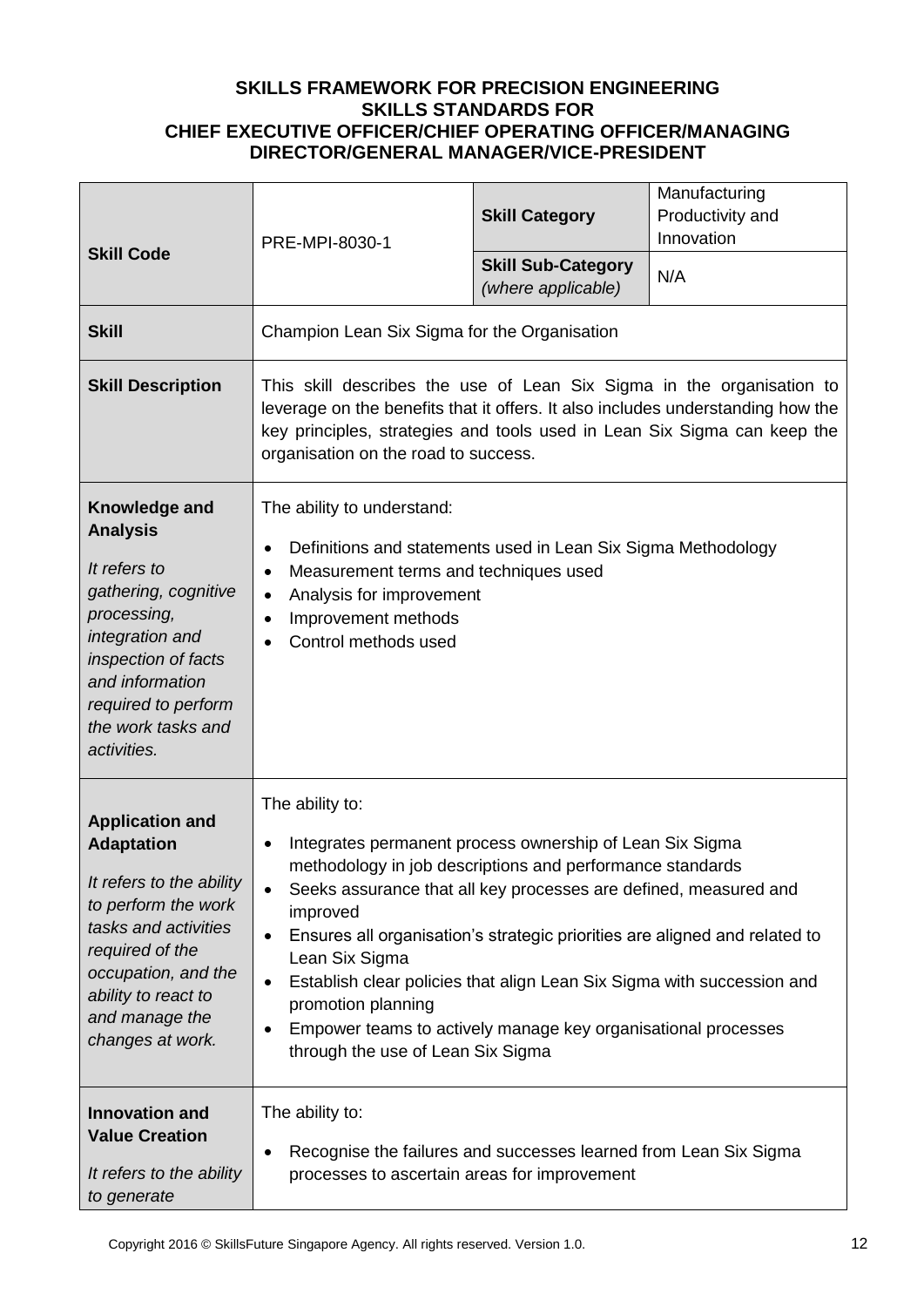| purposive ideas to<br>improve work<br>performance and/or<br>enhance business<br>values that are<br>aligned to<br>organisational                                                                                    |                                                                                                                                                                                                      |
|--------------------------------------------------------------------------------------------------------------------------------------------------------------------------------------------------------------------|------------------------------------------------------------------------------------------------------------------------------------------------------------------------------------------------------|
| <b>Social Intelligence</b><br>and Ethics<br>It refers to the ability<br>to use affective<br>factors in<br>leadership,<br>relationship and<br>diversity<br>management guided<br>by professional<br>codes of ethics. | The ability to:<br>Attend project team meetings on an occasional basis to take an active<br>role in project task execution<br>Advocate the use of Lean Six Sigma at organisation-wide platforms<br>٠ |
| <b>Learning to Learn</b><br>It refers to the ability<br>to develop and<br>improve one's self<br>within and outside of<br>one's area of work.                                                                       | The ability to:<br>Advance and mentor potential leaders into critical roles within the<br>organisation                                                                                               |
| <b>Range of</b><br><b>Application</b><br>(where applicable)<br>It refers to the<br>critical<br>circumstances and<br>contexts that the<br>skill may be<br>demonstrated.                                             | N/A                                                                                                                                                                                                  |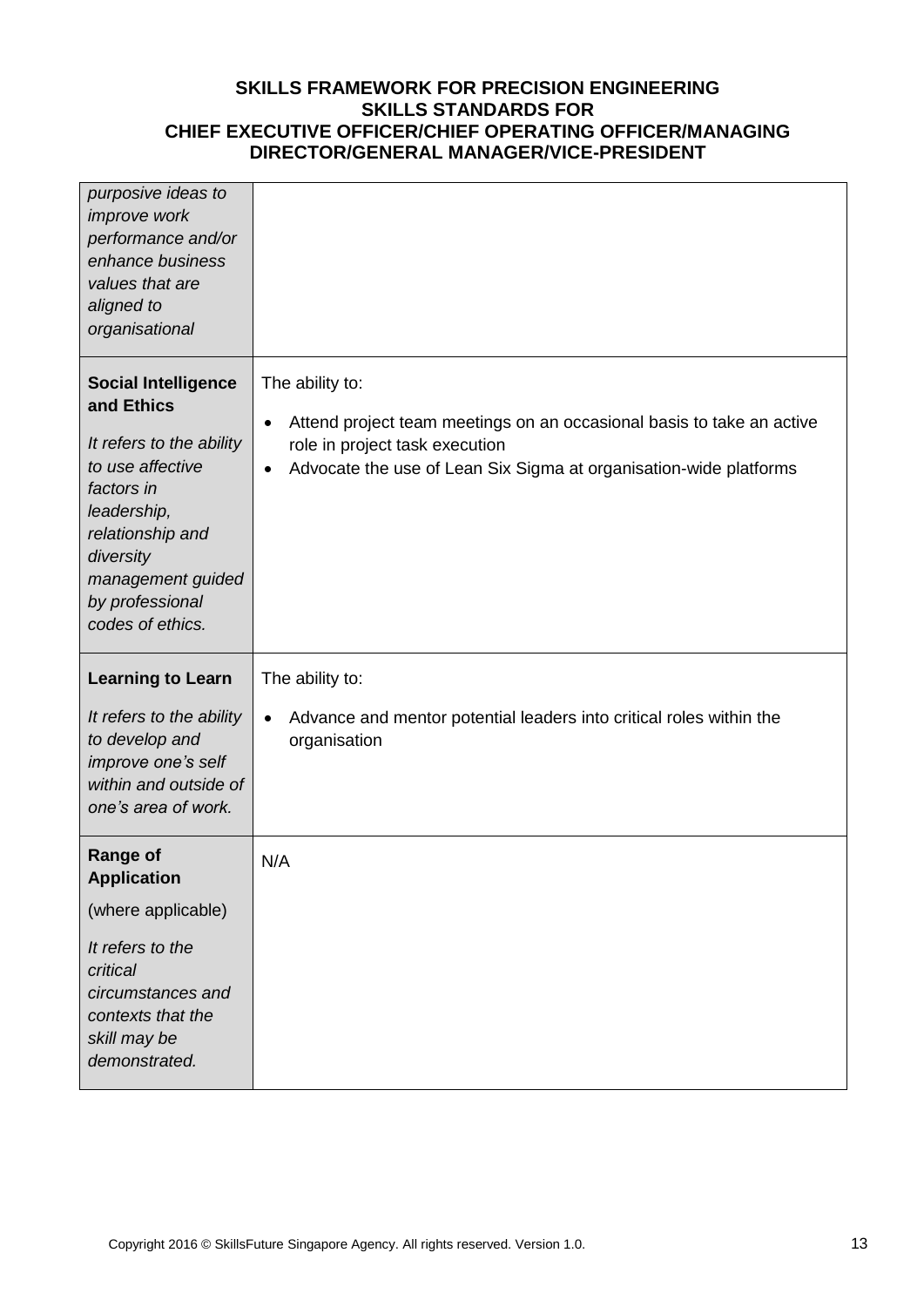| <b>Skill Code</b>                                                                                                                                                                                                             |                                                                                                                                                                                                                                                                                                                                                                                 | <b>Skill Category</b>                           | <b>Manufacturing Productivity</b><br>and Innovation                      |
|-------------------------------------------------------------------------------------------------------------------------------------------------------------------------------------------------------------------------------|---------------------------------------------------------------------------------------------------------------------------------------------------------------------------------------------------------------------------------------------------------------------------------------------------------------------------------------------------------------------------------|-------------------------------------------------|--------------------------------------------------------------------------|
|                                                                                                                                                                                                                               | PRE-MPI-8031-1                                                                                                                                                                                                                                                                                                                                                                  | <b>Skill Sub-Category</b><br>(where applicable) | N/A                                                                      |
| <b>Skill</b>                                                                                                                                                                                                                  | Champion Innovation in the Organisation                                                                                                                                                                                                                                                                                                                                         |                                                 |                                                                          |
| <b>Skill Description</b>                                                                                                                                                                                                      | This skill describes the ability to champion the organisation's innovation<br>culture. It also includes the establishment of an innovation strategy to<br>provide directions that initiate the development of operating systems,<br>policies and processes to support innovation.                                                                                               |                                                 |                                                                          |
| Knowledge and<br><b>Analysis</b><br>It refers to gathering,<br>cognitive<br>processing,<br>integration and<br>inspection of facts<br>and information<br>required to perform<br>the work tasks and<br>activities.              | The ability to understand:<br>Organisation's vision, mission and values<br>$\bullet$<br>Components of an innovation framework<br>$\bullet$<br>Components of innovation audits<br>$\bullet$<br>Methods to establish an innovation culture<br>$\bullet$<br>Methods to evaluate innovation frameworks<br>$\bullet$                                                                 |                                                 |                                                                          |
| <b>Application and</b><br><b>Adaptation</b><br>It refers to the ability<br>to perform the work<br>tasks and activities<br>required of the<br>occupation, and the<br>ability to react to and<br>manage the<br>changes at work. | The ability to:<br>Develop innovation frameworks that are in line with the organisation's<br>$\bullet$<br>vision, mission and values<br>Conduct innovation audits to gather data on newly proposed or<br>$\bullet$<br>implemented plans against established benchmarks<br>Evaluate innovation frameworks to analyse impact on organisation's key<br>٠<br>performance indicators |                                                 |                                                                          |
| <b>Innovation and</b><br><b>Value Creation</b><br>It refers to the ability<br>to generate<br>purposive ideas to<br>improve work                                                                                               | The ability to:<br>$\bullet$<br>the organisation                                                                                                                                                                                                                                                                                                                                |                                                 | Identify and validate innovation processes and procedures that best suit |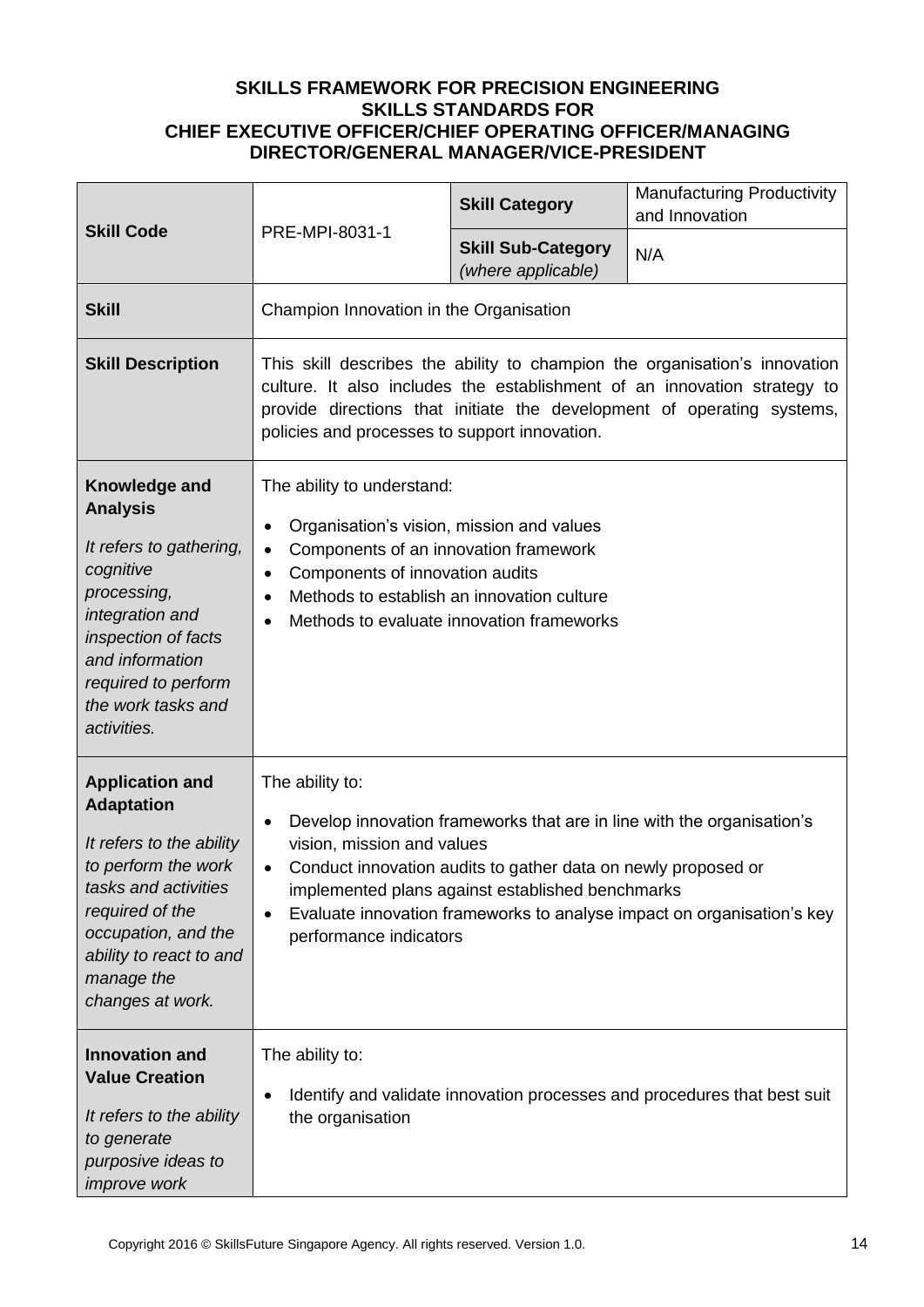| performance and/or<br>enhance business<br>values that are<br>aligned to<br>organisational                                                                                                                       |                                                                                                                                                                                                                                                            |
|-----------------------------------------------------------------------------------------------------------------------------------------------------------------------------------------------------------------|------------------------------------------------------------------------------------------------------------------------------------------------------------------------------------------------------------------------------------------------------------|
| <b>Social Intelligence</b><br>and Ethics<br>It refers to the ability<br>to use affective<br>factors in leadership,<br>relationship and<br>diversity<br>management guided<br>by professional<br>codes of ethics. | The ability to:<br>Solicit feedback from customers on implemented innovation ideas<br>$\bullet$<br>Establish a culture that promotes innovation<br>$\bullet$                                                                                               |
| <b>Learning to Learn</b><br>It refers to the ability<br>to develop and<br>improve one's self<br>within and outside of<br>one's area of work.                                                                    | The ability to:<br>Review innovation practices within and across industries through<br>$\bullet$<br>industry networks to update one's knowledge of latest practices<br>Share industry leading practices and research on innovation with staff<br>$\bullet$ |
| <b>Range of</b><br><b>Application</b><br>(where applicable)<br>It refers to the critical<br>circumstances and                                                                                                   | N/A                                                                                                                                                                                                                                                        |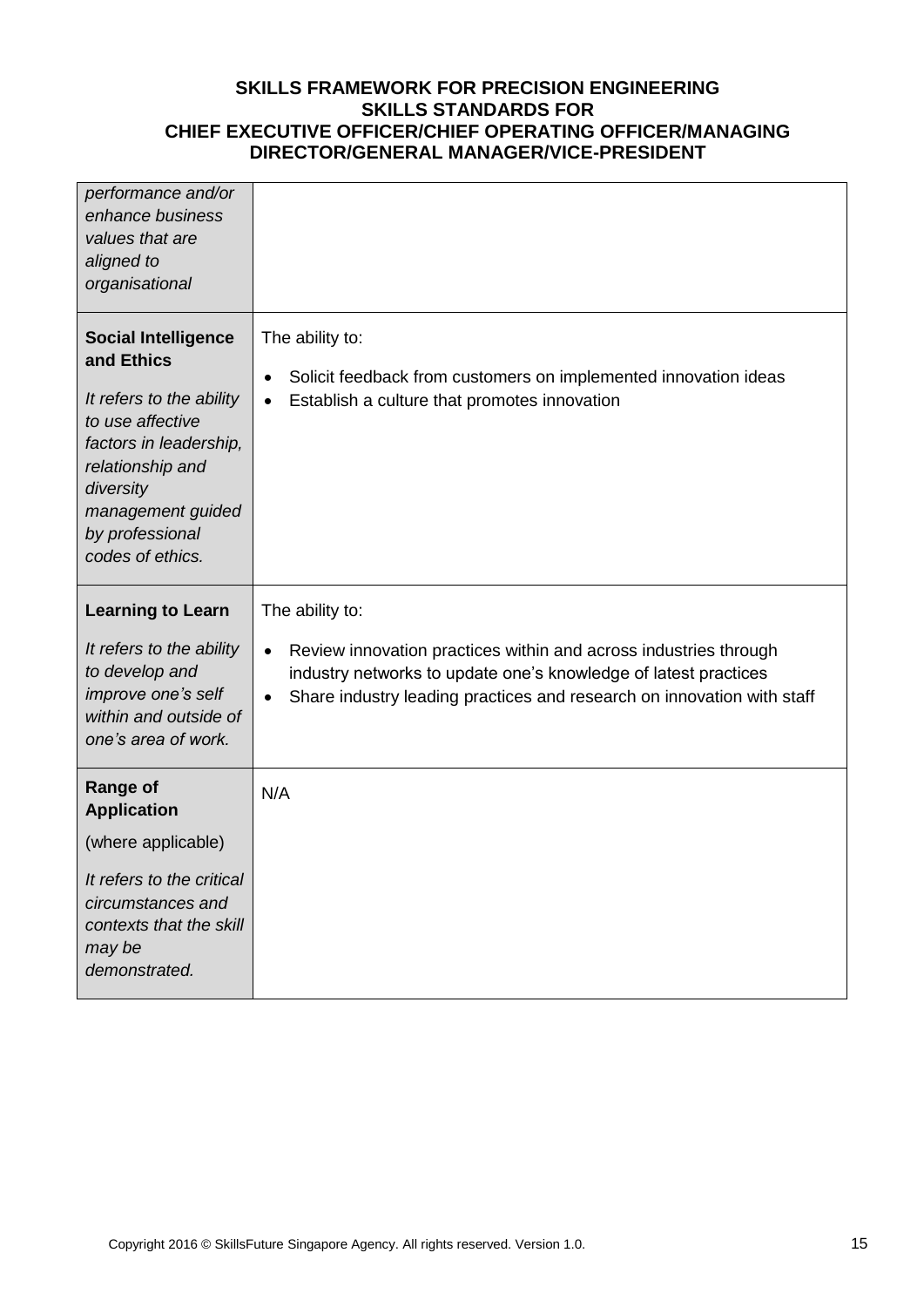| <b>Skill Code</b>                                                                                                                                                                                                             | PRE-QMS-8005-1                                                                                                                                                                                                                                                                                                                                                                                     | <b>Skill Category</b>                           | <b>Quality Management</b><br><b>Systems</b> |
|-------------------------------------------------------------------------------------------------------------------------------------------------------------------------------------------------------------------------------|----------------------------------------------------------------------------------------------------------------------------------------------------------------------------------------------------------------------------------------------------------------------------------------------------------------------------------------------------------------------------------------------------|-------------------------------------------------|---------------------------------------------|
|                                                                                                                                                                                                                               |                                                                                                                                                                                                                                                                                                                                                                                                    | <b>Skill Sub-Category</b><br>(where applicable) | N/A                                         |
| <b>Skill</b>                                                                                                                                                                                                                  | Champion Quality Management in the Organisation                                                                                                                                                                                                                                                                                                                                                    |                                                 |                                             |
| <b>Skill Description</b>                                                                                                                                                                                                      | This skill describes the ability to champion and advocate the organisation's<br>quality management systems. It also includes the benchmarking of the<br>organisation's existing quality management system against global and local<br>benchmarks and establishing reward schemes to encourage adherence to<br>quality.                                                                             |                                                 |                                             |
| Knowledge and<br><b>Analysis</b><br>It refers to<br>gathering, cognitive<br>processing,<br>integration and<br>inspection of facts<br>and information<br>required to perform<br>the work tasks and<br>activities.              | The ability to understand:<br>Global and local benchmarks for best practice in quality<br>٠<br>Comparative analysis techniques<br>٠<br>Quality assurance schemes<br>$\bullet$<br>Process of strategic planning<br>٠<br><b>Communication strategies</b><br>$\bullet$<br>Procedures for documentation and reporting<br>٠<br>Code of practice<br>Workplace Safety and Health regulations<br>$\bullet$ |                                                 |                                             |
| <b>Application and</b><br><b>Adaptation</b><br>It refers to the ability<br>to perform the work<br>tasks and activities<br>required of the<br>occupation, and the<br>ability to react to<br>and manage the<br>changes at work. | The ability to:<br>Source and review relevant industry benchmarks for best practice in<br>quality<br>Determine the performance of the organisation's quality management<br>systems against relevant industry benchmarks<br>Establish promotions and reward schemes to encourage adoption and<br>$\bullet$<br>adherence to the organisation's quality management systems                            |                                                 |                                             |
| <b>Innovation and</b><br><b>Value Creation</b><br>It refers to the ability<br>to generate<br>purposive ideas to                                                                                                               | The ability to:<br>Analyse the organisation's gaps and evaluate data and implement<br>improvements                                                                                                                                                                                                                                                                                                 |                                                 |                                             |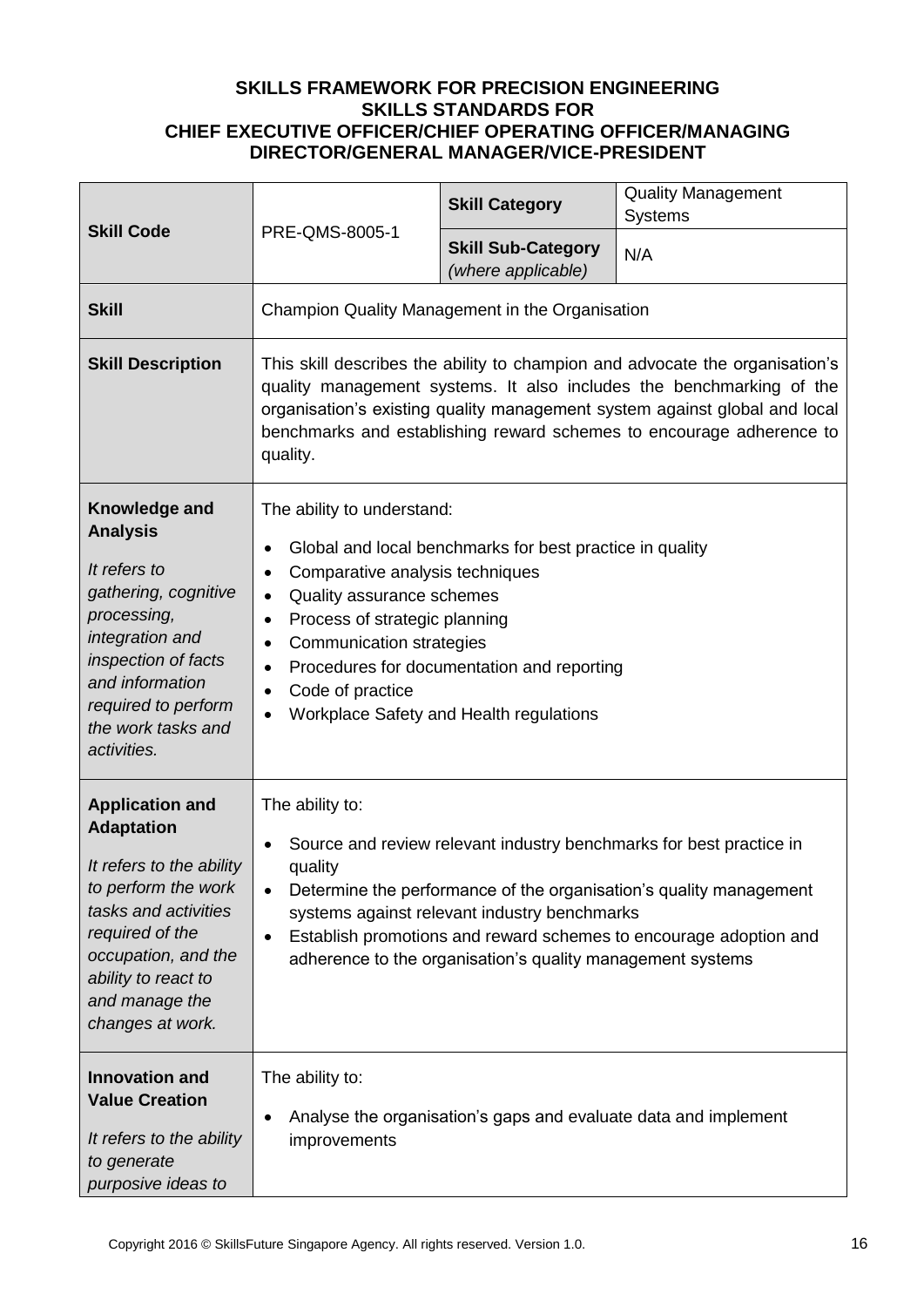| improve work<br>performance and/or<br>enhance business<br>values that are<br>aligned to<br>organisational                                                                                                          |                                                                                                                                                                                                |
|--------------------------------------------------------------------------------------------------------------------------------------------------------------------------------------------------------------------|------------------------------------------------------------------------------------------------------------------------------------------------------------------------------------------------|
| <b>Social Intelligence</b><br>and Ethics<br>It refers to the ability<br>to use affective<br>factors in<br>leadership,<br>relationship and<br>diversity<br>management guided<br>by professional<br>codes of ethics. | The ability to:<br>Establish processes to generate commitment to and opportunities for<br>$\bullet$<br>learning<br>Champion a quality management culture through the organisation<br>$\bullet$ |
| <b>Learning to Learn</b><br>It refers to the ability<br>to develop and<br>improve one's self<br>within and outside of<br>one's area of work.                                                                       | N/A                                                                                                                                                                                            |
| <b>Range of</b><br><b>Application</b><br>(where applicable)<br>It refers to the<br>critical<br>circumstances and<br>contexts that the<br>skill may be<br>demonstrated.                                             | N/A                                                                                                                                                                                            |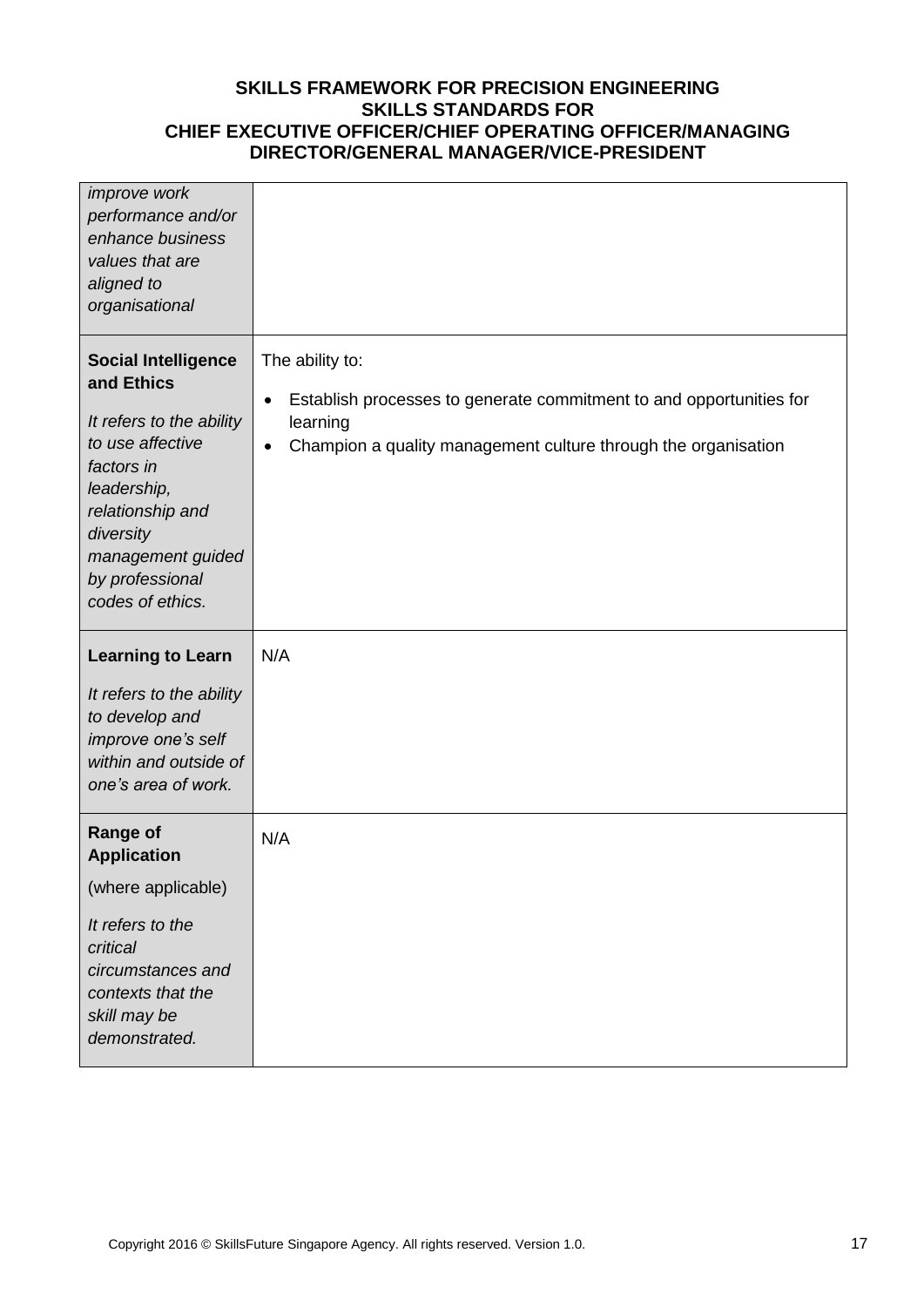| <b>Skill Code</b>                                                                                                                                                                                                                                      | PRE-SCL-8008-1                                                                                                                                                                                                                                                                                                                                                                                                                                                                                                                                                                                                                                                                              | <b>Skill Category</b>                                                  | Supply Chain and<br><b>Logistics Management</b>                            |
|--------------------------------------------------------------------------------------------------------------------------------------------------------------------------------------------------------------------------------------------------------|---------------------------------------------------------------------------------------------------------------------------------------------------------------------------------------------------------------------------------------------------------------------------------------------------------------------------------------------------------------------------------------------------------------------------------------------------------------------------------------------------------------------------------------------------------------------------------------------------------------------------------------------------------------------------------------------|------------------------------------------------------------------------|----------------------------------------------------------------------------|
|                                                                                                                                                                                                                                                        |                                                                                                                                                                                                                                                                                                                                                                                                                                                                                                                                                                                                                                                                                             | <b>Skill Sub-Category</b><br>(where applicable)                        | N/A                                                                        |
| <b>Skill</b>                                                                                                                                                                                                                                           | Chain                                                                                                                                                                                                                                                                                                                                                                                                                                                                                                                                                                                                                                                                                       | Drive Value, Alignment and Sustainability in the Organisation's Supply |                                                                            |
| <b>Skill Description</b>                                                                                                                                                                                                                               | This skill describes the ability to champion the organisation's drive to<br>achieve value, alignment and sustainability in the organisation's supply<br>chain. It also includes establishing network partnerships and exploring the<br>benefits and risks of new relationships.                                                                                                                                                                                                                                                                                                                                                                                                             |                                                                        |                                                                            |
| Knowledge and<br><b>Analysis</b><br>It refers to gathering,<br>cognitive<br>processing,<br>integration and<br>inspection of facts<br>and information<br>required to perform<br>the work tasks and<br>activities.                                       | The ability to understand:<br>Negotiation methods and procedures<br>$\bullet$<br>Cost and benefit analysis methors and procedures<br>٠<br>Evaluation methods and procedures<br>$\bullet$<br>Industry-specific networks and sourcs of information<br>$\bullet$<br>Networking methods and procedures<br>$\bullet$<br>Organisational objectives and activities<br>٠<br>Organisational strategic objectives and aims<br>٠<br>Performance measurement and benchmarking theories, models, and<br>٠<br>practices<br>Risk analysis methods and procedures<br>$\bullet$<br>Stakeholder management methods and procedures<br>$\bullet$<br>Supply chain management theories, models and practices<br>٠ |                                                                        |                                                                            |
| <b>Application and</b><br><b>Adaptation</b><br>It refers to the ability<br>to perform the work<br>tasks and activities<br>required of the<br>occupation, and the<br>ability to react to and<br>manage the<br>changes at work.<br><b>Innovation and</b> | The ability to:<br>Review the effectiveness of current strategic relationships within the<br>$\bullet$<br>supply chain<br>Assess the impact of new relationships on existing strategic<br>$\bullet$<br>relationships within the supply chain<br>Establish strategic relationships that improve the performance of the<br>$\bullet$<br>supply chain                                                                                                                                                                                                                                                                                                                                          |                                                                        |                                                                            |
| <b>Value Creation</b><br>It refers to the ability                                                                                                                                                                                                      | The ability to:<br>$\bullet$<br>the supply chain                                                                                                                                                                                                                                                                                                                                                                                                                                                                                                                                                                                                                                            |                                                                        | Identify opportunities for establishing new strategic relationships within |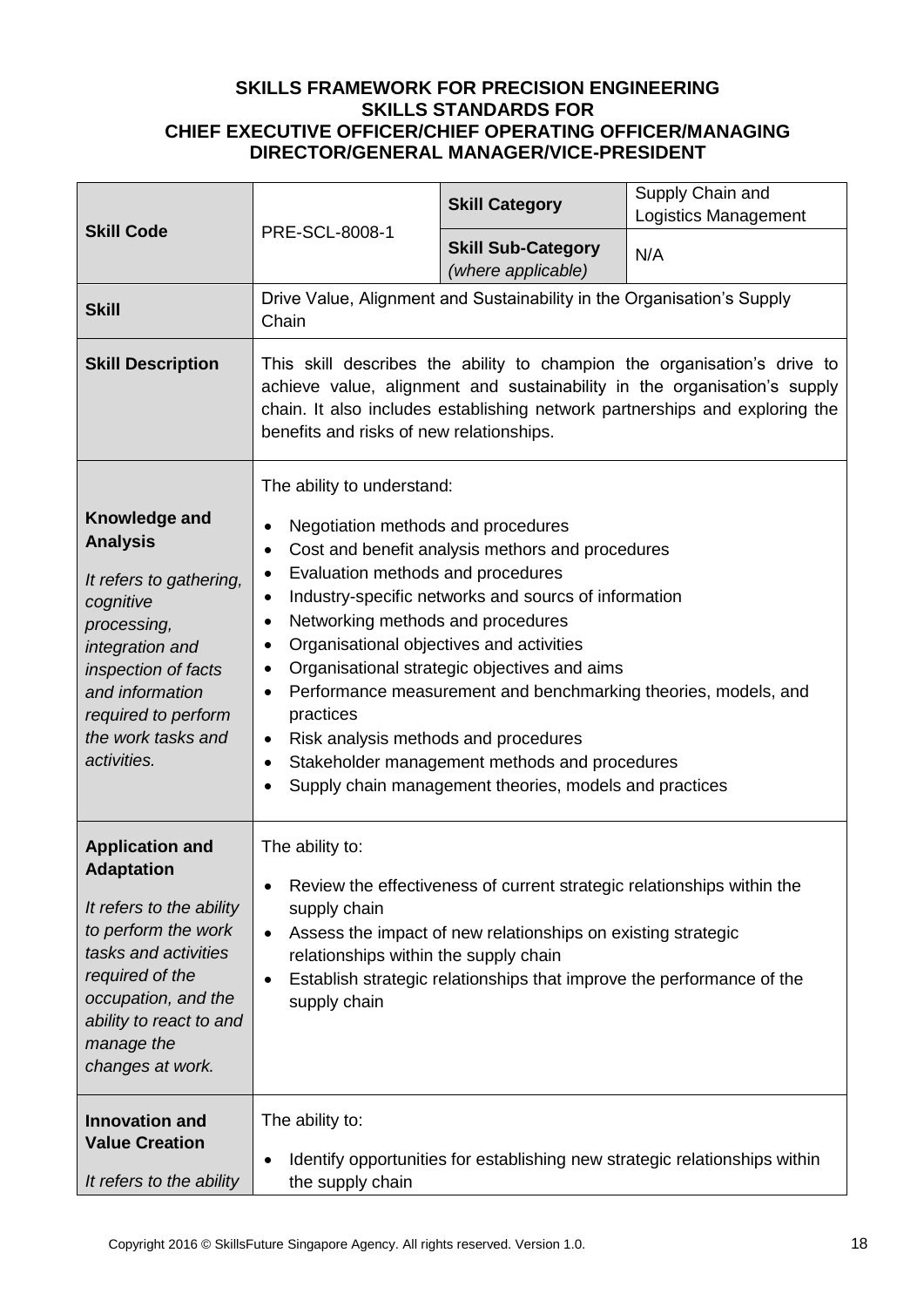| to generate<br>purposive ideas to<br>improve work<br>performance and/or<br>enhance business<br>values that are<br>aligned to<br>organisational                                                                  | Explore the benefits and risks of establishing new strategic relationships<br>$\bullet$<br>within the supply chain |
|-----------------------------------------------------------------------------------------------------------------------------------------------------------------------------------------------------------------|--------------------------------------------------------------------------------------------------------------------|
| <b>Social Intelligence</b><br>and Ethics<br>It refers to the ability<br>to use affective<br>factors in leadership,<br>relationship and<br>diversity<br>management guided<br>by professional<br>codes of ethics. | The ability to:<br>Ensure existing strategic relationships are developed and maintained<br>$\bullet$               |
| <b>Learning to Learn</b><br>It refers to the ability<br>to develop and<br>improve one's self<br>within and outside of<br>one's area of work.                                                                    | N/A                                                                                                                |
| <b>Range of</b><br><b>Application</b><br>(where applicable)<br>It refers to the critical<br>circumstances and<br>contexts that the skill<br>may be<br>demonstrated.                                             | N/A                                                                                                                |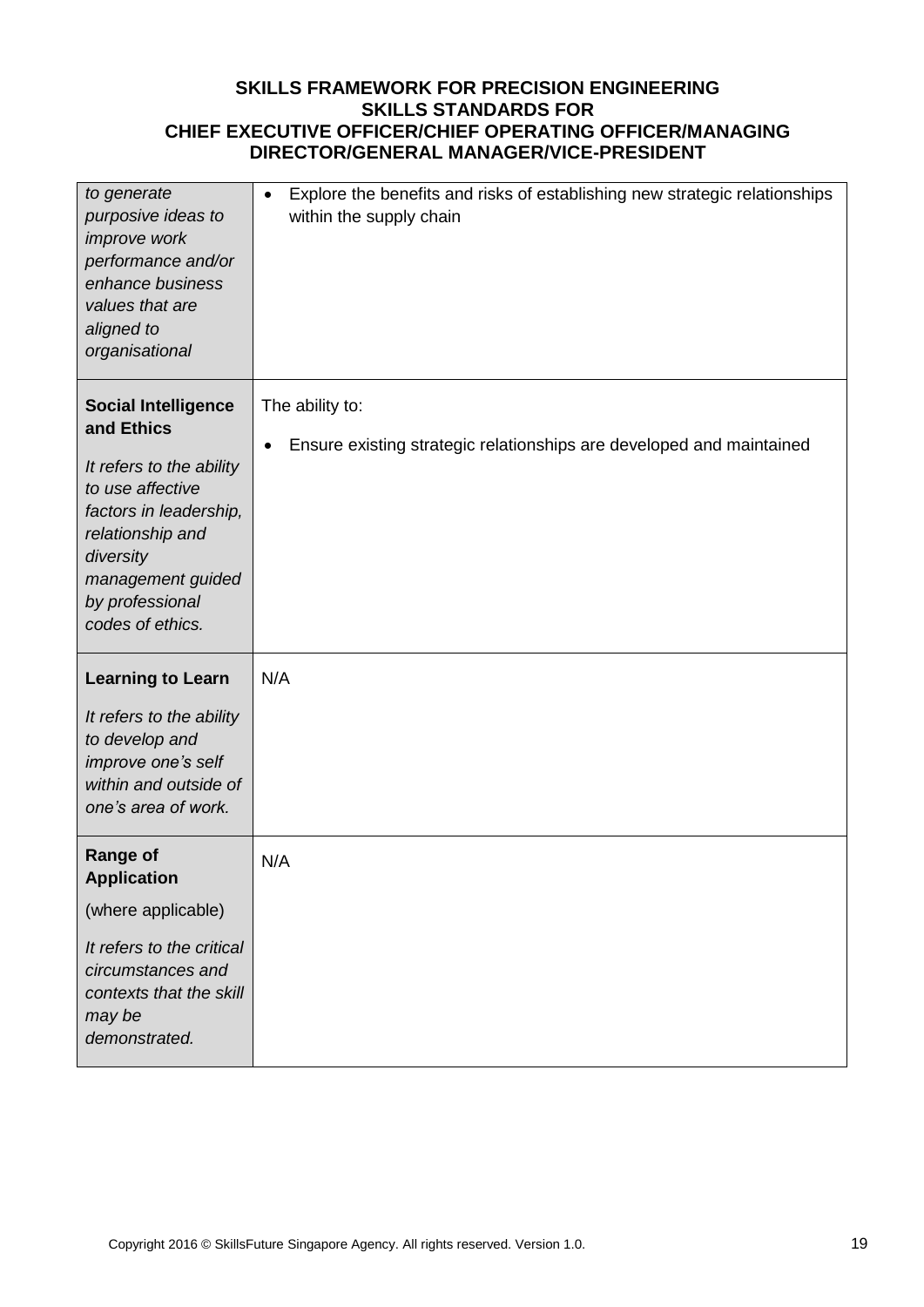| <b>Skill Code</b>                                                                                                                                                                                                | PRE-WSH-8013-1                                                                                                                                                                                                                                                                                                                                                                                                                                                          | <b>Skill Category</b>                                                                                                                                                                                                                                                                                                                                                                                                                                                                                                                                            | Workplace Safety and<br>Health                                                                                                                                                                                                                                                           |
|------------------------------------------------------------------------------------------------------------------------------------------------------------------------------------------------------------------|-------------------------------------------------------------------------------------------------------------------------------------------------------------------------------------------------------------------------------------------------------------------------------------------------------------------------------------------------------------------------------------------------------------------------------------------------------------------------|------------------------------------------------------------------------------------------------------------------------------------------------------------------------------------------------------------------------------------------------------------------------------------------------------------------------------------------------------------------------------------------------------------------------------------------------------------------------------------------------------------------------------------------------------------------|------------------------------------------------------------------------------------------------------------------------------------------------------------------------------------------------------------------------------------------------------------------------------------------|
|                                                                                                                                                                                                                  |                                                                                                                                                                                                                                                                                                                                                                                                                                                                         | <b>Skill Sub-Category</b><br>(where applicable)                                                                                                                                                                                                                                                                                                                                                                                                                                                                                                                  | N/A                                                                                                                                                                                                                                                                                      |
| <b>Skill</b>                                                                                                                                                                                                     | Champion Workplace Safety and Health Policy Adoption                                                                                                                                                                                                                                                                                                                                                                                                                    |                                                                                                                                                                                                                                                                                                                                                                                                                                                                                                                                                                  |                                                                                                                                                                                                                                                                                          |
| <b>Skill Description</b>                                                                                                                                                                                         | The skill describes the ability to provide top-down support to Workplace<br>Safety and Health (WSH) Officers and to facilitate the necessary<br>interventions to implement accepted WSH proposals to uphold the<br>organisational WSH policies and fulfil WSH objectives.                                                                                                                                                                                               |                                                                                                                                                                                                                                                                                                                                                                                                                                                                                                                                                                  |                                                                                                                                                                                                                                                                                          |
| Knowledge and<br><b>Analysis</b><br>It refers to<br>gathering, cognitive<br>processing,<br>integration and<br>inspection of facts<br>and information<br>required to perform<br>the work tasks and<br>activities. | The ability to understand:<br>Continuous improvement principles<br>Principles of motivation and leadership<br>$\bullet$<br>٠<br>organisation<br>٠<br>initiative can be implemented<br>٠<br>ideas into workable concepts<br>$\bullet$<br>or innovation within the organisation<br>$\bullet$<br>organisation<br>Characteristics of effective WSH policies<br>$\bullet$<br>Relevant stakeholders in communication<br>$\bullet$<br>objectives<br>requirements<br>objectives | Resources required and how to obtain them<br>Barriers to WSH change or innovation that can occur within the<br>Objectives of cascading organisational WSH policies through the<br>Factors that may influence the organisation's WSH policies and<br>Relevant stakeholders for clarification of WSH legal and other<br>Applicable WSH legal and other requirements on WSH policies and<br>Considerations in developing WSH organisational structure<br>Scope and criteria of WSH policies and objectives review<br>Impact to organisations arising from processes | Broad practical and operational issues that determine whether a WSH<br>Considerations in generating and translating WSH change or innovation<br>Communication and facilitation methods for encouraging WSH change<br>Importance of internalising the WSH policies and leading by example |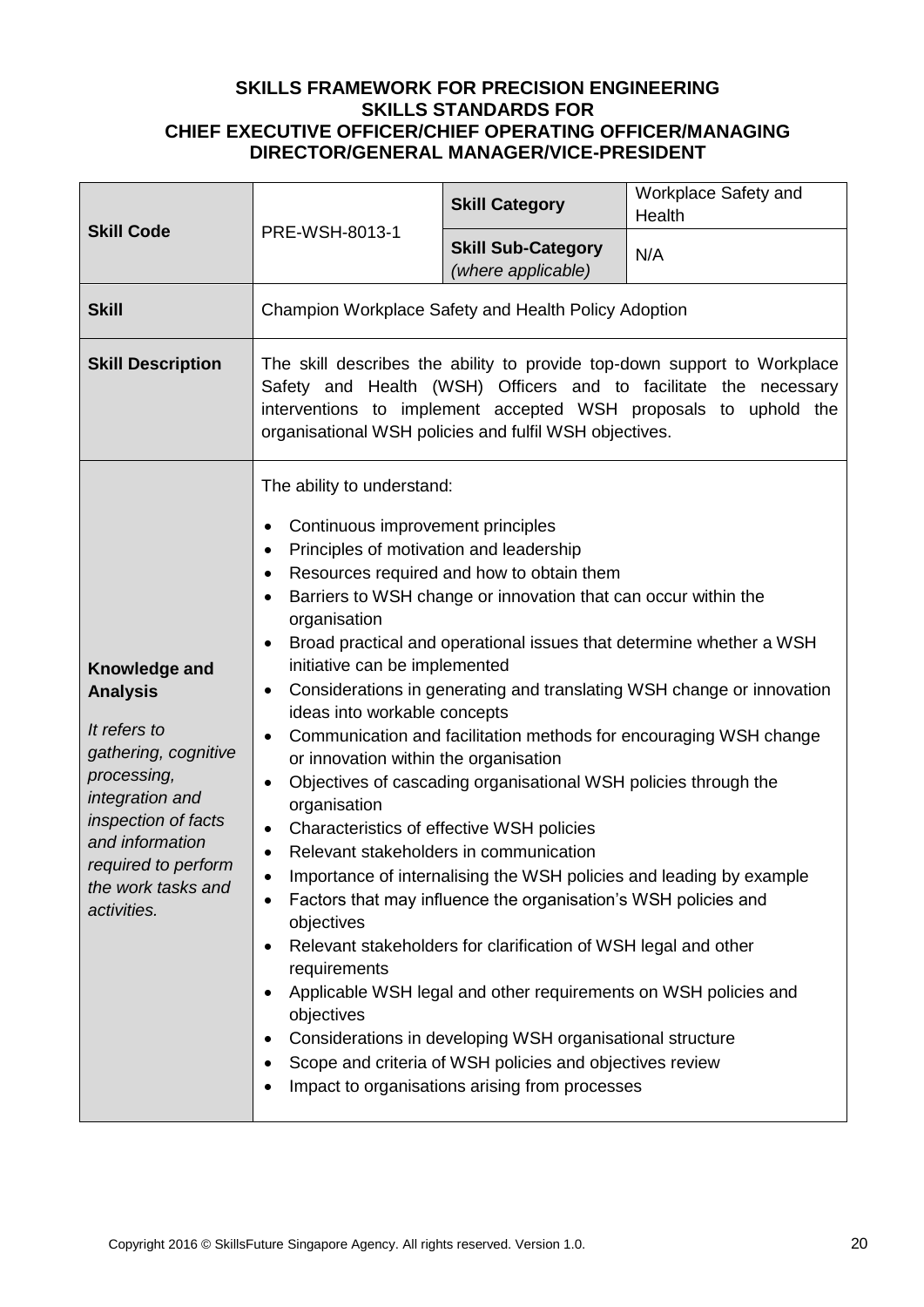| <b>Application and</b><br><b>Adaptation</b><br>It refers to the ability<br>to perform the work<br>tasks and activities<br>required of the<br>occupation, and the<br>ability to react to<br>and manage the<br>changes at work.       | The ability to:<br>Examine and adapt strategies to organisation needs and prioritise<br>٠<br>Develop organisational strategies aligned to organisational objectives<br>$\bullet$<br>and in consultation with relevant stakeholders<br>Develop organisational policies aligned to organisational WSH directions<br>$\bullet$<br>in consultation with relevant stakeholders |
|-------------------------------------------------------------------------------------------------------------------------------------------------------------------------------------------------------------------------------------|---------------------------------------------------------------------------------------------------------------------------------------------------------------------------------------------------------------------------------------------------------------------------------------------------------------------------------------------------------------------------|
| <b>Innovation and</b><br><b>Value Creation</b><br>It refers to the ability<br>to generate<br>purposive ideas to<br><i>improve</i> work<br>performance and/or<br>enhance business<br>values that are<br>aligned to<br>organisational | The ability to:<br>Analyse impact of internal and external influencing factors on<br>٠<br>organisational WSH strategies and policies<br>Establish systems to support WSH change or innovation within the<br>$\bullet$<br>organisation in consultation with relevant stakeholders                                                                                          |
| <b>Social Intelligence</b><br>and Ethics<br>It refers to the ability<br>to use affective<br>factors in<br>leadership,<br>relationship and<br>diversity<br>management guided<br>by professional<br>codes of ethics.                  | The ability to:<br>Liaise with key stakeholders to determine objectives of WSH strategies<br>٠<br>Negotiate with stakeholders to develop implementation plans<br>$\bullet$                                                                                                                                                                                                |
| <b>Learning to Learn</b><br>It refers to the ability<br>to develop and<br>improve one's self<br>within and outside of                                                                                                               | N/A                                                                                                                                                                                                                                                                                                                                                                       |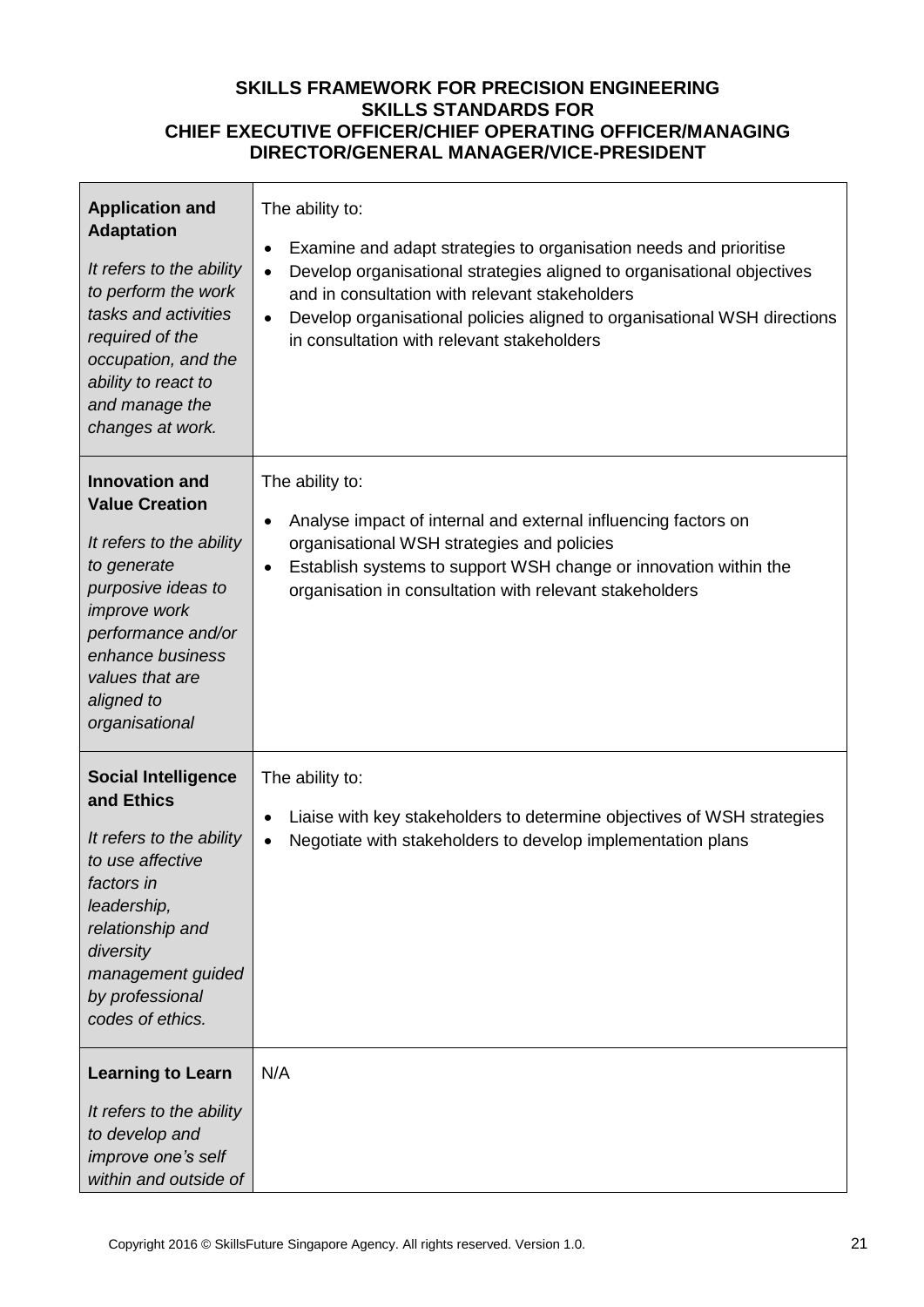| one's area of work.                                                                                     |     |
|---------------------------------------------------------------------------------------------------------|-----|
| <b>Range of</b><br><b>Application</b>                                                                   | N/A |
| (where applicable)                                                                                      |     |
| It refers to the<br>critical<br>circumstances and<br>contexts that the<br>skill may be<br>demonstrated. |     |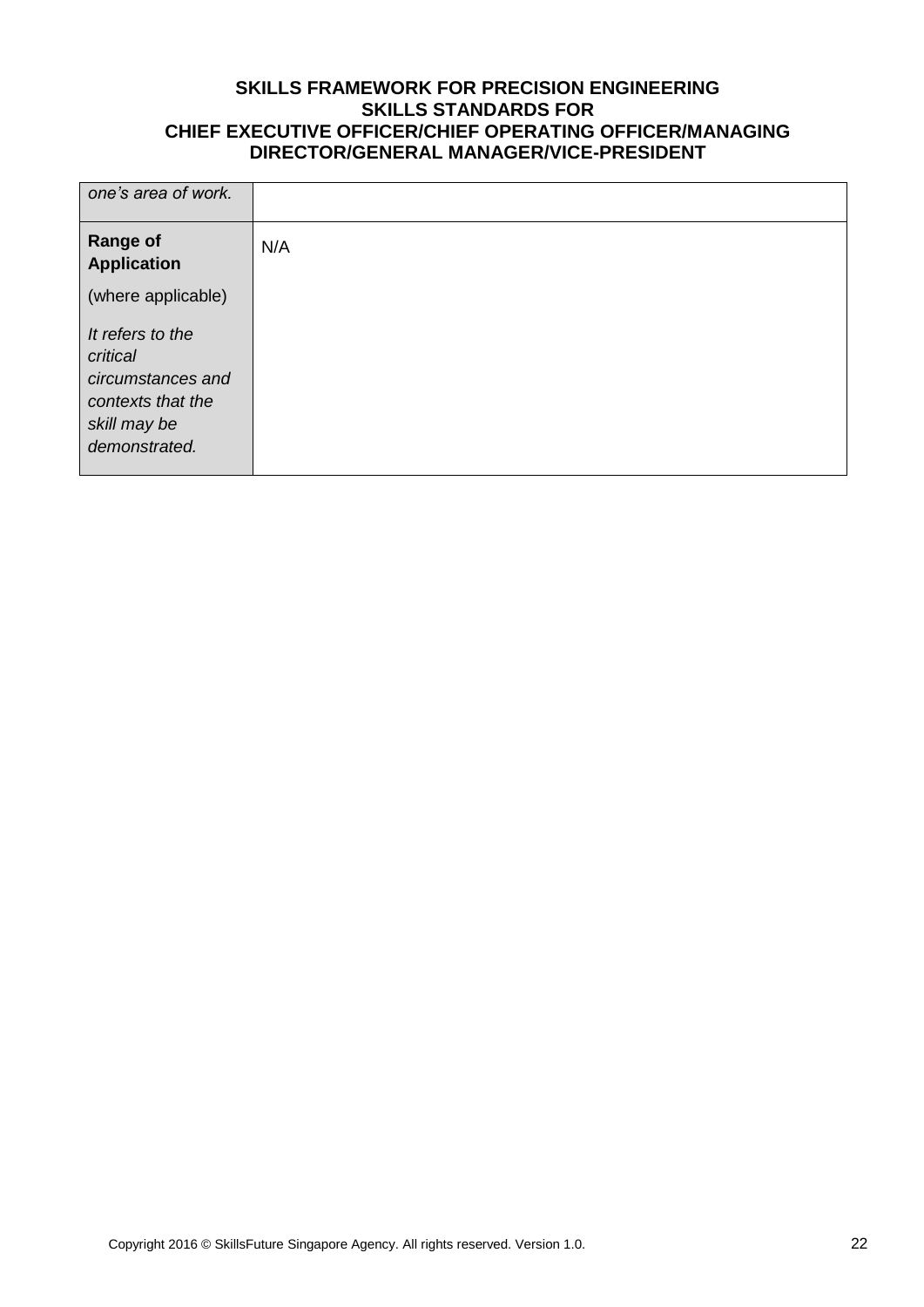| <b>Skill Code</b>                                                                                                                                                                                                             | <b>BM-BCM-601E-1</b>                                                                                                                                                                                                                                                                                                                                                                                                                                                            | <b>Skill Category</b>                           | <b>Business Continuity</b><br>Management                              |
|-------------------------------------------------------------------------------------------------------------------------------------------------------------------------------------------------------------------------------|---------------------------------------------------------------------------------------------------------------------------------------------------------------------------------------------------------------------------------------------------------------------------------------------------------------------------------------------------------------------------------------------------------------------------------------------------------------------------------|-------------------------------------------------|-----------------------------------------------------------------------|
|                                                                                                                                                                                                                               |                                                                                                                                                                                                                                                                                                                                                                                                                                                                                 | <b>Skill Sub-Category</b><br>(where applicable) | N/A                                                                   |
| <b>Skill</b>                                                                                                                                                                                                                  |                                                                                                                                                                                                                                                                                                                                                                                                                                                                                 |                                                 | Endorse Business Continuity Framework, Strategies, Policies and Plans |
| <b>Skill Description</b>                                                                                                                                                                                                      | This skill describes the ability to provide oversight on business continuity<br>management. It also includes approving business continuity framework,<br>policies, strategies and plans to ensure alignment as well as monitoring and<br>reviewing business continuity plans to cope with changes in the business<br>environment.                                                                                                                                               |                                                 |                                                                       |
| Knowledge and<br><b>Analysis</b><br>It refers to gathering,<br>cognitive<br>processing,<br>integration and<br>inspection of facts<br>and information<br>required to perform<br>the work tasks and<br>activities.              | The ability to understand:<br>Objectives and scope of business continuity management<br>٠<br>Awareness of business continuity management leading practices within<br>$\bullet$<br>the industry<br>Levels of maturity of business continuity management in organisations<br>$\bullet$                                                                                                                                                                                            |                                                 |                                                                       |
| <b>Application and</b><br><b>Adaptation</b><br>It refers to the ability<br>to perform the work<br>tasks and activities<br>required of the<br>occupation, and the<br>ability to react to and<br>manage the<br>changes at work. | The ability to:<br>Ensure business continuity plans and crisis management plans are<br>٠<br>aligned to business continuity strategies to ensure organisational<br>effectiveness in responding to disruptive events<br>Approve business continuity framework, policies, strategies and plans<br>$\bullet$<br>for implementation<br>Provide oversight to business continuity management within the<br>$\bullet$<br>organisation to ensure rapid response during disruptive events |                                                 |                                                                       |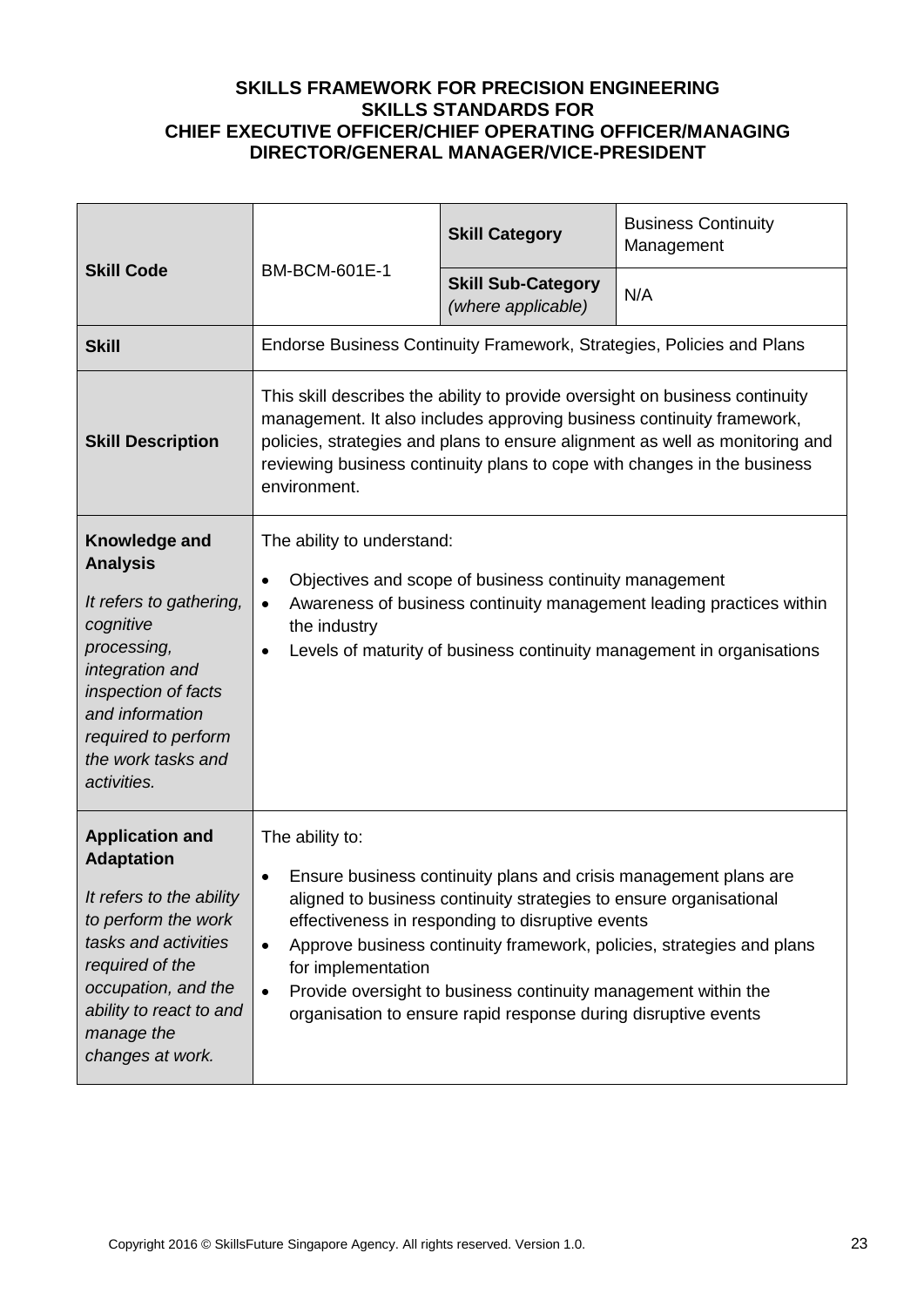| <b>Innovation and</b><br><b>Value Creation</b><br>It refers to the ability<br>to generate<br>purposive ideas to<br>improve work<br>performance and/or<br>enhance business<br>values that are<br>aligned to<br>organisational goals. | The ability to:<br>Advocate regular review of business continuity framework, strategies,<br>٠<br>policies and plans to seek improvements to enhance organisational<br>effectiveness in business continuity and crisis management                       |
|-------------------------------------------------------------------------------------------------------------------------------------------------------------------------------------------------------------------------------------|--------------------------------------------------------------------------------------------------------------------------------------------------------------------------------------------------------------------------------------------------------|
| <b>Social Intelligence</b><br>and Ethics<br>It refers to the ability<br>to use affective<br>factors in leadership,<br>relationship and<br>diversity<br>management guided<br>by professional<br>codes of ethics.                     | The ability to<br>Drive communication of business continuity and crisis management<br>$\bullet$<br>plans to employees to garner their support for execution Execute Crisis<br>Management Plan                                                          |
| <b>Learning to Learn</b><br>It refers to the ability<br>to develop and<br>improve one's self<br>within and outside of<br>one's area of work.                                                                                        | The ability to:<br>Augment own knowledge on business continuity management by<br>$\bullet$<br>subscribing to information and learning channels and participating in<br>discussion platforms to ensure continuous learning for workplace<br>application |
| <b>Range of</b><br><b>Application</b><br>(where applicable)<br>It refers to the critical<br>circumstances and<br>contexts that the skill<br>may be<br>demonstrated.                                                                 | N/A                                                                                                                                                                                                                                                    |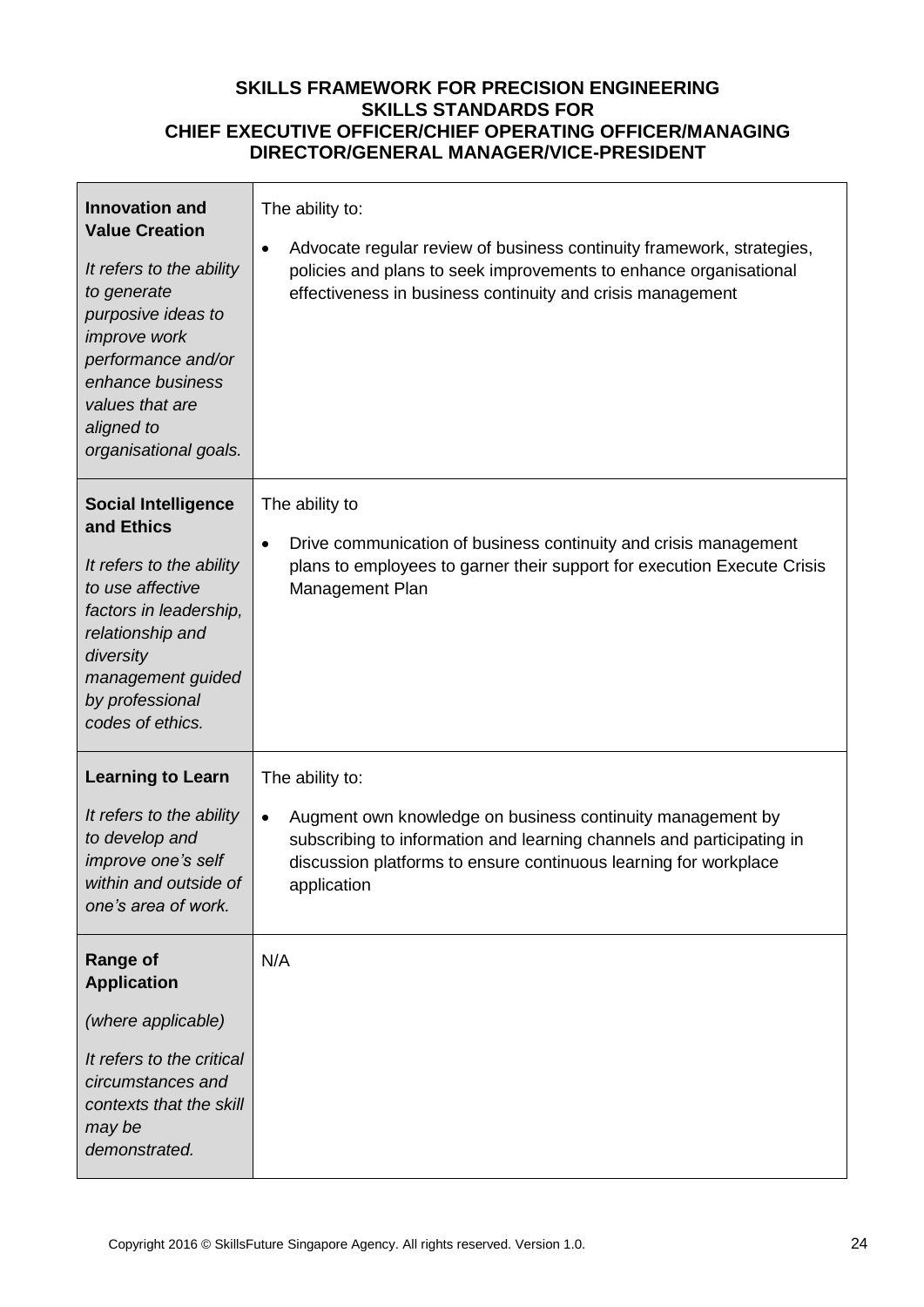| <b>Skill Code</b>                                                                                                                                                                                                             | BM-BCM-601E-1                                                                                                                                                                                                                                                                                                                                                                                                                                                                           | <b>Skill Category</b>                           | <b>Business Continuity</b><br>Management                              |
|-------------------------------------------------------------------------------------------------------------------------------------------------------------------------------------------------------------------------------|-----------------------------------------------------------------------------------------------------------------------------------------------------------------------------------------------------------------------------------------------------------------------------------------------------------------------------------------------------------------------------------------------------------------------------------------------------------------------------------------|-------------------------------------------------|-----------------------------------------------------------------------|
|                                                                                                                                                                                                                               |                                                                                                                                                                                                                                                                                                                                                                                                                                                                                         | <b>Skill Sub-Category</b><br>(where applicable) | N/A                                                                   |
| <b>Skill</b>                                                                                                                                                                                                                  |                                                                                                                                                                                                                                                                                                                                                                                                                                                                                         |                                                 | Endorse Business Continuity Framework, Strategies, Policies and Plans |
| <b>Skill Description</b>                                                                                                                                                                                                      | This skill describes the ability to provide oversight on business continuity<br>management. It also includes approving business continuity framework,<br>policies, strategies and plans to ensure alignment as well as monitoring and<br>reviewing business continuity plans to cope with changes in the business<br>environment.                                                                                                                                                       |                                                 |                                                                       |
| Knowledge and<br><b>Analysis</b><br>It refers to gathering,<br>cognitive<br>processing,<br>integration and<br>inspection of facts<br>and information<br>required to perform<br>the work tasks and<br>activities.              | The ability to understand:<br>Objectives and scope of business continuity management<br>$\bullet$<br>Awareness of business continuity management leading practices within<br>$\bullet$<br>the industry<br>Levels of maturity of business continuity management in organisations<br>$\bullet$                                                                                                                                                                                            |                                                 |                                                                       |
| <b>Application and</b><br><b>Adaptation</b><br>It refers to the ability<br>to perform the work<br>tasks and activities<br>required of the<br>occupation, and the<br>ability to react to and<br>manage the<br>changes at work. | The ability to:<br>Ensure business continuity plans and crisis management plans are<br>$\bullet$<br>aligned to business continuity strategies to ensure organisational<br>effectiveness in responding to disruptive events<br>Approve business continuity framework, policies, strategies and plans<br>$\bullet$<br>for implementation<br>Provide oversight to business continuity management within the<br>$\bullet$<br>organisation to ensure rapid response during disruptive events |                                                 |                                                                       |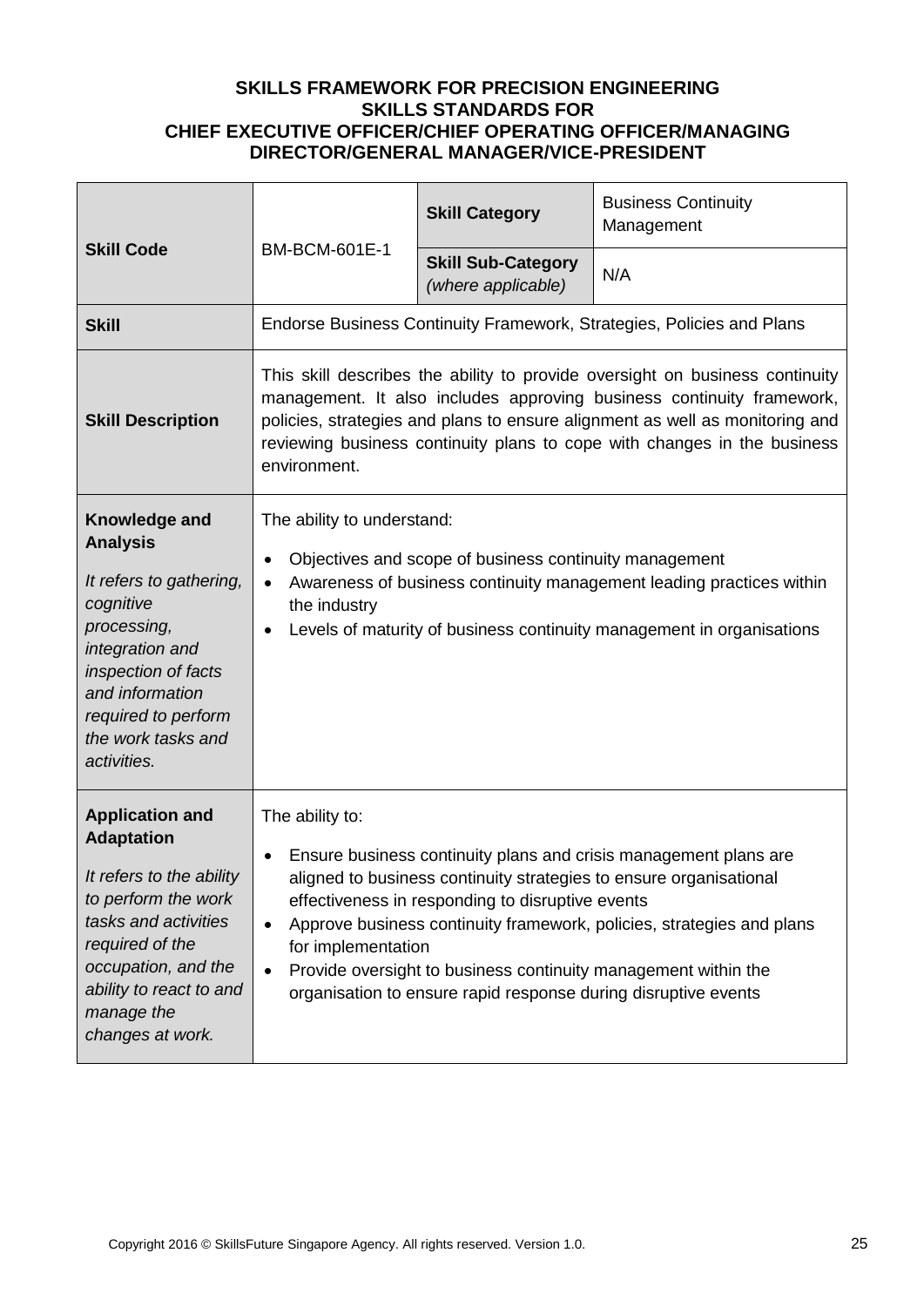| <b>Innovation and</b><br><b>Value Creation</b><br>It refers to the ability<br>to generate<br>purposive ideas to<br>improve work<br>performance and/or<br>enhance business<br>values that are<br>aligned to<br>organisational goals. | The ability to:<br>Advocate regular review of business continuity framework, strategies,<br>$\bullet$<br>policies and plans to seek improvements to enhance organisational<br>effectiveness in business continuity and crisis management               |
|-------------------------------------------------------------------------------------------------------------------------------------------------------------------------------------------------------------------------------------|--------------------------------------------------------------------------------------------------------------------------------------------------------------------------------------------------------------------------------------------------------|
| <b>Social Intelligence</b><br>and Ethics<br>It refers to the ability<br>to use affective<br>factors in leadership,<br>relationship and<br>diversity<br>management guided<br>by professional<br>codes of ethics.                     | The ability to<br>Drive communication of business continuity and crisis management<br>$\bullet$<br>plans to employees to garner their support for execution Execute Crisis<br>Management Plan                                                          |
| <b>Learning to Learn</b><br>It refers to the ability<br>to develop and<br>improve one's self<br>within and outside of<br>one's area of work.                                                                                        | The ability to:<br>Augment own knowledge on business continuity management by<br>$\bullet$<br>subscribing to information and learning channels and participating in<br>discussion platforms to ensure continuous learning for workplace<br>application |
| <b>Range of</b><br><b>Application</b><br>(where applicable)<br>It refers to the critical<br>circumstances and<br>contexts that the skill<br>may be<br>demonstrated.                                                                 | N/A                                                                                                                                                                                                                                                    |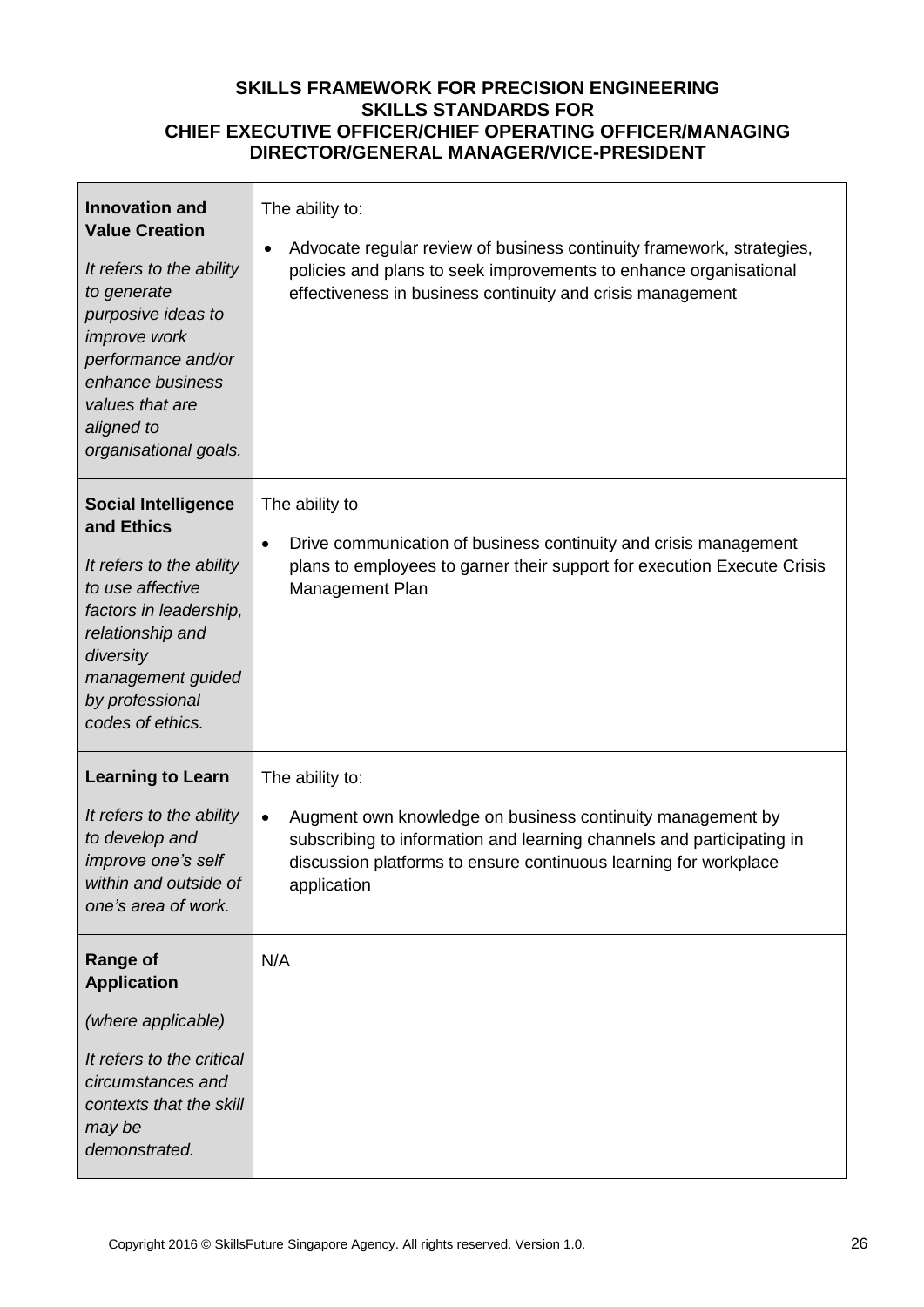| <b>Skill Code</b>                                                                                                                                                                                                             | BM-BCM-602E-1                                                                                                                                                                                                                                                                                                                                                                              | <b>Skill Category</b>                                                                                                 | <b>Business Continuity</b><br>Management                                                                                                                                                                                     |
|-------------------------------------------------------------------------------------------------------------------------------------------------------------------------------------------------------------------------------|--------------------------------------------------------------------------------------------------------------------------------------------------------------------------------------------------------------------------------------------------------------------------------------------------------------------------------------------------------------------------------------------|-----------------------------------------------------------------------------------------------------------------------|------------------------------------------------------------------------------------------------------------------------------------------------------------------------------------------------------------------------------|
|                                                                                                                                                                                                                               |                                                                                                                                                                                                                                                                                                                                                                                            | <b>Skill Sub-Category</b><br>(where applicable)                                                                       | N/A                                                                                                                                                                                                                          |
| <b>Skill</b>                                                                                                                                                                                                                  | Provide Leadership during Crisis Situations                                                                                                                                                                                                                                                                                                                                                |                                                                                                                       |                                                                                                                                                                                                                              |
| <b>Skill Description</b>                                                                                                                                                                                                      | This skill describes the ability to lead organisation through crisis situations. It<br>also includes activating and directing review of crisis response, recovery<br>and stand down activities, managing crisis communication, reviewing impact<br>of disruptive events on the organisation, as well as identifying programmes<br>for staff learning and development in crisis management. |                                                                                                                       |                                                                                                                                                                                                                              |
| Knowledge and<br><b>Analysis</b><br>It refers to gathering,<br>cognitive<br>processing,<br>integration and<br>inspection of facts<br>and information<br>required to perform<br>the work tasks and<br>activities.              | The ability to understand:<br>Business impact of disruptive events on the organisation<br>$\bullet$<br>Own role in communication with relevant stakeholders<br>$\bullet$                                                                                                                                                                                                                   |                                                                                                                       |                                                                                                                                                                                                                              |
| <b>Application and</b><br><b>Adaptation</b><br>It refers to the ability<br>to perform the work<br>tasks and activities<br>required of the<br>occupation, and the<br>ability to react to and<br>manage the<br>changes at work. | The ability to:<br>$\bullet$<br>and crisis management plan<br>$\bullet$<br>$\bullet$<br>events on the organisation                                                                                                                                                                                                                                                                         | ensure alignment with crisis communication plan<br>Review report to determine business impact arising from disruptive | Approve activation of the crisis response, recovery activities and stand<br>down procedures to ensure alignment with business continuity strategies<br>Manage communication of disruptive events to relevant stakeholders to |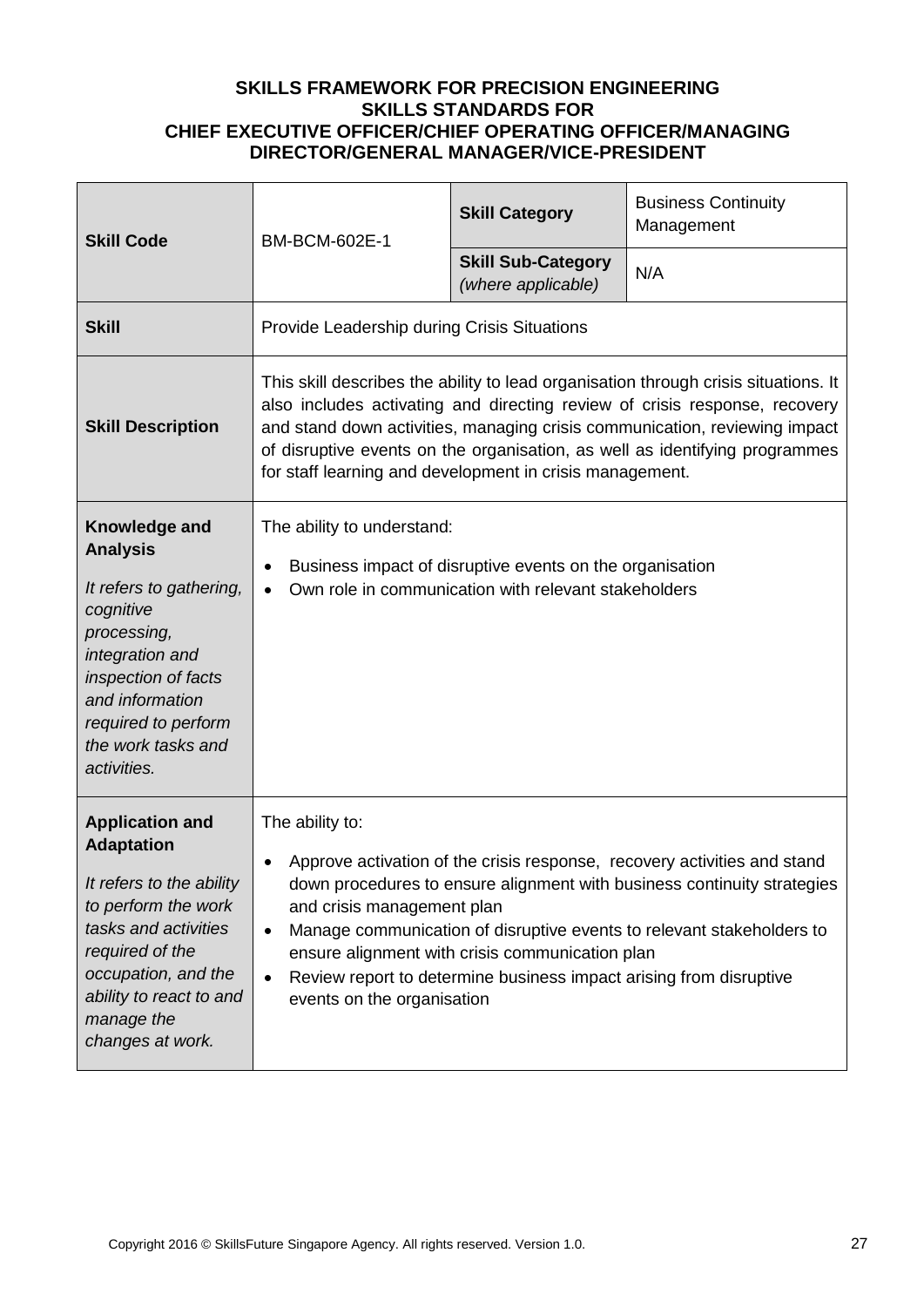| <b>Innovation and</b><br><b>Value Creation</b><br>It refers to the ability<br>to generate<br>purposive ideas to<br>improve work<br>performance and/or<br>enhance business<br>values that are<br>aligned to<br>organisational goals. | The ability to:<br>Direct review of crisis response, recovery activities and stand down<br>٠<br>procedures to make improvements for future activation during crisis<br>situations |
|-------------------------------------------------------------------------------------------------------------------------------------------------------------------------------------------------------------------------------------|-----------------------------------------------------------------------------------------------------------------------------------------------------------------------------------|
| <b>Social Intelligence</b><br>and Ethics<br>It refers to the ability<br>to use affective<br>factors in leadership,<br>relationship and<br>diversity<br>management guided<br>by professional<br>codes of ethics.                     | The ability to:<br>Maintain composure, self-confidence and resilience as a leader when<br>$\bullet$<br>leading organisation to deal with challenges in a crisis situation         |
| <b>Learning to Learn</b><br>It refers to the ability<br>to develop and<br>improve one's self<br>within and outside of<br>one's area of work.                                                                                        | The ability to:<br>Identify programmes for staff learning and development in crisis<br>$\bullet$<br>management to strengthen organisational capability in crisis<br>management    |
| <b>Range of</b><br><b>Application</b><br>(where applicable)<br>It refers to the critical<br>circumstances and<br>contexts that the skill<br>may be<br>demonstrated.                                                                 | N/A                                                                                                                                                                               |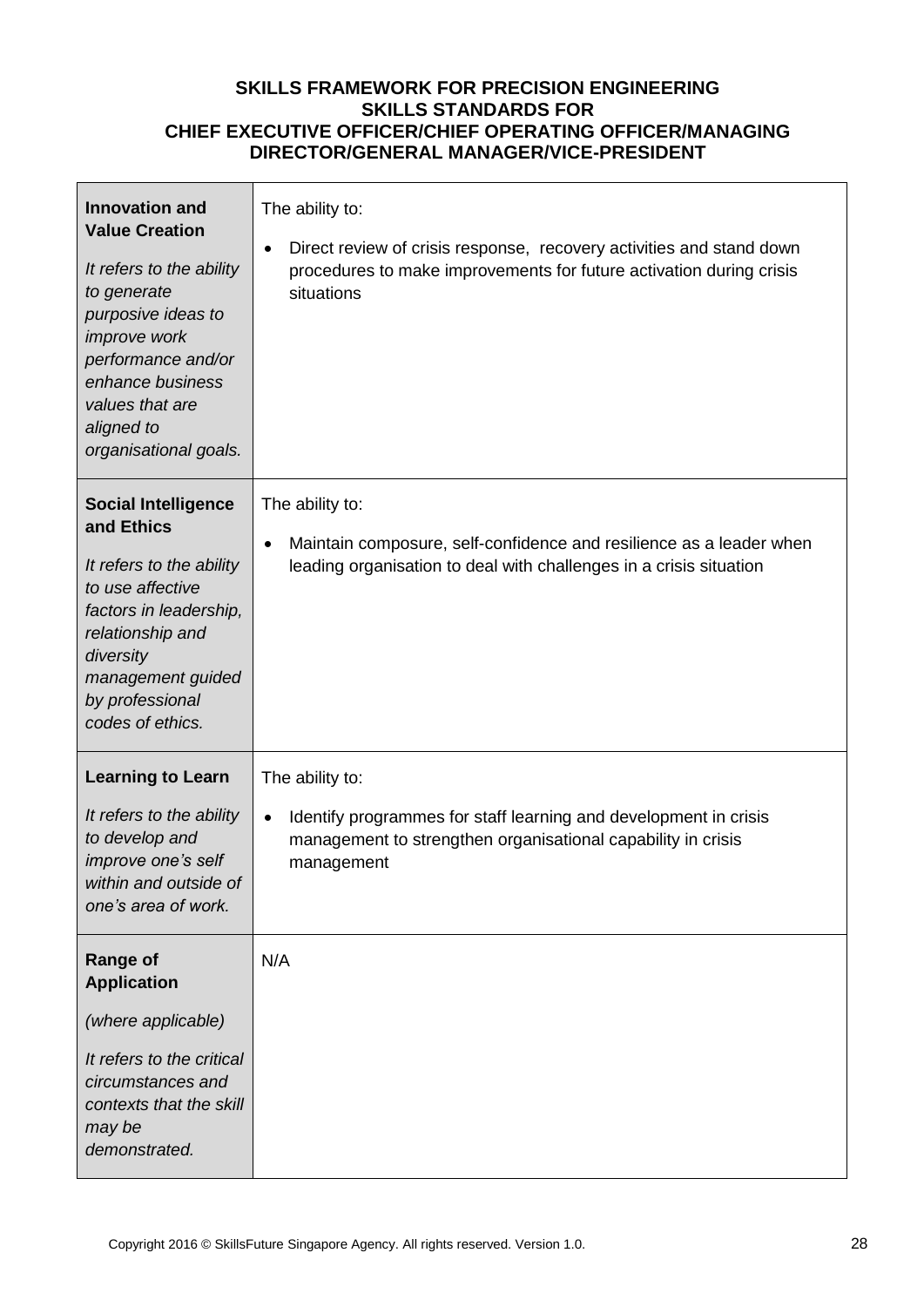| <b>Skill Code</b>                                                                                                                                                                                                             |                                                                                                                                                                                                                                                                                                                                              | <b>Skill Category</b>                           | Communication |
|-------------------------------------------------------------------------------------------------------------------------------------------------------------------------------------------------------------------------------|----------------------------------------------------------------------------------------------------------------------------------------------------------------------------------------------------------------------------------------------------------------------------------------------------------------------------------------------|-------------------------------------------------|---------------|
|                                                                                                                                                                                                                               | BM-COM-602E-1                                                                                                                                                                                                                                                                                                                                | <b>Skill Sub-Category</b><br>(where applicable) | N/A           |
| <b>Skill</b>                                                                                                                                                                                                                  | Advocate Organisation's Interests                                                                                                                                                                                                                                                                                                            |                                                 |               |
| <b>Skill Description</b>                                                                                                                                                                                                      | This skill describes the ability to set advocacy strategies and objectives,<br>advocacy targets, select appropriate<br>advocacy<br>methods,<br>evaluate<br>communicate message and determine if organisation's interests have been<br>met, as well as executing follow up actions.                                                           |                                                 |               |
| Knowledge and<br><b>Analysis</b><br>It refers to gathering,<br>cognitive<br>processing,<br>integration and<br>inspection of facts<br>and information<br>required to perform<br>the work tasks and<br>activities.              | The ability to understand:<br>Advocacy cycle<br>$\bullet$<br>Profile of advocacy targets<br>$\bullet$<br>Criteria for crafting advocacy message<br>$\bullet$<br>Substantiated position to effectively communicate advocacy message<br>٠<br>Legal, regulatory, ethical and socio-cultural constraints with regard to<br>$\bullet$<br>advocacy |                                                 |               |
| <b>Application and</b><br><b>Adaptation</b><br>It refers to the ability<br>to perform the work<br>tasks and activities<br>required of the<br>occupation, and the<br>ability to react to and<br>manage the<br>changes at work. | The ability to:<br>Set advocacy strategies and objectives to further organisation's interests<br>٠<br>Evaluate advocacy targets to support advocacy objectives<br>$\bullet$<br>Select appropriate advocacy methods to relay and communicate<br>$\bullet$<br>message                                                                          |                                                 |               |
| <b>Innovation and</b><br><b>Value Creation</b><br>It refers to the ability<br>to generate<br>purposive ideas to<br>improve work                                                                                               | The ability to:<br>Determine if organisation's interests have been met and execute follow-<br>٠<br>up actions accordingly to achieve organisation's interests                                                                                                                                                                                |                                                 |               |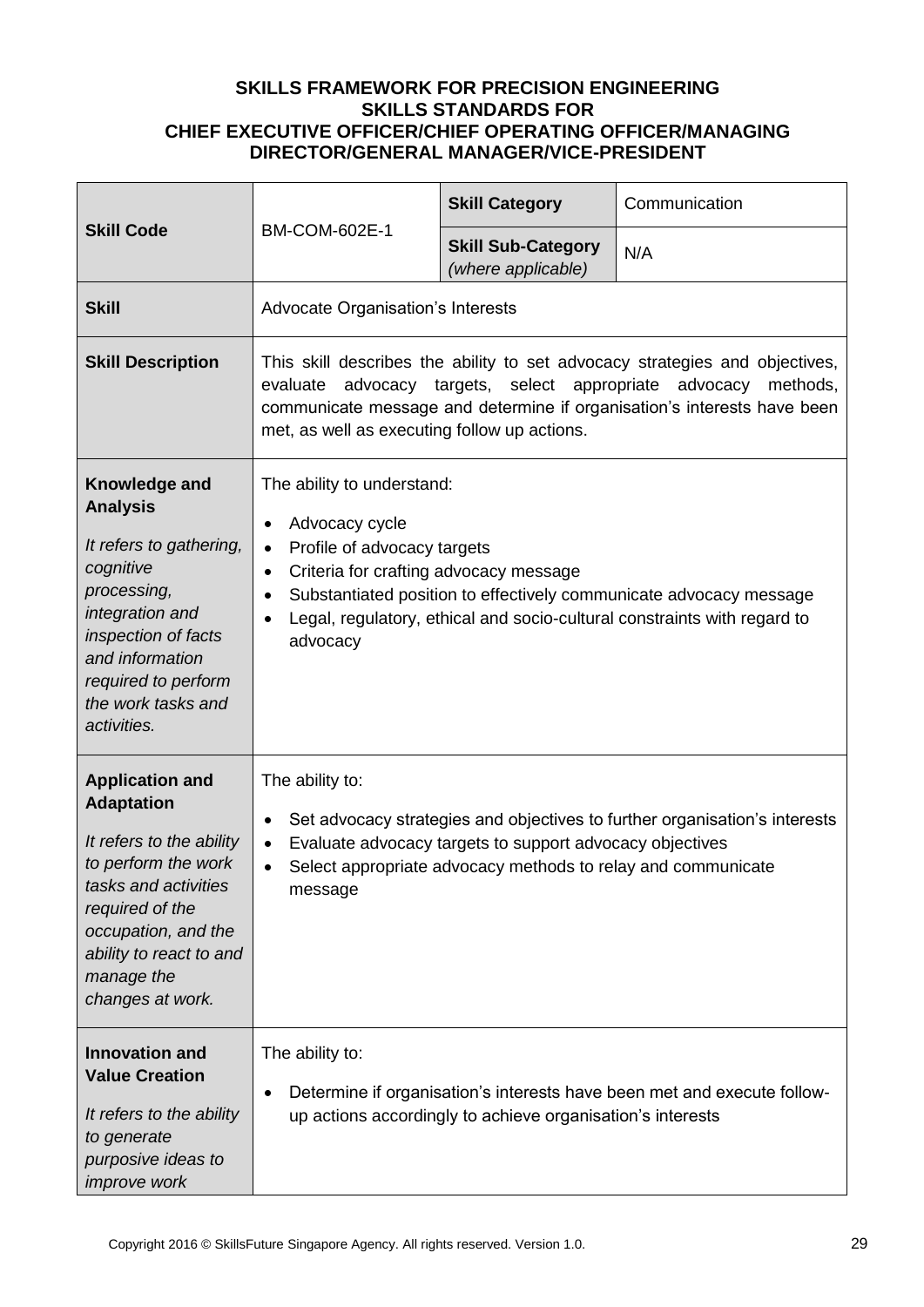| performance and/or<br>enhance business<br>values that are<br>aligned to<br>organisational                                                                                                                       |                                                                                                                                                                                             |
|-----------------------------------------------------------------------------------------------------------------------------------------------------------------------------------------------------------------|---------------------------------------------------------------------------------------------------------------------------------------------------------------------------------------------|
| <b>Social Intelligence</b><br>and Ethics<br>It refers to the ability<br>to use affective<br>factors in leadership,<br>relationship and<br>diversity<br>management guided<br>by professional<br>codes of ethics. | The ability to:<br>Communicate message in accordance with advocacy strategies to<br>$\bullet$<br>garner support and buy-in                                                                  |
| <b>Learning to Learn</b><br>It refers to the ability<br>to develop and<br>improve one's self<br>within and outside of<br>one's area of work.                                                                    | The ability to:<br>Engage in self-reflection to identify areas for improvement in developing<br>$\bullet$<br>advocacy strategies to ensure continuous learning for workplace<br>application |
| <b>Range of</b>                                                                                                                                                                                                 |                                                                                                                                                                                             |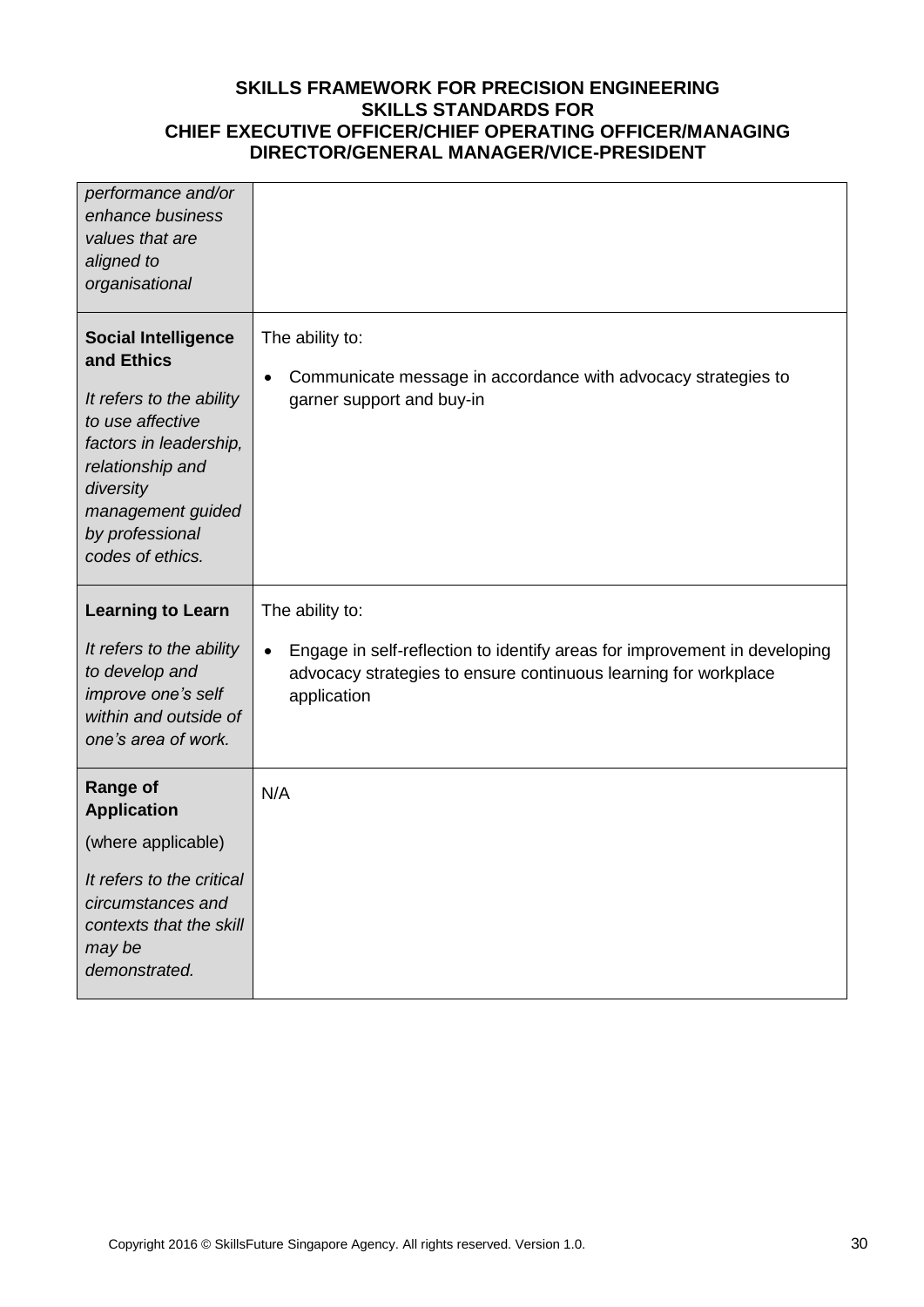| <b>Skill Code</b><br><b>BM-FIN-601E-1</b>                                                                                                                                                                                     |                                                                                                                                                                                                                                                                                                                                                                                                                                                                                                                                                                        | <b>Skill Category</b>                                | Finance |
|-------------------------------------------------------------------------------------------------------------------------------------------------------------------------------------------------------------------------------|------------------------------------------------------------------------------------------------------------------------------------------------------------------------------------------------------------------------------------------------------------------------------------------------------------------------------------------------------------------------------------------------------------------------------------------------------------------------------------------------------------------------------------------------------------------------|------------------------------------------------------|---------|
|                                                                                                                                                                                                                               | <b>Skill Sub-Category</b><br>(where applicable)                                                                                                                                                                                                                                                                                                                                                                                                                                                                                                                        | N/A                                                  |         |
| <b>Skill</b>                                                                                                                                                                                                                  |                                                                                                                                                                                                                                                                                                                                                                                                                                                                                                                                                                        | Set Organisation's Finance Philosophy and Strategies |         |
| <b>Skill Description</b>                                                                                                                                                                                                      | This skill describes the ability to establish organisation's finance philosophy<br>and strategies. It also includes establishing organisation's short and long-<br>term financial needs, reviewing organisation's financial risk position as well<br>as directing, evaluating, reviewing and refining corporate finance and<br>financial risk philosophy and strategies.                                                                                                                                                                                               |                                                      |         |
| Knowledge and<br><b>Analysis</b><br>It refers to gathering,<br>cognitive<br>processing,<br>integration and<br>inspection of facts<br>and information<br>required to perform<br>the work tasks and<br>activities.              | The ability to understand:<br>Factors that increase risk exposure of the organisation<br>٠<br>Impact of the organisation's capital structure on financial strategies<br>$\bullet$<br>Impact that financial strategies have on organisational policies, targets<br>$\bullet$<br>and operations<br>Critical success factors for effective financial management<br>$\bullet$                                                                                                                                                                                              |                                                      |         |
| <b>Application and</b><br><b>Adaptation</b><br>It refers to the ability<br>to perform the work<br>tasks and activities<br>required of the<br>occupation, and the<br>ability to react to and<br>manage the<br>changes at work. | The ability to:<br>Establish organisation's short and long-term financial needs to<br>$\bullet$<br>understand the organisation's financial situation<br>Review organisation's financial risk position and management policies to<br>$\bullet$<br>identify implications for financial strategies<br>Direct development of corporate finance philosophy and financial risk<br>$\bullet$<br>philosophy and strategies to meet financial needs<br>Evaluate philosophy and strategies in accordance with organisational<br>$\bullet$<br>procedures for endorsement purposes |                                                      |         |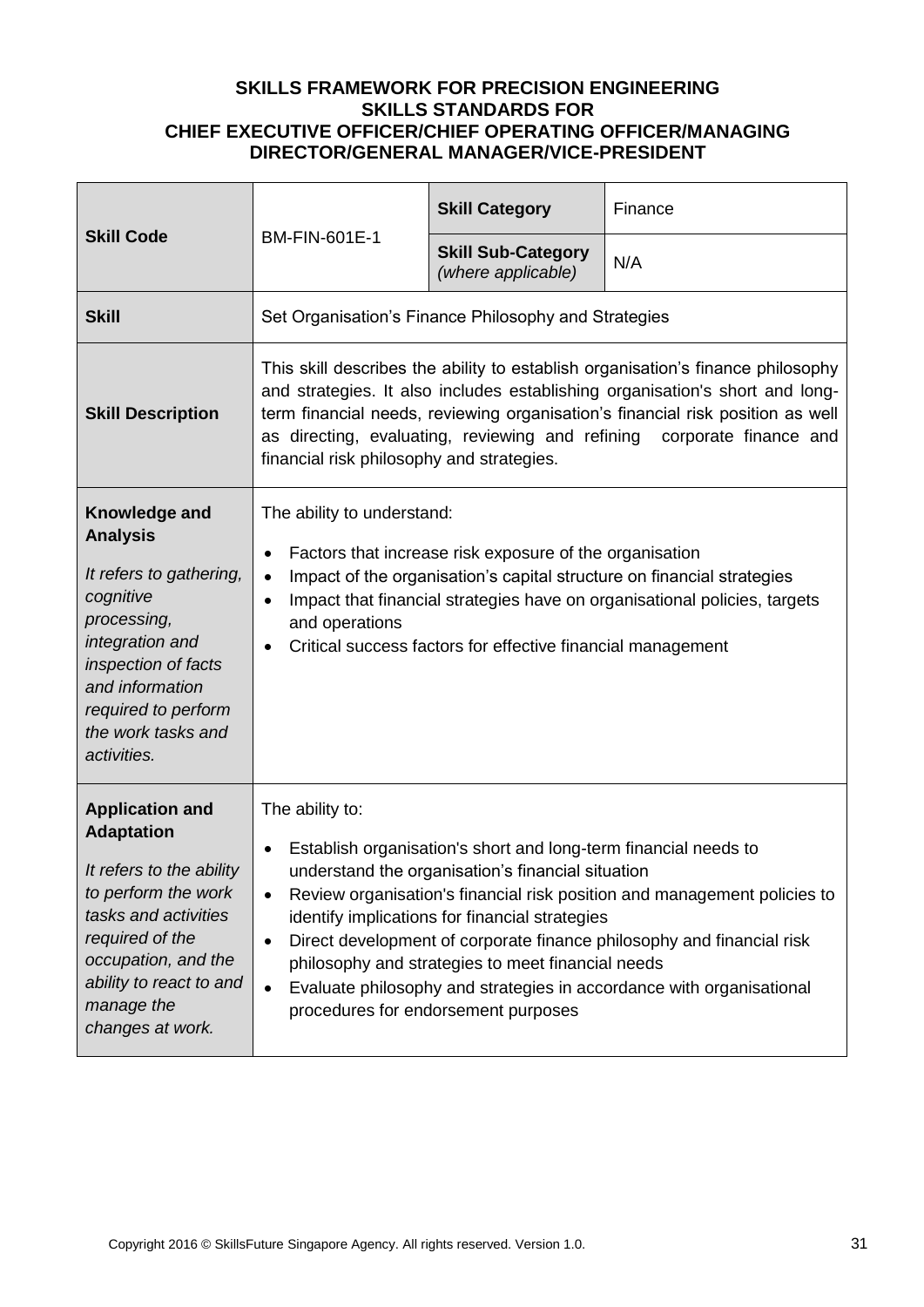| <b>Innovation and</b><br><b>Value Creation</b><br>It refers to the ability<br>to generate<br>purposive ideas to<br>improve work<br>performance and/or<br>enhance business<br>values that are<br>aligned to<br>organisational goals. | The ability to:<br>Review and refine philosophy and strategies in line with changes to the<br>$\bullet$<br>business environment                                                                                                                                              |
|-------------------------------------------------------------------------------------------------------------------------------------------------------------------------------------------------------------------------------------|------------------------------------------------------------------------------------------------------------------------------------------------------------------------------------------------------------------------------------------------------------------------------|
| <b>Social Intelligence</b><br>and Ethics<br>It refers to the ability<br>to use affective<br>factors in leadership,<br>relationship and<br>diversity<br>management guided<br>by professional<br>codes of ethics.                     | The ability to:<br>Adhere to organisational and professional code of conduct, values and<br>$\bullet$<br>ethics when establishing organisation's finance philosophy and<br>strategies to ensure ethical conduct and compliance to legislative and<br>regulatory requirements |
| <b>Learning to Learn</b><br>It refers to the ability<br>to develop and<br>improve one's self<br>within and outside of<br>one's area of work.                                                                                        | The ability to:<br>Keep abreast of changes in business environment to determine impact<br>$\bullet$<br>on organisational finance strategies and required response by<br>subscribing to diverse information channels                                                          |
| <b>Range of</b><br><b>Application</b><br>(where applicable)<br>It refers to the critical<br>circumstances and<br>contexts that the skill<br>may be<br>demonstrated.                                                                 | N/A                                                                                                                                                                                                                                                                          |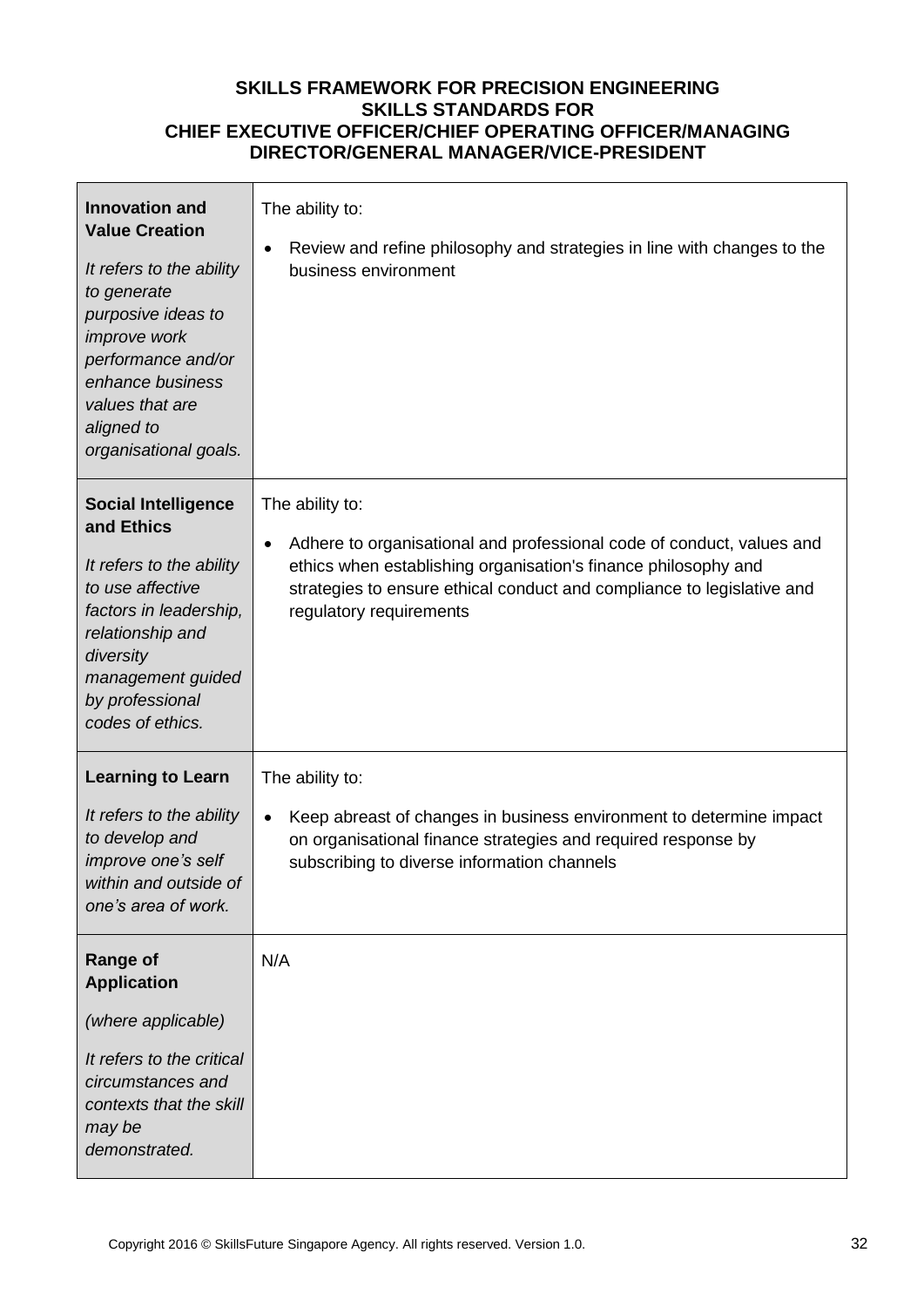|                                                                                                                                                                                                                               | PRE-HRM-8011-1                                                                                                                                                                                                                                                                | <b>Skill Category</b>                                     | <b>Human Resource</b><br>Management                                                                                                                                                                           |
|-------------------------------------------------------------------------------------------------------------------------------------------------------------------------------------------------------------------------------|-------------------------------------------------------------------------------------------------------------------------------------------------------------------------------------------------------------------------------------------------------------------------------|-----------------------------------------------------------|---------------------------------------------------------------------------------------------------------------------------------------------------------------------------------------------------------------|
| <b>Skill Code</b>                                                                                                                                                                                                             |                                                                                                                                                                                                                                                                               | <b>Skill Sub-Category</b><br>(where applicable)           | N/A                                                                                                                                                                                                           |
| <b>Skill</b>                                                                                                                                                                                                                  | Align Workforce Strategy with Competitive Strategy                                                                                                                                                                                                                            |                                                           |                                                                                                                                                                                                               |
| <b>Skill Description</b>                                                                                                                                                                                                      | This skill describes the ability to maximise HR's contribution to the overall<br>success of an organisation. This includes strategies to align to business<br>objectives and leverage on organisational culture to enhance integration<br>and maximise employee contribution. |                                                           |                                                                                                                                                                                                               |
| Knowledge and<br><b>Analysis</b><br>It refers to gathering,<br>cognitive<br>processing,<br>integration and<br>inspection of facts<br>and information<br>required to perform<br>the work tasks and<br>activities.              | The ability to understand:<br>Organisational capabilities and gaps                                                                                                                                                                                                            |                                                           |                                                                                                                                                                                                               |
| <b>Application and</b><br><b>Adaptation</b><br>It refers to the ability<br>to perform the work<br>tasks and activities<br>required of the<br>occupation, and the<br>ability to react to and<br>manage the<br>changes at work. | The ability to:<br>$\bullet$<br>transparent and measurable<br>$\bullet$<br>innovative company                                                                                                                                                                                 |                                                           | Understand how to make the strategic contribution of the workforce<br>Create a vision for the organisation to build a highly motivated and<br>Develop an integrated HR strategy to manage change successfully |
| <b>Innovation and</b><br><b>Value Creation</b><br>It refers to the ability<br>to generate<br>purposive ideas to<br><i>improve</i> work<br>performance and/or                                                                  | The ability to:<br>$\bullet$<br>$\bullet$<br>the organisation                                                                                                                                                                                                                 | Improve aspects of strategy execution that rely on talent | Target workforce investments to create the highest strategic returns for                                                                                                                                      |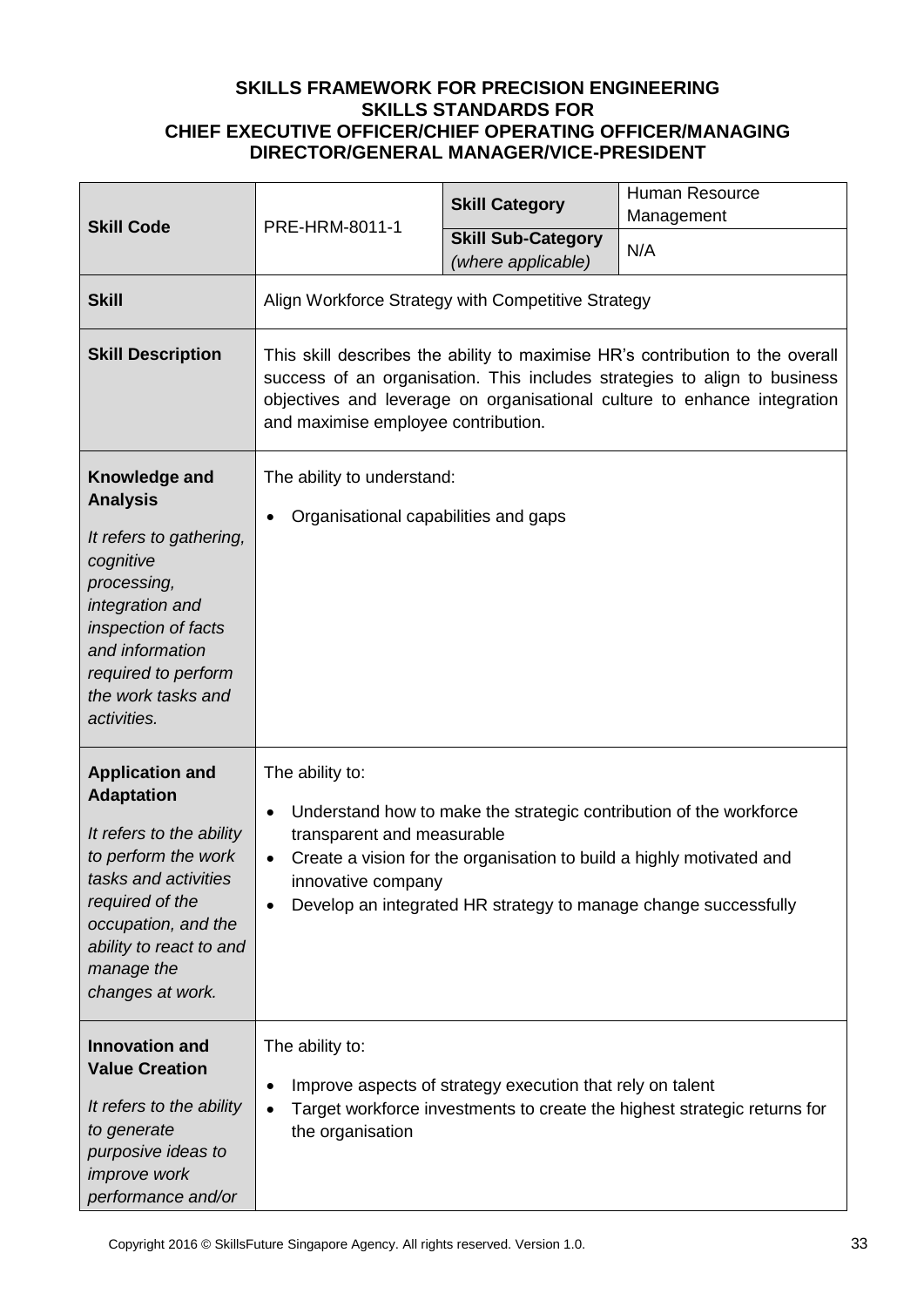| enhance business<br>values that are<br>aligned to<br>organisational                                                                                                                                             |                                                                                                             |
|-----------------------------------------------------------------------------------------------------------------------------------------------------------------------------------------------------------------|-------------------------------------------------------------------------------------------------------------|
| <b>Social Intelligence</b><br>and Ethics<br>It refers to the ability<br>to use affective<br>factors in leadership,<br>relationship and<br>diversity<br>management guided<br>by professional<br>codes of ethics. | The ability to:<br>Build resilience in the organisation to cope with change<br>$\bullet$                    |
| <b>Learning to Learn</b>                                                                                                                                                                                        | The ability to:                                                                                             |
| It refers to the ability<br>to develop and<br>improve one's self<br>within and outside of<br>one's area of work.                                                                                                | Keep abreast of new trends in human capital management to better<br>$\bullet$<br>maximise staff's strengths |
|                                                                                                                                                                                                                 |                                                                                                             |
| <b>Range of</b><br><b>Application</b>                                                                                                                                                                           | N/A                                                                                                         |
| (where applicable)                                                                                                                                                                                              |                                                                                                             |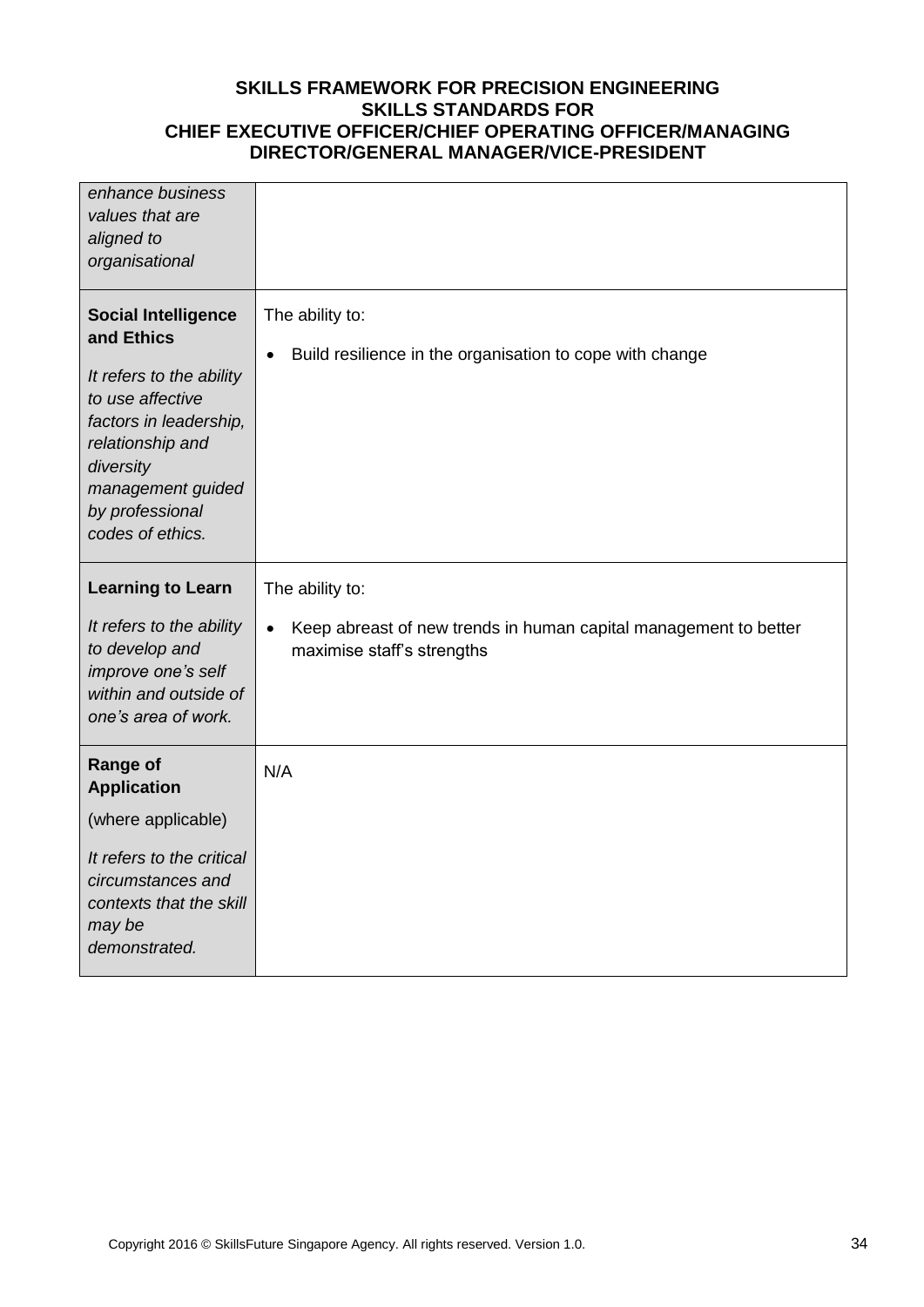| <b>Skill Code</b>                                                                                                                                                                                                             | PRE-HRM-7009-1                                                                                                                                                                                                                                                                                                                                                                                                                                                                                                                                                                                                                                   | <b>Skill Category</b>                                            | <b>Human Resource</b><br>Management                                  |
|-------------------------------------------------------------------------------------------------------------------------------------------------------------------------------------------------------------------------------|--------------------------------------------------------------------------------------------------------------------------------------------------------------------------------------------------------------------------------------------------------------------------------------------------------------------------------------------------------------------------------------------------------------------------------------------------------------------------------------------------------------------------------------------------------------------------------------------------------------------------------------------------|------------------------------------------------------------------|----------------------------------------------------------------------|
|                                                                                                                                                                                                                               |                                                                                                                                                                                                                                                                                                                                                                                                                                                                                                                                                                                                                                                  | <b>Skill Sub-Category</b><br>(where applicable)                  | N/A                                                                  |
| <b>Skill</b>                                                                                                                                                                                                                  | Promote Harmonious Tripartite Relations                                                                                                                                                                                                                                                                                                                                                                                                                                                                                                                                                                                                          |                                                                  |                                                                      |
| <b>Skill Description</b>                                                                                                                                                                                                      | This skill describes the ability to lead collective bargaining processes with a<br>view to promote harmonious tripartite relations in the organisation. This<br>includes the ability to understand the processes used in dispute and<br>grievance management as well as demonstrate advanced communication<br>skills in representing the organisation to a diverse group of stakeholders.                                                                                                                                                                                                                                                        |                                                                  |                                                                      |
| Knowledge and<br><b>Analysis</b><br>It refers to<br>gathering, cognitive<br>processing,<br>integration and<br>inspection of facts<br>and information<br>required to perform<br>the work tasks and<br>activities.              | The ability to understand:<br>Legislative procedures, organisational policies and procedures,<br>standards and codes of practice relating to industrial relations and<br>collective bargaining<br>Models and methods for engaging, negotiating and communicating with<br>$\bullet$<br>key stakeholders<br>Role of tripartite parties in Singapore industrial relations system<br>$\bullet$<br>Market trends and developments in relation to human resource and<br>$\bullet$<br>industrial relations<br>Sources of conflict<br>$\bullet$<br>Collective bargaining process<br>$\bullet$<br>Systems and processes to implement agreed outcomes<br>٠ |                                                                  |                                                                      |
| <b>Application and</b><br><b>Adaptation</b><br>It refers to the ability<br>to perform the work<br>tasks and activities<br>required of the<br>occupation, and the<br>ability to react to<br>and manage the<br>changes at work. | The ability to:<br>and management relations<br>$\bullet$<br>outcomes are implemented                                                                                                                                                                                                                                                                                                                                                                                                                                                                                                                                                             | Direct the development of systems and processes to ensure agreed | Champion organisational policies and procedures to strengthen labour |
| <b>Innovation and</b><br><b>Value Creation</b><br>It refers to the ability<br>to generate                                                                                                                                     | The ability to:<br>organisation's business value                                                                                                                                                                                                                                                                                                                                                                                                                                                                                                                                                                                                 |                                                                  | Examine possible causes and sources of conflict that may erode the   |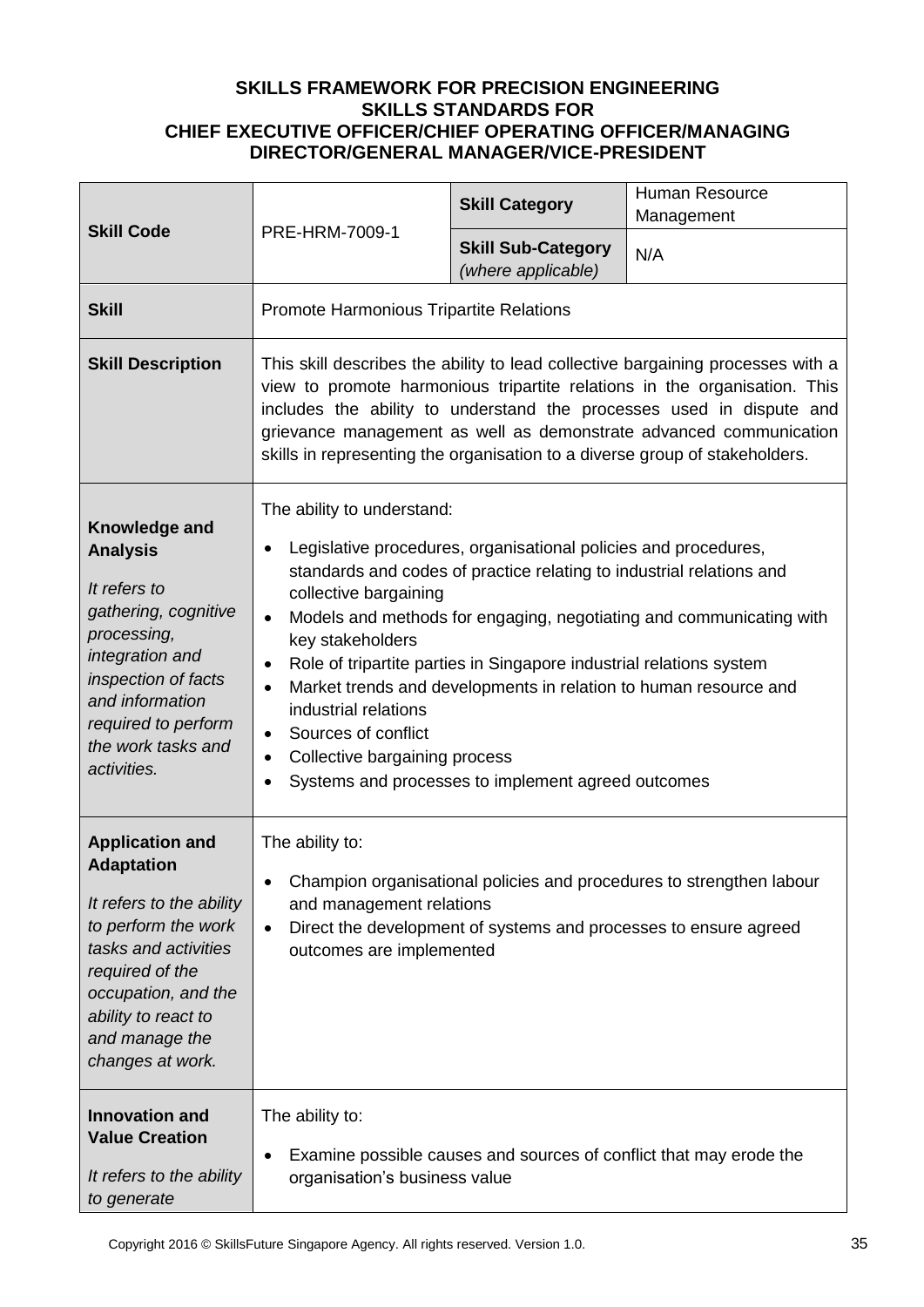| purposive ideas to<br><i>improve</i> work<br>performance and/or<br>enhance business<br>values that are<br>aligned to<br>organisational                                                                             |                                                                                                                                                                                                                                                                                                                                                                                                                                   |
|--------------------------------------------------------------------------------------------------------------------------------------------------------------------------------------------------------------------|-----------------------------------------------------------------------------------------------------------------------------------------------------------------------------------------------------------------------------------------------------------------------------------------------------------------------------------------------------------------------------------------------------------------------------------|
| <b>Social Intelligence</b><br>and Ethics<br>It refers to the ability<br>to use affective<br>factors in<br>leadership,<br>relationship and<br>diversity<br>management guided<br>by professional<br>codes of ethics. | The ability to:<br>Establish effective working relationships with union representatives to<br>ensure synergy between tripartite parties<br>Lead collective bargaining process to achieve mutually beneficial and<br>acceptable outcomes                                                                                                                                                                                           |
| <b>Learning to Learn</b><br>It refers to the ability<br>to develop and<br>improve one's self<br>within and outside of<br>one's area of work.                                                                       | The ability to:<br>Review legislative procedures, organisational policies and industrial<br>٠<br>practice and compliance requirements relevant to the organisation<br>Keep abreast of market trends and developments in relation to human<br>resource and industrial relations<br>Engage in self-reflection on one's own performance and experience in<br>$\bullet$<br>the collective bargaining process                          |
| <b>Range of</b><br><b>Application</b><br>(where applicable)<br>It refers to the<br>critical<br>circumstances and<br>contexts that the<br>skill may be<br>demonstrated.                                             | Legislative procedures relevant to labour and management relations must<br>include:<br><b>Employment Act</b><br>٠<br><b>Industrial Relations Act</b><br><b>Trade Unions Act</b><br><b>Trade Disputes Act</b><br>Workplace Safety and Health Act<br>٠<br><b>Retirement Age Act</b><br>Workmen's Compensation Act<br>$\bullet$<br>Sources of conflict must include:<br>Issues, concerns and tensions between individuals and groups |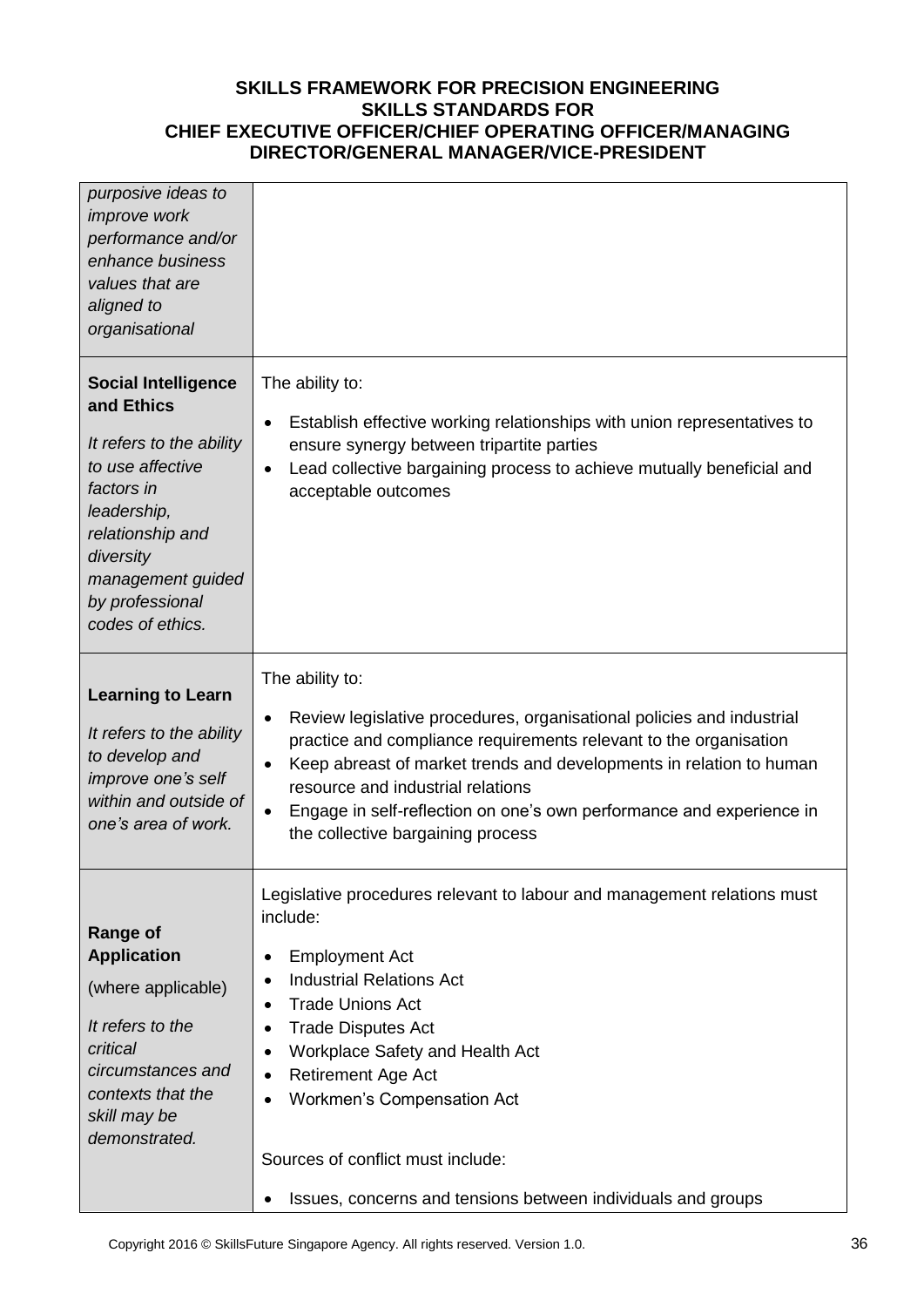| Problems related to work roles and responsibilities<br>$\bullet$<br>Matters related to workplace relationships and productivity<br>$\epsilon$<br>Introduction of initiatives which may impact a worker's entitlements and<br>$\epsilon$<br>work environment    |
|----------------------------------------------------------------------------------------------------------------------------------------------------------------------------------------------------------------------------------------------------------------|
| Systems and processes to implement agreed outcomes must include:<br><b>Mediation processes</b><br>Collective bargaining<br>Employee engagement<br>Employee recognition programmes<br>Leadership programmes<br>Learning and development<br>Organisation culture |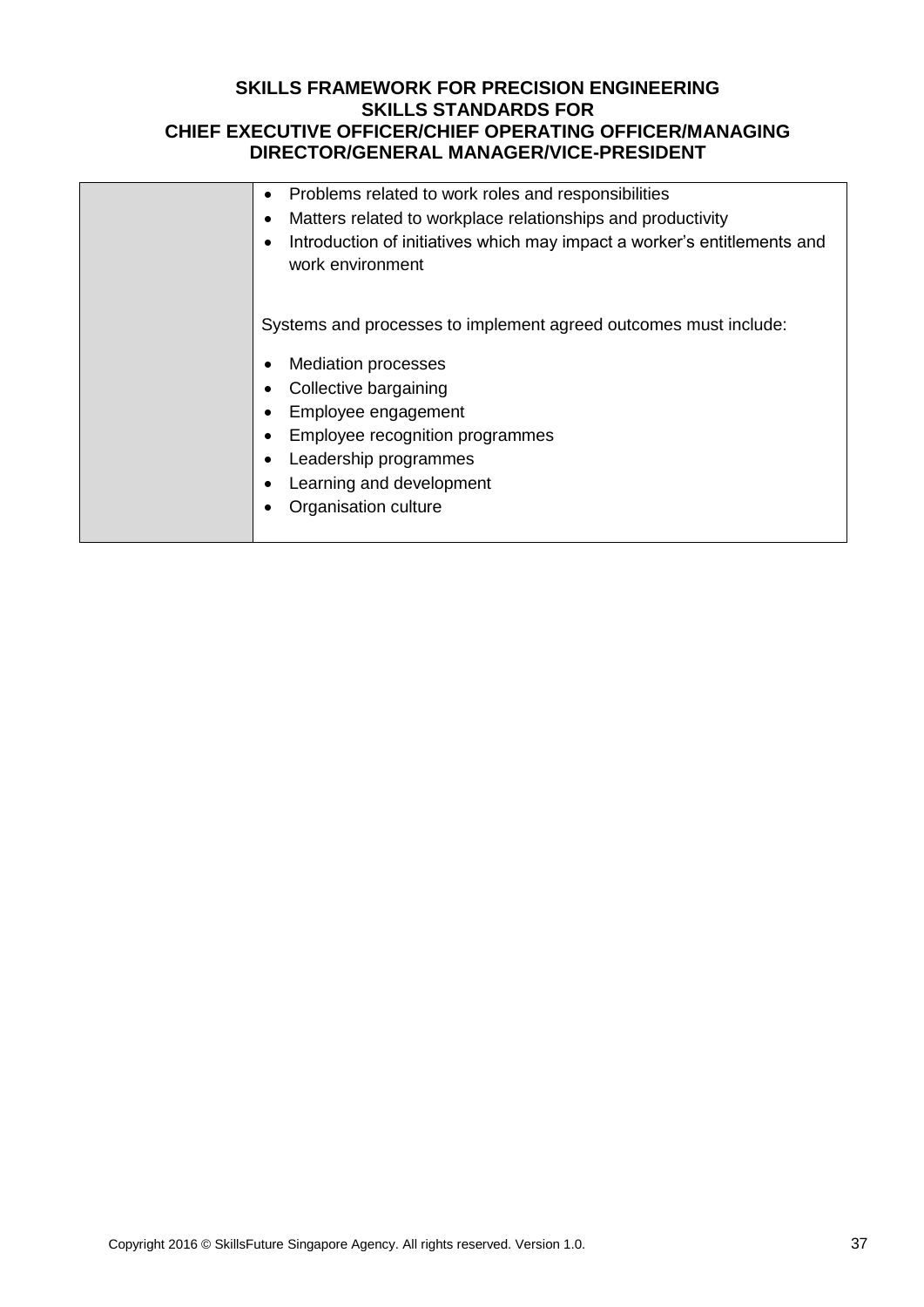| <b>Skill Code</b>                                                                                                                                                                                                             | PRE-LPM-8002-1                                                                                                                                                                                                                                                                                                                                                | <b>Skill Category</b>                           | Leadership and People<br>Management                                                                                                                   |
|-------------------------------------------------------------------------------------------------------------------------------------------------------------------------------------------------------------------------------|---------------------------------------------------------------------------------------------------------------------------------------------------------------------------------------------------------------------------------------------------------------------------------------------------------------------------------------------------------------|-------------------------------------------------|-------------------------------------------------------------------------------------------------------------------------------------------------------|
|                                                                                                                                                                                                                               |                                                                                                                                                                                                                                                                                                                                                               | <b>Skill Sub-Category</b><br>(where applicable) | N.A.                                                                                                                                                  |
| <b>Skill</b>                                                                                                                                                                                                                  | Harness Cultural Intelligence in the Globalised Workplace                                                                                                                                                                                                                                                                                                     |                                                 |                                                                                                                                                       |
| <b>Skill Description</b>                                                                                                                                                                                                      | This skill describes the ability to develop a repertoire of strategic leadership<br>capabilities, particularly in the area of cultural intelligence $(CQ)$ – This skill<br>describes the ability to function across a variety of cultural contexts. This<br>includes a working understanding of CQ and its relevance to the industry<br>and the organisation. |                                                 |                                                                                                                                                       |
| Knowledge and<br><b>Analysis</b><br>It refers to<br>gathering, cognitive<br>processing,<br>integration and<br>inspection of facts<br>and information<br>required to perform<br>the work tasks and<br>activities.              | The ability to understand:<br>company)<br>Components of cultural intelligence<br>$\bullet$<br>Culturally intelligent leadership<br>$\bullet$<br>$\bullet$<br>own cultural perspective                                                                                                                                                                         |                                                 | Culture and the different spheres of culture (national, regional, industry,<br>Dimensions of national culture and the underlying assumptions of one's |
| <b>Application and</b><br><b>Adaptation</b><br>It refers to the ability<br>to perform the work<br>tasks and activities<br>required of the<br>occupation, and the<br>ability to react to<br>and manage the<br>changes at work. | The ability to:<br>Investigate the content of current intercultural business communication<br>$\bullet$<br>Develop a plan for enhancing cultural intelligence personally and<br>throughout the organisation                                                                                                                                                   |                                                 |                                                                                                                                                       |
| <b>Innovation and</b><br><b>Value Creation</b><br>It refers to the ability<br>to generate<br>purposive ideas to                                                                                                               | The ability to:                                                                                                                                                                                                                                                                                                                                               |                                                 | Leverage on cross-cultural relationships to drive business performance                                                                                |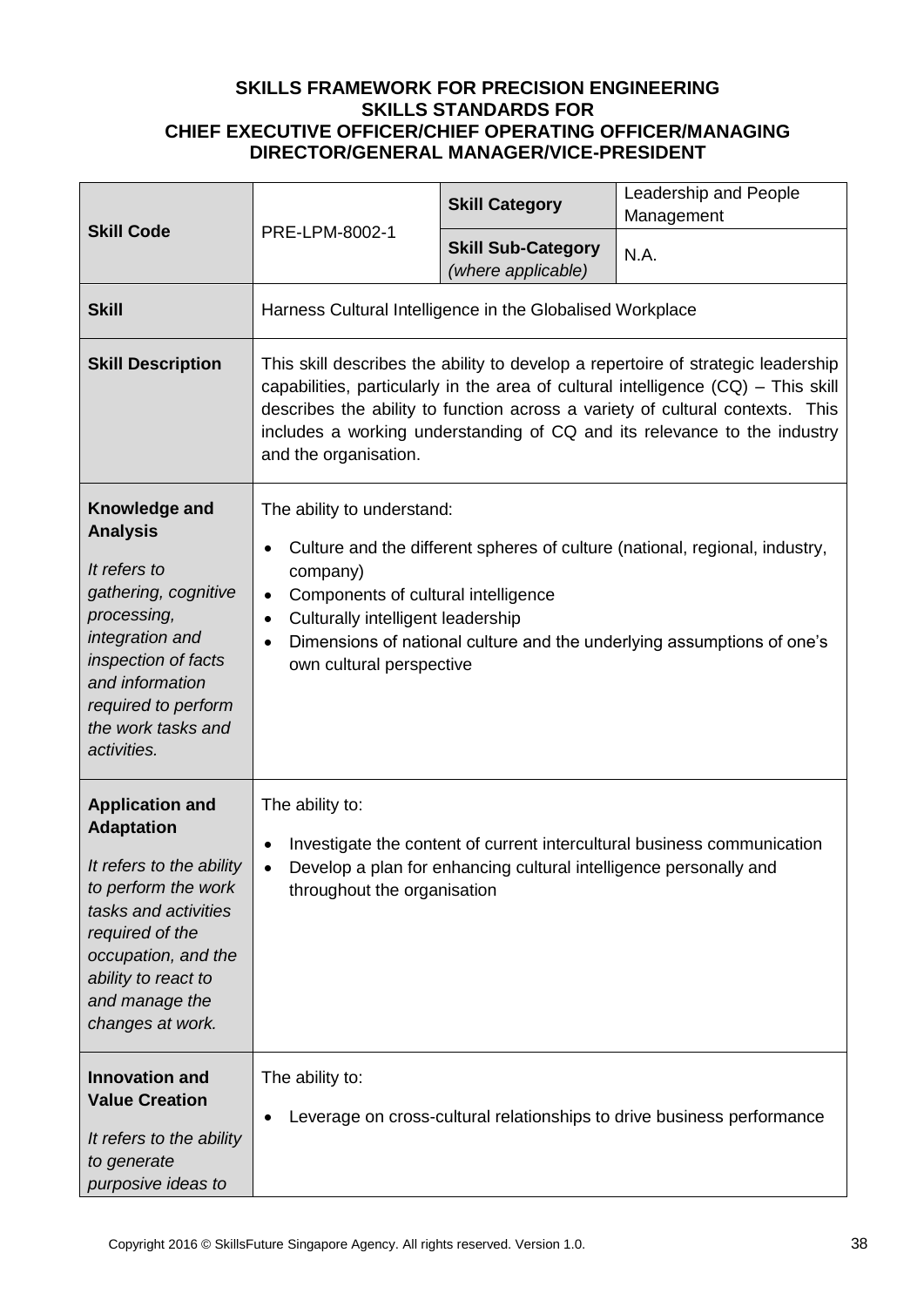| <i>improve</i> work<br>performance and/or<br>enhance business<br>values that are<br>aligned to<br>organisational                                                                                                   |                                                                                                                                                                                                                                                                                                                              |
|--------------------------------------------------------------------------------------------------------------------------------------------------------------------------------------------------------------------|------------------------------------------------------------------------------------------------------------------------------------------------------------------------------------------------------------------------------------------------------------------------------------------------------------------------------|
| <b>Social Intelligence</b><br>and Ethics<br>It refers to the ability<br>to use affective<br>factors in<br>leadership,<br>relationship and<br>diversity<br>management guided<br>by professional<br>codes of ethics. | The ability to:<br>Interpret behaviour, attitudes and communication styles of people from<br>٠<br>different cultures<br>Use a repertoire of behavioural skills appropriate for different inter-<br>$\bullet$<br>cultural situations<br>Exhibit a high degree of effectiveness when working with culturally<br>diverse groups |
| <b>Learning to Learn</b><br>It refers to the ability<br>to develop and<br>improve one's self<br>within and outside of<br>one's area of work.                                                                       | The ability to:<br>Engage in self-reflection on one's awareness of strengths and<br>weaknesses in managing cross-cultural situations                                                                                                                                                                                         |
| <b>Range of</b><br><b>Application</b><br>(where applicable)<br>It refers to the<br>critical<br>circumstances and<br>contexts that the<br>skill may be<br>demonstrated.                                             | N.A.                                                                                                                                                                                                                                                                                                                         |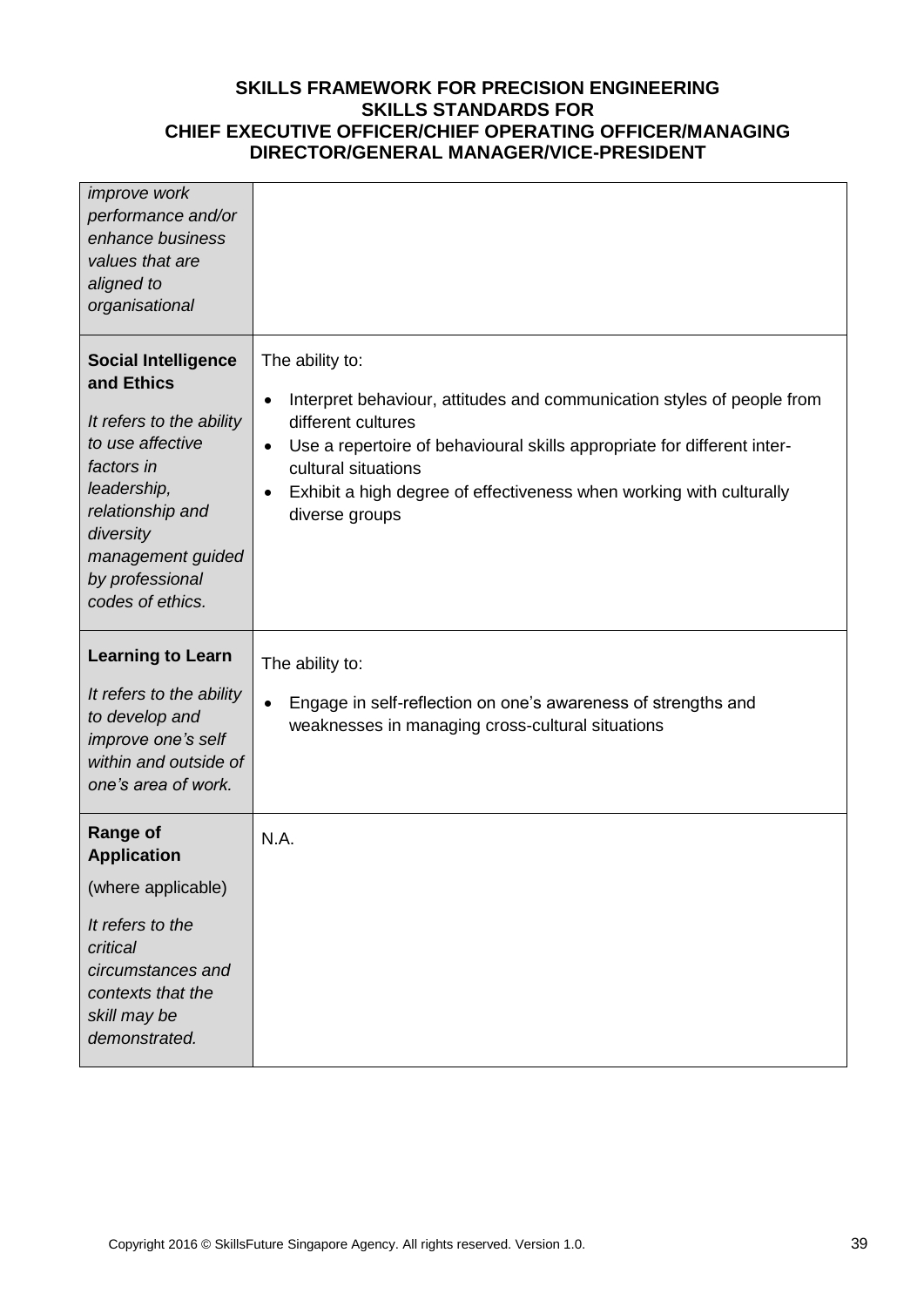| <b>Skill Code</b>                                                                                                                                                                                                             | LPM-DEV-601C-0                                                                                                                                                                                                                                                                                                                                                                                                                                                                                                                                                                                                                                                                                                                                                                                                                                                                                      | <b>Skill Category</b>                           | People Management |
|-------------------------------------------------------------------------------------------------------------------------------------------------------------------------------------------------------------------------------|-----------------------------------------------------------------------------------------------------------------------------------------------------------------------------------------------------------------------------------------------------------------------------------------------------------------------------------------------------------------------------------------------------------------------------------------------------------------------------------------------------------------------------------------------------------------------------------------------------------------------------------------------------------------------------------------------------------------------------------------------------------------------------------------------------------------------------------------------------------------------------------------------------|-------------------------------------------------|-------------------|
|                                                                                                                                                                                                                               |                                                                                                                                                                                                                                                                                                                                                                                                                                                                                                                                                                                                                                                                                                                                                                                                                                                                                                     | <b>Skill Sub-Category</b><br>(where applicable) | N/A               |
| <b>Skill</b>                                                                                                                                                                                                                  | Lead Organisational Succession Planning, Capability Development and<br><b>Employee Engagement</b>                                                                                                                                                                                                                                                                                                                                                                                                                                                                                                                                                                                                                                                                                                                                                                                                   |                                                 |                   |
| <b>Skill Description</b>                                                                                                                                                                                                      | This skill describes the ability to identify and groom successors, support<br>organisational learning and development and engage employees to develop<br>a strong organisational base.                                                                                                                                                                                                                                                                                                                                                                                                                                                                                                                                                                                                                                                                                                              |                                                 |                   |
| Knowledge and<br><b>Analysis</b><br>It refers to gathering,<br>cognitive<br>processing,<br>integration and<br>inspection of facts<br>and information<br>required to perform<br>the work tasks and<br>activities.              | The ability to understand:<br>Legal and ethical considerations relating to succession planning, and<br>$\bullet$<br>organisational learning and development<br>Organisational policies and procedures relating to succession planning,<br>$\bullet$<br>and organisational learning and development<br>Relevant professional or industry codes of practice and standards<br>$\bullet$<br>relating to learning and development<br>Implications and impact on employees and the organisation arising from<br>$\bullet$<br>succession management processes, learning and development<br>processes and engagement activities<br>Relationship between engagement and performance<br>٠<br>Concepts and theories of succession planning and employee<br>$\bullet$<br>engagement<br>Market trends and developments in relation to succession management,<br>employee engagement and learning and development |                                                 |                   |
| <b>Application and</b><br><b>Adaptation</b><br>It refers to the ability<br>to perform the work<br>tasks and activities<br>required of the<br>occupation, and the<br>ability to react to and<br>manage the<br>changes at work. | The ability to:<br>Develop a succession management strategy in consultation with the<br>$\bullet$<br>human resources function and other relevant personnel to facilitate<br>succession planning<br>Identify critical roles and feeder positions to provide opportunities to<br>$\bullet$<br>groom successors<br>Work with managers and identified successors to create and implement<br>$\bullet$<br>development and retention plans<br>Prioritise learning and development programmes to support employees<br>$\bullet$<br>in the development of their professional, technical and managerial<br>competencies<br>Empower senior managers to demonstrate independence and<br>٠                                                                                                                                                                                                                      |                                                 |                   |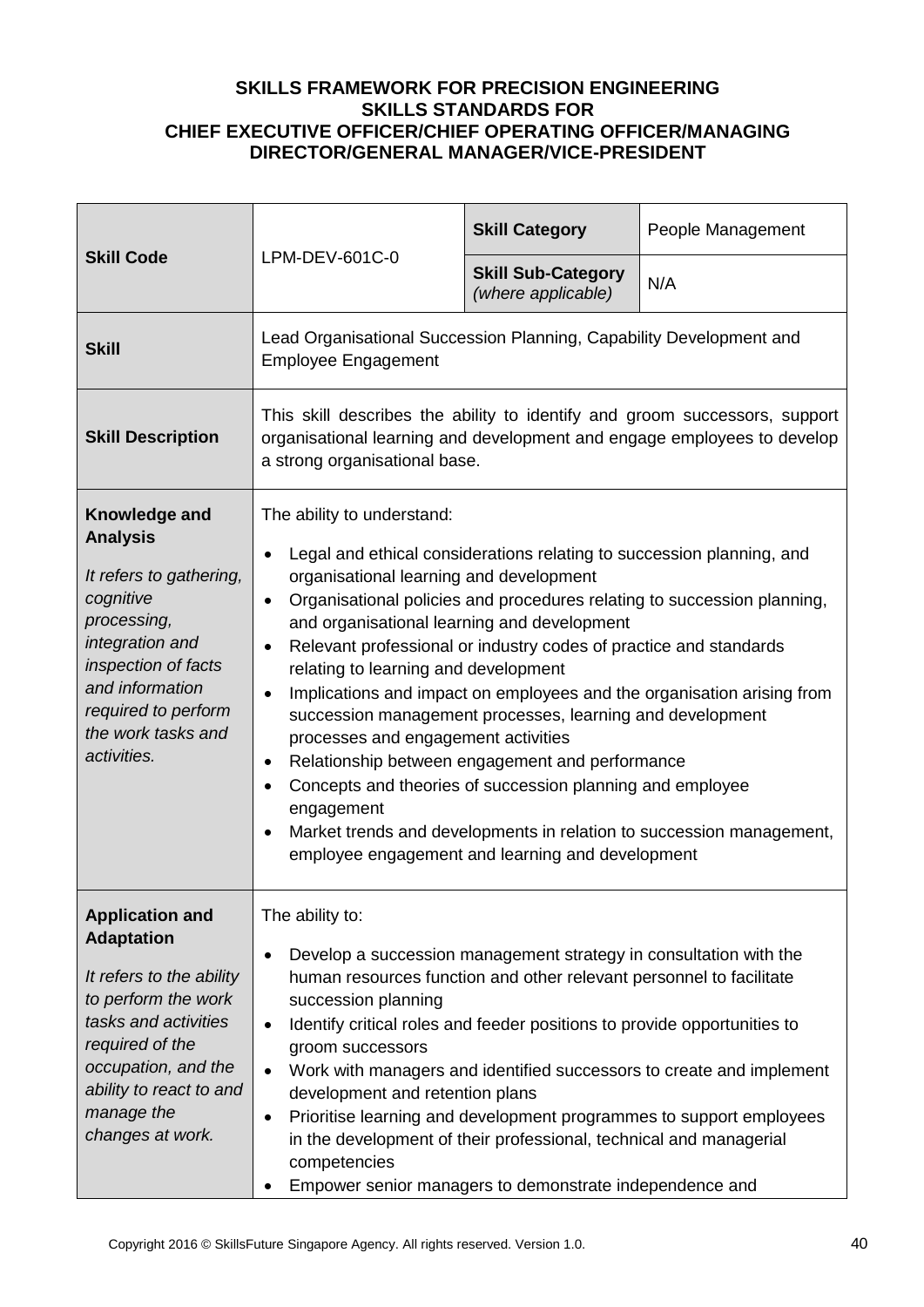|                                                                                                                                                                                                                                     | responsibility for their personal development                                                                                                                                                                                                                                                                           |
|-------------------------------------------------------------------------------------------------------------------------------------------------------------------------------------------------------------------------------------|-------------------------------------------------------------------------------------------------------------------------------------------------------------------------------------------------------------------------------------------------------------------------------------------------------------------------|
|                                                                                                                                                                                                                                     | Promote engagement strategies to improve organisational performance<br>٠                                                                                                                                                                                                                                                |
| <b>Innovation and</b><br><b>Value Creation</b><br>It refers to the ability<br>to generate<br>purposive ideas to<br>improve work<br>performance and/or<br>enhance business<br>values that are<br>aligned to<br>organisational goals. | The ability to:<br>Review effectiveness of succession management approach to identify<br>$\bullet$<br>areas for improvement<br>Consult stakeholders to identify learning and development issues and<br>$\bullet$<br>review existing learning and development systems and processes to<br>identify areas for improvement |
| <b>Social Intelligence</b><br>and Ethics<br>It refers to the ability<br>to use affective<br>factors in leadership,<br>relationship and<br>diversity<br>management guided<br>by professional<br>codes of ethics.                     | The ability to:<br>Assess the emotional climate of the organisation towards the learning<br>٠<br>and development programmes and exercise organisational awareness<br>to address employees' concerns                                                                                                                     |
| <b>Learning to Learn</b><br>It refers to the ability<br>to develop and<br>improve one's self<br>within and outside of<br>one's area of work.                                                                                        | The ability to:<br>Keep abreast of succession planning management practices by<br>subscribing to diverse learning channels and participating in peer<br>discussion platforms to enhance own knowledge and performance in<br>managing succession planning                                                                |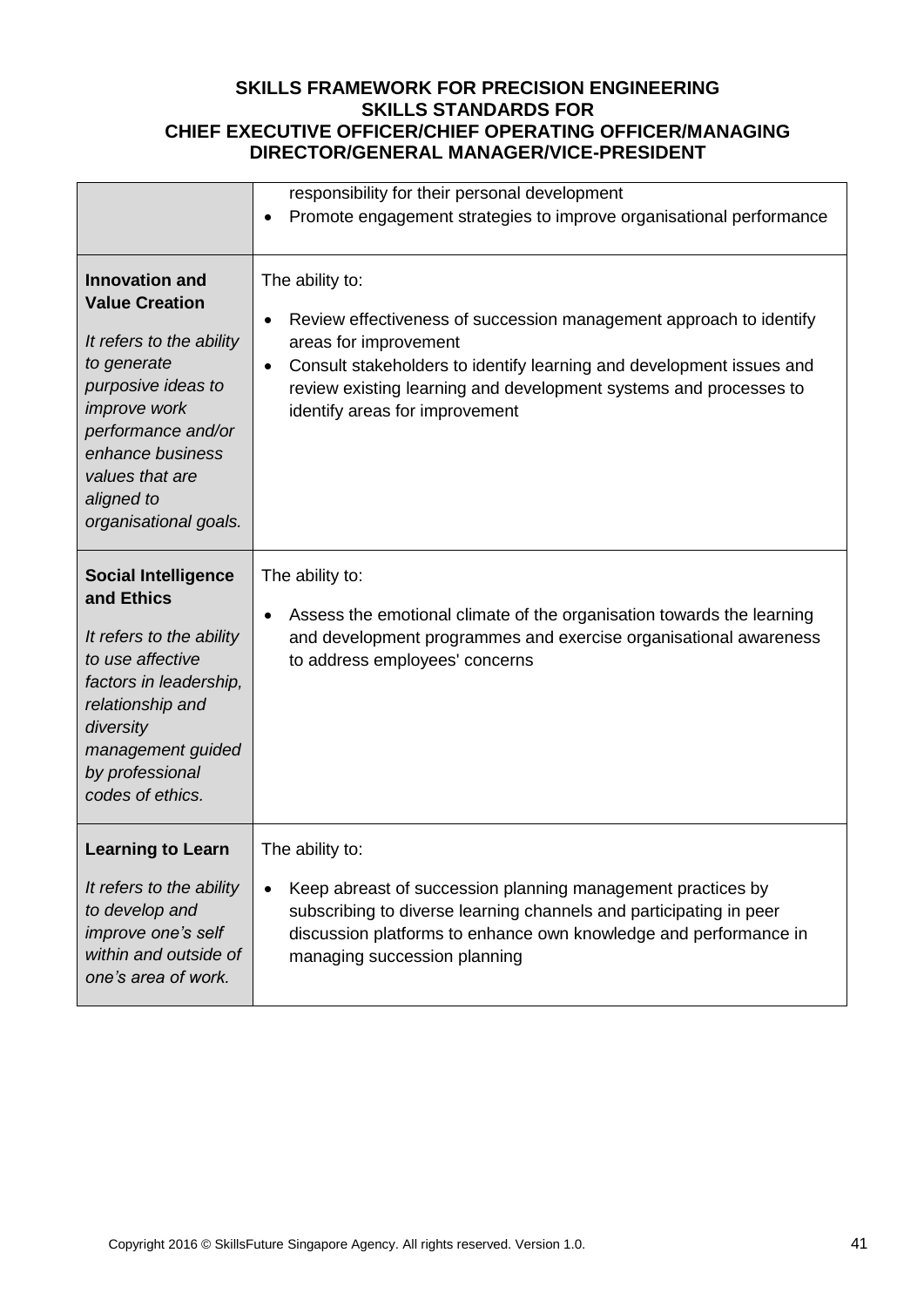| <b>Range of</b><br><b>Application</b>                                                             | N/A |
|---------------------------------------------------------------------------------------------------|-----|
| (where applicable)                                                                                |     |
| It refers to the critical<br>circumstances and<br>contexts that the skill<br>may be demonstrated. |     |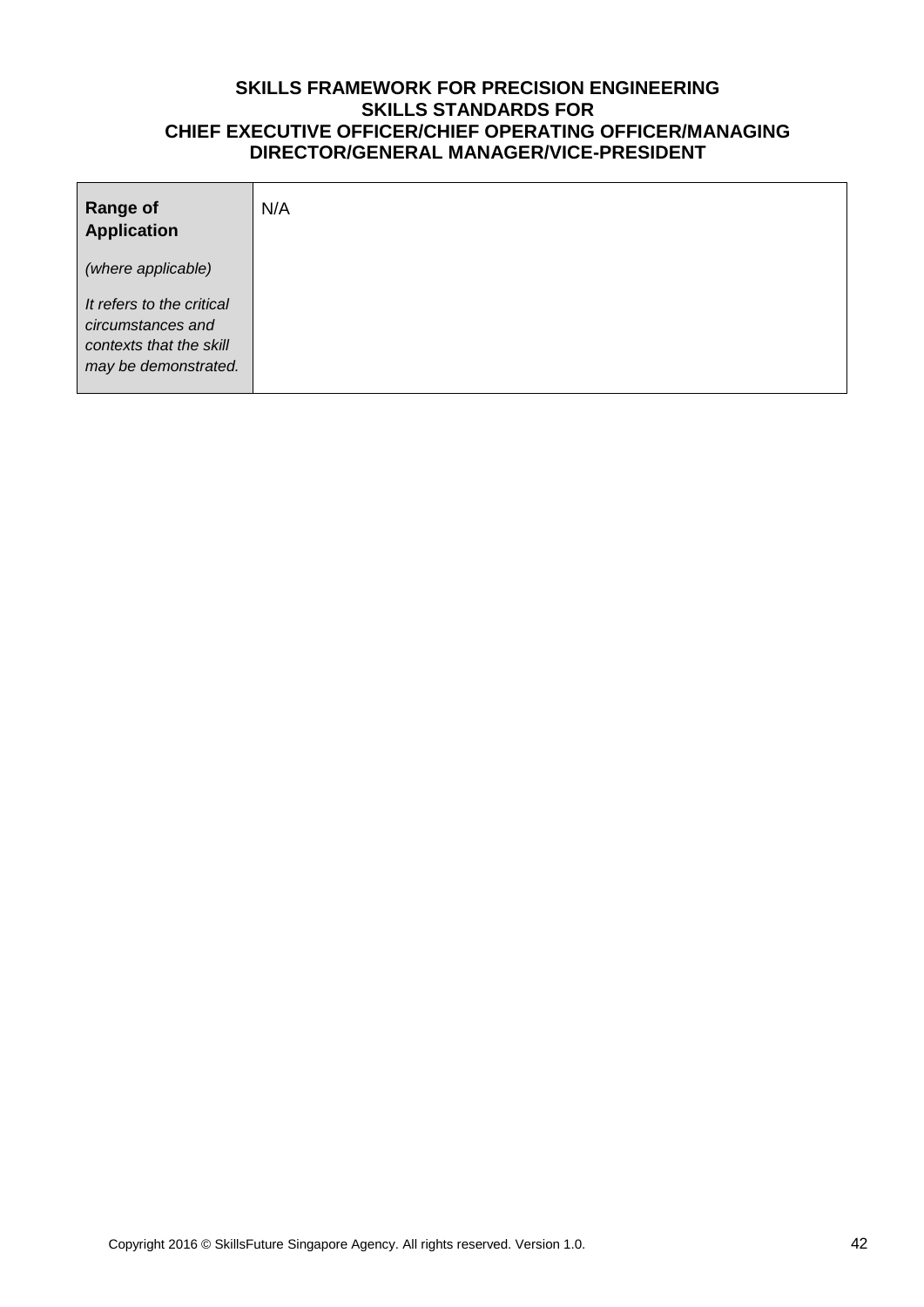| <b>Skill Code</b>                                                                                                                                                                                                             | LPM-PER-601C-0                                                                                                                                                                                                                                                                                                                                                                                                                                                                                                                                                                                                                                                                                                                                                                                                          | <b>Skill Category</b>                                                | Personal Management<br>and Development                                                                                                                                                                                              |
|-------------------------------------------------------------------------------------------------------------------------------------------------------------------------------------------------------------------------------|-------------------------------------------------------------------------------------------------------------------------------------------------------------------------------------------------------------------------------------------------------------------------------------------------------------------------------------------------------------------------------------------------------------------------------------------------------------------------------------------------------------------------------------------------------------------------------------------------------------------------------------------------------------------------------------------------------------------------------------------------------------------------------------------------------------------------|----------------------------------------------------------------------|-------------------------------------------------------------------------------------------------------------------------------------------------------------------------------------------------------------------------------------|
|                                                                                                                                                                                                                               |                                                                                                                                                                                                                                                                                                                                                                                                                                                                                                                                                                                                                                                                                                                                                                                                                         | <b>Skill Sub-Category</b><br>(where applicable)                      | N/A                                                                                                                                                                                                                                 |
| <b>Skill</b>                                                                                                                                                                                                                  | Develop Self<br>to<br>Organisation                                                                                                                                                                                                                                                                                                                                                                                                                                                                                                                                                                                                                                                                                                                                                                                      | Maintain<br>Professional                                             | Competence to Lead<br>an                                                                                                                                                                                                            |
| <b>Skill Description</b>                                                                                                                                                                                                      | role as a key decision maker.                                                                                                                                                                                                                                                                                                                                                                                                                                                                                                                                                                                                                                                                                                                                                                                           |                                                                      | This skill describes the ability to lead organisational communications and<br>decision-making as one of the most senior members of an organisation. It<br>also includes influencing stakeholders and maintaining integrity in one's |
| Knowledge and<br><b>Analysis</b><br>It refers to gathering,<br>cognitive<br>processing,<br>integration and<br>inspection of facts<br>and information<br>required to perform<br>the work tasks and<br>activities.              | The ability to understand:<br>Legal and ethical considerations relating to organisational<br>communications<br>Relevant professional or industry codes of practice and standards<br>$\bullet$<br>guiding the definition of values and behaviours<br>The relationship between high level organisational strategy and the<br>$\bullet$<br>development and implementation of business plans and processes at<br>lower levels within the organisation<br>Implications and impact of organisational communication processes on<br>stakeholders<br>Implications and impact of decision-making processes on employees<br>٠<br>and the organisation<br>Market trends and developments in relation to communication<br>techniques and channels<br>Underlying issues and trends that may affect stakeholders' decision-<br>making |                                                                      |                                                                                                                                                                                                                                     |
| <b>Application and</b><br><b>Adaptation</b><br>It refers to the ability<br>to perform the work<br>tasks and activities<br>required of the<br>occupation, and the<br>ability to react to and<br>manage the<br>changes at work. | The ability to:<br>communications<br>$\bullet$<br>$\bullet$<br>to meet intended business outcomes                                                                                                                                                                                                                                                                                                                                                                                                                                                                                                                                                                                                                                                                                                                       | Lead stakeholders to develop strategic priorities for organisational | Promote the organisation using appropriate communication channels<br>Communicate decisions and ensure they are implemented accordingly                                                                                              |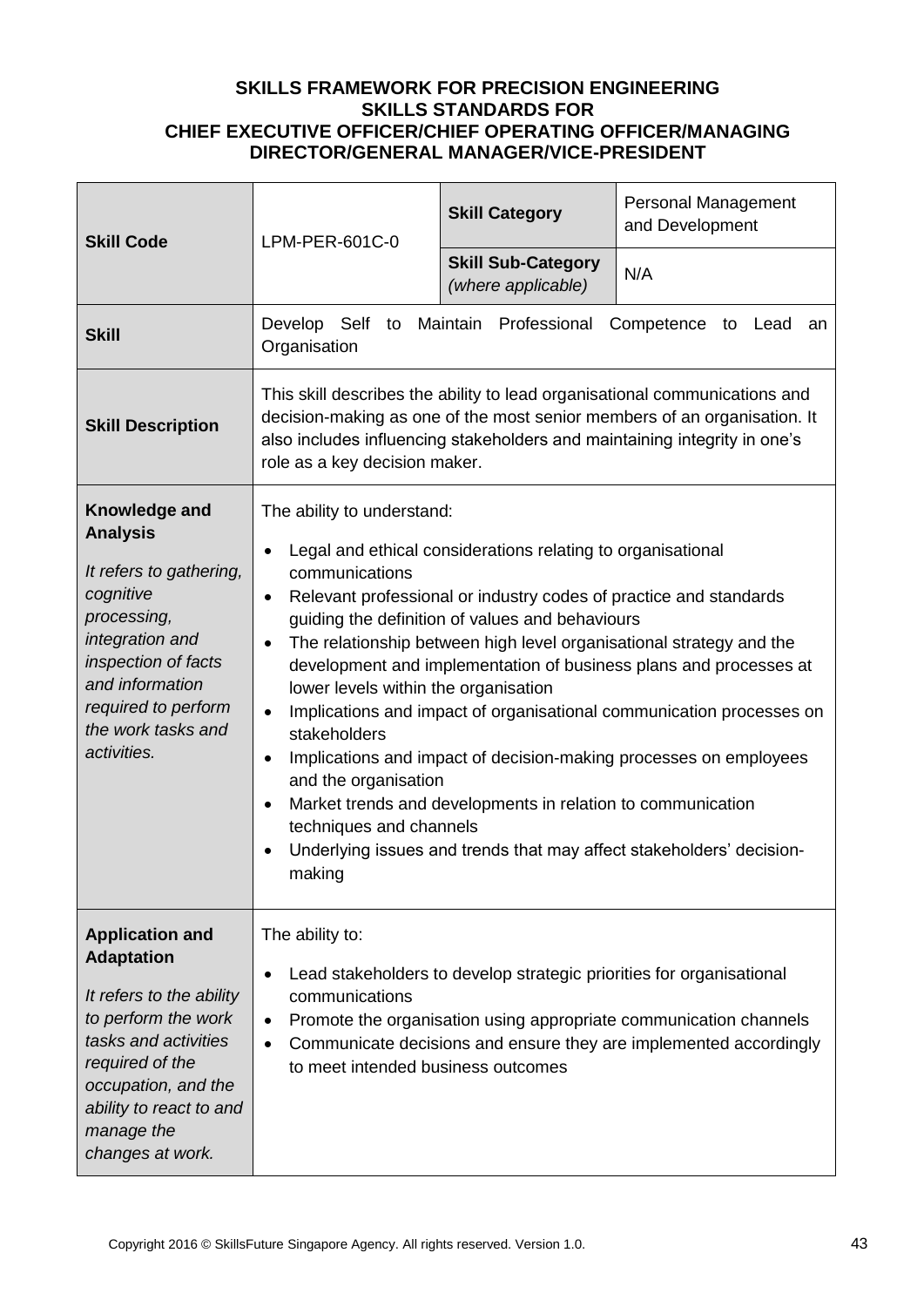| <b>Innovation and</b><br><b>Value Creation</b><br>It refers to the ability<br>to generate<br>purposive ideas to<br>improve work<br>performance and/or<br>enhance business<br>values that are<br>aligned to<br>organisational goals. | The ability to:<br>Review effectiveness of organisational communications to identify<br>areas for improvement<br>Seek and encourage inputs from senior management and technical<br>$\bullet$<br>experts to develop innovative approaches and responses to emerging<br>issues                                                                                          |
|-------------------------------------------------------------------------------------------------------------------------------------------------------------------------------------------------------------------------------------|-----------------------------------------------------------------------------------------------------------------------------------------------------------------------------------------------------------------------------------------------------------------------------------------------------------------------------------------------------------------------|
| <b>Social Intelligence</b><br>and Ethics<br>It refers to the ability<br>to use affective<br>factors in leadership,<br>relationship and<br>diversity<br>management guided<br>by professional<br>codes of ethics.                     | The ability to:<br>Lead the communication of organisational strategic priorities, directions<br>$\bullet$<br>and plans to stakeholders to influence and garner their support and<br>buy-in<br>Maintain integrity of self and organisation throughout decision-making<br>$\bullet$<br>and problem-solving processes in accordance to organisational code of<br>conduct |
| <b>Learning to Learn</b><br>It refers to the ability<br>to develop and<br>improve one's self<br>within and outside of<br>one's area of work.                                                                                        | The ability to:<br>Maintain awareness of market trends and organisational environment<br>$\bullet$<br>to lead appropriate strategic responses                                                                                                                                                                                                                         |
| <b>Range of</b><br><b>Application</b><br>(where applicable)<br>It refers to the critical<br>circumstances and<br>contexts that the skill<br>may be<br>demonstrated.                                                                 | N/A                                                                                                                                                                                                                                                                                                                                                                   |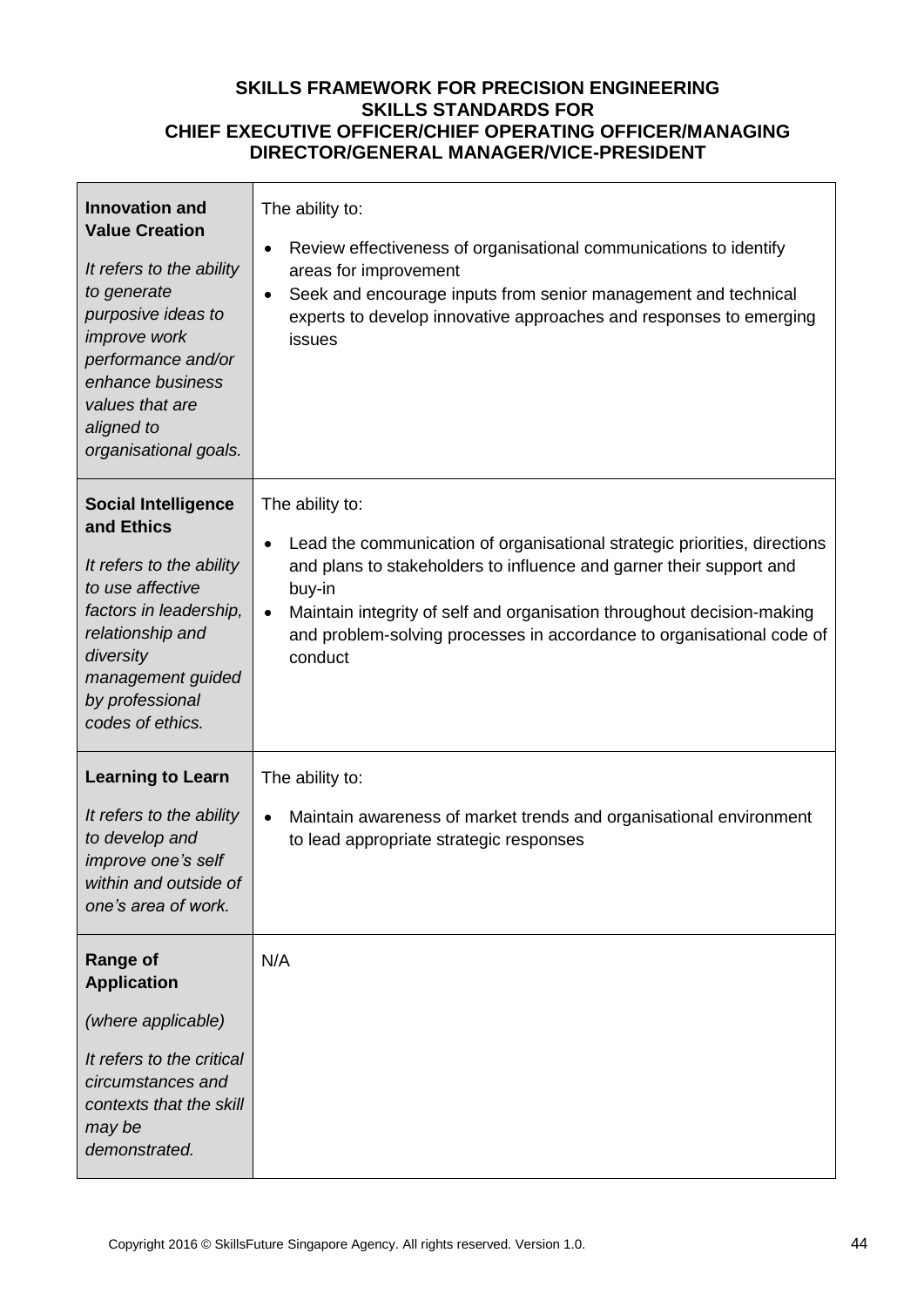|                                                                                                                                                                                                                               |                                                                                                                                                                                                                                                                                                                                                                                                                                                                                                                                                                                                                                                                                                                                                                                                                                               | <b>Skill Category</b>                           | Leadership |
|-------------------------------------------------------------------------------------------------------------------------------------------------------------------------------------------------------------------------------|-----------------------------------------------------------------------------------------------------------------------------------------------------------------------------------------------------------------------------------------------------------------------------------------------------------------------------------------------------------------------------------------------------------------------------------------------------------------------------------------------------------------------------------------------------------------------------------------------------------------------------------------------------------------------------------------------------------------------------------------------------------------------------------------------------------------------------------------------|-------------------------------------------------|------------|
| <b>Skill Code</b>                                                                                                                                                                                                             | LPM-BRD-601E-0                                                                                                                                                                                                                                                                                                                                                                                                                                                                                                                                                                                                                                                                                                                                                                                                                                | <b>Skill Sub-Category</b><br>(where applicable) | N/A        |
| <b>Skill</b>                                                                                                                                                                                                                  | Act as an Effective Board Member                                                                                                                                                                                                                                                                                                                                                                                                                                                                                                                                                                                                                                                                                                                                                                                                              |                                                 |            |
| <b>Skill Description</b>                                                                                                                                                                                                      | This skill describes the ability to act as an effective member of a board of<br>governance. It also includes complying with legal requirements and<br>supporting organisational strategic leadership and performance.                                                                                                                                                                                                                                                                                                                                                                                                                                                                                                                                                                                                                         |                                                 |            |
| Knowledge and<br><b>Analysis</b><br>It refers to gathering,<br>cognitive<br>processing,<br>integration and<br>inspection of facts<br>and information<br>required to perform<br>the work tasks and<br>activities.              | The ability to understand:<br>Structure, functions and responsibilities of the board<br>$\bullet$<br>Legal and compliance frameworks that govern the management of<br>$\bullet$<br>business<br>Principles of corporate governance<br>Legal and ethical considerations relating to the roles and<br>$\bullet$<br>responsibilities of a board director<br>Relevant professional or industry codes of practice and standards<br>$\bullet$<br>relating to roles and responsibilities of a board director<br>The scope of roles and functions of executive, non-executive and<br>$\bullet$<br>independent directors<br>Implications and impact on stakeholders' value as a result of actions<br>$\bullet$<br>and risks taken by the board<br>Litigation and shareholder ratification powers<br>$\bullet$<br>Residual powers of the general meeting |                                                 |            |
| <b>Application and</b><br><b>Adaptation</b><br>It refers to the ability<br>to perform the work<br>tasks and activities<br>required of the<br>occupation, and the<br>ability to react to and<br>manage the<br>changes at work. | The ability to:<br>Work within the structure and operations of the board and legal and<br>$\bullet$<br>compliance frameworks to ensure compliance of actions required of<br>directors and officers of organisations<br>Analyse trends and factors of strategic value and impact to the<br>$\bullet$<br>organisation to facilitate strategic planning<br>Work with senior management and subcommittees to develop and<br>$\bullet$<br>prioritise organisational objectives and establish targets for<br>organisational performance<br>Use agreed indicators to evaluate and monitor organisational<br>$\bullet$<br>performance                                                                                                                                                                                                                 |                                                 |            |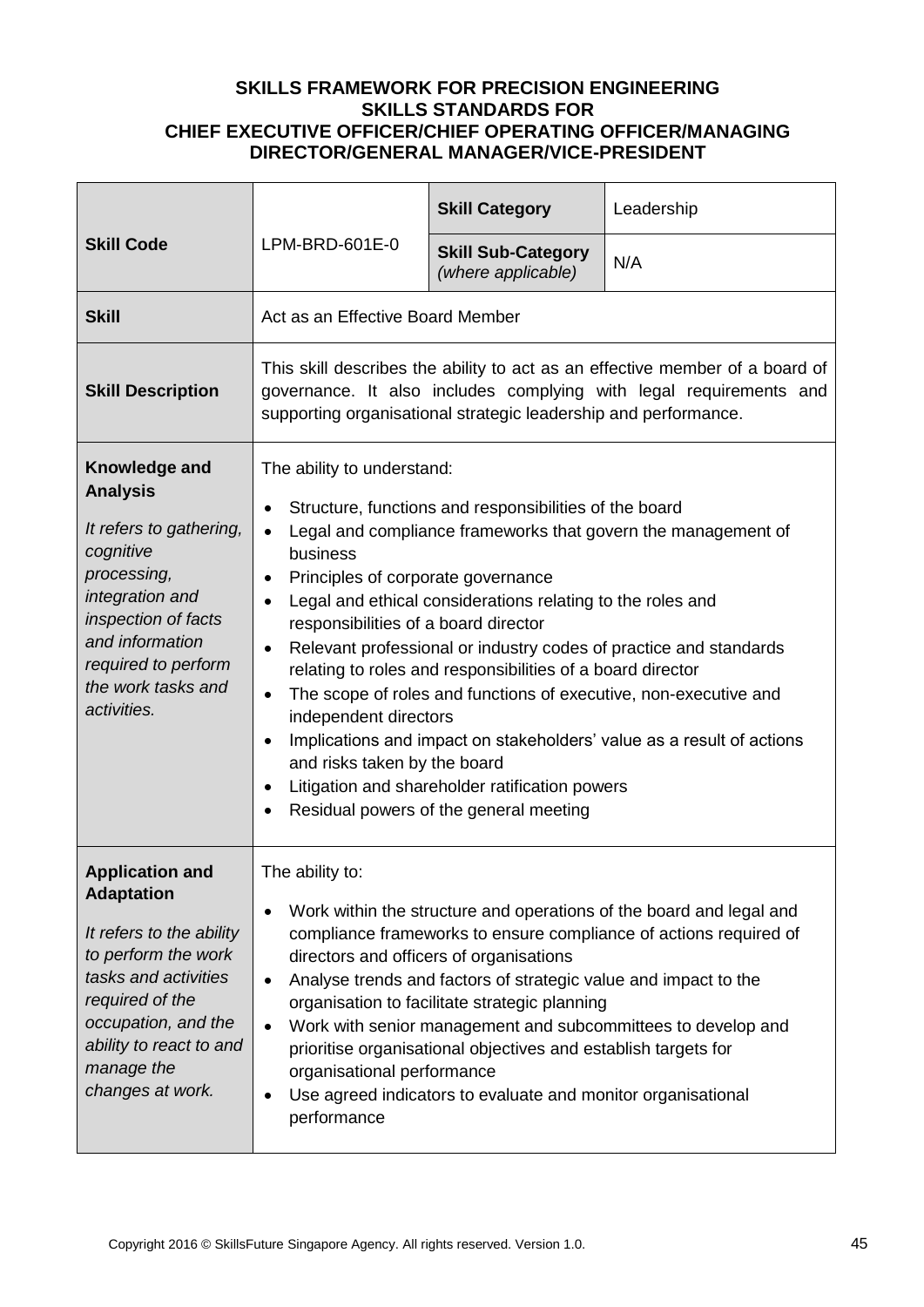| <b>Innovation and</b><br><b>Value Creation</b><br>It refers to the ability<br>to generate<br>purposive ideas to<br>improve work<br>performance and/or<br>enhance business<br>values that are<br>aligned to<br>organisational goals. | The ability to:<br>Research key issues to contribute and value add to board decision-<br>making                                                                                                                                                           |
|-------------------------------------------------------------------------------------------------------------------------------------------------------------------------------------------------------------------------------------|-----------------------------------------------------------------------------------------------------------------------------------------------------------------------------------------------------------------------------------------------------------|
| <b>Social Intelligence</b><br>and Ethics<br>It refers to the ability<br>to use affective<br>factors in leadership,<br>relationship and<br>diversity<br>management guided<br>by professional<br>codes of ethics.                     | The ability to:<br>Manage relationships with stakeholders to ensure their interests are<br>$\bullet$<br>objectively considered<br>Manage relationships with other board members to ensure an effective<br>$\bullet$<br>board to meet organisational needs |
| <b>Learning to Learn</b><br>It refers to the ability<br>to develop and<br>improve one's self<br>within and outside of<br>one's area of work.                                                                                        | The ability to:<br>Keep abreast of skills and knowledge required to act as an effective<br>board member                                                                                                                                                   |
| <b>Range of</b><br><b>Application</b><br>(where applicable)<br>It refers to the critical<br>circumstances and<br>contexts that the skill<br>may be<br>demonstrated.                                                                 | N/A                                                                                                                                                                                                                                                       |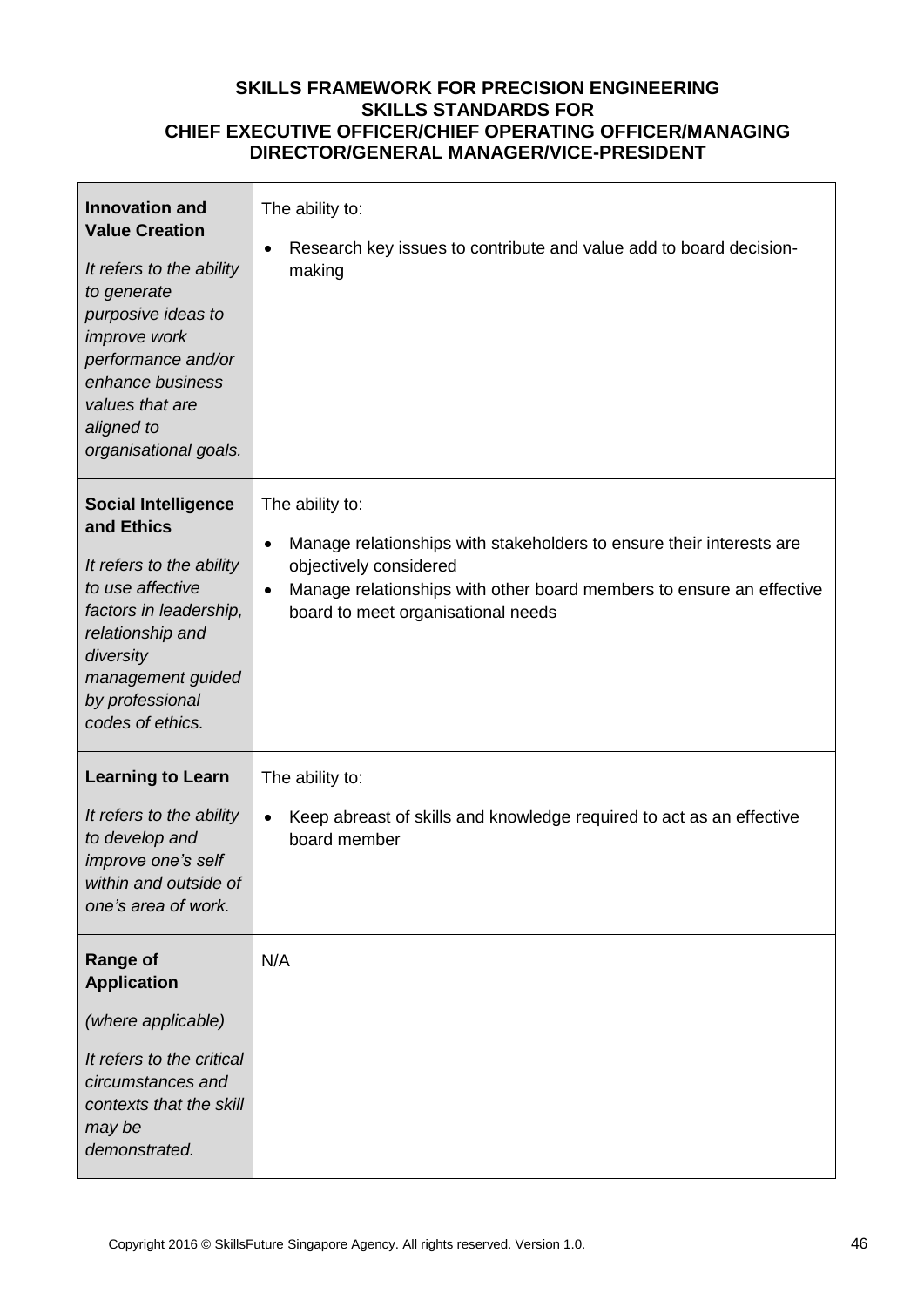| <b>Skill Code</b>                                                                                                                                                                                                             | LPM-GEN-602E-0                                                                                                                                                                                                                                                                                                                                                                                                                                                                                                                                                                                                                                                                                                             | <b>Skill Category</b>                           | Communications                                                                                                                                    |
|-------------------------------------------------------------------------------------------------------------------------------------------------------------------------------------------------------------------------------|----------------------------------------------------------------------------------------------------------------------------------------------------------------------------------------------------------------------------------------------------------------------------------------------------------------------------------------------------------------------------------------------------------------------------------------------------------------------------------------------------------------------------------------------------------------------------------------------------------------------------------------------------------------------------------------------------------------------------|-------------------------------------------------|---------------------------------------------------------------------------------------------------------------------------------------------------|
|                                                                                                                                                                                                                               |                                                                                                                                                                                                                                                                                                                                                                                                                                                                                                                                                                                                                                                                                                                            | <b>Skill Sub-Category</b><br>(where applicable) | N/A                                                                                                                                               |
| <b>Skill</b>                                                                                                                                                                                                                  | Represent and Promote the Organisation                                                                                                                                                                                                                                                                                                                                                                                                                                                                                                                                                                                                                                                                                     |                                                 |                                                                                                                                                   |
| <b>Skill Description</b>                                                                                                                                                                                                      | communicating key messages to promote the organisation.                                                                                                                                                                                                                                                                                                                                                                                                                                                                                                                                                                                                                                                                    |                                                 | This skill describes the ability to represent the organisation positively at<br>different platforms and occasions. It also includes preparing and |
| Knowledge and<br><b>Analysis</b><br>It refers to gathering,<br>cognitive<br>processing,<br>integration and<br>inspection of facts<br>and information<br>required to perform<br>the work tasks and<br>activities.              | The ability to understand:<br>Organisational policies and procedures relating to communication<br>$\bullet$<br>processes and systems<br>Types of communication techniques and channels appropriate for<br>$\bullet$<br>developing networks and disseminating information regarding<br>organisational activities, services and programmes<br>Legal and ethical considerations relating to communicating with the<br>$\bullet$<br>media<br>Organisational policies and procedures relating to communicating with<br>$\bullet$<br>the media<br>Implications and impact of media relationships on employees and the<br>$\bullet$<br>organisation                                                                               |                                                 |                                                                                                                                                   |
| <b>Application and</b><br><b>Adaptation</b><br>It refers to the ability<br>to perform the work<br>tasks and activities<br>required of the<br>occupation, and the<br>ability to react to and<br>manage the<br>changes at work. | The ability to:<br>Identify organisational issues or key messages for communication to<br>$\bullet$<br>meet organisational needs<br>Select target audience and research their expectations to determine<br>message positioning and the most appropriate communication<br>channels to achieve desired organisation outcomes<br>Develop networks and contacts to assist with communication in<br>$\bullet$<br>accordance to organisational needs<br>Prepare materials to support communication in accordance to<br>$\bullet$<br>organisational communications guide<br>Adapt communication style to suit audience expectations and deliver<br>$\bullet$<br>information positively to achieve desired organisational outcomes |                                                 |                                                                                                                                                   |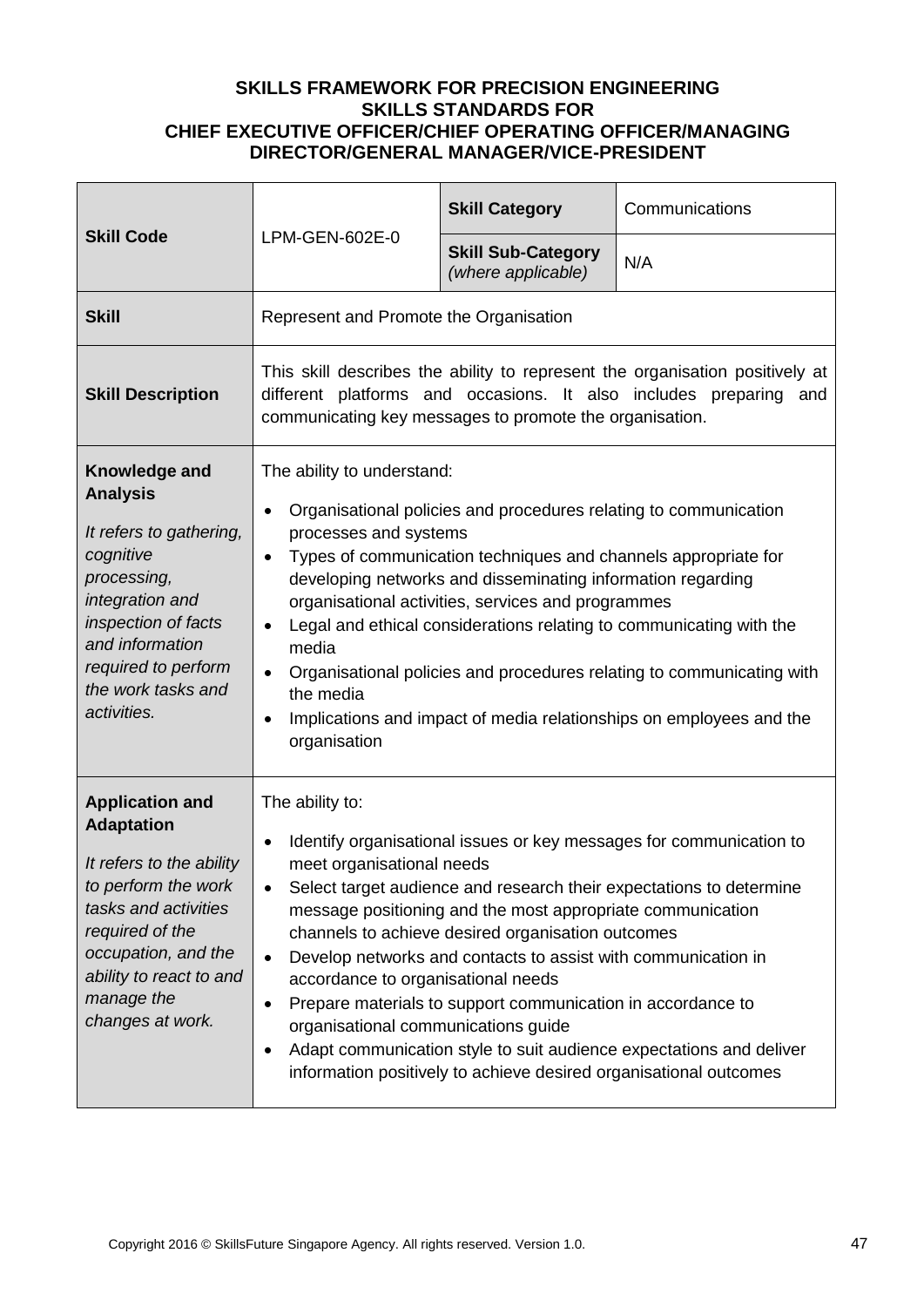| <b>Innovation and</b><br><b>Value Creation</b><br>It refers to the ability<br>to generate<br>purposive ideas to<br>improve work<br>performance and/or<br>enhance business<br>values that are<br>aligned to<br>organisational goals. | The ability to:<br>Obtain feedback on how communication was received to identify areas<br>for improvement in the communication process                                                                                                                                                                                                                                                                        |
|-------------------------------------------------------------------------------------------------------------------------------------------------------------------------------------------------------------------------------------|---------------------------------------------------------------------------------------------------------------------------------------------------------------------------------------------------------------------------------------------------------------------------------------------------------------------------------------------------------------------------------------------------------------|
| <b>Social Intelligence</b><br>and Ethics<br>It refers to the ability<br>to use affective<br>factors in leadership,<br>relationship and<br>diversity<br>management guided<br>by professional<br>codes of ethics.                     | The ability to:<br>Maintain integrity of self and organisation throughout the<br>communication and promotional activity to meet requirements on<br>organisational code of conduct                                                                                                                                                                                                                             |
| <b>Learning to Learn</b><br>It refers to the ability<br>to develop and<br>improve one's self<br>within and outside of<br>one's area of work.                                                                                        | The ability to:<br>Practise delivery of communication messages to maintain professional<br>standard in accordance to organisational requirements<br>Keep abreast of market trends and practices relating to organisational<br>$\bullet$<br>communications by subscribing to diverse learning channels and<br>participating in peer discussion platforms to enhance own knowledge<br>for workplace application |
| <b>Range of</b><br><b>Application</b><br>(where applicable)<br>It refers to the critical<br>circumstances and<br>contexts that the skill<br>may be demonstrated.                                                                    | N/A                                                                                                                                                                                                                                                                                                                                                                                                           |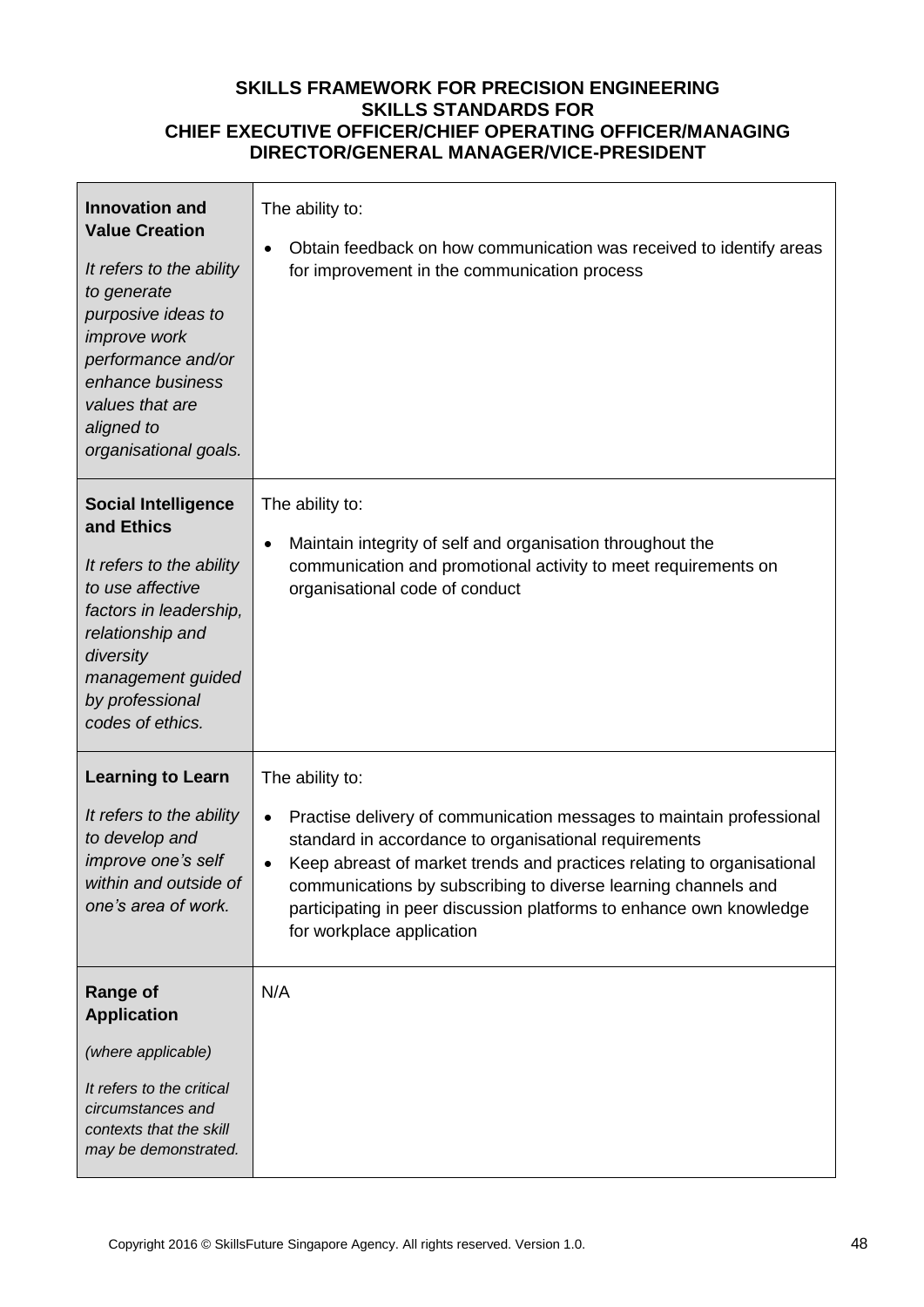| <b>Skill Code</b>                                                                                                                                                                                                             | LPM-GEN-601E-0                                                                                                                                                                                                                                                                                                                                                                                                                                                                                                                                                                                                                                                                                                     | <b>Skill Category</b>                           | People and Relationship<br>Management |
|-------------------------------------------------------------------------------------------------------------------------------------------------------------------------------------------------------------------------------|--------------------------------------------------------------------------------------------------------------------------------------------------------------------------------------------------------------------------------------------------------------------------------------------------------------------------------------------------------------------------------------------------------------------------------------------------------------------------------------------------------------------------------------------------------------------------------------------------------------------------------------------------------------------------------------------------------------------|-------------------------------------------------|---------------------------------------|
|                                                                                                                                                                                                                               |                                                                                                                                                                                                                                                                                                                                                                                                                                                                                                                                                                                                                                                                                                                    | <b>Skill Sub-Category</b><br>(where applicable) | N/A                                   |
| <b>Skill</b>                                                                                                                                                                                                                  | Build Positive Relationships with the Board                                                                                                                                                                                                                                                                                                                                                                                                                                                                                                                                                                                                                                                                        |                                                 |                                       |
| <b>Skill Description</b>                                                                                                                                                                                                      | This skill describes the ability to work with the board to provide<br>organisational leadership and to build positive relationships with the board.<br>It also includes strategic planning, providing timely information to the<br>board, encouraging professional development of board members and<br>facilitating interactions with the board.                                                                                                                                                                                                                                                                                                                                                                   |                                                 |                                       |
| Knowledge and<br><b>Analysis</b><br>It refers to gathering,<br>cognitive<br>processing,<br>integration and<br>inspection of facts<br>and information<br>required to perform<br>the work tasks and<br>activities.              | The ability to understand:<br>Structure, functions and responsibilities of the board<br>٠<br>Board member roles and responsibilities<br>$\bullet$<br>Board relationship with stakeholders<br>$\bullet$<br>Legal and ethical considerations relating to the roles and<br>responsibilities of a board director<br>Principles of corporate governance<br>$\bullet$                                                                                                                                                                                                                                                                                                                                                    |                                                 |                                       |
| <b>Application and</b><br><b>Adaptation</b><br>It refers to the ability<br>to perform the work<br>tasks and activities<br>required of the<br>occupation, and the<br>ability to react to and<br>manage the<br>changes at work. | The ability to:<br>Work with the board to establish organisational strategies, targets and<br>performance measures to achieve organisational objectives<br>Work with senior management team to implement organisational<br>$\bullet$<br>strategies developed by the board to achieve organisational objectives<br>Report on outcomes and key issues to the board in accordance to<br>$\bullet$<br>organisational agreed performance indicators, communication<br>protocols and channels<br>to provide updates and seek decision-making and advice<br>Facilitate board interactions with senior management team in<br>$\bullet$<br>accordance to organisational practices to manage relationships with<br>the board |                                                 |                                       |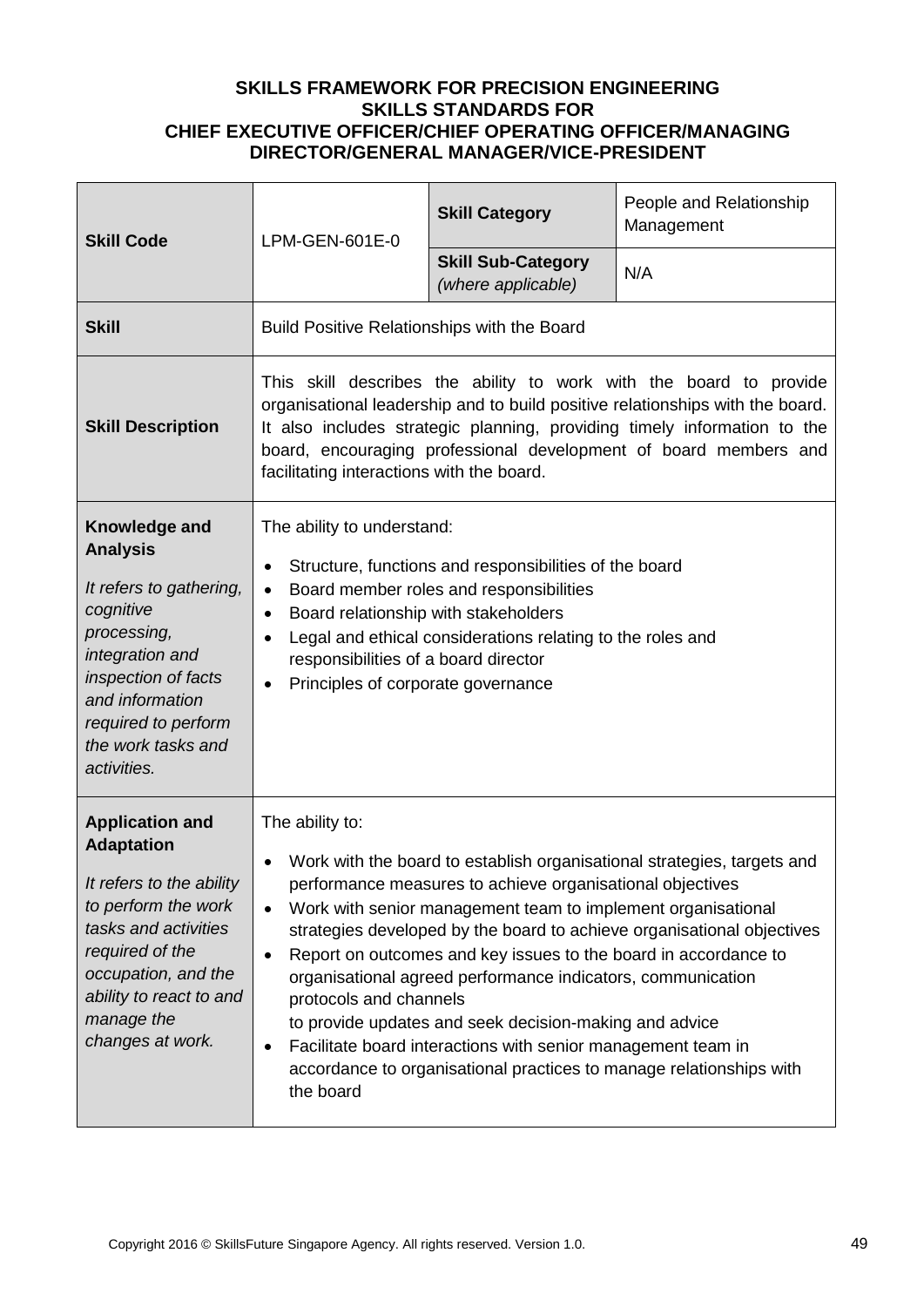| <b>Innovation and</b><br><b>Value Creation</b><br>It refers to the ability<br>to generate<br>purposive ideas to<br>improve work<br>performance and/or<br>enhance business<br>values that are<br>aligned to<br>organisational goals. | The ability to:<br>Develop and utilise appropriate communication channels to provide<br>timely and relevant information to the board |
|-------------------------------------------------------------------------------------------------------------------------------------------------------------------------------------------------------------------------------------|--------------------------------------------------------------------------------------------------------------------------------------|
| <b>Social Intelligence</b><br>and Ethics<br>It refers to the ability<br>to use affective<br>factors in leadership,<br>relationship and<br>diversity<br>management guided<br>by professional<br>codes of ethics.                     | The ability to:<br>Apply emotional intelligence to guide own thinking and actions when<br>$\bullet$<br>interacting with the board    |
| <b>Learning to Learn</b><br>It refers to the ability<br>to develop and<br>improve one's self<br>within and outside of<br>one's area of work.                                                                                        | The ability to:<br>Encourage the professional development of board members to ensure<br>they are effective in their roles            |
| <b>Range of</b><br><b>Application</b><br>(where applicable)<br>It refers to the critical<br>circumstances and<br>contexts that the skill<br>may be<br>demonstrated.                                                                 | N/A                                                                                                                                  |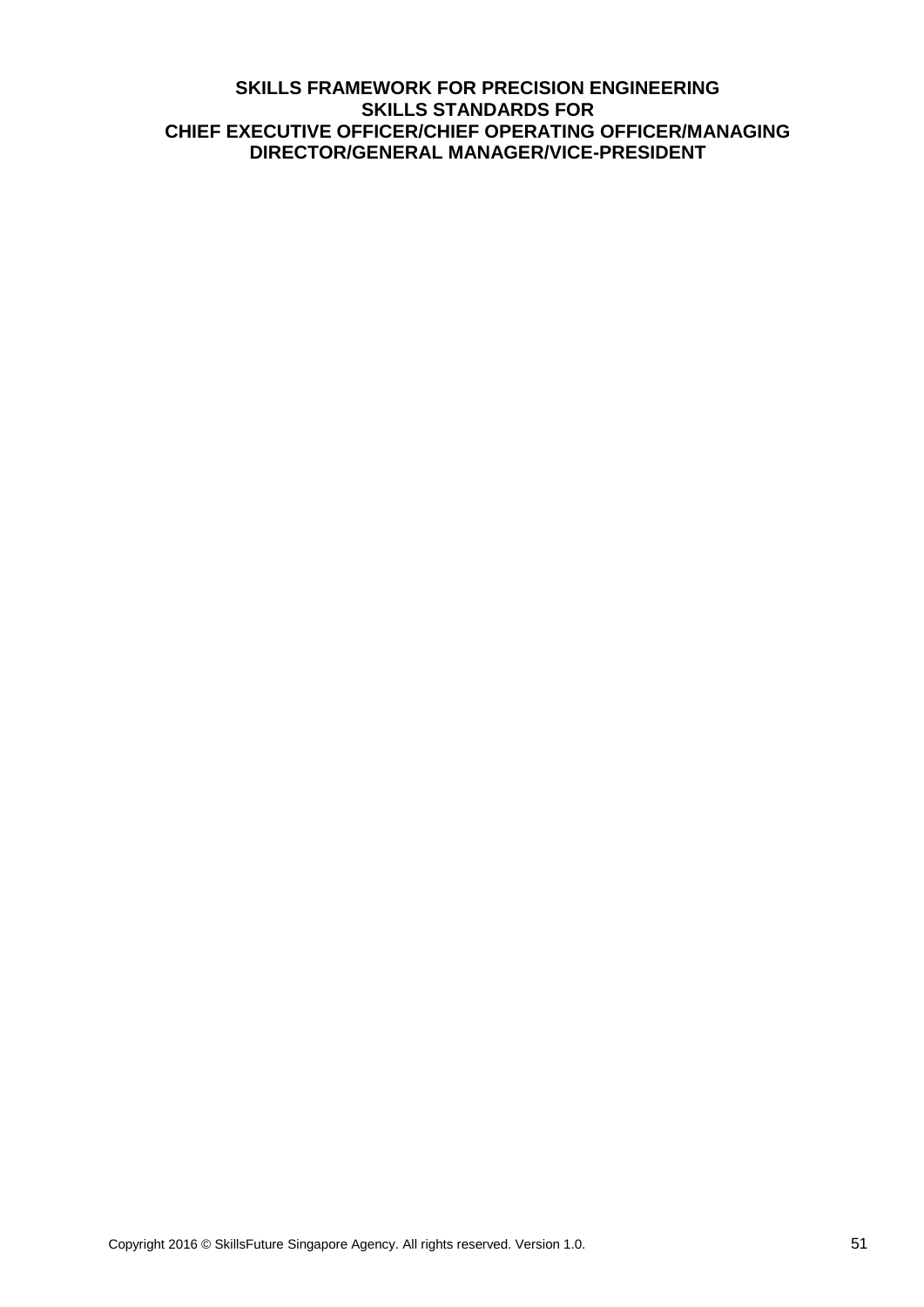| <b>Skill Code</b>                                                                                                                                                                                                | PRE-LPM-8001-1                                                                                                                                                                                                                                                                                                                                                                                                                                                                                                                                                                                                                                                                                                                                                                                                                                                                                                                                                                                                                                                                                                                                                                                                                                                                                                                                                              | <b>Skill Category</b>                                          | Leadership and People<br>Management                              |
|------------------------------------------------------------------------------------------------------------------------------------------------------------------------------------------------------------------|-----------------------------------------------------------------------------------------------------------------------------------------------------------------------------------------------------------------------------------------------------------------------------------------------------------------------------------------------------------------------------------------------------------------------------------------------------------------------------------------------------------------------------------------------------------------------------------------------------------------------------------------------------------------------------------------------------------------------------------------------------------------------------------------------------------------------------------------------------------------------------------------------------------------------------------------------------------------------------------------------------------------------------------------------------------------------------------------------------------------------------------------------------------------------------------------------------------------------------------------------------------------------------------------------------------------------------------------------------------------------------|----------------------------------------------------------------|------------------------------------------------------------------|
|                                                                                                                                                                                                                  |                                                                                                                                                                                                                                                                                                                                                                                                                                                                                                                                                                                                                                                                                                                                                                                                                                                                                                                                                                                                                                                                                                                                                                                                                                                                                                                                                                             | <b>Skill Sub-Category</b><br>(where applicable)                | N.A.                                                             |
| <b>Skill</b>                                                                                                                                                                                                     | <b>Mentor and Lead Staff</b>                                                                                                                                                                                                                                                                                                                                                                                                                                                                                                                                                                                                                                                                                                                                                                                                                                                                                                                                                                                                                                                                                                                                                                                                                                                                                                                                                |                                                                |                                                                  |
| <b>Skill Description</b>                                                                                                                                                                                         | This skill describes the ability to mentor staff to develop their competence<br>and practice through supervised guidance, communities of practice, review<br>and reflection.                                                                                                                                                                                                                                                                                                                                                                                                                                                                                                                                                                                                                                                                                                                                                                                                                                                                                                                                                                                                                                                                                                                                                                                                |                                                                |                                                                  |
| Knowledge and<br><b>Analysis</b><br>It refers to<br>gathering, cognitive<br>processing,<br>integration and<br>inspection of facts<br>and information<br>required to perform<br>the work tasks and<br>activities. | The ability to understand:<br>Contemporary models, tools and techniques of reflection<br>$\bullet$<br>Importance of critically reflecting on own values, behaviours, attitudes,<br>$\bullet$<br>emotional awareness and commitment and how they impact on own<br>practice<br>Importance of having a clear understanding of one's own competence<br>$\bullet$<br>Natinal and international professional standards and criteria used to<br>$\bullet$<br>evaluate own ethical and professional practice and performance<br>Boundaries of own competence as a mentor and one's relationships with<br>$\bullet$<br>those to be mentored<br>Purpose of professional guidance<br>$\bullet$<br>Gaining advice and support from communities of practice<br>$\bullet$<br>Using professional guidance to set priorities for and review own<br>٠<br>professional development plan<br>Contemporary models and techniques used to improve one's<br>$\bullet$<br>performance as a mentor<br>Trends in mentoring theory and practice and their potential impact on<br>٠<br>future practice<br>Opportunites available to support own professional and personal<br>development<br>Importance of reflecting on and taking responsibility for own professional<br>and personal development<br>Record outcomes of mentor programmes in accordance with<br>organisational policies and procedures |                                                                |                                                                  |
| <b>Application and</b><br><b>Adaptation</b><br>It refers to the ability<br>to perform the work<br>tasks and activities                                                                                           | The ability to:<br>٠<br>mentored<br>$\bullet$<br>relationship with professionals                                                                                                                                                                                                                                                                                                                                                                                                                                                                                                                                                                                                                                                                                                                                                                                                                                                                                                                                                                                                                                                                                                                                                                                                                                                                                            | Establish objectives and scope of mentorship with person to be | Recognise the boundaries of own competence as a mentor and one's |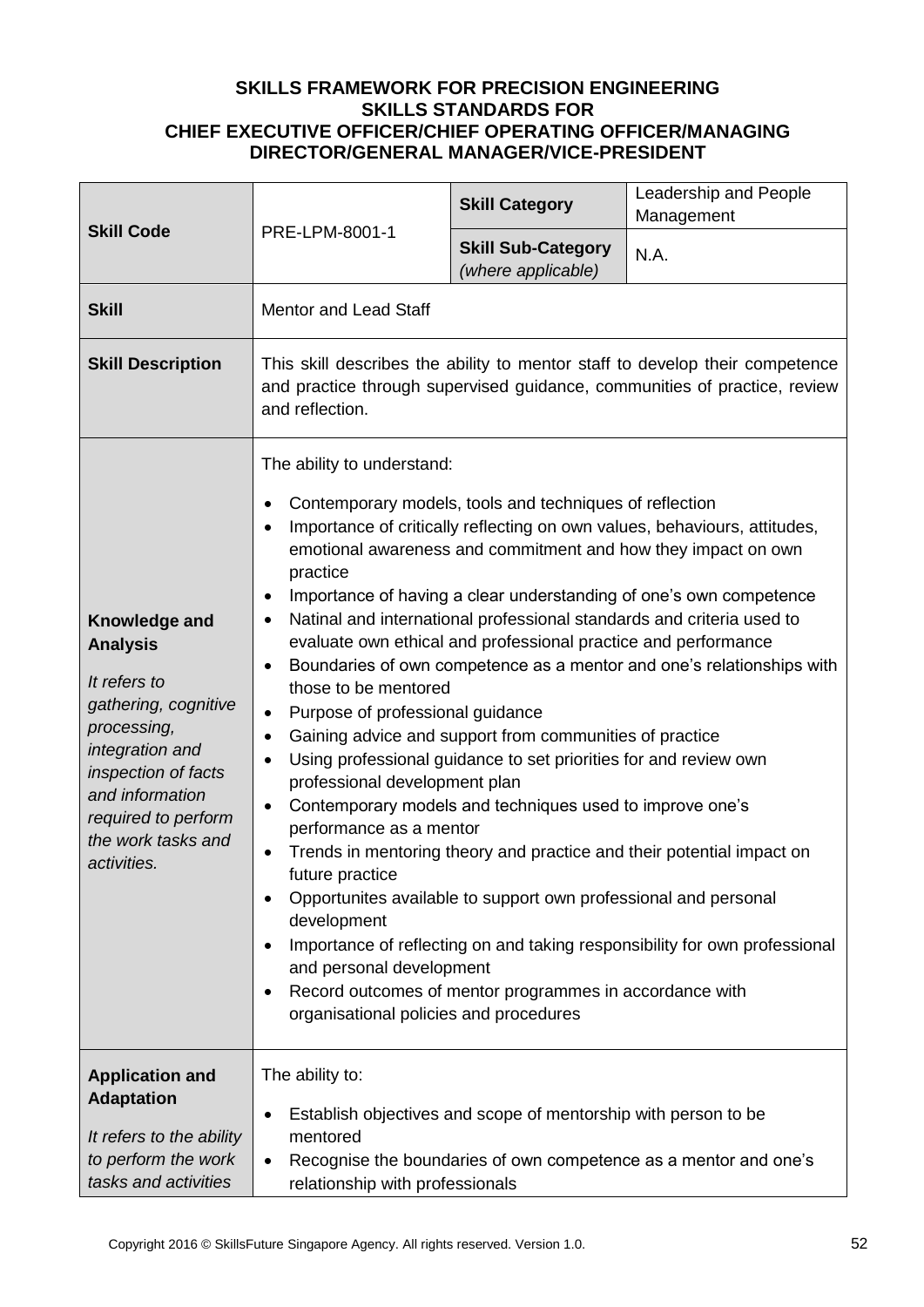| required of the<br>occupation, and the<br>ability to react to<br>and manage the<br>changes at work.                                                                                                                                 | Document outcomes of mentoring programme in accordance with<br>$\bullet$<br>organisational policies and procedures                                                                                                                                                                                                                                                                                                                                                                                                     |
|-------------------------------------------------------------------------------------------------------------------------------------------------------------------------------------------------------------------------------------|------------------------------------------------------------------------------------------------------------------------------------------------------------------------------------------------------------------------------------------------------------------------------------------------------------------------------------------------------------------------------------------------------------------------------------------------------------------------------------------------------------------------|
| <b>Innovation and</b><br><b>Value Creation</b><br>It refers to the ability<br>to generate<br>purposive ideas to<br><i>improve</i> work<br>performance and/or<br>enhance business<br>values that are<br>aligned to<br>organisational | The ability to:<br>Review and update continuous development plan to take into account<br>feedback and changing mentoring practice                                                                                                                                                                                                                                                                                                                                                                                      |
| <b>Social Intelligence</b><br>and Ethics<br>It refers to the ability<br>to use affective<br>factors in<br>leadership,<br>relationship and<br>diversity<br>management guided<br>by professional<br>codes of ethics.                  | N.A.                                                                                                                                                                                                                                                                                                                                                                                                                                                                                                                   |
| <b>Learning to Learn</b><br>It refers to the ability<br>to develop and<br>improve one's self<br>within and outside of<br>one's area of work.                                                                                        | The ability to:<br>Reflect on one's own practice and performance against mentoring<br>standards and criteria<br>Critically reflect on one's own values, behaviours, attitudes and<br>$\bullet$<br>commitment to improving professional and personal development<br>Seek feedback on one's performance from colleagues, stakeholders,<br>$\bullet$<br>clients within communities of practice<br>Maintain and update one's knowledge in mentoring in order to further<br>$\bullet$<br>enhance one's mentoring techniques |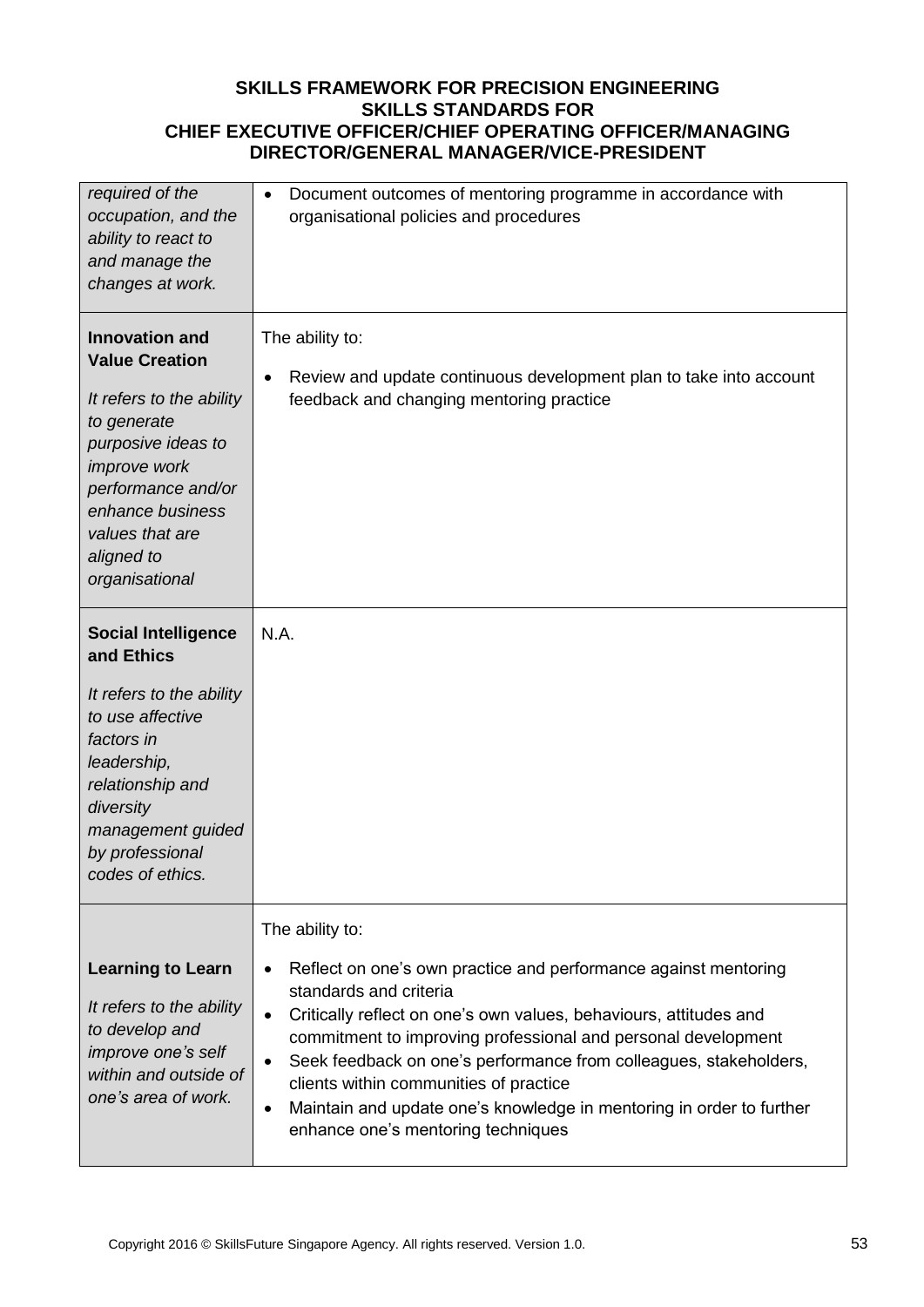| <b>Range of</b><br><b>Application</b>                                                                   | N.A. |
|---------------------------------------------------------------------------------------------------------|------|
| (where applicable)                                                                                      |      |
| It refers to the<br>critical<br>circumstances and<br>contexts that the<br>skill may be<br>demonstrated. |      |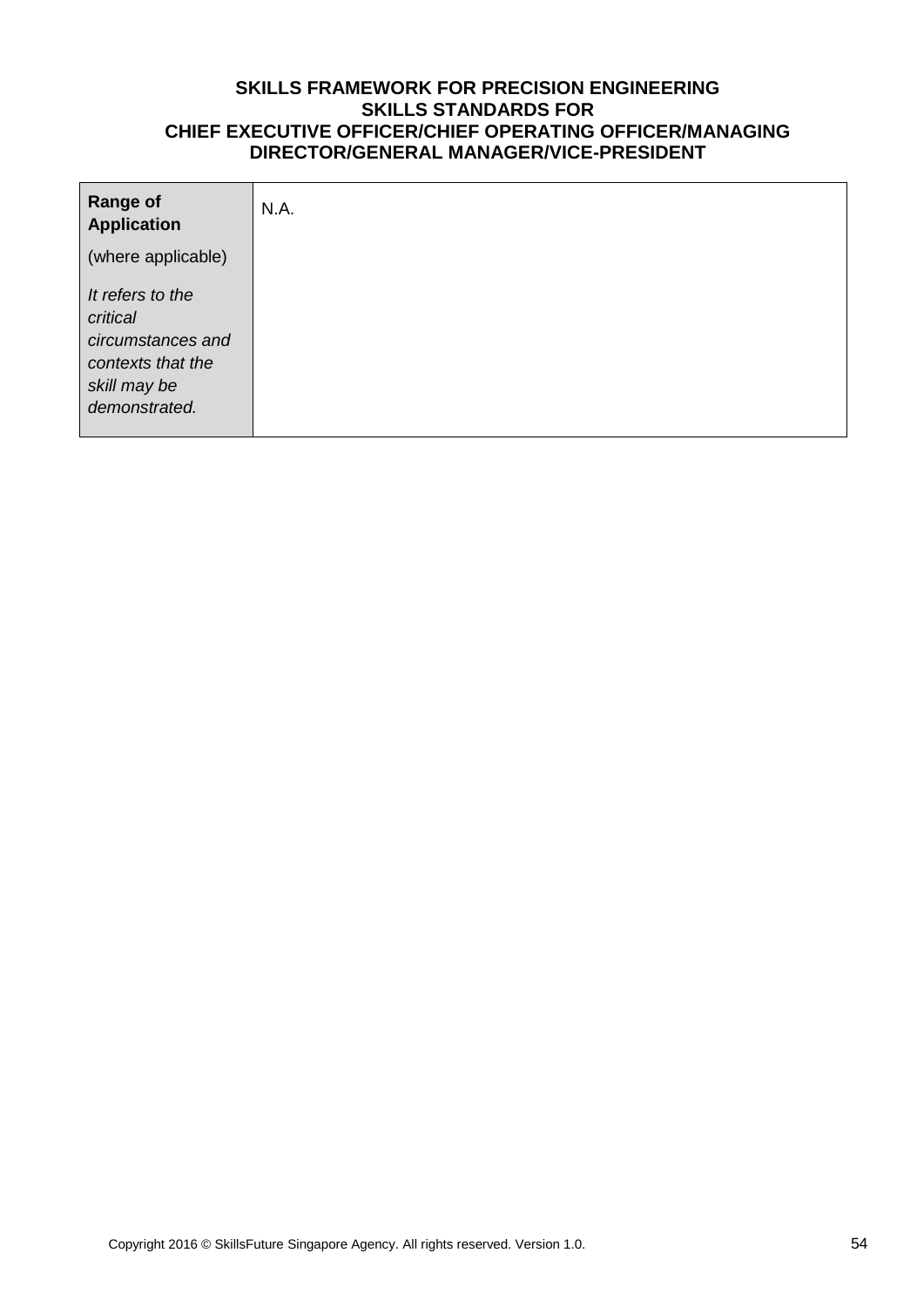| <b>Skill Code</b>                                                                                                                                                                                                             | PRE-PRE-8005-1                                                                                                                                                                                                                                                                                                                                                                                                                                      | <b>Skill Category</b>                           | <b>Public Relations</b> |
|-------------------------------------------------------------------------------------------------------------------------------------------------------------------------------------------------------------------------------|-----------------------------------------------------------------------------------------------------------------------------------------------------------------------------------------------------------------------------------------------------------------------------------------------------------------------------------------------------------------------------------------------------------------------------------------------------|-------------------------------------------------|-------------------------|
|                                                                                                                                                                                                                               |                                                                                                                                                                                                                                                                                                                                                                                                                                                     | <b>Skill Sub-Category</b><br>(where applicable) | N/A                     |
| <b>Skill</b>                                                                                                                                                                                                                  | <b>Build International Business Networks</b>                                                                                                                                                                                                                                                                                                                                                                                                        |                                                 |                         |
| <b>Skill Description</b>                                                                                                                                                                                                      | This skill describes the ability to develop and use international contacts and<br>networks to provide a range of information, support and resources to may<br>be leveraged upon to the organisation's benefit. It includes considering how<br>the organisation can contribute to the networks.                                                                                                                                                      |                                                 |                         |
| Knowledge and<br><b>Analysis</b><br>It refers to<br>gathering, cognitive<br>processing,<br>integration and<br>inspection of facts<br>and information<br>required to perform<br>the work tasks and<br>activities.              | The ability to understand:<br>Communication and interpersonal skills<br>Methods to build international networks<br>$\bullet$<br>Methods to identify where networking opportunities exist and where the<br>$\bullet$<br>gaps are<br>Methods to maintain network contacts<br>$\bullet$<br>Organisational guidelines relating to the building international networks<br>٠<br>Methods to evaluate the usefulness of international networks<br>$\bullet$ |                                                 |                         |
| <b>Application and</b><br><b>Adaptation</b><br>It refers to the ability<br>to perform the work<br>tasks and activities<br>required of the<br>occupation, and the<br>ability to react to<br>and manage the<br>changes at work. | The ability to:<br>Seek opportunities to make new contacts using formal and informal<br>techniques<br>Contribute to existing network contacts in a way that builds their<br>$\bullet$<br>confidence in you<br>Ask contacts for information, advice and further contacts that will benefit<br>the organisation<br>Evaluate how new contacts can add value to the organisation both in the<br>present and in the future                               |                                                 |                         |
| <b>Innovation and</b><br><b>Value Creation</b><br>It refers to the ability<br>to generate<br>purposive ideas to                                                                                                               | The ability to:<br>Keep abreast of networks and contacts, and identify improved ways of<br>using them<br>Use contacts to improve the quality of the business information<br>٠<br>Monitor the information and support given by other organisations to see<br>٠                                                                                                                                                                                       |                                                 |                         |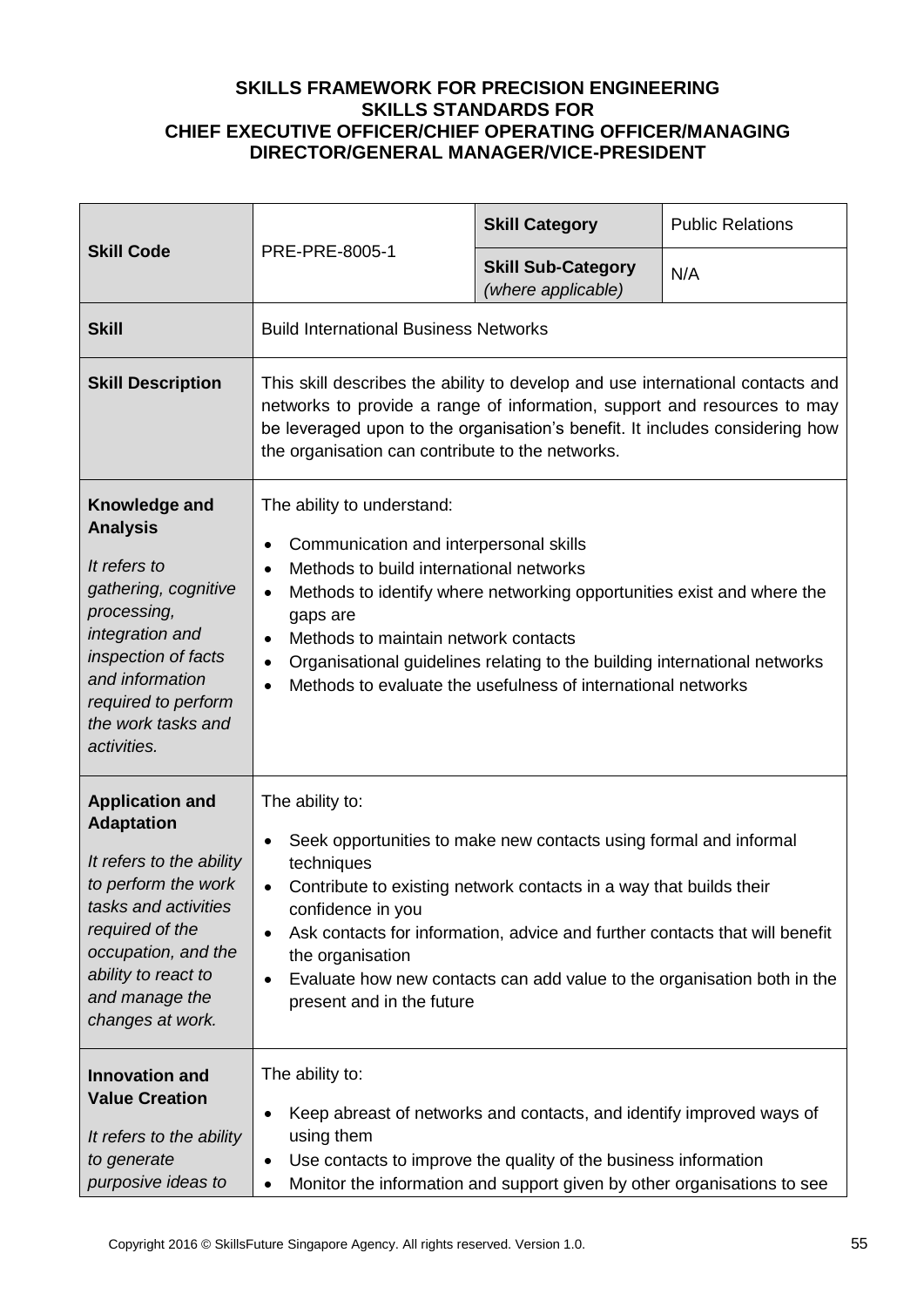| improve work<br>performance and/or<br>enhance business<br>values that are<br>aligned to<br>organisational                                                                                                          | if they can improve the business support services you provide<br>Identify ways to improve the quality of information from international<br>$\bullet$<br>contacts and network organisations<br>Review the opportunities, costs and benefits of new contacts and<br>$\bullet$<br>networks |
|--------------------------------------------------------------------------------------------------------------------------------------------------------------------------------------------------------------------|-----------------------------------------------------------------------------------------------------------------------------------------------------------------------------------------------------------------------------------------------------------------------------------------|
| <b>Social Intelligence</b><br>and Ethics<br>It refers to the ability<br>to use affective<br>factors in<br>leadership,<br>relationship and<br>diversity<br>management guided<br>by professional<br>codes of ethics. | The ability to:<br>Ensure that relationships with contacts adhere to organisational<br>guidelines                                                                                                                                                                                       |
| <b>Learning to Learn</b><br>It refers to the ability<br>to develop and<br>improve one's self<br>within and outside of<br>one's area of work.                                                                       | N/A                                                                                                                                                                                                                                                                                     |
| <b>Range of</b><br><b>Application</b><br>(where applicable)<br>It refers to the<br>critical<br>circumstances and<br>contexts that the<br>skill may be<br>demonstrated.                                             | N/A                                                                                                                                                                                                                                                                                     |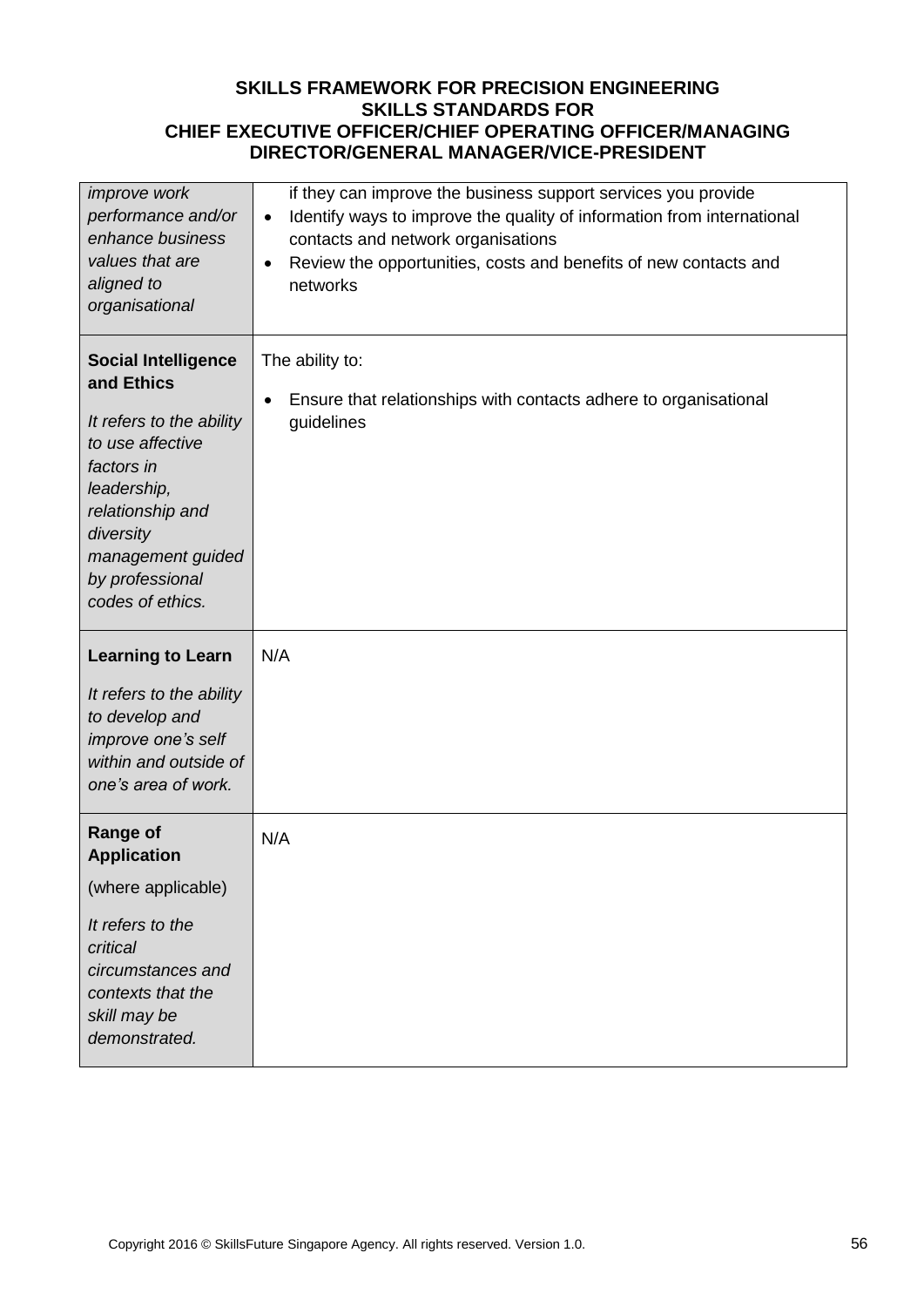| <b>Skill Code</b>                                                                                                                                                                                                                | PRE-PRE-8006-1                                                                                                                                                                                                                                                                                                                                                                                                                                                                                                          | <b>Skill Category</b>                           | <b>Public Relations</b> |
|----------------------------------------------------------------------------------------------------------------------------------------------------------------------------------------------------------------------------------|-------------------------------------------------------------------------------------------------------------------------------------------------------------------------------------------------------------------------------------------------------------------------------------------------------------------------------------------------------------------------------------------------------------------------------------------------------------------------------------------------------------------------|-------------------------------------------------|-------------------------|
|                                                                                                                                                                                                                                  |                                                                                                                                                                                                                                                                                                                                                                                                                                                                                                                         | <b>Skill Sub-Category</b><br>(where applicable) | N/A                     |
| <b>Skill</b>                                                                                                                                                                                                                     | Speak with Impact                                                                                                                                                                                                                                                                                                                                                                                                                                                                                                       |                                                 |                         |
| <b>Skill Description</b>                                                                                                                                                                                                         | This skill describes the ability to speak publicly to deliver the organisation's<br>message succinctly and in accordance with objectives. It also includes being<br>able to deliver the speech convincingly with maximum impact.                                                                                                                                                                                                                                                                                        |                                                 |                         |
| Knowledge and<br><b>Analysis</b><br>It refers to<br>gathering, cognitive<br>processing,<br>integration and<br>inspection of facts<br>and information<br>required to perform<br>the work tasks and<br>activities.                 | The ability to understand:<br>Process of public speaking<br>$\bullet$<br>Importance of poise and pace when speaking publicly<br>$\bullet$<br>Importance of clarity, diction and intonation<br>$\bullet$<br>Methods to engage the audience when speaking publicly<br>$\bullet$<br>Value of self-awareness in public speaking<br>$\bullet$<br>Value of audience awareness in public speaking<br>$\bullet$<br>Types of speech<br>$\bullet$<br>Components of speech<br>$\bullet$<br>Effective delivery methods<br>$\bullet$ |                                                 |                         |
| <b>Application and</b><br><b>Adaptation</b><br>It refers to the<br>ability to perform<br>the work tasks and<br>activities required<br>of the occupation,<br>and the ability to<br>react to and<br>manage the<br>changes at work. | The ability to:<br>Ascertain objectives of speech to be delivered<br>$\bullet$<br>Analyse the audience profile of the event<br>٠<br>Prepare supporting materials for speech<br>Draft speech in line with objectives and in accordance with organisational<br>$\bullet$<br>objectives and audience profile                                                                                                                                                                                                               |                                                 |                         |
| <b>Innovation and</b><br><b>Value Creation</b><br>It refers to the<br>ability to generate<br>purposive ideas to<br>improve work                                                                                                  | The ability to:<br>Refine speech to ensure message delivered is clear and succinct<br>$\bullet$<br>Leverage on data analytics to assess the effectiveness of the speech in<br>$\bullet$<br>creating the desired impact                                                                                                                                                                                                                                                                                                  |                                                 |                         |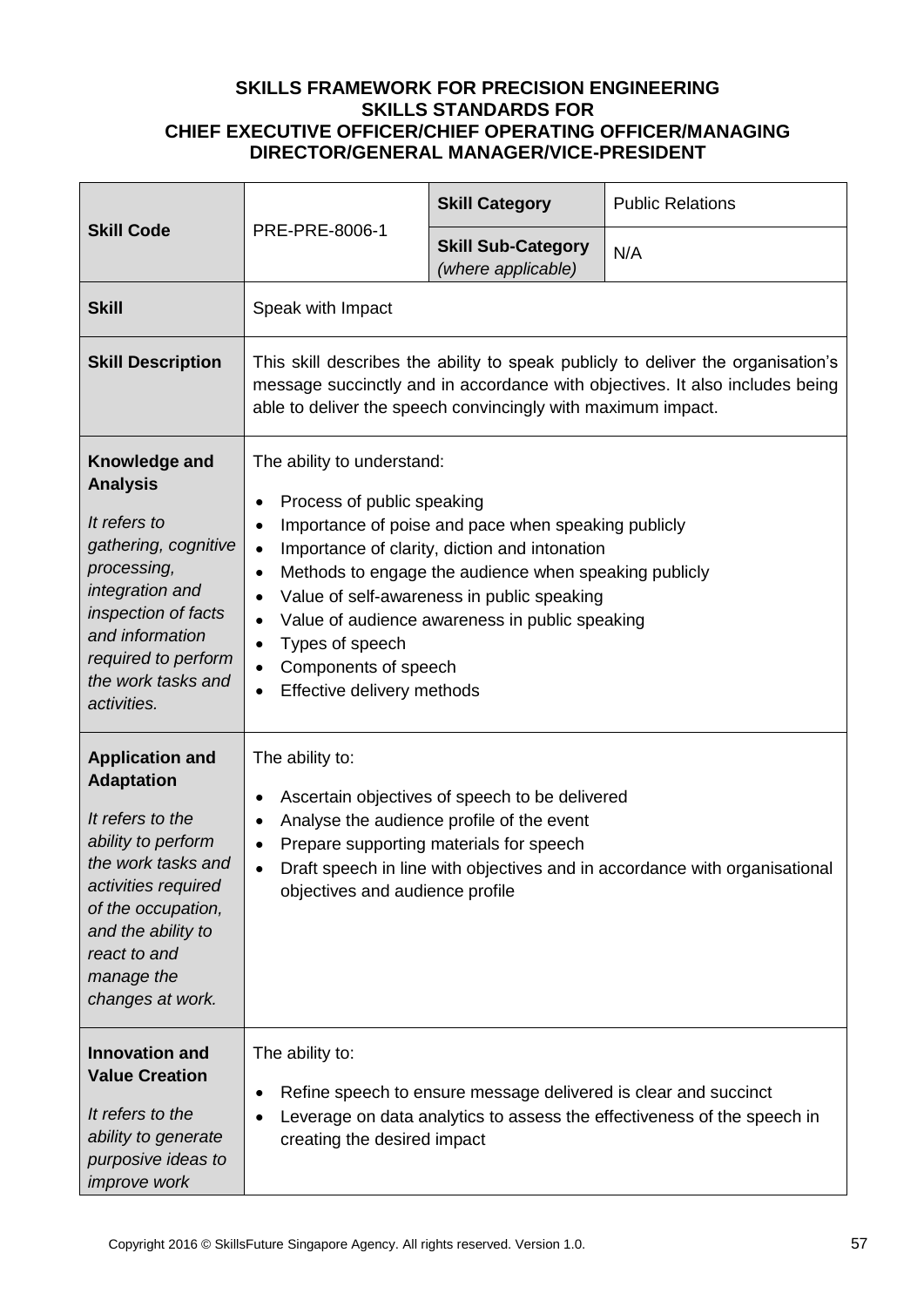| performance<br>and/or enhance<br>business values<br>that are aligned to<br>organisational                                                                                                                                       |                                                                                                                                         |
|---------------------------------------------------------------------------------------------------------------------------------------------------------------------------------------------------------------------------------|-----------------------------------------------------------------------------------------------------------------------------------------|
| <b>Social</b><br>Intelligence and<br><b>Ethics</b><br>It refers to the<br>ability to use<br>affective factors in<br>leadership,<br>relationship and<br>diversity<br>management<br>guided by<br>professional codes<br>of ethics. | The ability to:<br>Rehearse the speech to solicit feedback<br>$\bullet$<br>Deliver speech using effective delivery methods<br>$\bullet$ |
| <b>Learning to Learn</b>                                                                                                                                                                                                        | The ability to:                                                                                                                         |
| It refers to the<br>ability to develop<br>and improve one's<br>self within and                                                                                                                                                  | Critically appraise one's speech performance to refine future performance<br>٠                                                          |
| outside of one's<br>area of work.                                                                                                                                                                                               |                                                                                                                                         |
| <b>Range of</b>                                                                                                                                                                                                                 | N/A                                                                                                                                     |
| <b>Application</b><br>(where applicable)                                                                                                                                                                                        |                                                                                                                                         |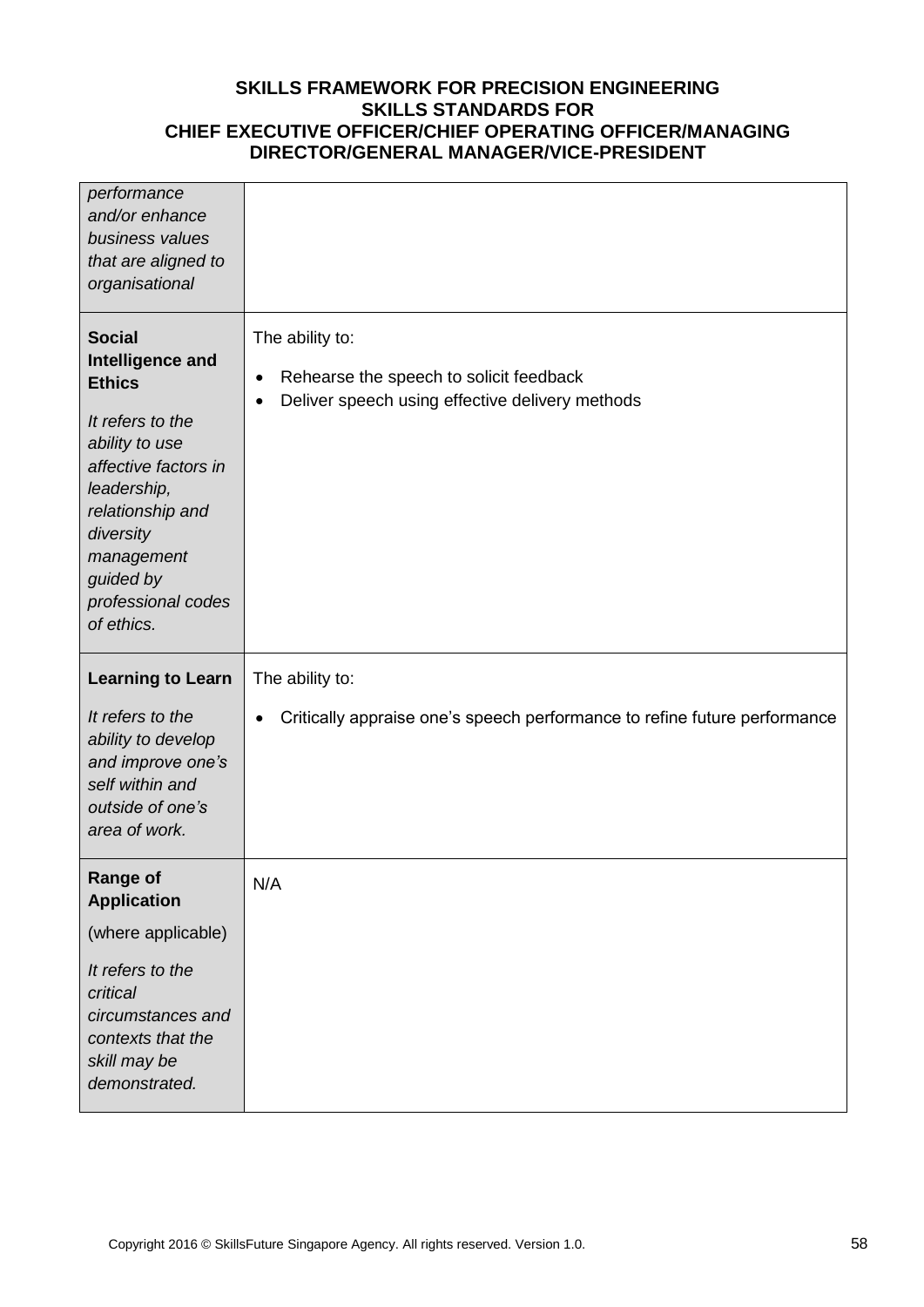| <b>Skill Code</b>                                                                                                                                                                                                                | PRE-PRE-8007-1                                                                                                                                                                                                                                                                                                                                                                                                                                                                                                                                                                                                                                                                                                                                             | <b>Skill Category</b>                           | <b>Public Relations</b> |
|----------------------------------------------------------------------------------------------------------------------------------------------------------------------------------------------------------------------------------|------------------------------------------------------------------------------------------------------------------------------------------------------------------------------------------------------------------------------------------------------------------------------------------------------------------------------------------------------------------------------------------------------------------------------------------------------------------------------------------------------------------------------------------------------------------------------------------------------------------------------------------------------------------------------------------------------------------------------------------------------------|-------------------------------------------------|-------------------------|
|                                                                                                                                                                                                                                  |                                                                                                                                                                                                                                                                                                                                                                                                                                                                                                                                                                                                                                                                                                                                                            | <b>Skill Sub-Category</b><br>(where applicable) | N/A                     |
| <b>Skill</b>                                                                                                                                                                                                                     | Champion the Organisation's Public Relations Strategy to Manage the<br>Organisation's Corporate Reputation                                                                                                                                                                                                                                                                                                                                                                                                                                                                                                                                                                                                                                                 |                                                 |                         |
| <b>Skill Description</b>                                                                                                                                                                                                         | This skill describes the ability to champion the organisation's strategic<br>direction in the management of the organisation's corporate reputation. It also<br>includes championing the organisation's corporate and social responsibility<br>mission while ensuring adherence to legal, regulatory and ethical frameworks.                                                                                                                                                                                                                                                                                                                                                                                                                               |                                                 |                         |
| Knowledge and<br><b>Analysis</b><br>It refers to<br>gathering, cognitive<br>processing,<br>integration and<br>inspection of facts<br>and information<br>required to perform<br>the work tasks and<br>activities.                 | The ability to understand:<br>Principles of strategic public relations management in ensuring the<br>$\bullet$<br>organisation's corporate reputation<br>Components of a communications strategy<br>$\bullet$<br>Principles of business and administration management relevant to<br>$\bullet$<br>managing an organisation's corporate reputation<br>Multi-disciplinary nature of public relations, and how other business<br>$\bullet$<br>functions, social-scientific theories help to develop this practice<br>Legal, regulatory and ethical requirements affecting public relations within<br>$\bullet$<br>the organisation's sector<br>Issues of corporate governance and how they can impact the<br>$\bullet$<br>organisation's corporate reputation |                                                 |                         |
| <b>Application and</b><br><b>Adaptation</b><br>It refers to the<br>ability to perform<br>the work tasks and<br>activities required<br>of the occupation,<br>and the ability to<br>react to and<br>manage the<br>changes at work. | The ability to:<br>Establish and agree with the organisation's public relations team a<br>٠<br>communications strategy and its associated objectives in line with the<br>organisation's corporate reputation<br>Support responsibility and community affairs programmes, in line with<br>$\bullet$<br>strategic communications objectives                                                                                                                                                                                                                                                                                                                                                                                                                  |                                                 |                         |
| <b>Innovation and</b><br><b>Value Creation</b><br>It refers to the<br>ability to generate                                                                                                                                        | The ability to:<br>Champion activities that maintain and enhance the organisation's<br>$\bullet$<br>corporate reputation and that of its products or services, which are in line<br>with agreed communications objectives                                                                                                                                                                                                                                                                                                                                                                                                                                                                                                                                  |                                                 |                         |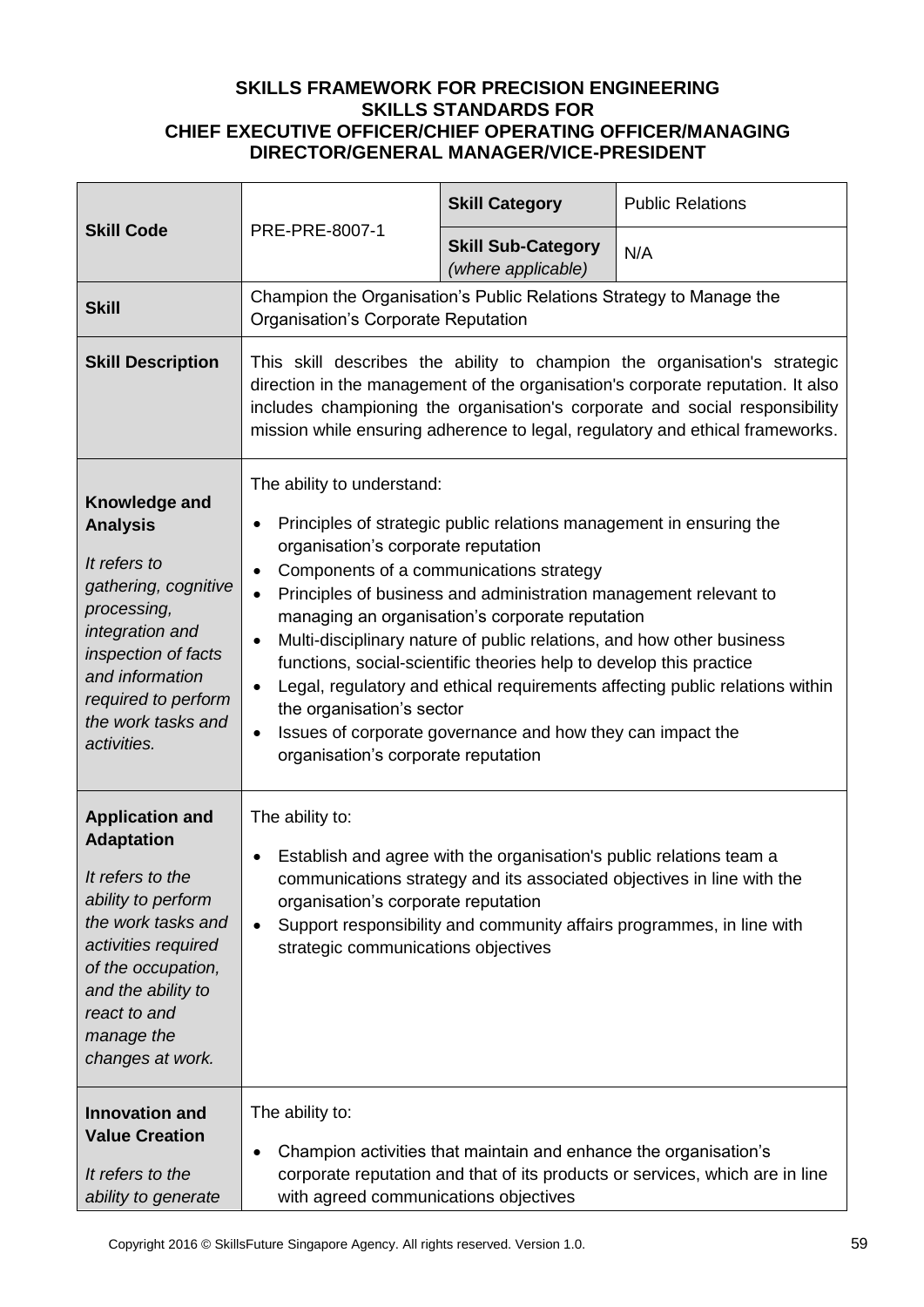| purposive ideas to<br>improve work<br>performance<br>and/or enhance<br>business values<br>that are aligned to<br>organisational                                                                                                 |                                                                                                                                                                                                                                         |
|---------------------------------------------------------------------------------------------------------------------------------------------------------------------------------------------------------------------------------|-----------------------------------------------------------------------------------------------------------------------------------------------------------------------------------------------------------------------------------------|
| <b>Social</b><br>Intelligence and<br><b>Ethics</b><br>It refers to the<br>ability to use<br>affective factors in<br>leadership,<br>relationship and<br>diversity<br>management<br>guided by<br>professional codes<br>of ethics. | The ability to:<br>Endorse the organisation's relevant communications techniques to drive<br>$\bullet$<br>the organisation's corporate reputation<br>Ensure adherence to relevant legal, regulatory and ethical frameworks<br>$\bullet$ |
| <b>Learning to Learn</b><br>It refers to the<br>ability to develop<br>and improve one's<br>self within and<br>outside of one's<br>area of work.                                                                                 | N/A                                                                                                                                                                                                                                     |
| <b>Range of</b><br><b>Application</b><br>(where applicable)<br>It refers to the<br>critical<br>circumstances and<br>contexts that the<br>skill may be<br>demonstrated.                                                          | N/A                                                                                                                                                                                                                                     |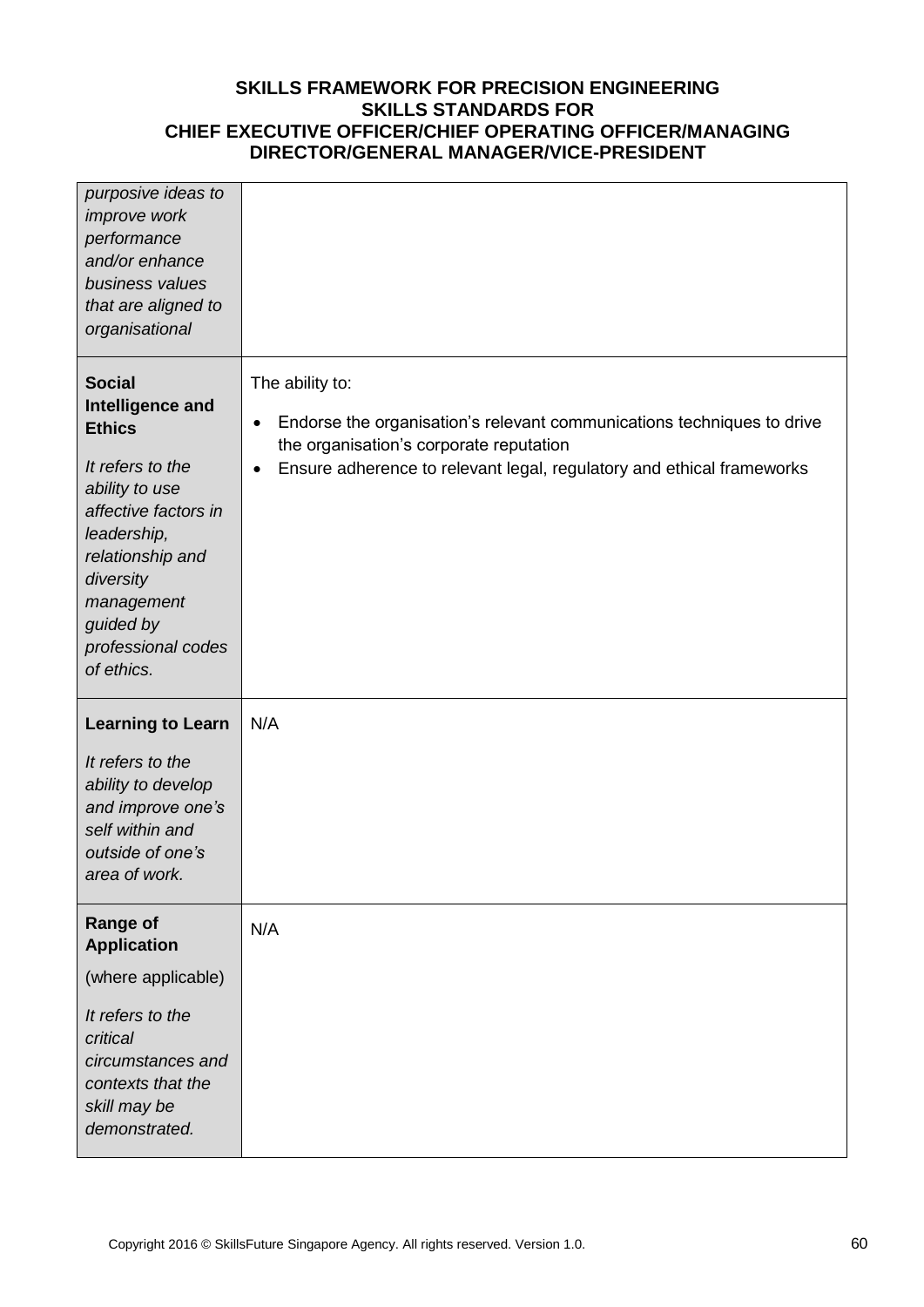| <b>Skill Code</b>                                                                                                                                                                                                                | BM-RM-601E-1                                                                                                                                                                                                                                                                                                                                                                                                                                                                                                                                                                                                                  | <b>Skill Category</b>                           | <b>Risk Management</b> |
|----------------------------------------------------------------------------------------------------------------------------------------------------------------------------------------------------------------------------------|-------------------------------------------------------------------------------------------------------------------------------------------------------------------------------------------------------------------------------------------------------------------------------------------------------------------------------------------------------------------------------------------------------------------------------------------------------------------------------------------------------------------------------------------------------------------------------------------------------------------------------|-------------------------------------------------|------------------------|
|                                                                                                                                                                                                                                  |                                                                                                                                                                                                                                                                                                                                                                                                                                                                                                                                                                                                                               | <b>Skill Sub-Category</b><br>(where applicable) | N/A                    |
| <b>Skill</b>                                                                                                                                                                                                                     | Set Risk Appetite and Risk Goals                                                                                                                                                                                                                                                                                                                                                                                                                                                                                                                                                                                              |                                                 |                        |
| <b>Skill Description</b>                                                                                                                                                                                                         | This skill describes the ability to set and align an organisation's risk appetite<br>and risk goals with the organisation's risk management philosophy.<br>It<br>includes evaluating internal and external environmental dynamics to assess<br>its impact on an organisation, as well as directing the development and<br>refining organisation's risk appetite and risk goals.                                                                                                                                                                                                                                               |                                                 |                        |
| Knowledge and<br><b>Analysis</b><br>It refers to<br>gathering, cognitive<br>processing,<br>integration and<br>inspection of facts<br>and information<br>required to perform<br>the work tasks and<br>activities.                 | The ability to understand:<br>Criteria for strategy evaluation<br>Internal and external environment that may impact risk management<br>$\bullet$<br>strategies<br>Definition of risk appetite and risk tolerance<br>$\bullet$<br>Risk goals<br>$\bullet$<br>Risk categorisation<br>$\bullet$                                                                                                                                                                                                                                                                                                                                  |                                                 |                        |
| <b>Application and</b><br><b>Adaptation</b><br>It refers to the<br>ability to perform<br>the work tasks and<br>activities required<br>of the occupation,<br>and the ability to<br>react to and<br>manage the<br>changes at work. | The ability to:<br>Establish organisational strategic objectives as a basis for operations,<br>$\bullet$<br>reporting and compliance objectives<br>Evaluate organisational direction, processes, capabilities, and internal and<br>external environmental dynamics with regard the risk management<br>process to assess organisational risk exposure level<br>Direct development of organisation's risk appetite and risk goals in<br>٠<br>accordance with risk management philosophy in consultation with relevant<br>stakeholders<br>Facilitate alignment of risk appetite and risk goals with organisational<br>strategies |                                                 |                        |
| <b>Innovation and</b><br><b>Value Creation</b><br>It refers to the                                                                                                                                                               | The ability to:<br>Review and refine organisational risk appetite and risk goals to respond to<br>changes in the internal and external environment to ensure organisational                                                                                                                                                                                                                                                                                                                                                                                                                                                   |                                                 |                        |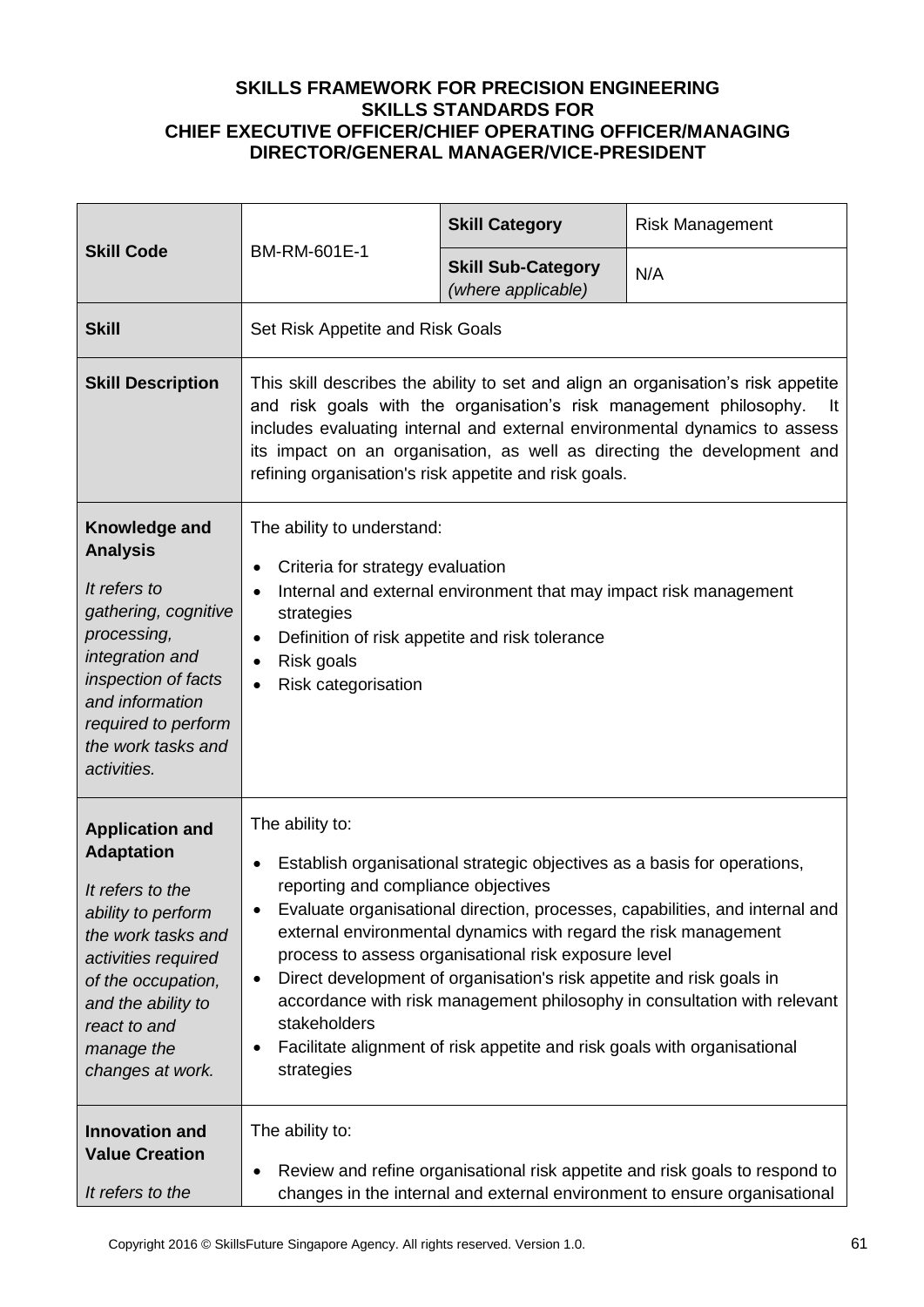| ability to generate<br>purposive ideas to<br>improve work<br>performance<br>and/or enhance<br>business values<br>that are aligned to<br>organisational                                                                          | sustainability                                                                                                                                                                                               |
|---------------------------------------------------------------------------------------------------------------------------------------------------------------------------------------------------------------------------------|--------------------------------------------------------------------------------------------------------------------------------------------------------------------------------------------------------------|
| <b>Social</b><br>Intelligence and<br><b>Ethics</b><br>It refers to the<br>ability to use<br>affective factors in<br>leadership,<br>relationship and<br>diversity<br>management<br>guided by<br>professional codes<br>of ethics. | The ability to:<br>Demonstrate empathy and openness to feedback to communicate and<br>$\bullet$<br>consult stakeholders on organisation's risk appetite and risk goals to<br>garner their support and buy-in |
| <b>Learning to Learn</b><br>It refers to the<br>ability to develop<br>and improve one's<br>self within and<br>outside of one's<br>area of work.                                                                                 | The ability to:<br>Keep abreast of technological developments and its associated risks to<br>$\bullet$<br>mitigate an organisation's risk exposure                                                           |
| <b>Range of</b><br><b>Application</b><br>(where applicable)<br>It refers to the<br>critical<br>circumstances and<br>contexts that the<br>skill may be<br>demonstrated.                                                          | N/A                                                                                                                                                                                                          |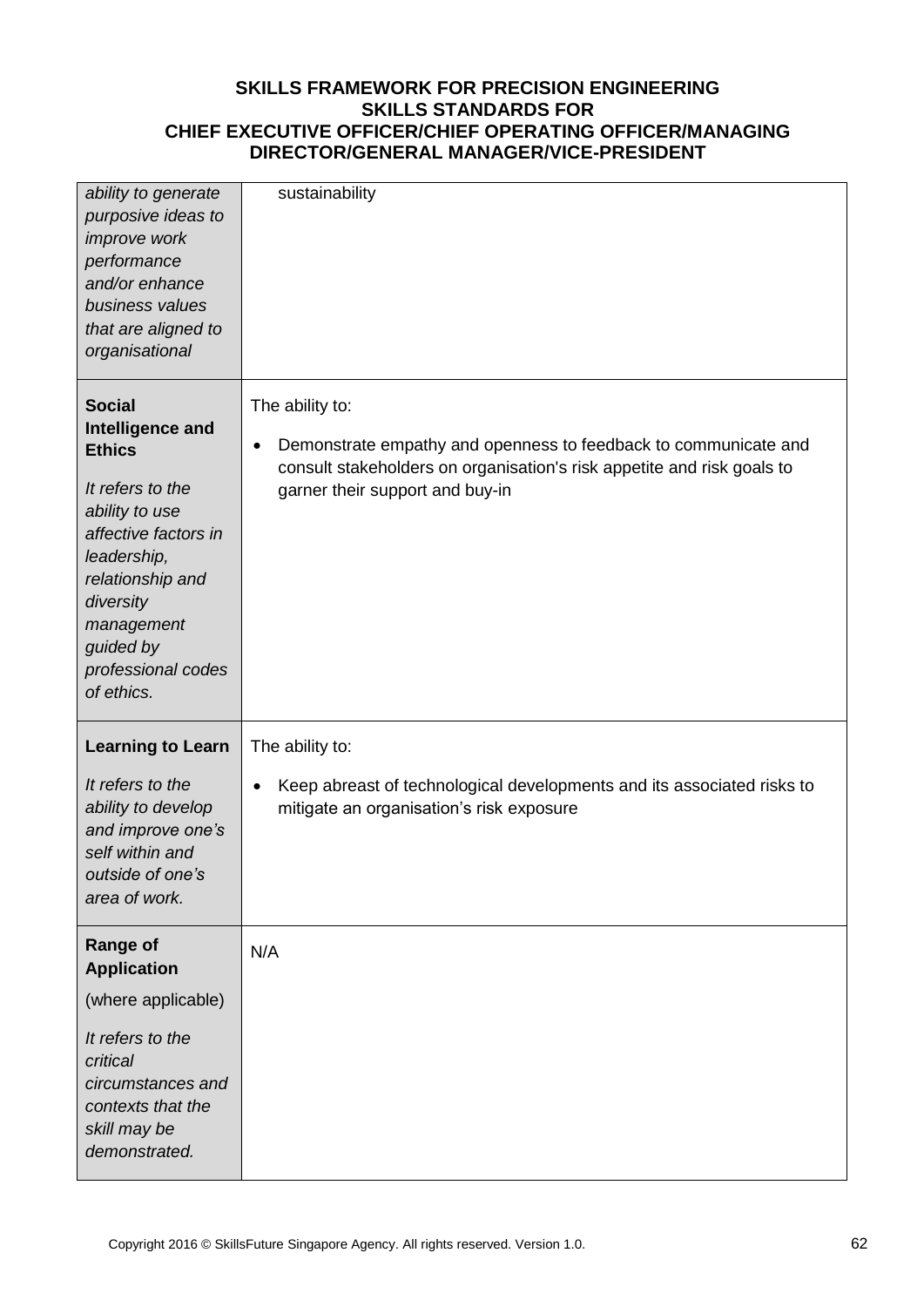| <b>Skill Code</b>                                                                                                                                                                                                                | BM-RM-602E-1                                                                                                                                                                                                                                                                                                                                                                                      | <b>Skill Category</b>                                               | <b>Risk Management</b> |  |
|----------------------------------------------------------------------------------------------------------------------------------------------------------------------------------------------------------------------------------|---------------------------------------------------------------------------------------------------------------------------------------------------------------------------------------------------------------------------------------------------------------------------------------------------------------------------------------------------------------------------------------------------|---------------------------------------------------------------------|------------------------|--|
|                                                                                                                                                                                                                                  |                                                                                                                                                                                                                                                                                                                                                                                                   | <b>Skill Sub-Category</b><br>(where applicable)                     | N/A                    |  |
| <b>Skill</b>                                                                                                                                                                                                                     | Endorse Risk Management Philosophy and Strategies                                                                                                                                                                                                                                                                                                                                                 |                                                                     |                        |  |
| <b>Skill Description</b>                                                                                                                                                                                                         | This skill describes the ability to evaluate an organisation's risk management<br>philosophy and strategies for the purposes of endorsement. It includes<br>establishing the organisation's risk context, assessing implications of risk<br>management philosophy and strategies as well as aligning and refining risk<br>management philosophy and strategies to meet organisational objectives. |                                                                     |                        |  |
| Knowledge and<br><b>Analysis</b><br>It refers to<br>gathering, cognitive<br>processing,<br>integration and<br>inspection of facts<br>and information<br>required to perform<br>the work tasks and<br>activities.                 | The ability to understand:<br>Risk management philosophy<br>$\bullet$<br>Criteria of reasonable assurance of achievement of organisational<br>$\bullet$<br>objectives                                                                                                                                                                                                                             |                                                                     |                        |  |
| <b>Application and</b><br><b>Adaptation</b><br>It refers to the<br>ability to perform<br>the work tasks and<br>activities required<br>of the occupation,<br>and the ability to<br>react to and<br>manage the<br>changes at work. | The ability to:<br>Establish organisation's internal and external context for managing risk<br>Ensure alignment of risk management philosophy and strategies with<br>organisational strategic objectives<br>Assess implications of risk management philosophy and strategies to<br>$\bullet$<br>endorse philosophy and establish strategies with reasonable assurance                             |                                                                     |                        |  |
| <b>Innovation and</b><br><b>Value Creation</b><br>It refers to the<br>ability to generate                                                                                                                                        | The ability to:<br>٠<br>organisational guidelines/policies                                                                                                                                                                                                                                                                                                                                        | Refine risk management philosophy and strategies in accordance with |                        |  |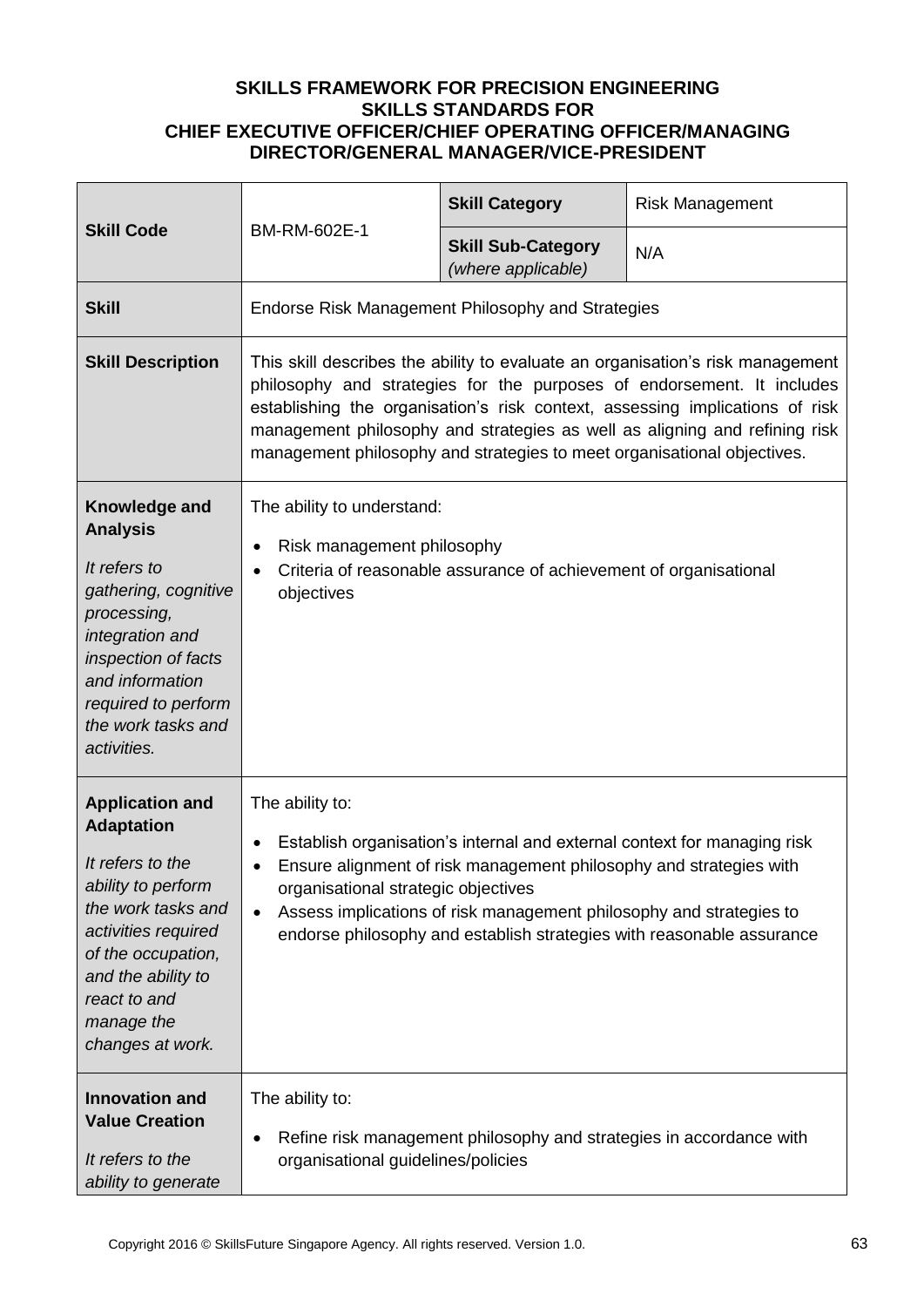| purposive ideas to<br><i>improve</i> work<br>performance<br>and/or enhance<br>business values<br>that are aligned to<br>organisational                                                                                          |                                                                                                                                                                                                      |
|---------------------------------------------------------------------------------------------------------------------------------------------------------------------------------------------------------------------------------|------------------------------------------------------------------------------------------------------------------------------------------------------------------------------------------------------|
| <b>Social</b><br>Intelligence and<br><b>Ethics</b><br>It refers to the<br>ability to use<br>affective factors in<br>leadership,<br>relationship and<br>diversity<br>management<br>guided by<br>professional codes<br>of ethics. | The ability to:<br>Advocate communication of organisational risk management philosophy<br>$\bullet$<br>and strategies to employees to achieve common understanding and<br>garner support             |
| <b>Learning to Learn</b>                                                                                                                                                                                                        | The ability to:                                                                                                                                                                                      |
| It refers to the<br>ability to develop<br>and improve one's<br>self within and<br>outside of one's<br>area of work.                                                                                                             | Augment own knowledge on organisational risk management practices by<br>subscribing to diverse learning channels and discussion platforms to<br>ensure continuous learning for workplace application |
| <b>Range of</b><br><b>Application</b>                                                                                                                                                                                           | Risk management philosophy must refer to:                                                                                                                                                            |
| (where applicable)<br>It refers to the<br>critical<br>circumstances and<br>contexts that the<br>skill may be<br>demonstrated.                                                                                                   | A set of shared beliefs and attitudes characterising how organisation<br>considers risk in all business activities, from strategy development and<br>implementation to its day-to-day activities     |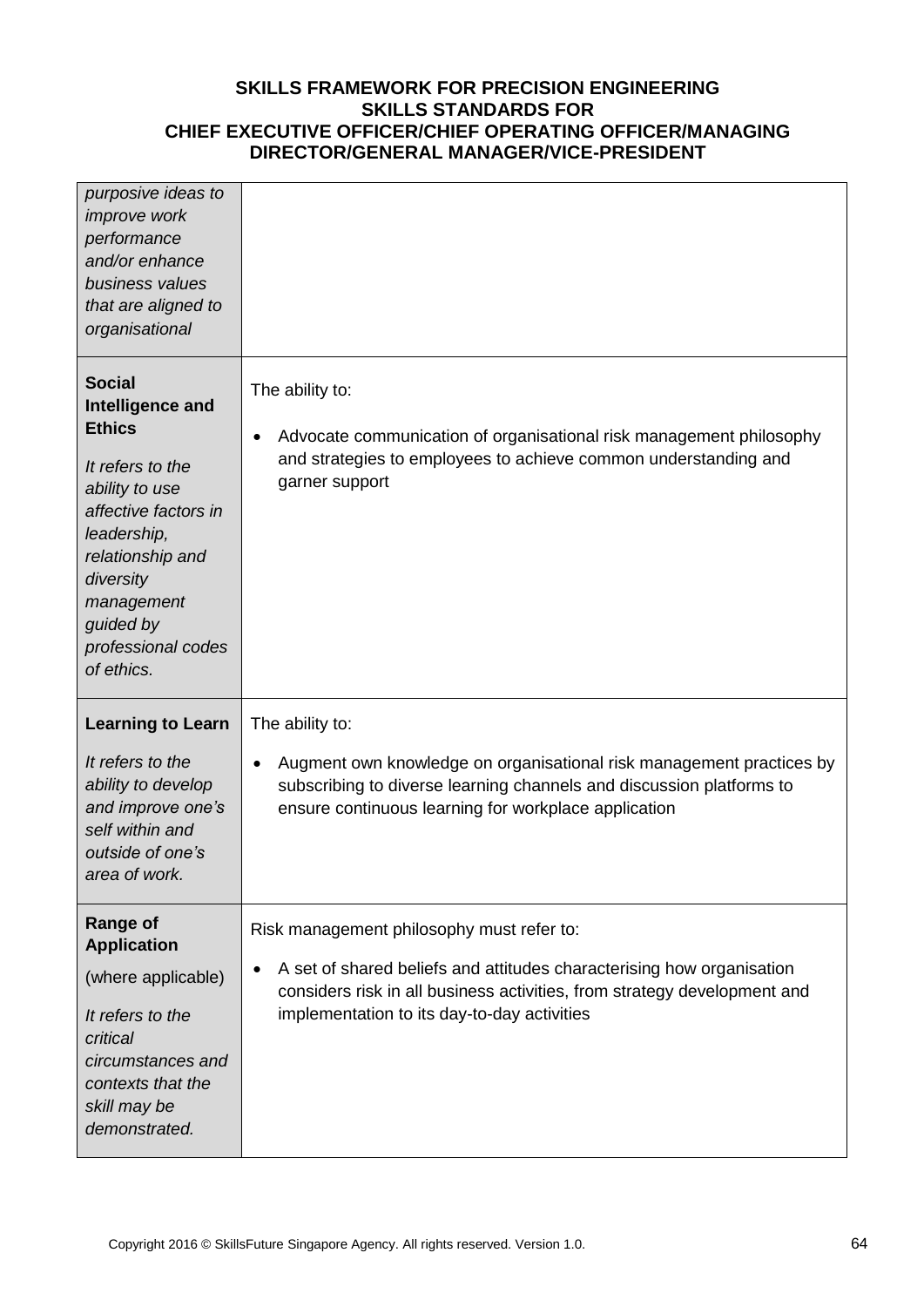| <b>Skill Code</b>                                                                                                                                                                                                                | BM-RM-603E-1                                                                                                                                                                                                                                                                                                                                                                          | <b>Skill Category</b>                                                                                                                                                                                                                                           | <b>Risk Management</b>                                                |  |
|----------------------------------------------------------------------------------------------------------------------------------------------------------------------------------------------------------------------------------|---------------------------------------------------------------------------------------------------------------------------------------------------------------------------------------------------------------------------------------------------------------------------------------------------------------------------------------------------------------------------------------|-----------------------------------------------------------------------------------------------------------------------------------------------------------------------------------------------------------------------------------------------------------------|-----------------------------------------------------------------------|--|
|                                                                                                                                                                                                                                  |                                                                                                                                                                                                                                                                                                                                                                                       | <b>Skill Sub-Category</b><br>(where applicable)                                                                                                                                                                                                                 | N/A                                                                   |  |
| <b>Skill</b>                                                                                                                                                                                                                     | Endorse the Principles of Corporate Governance and Compliance in the<br>Organisation                                                                                                                                                                                                                                                                                                  |                                                                                                                                                                                                                                                                 |                                                                       |  |
| <b>Skill Description</b>                                                                                                                                                                                                         | This skill describes the ability to guide and endorse an organisation's<br>corporate governance and compliance policy. It includes defining roles and<br>responsibilities in adhering to corporate governance policy, endorsing and<br>guiding the implementation of corporate governance policy as well as<br>reporting to management on overall compliance to corporate governance. |                                                                                                                                                                                                                                                                 |                                                                       |  |
| Knowledge and<br><b>Analysis</b><br>It refers to<br>gathering, cognitive<br>processing,<br>integration and<br>inspection of facts<br>and information<br>required to perform<br>the work tasks and<br>activities.                 | The ability to understand:<br>Regulatory frameworks applicable to the organisation and global leading<br>practices<br>Processes for operationalising the corporate governance policy<br>$\bullet$<br>Corporate governance principles<br>٠<br>Internal and external corporate governance controls                                                                                      |                                                                                                                                                                                                                                                                 |                                                                       |  |
| <b>Application and</b><br><b>Adaptation</b><br>It refers to the<br>ability to perform<br>the work tasks and<br>activities required<br>of the occupation,<br>and the ability to<br>react to and<br>manage the<br>changes at work. | The ability to:<br>corporate governance policy<br>$\bullet$                                                                                                                                                                                                                                                                                                                           | Define roles and responsibilities of company directors and various<br>committees for compliance with corporate governance policy<br>Evaluate an operational plan to monitor and internalise corporate<br>governance in the organisation for endorsement purpose | Provide feedback to inform management on the overall compliance with  |  |
| <b>Innovation and</b><br><b>Value Creation</b><br>It refers to the<br>ability to generate                                                                                                                                        | The ability to:<br>٠                                                                                                                                                                                                                                                                                                                                                                  | organisational corporate governance management                                                                                                                                                                                                                  | Provide feedback on areas for improvement to enhance effectiveness of |  |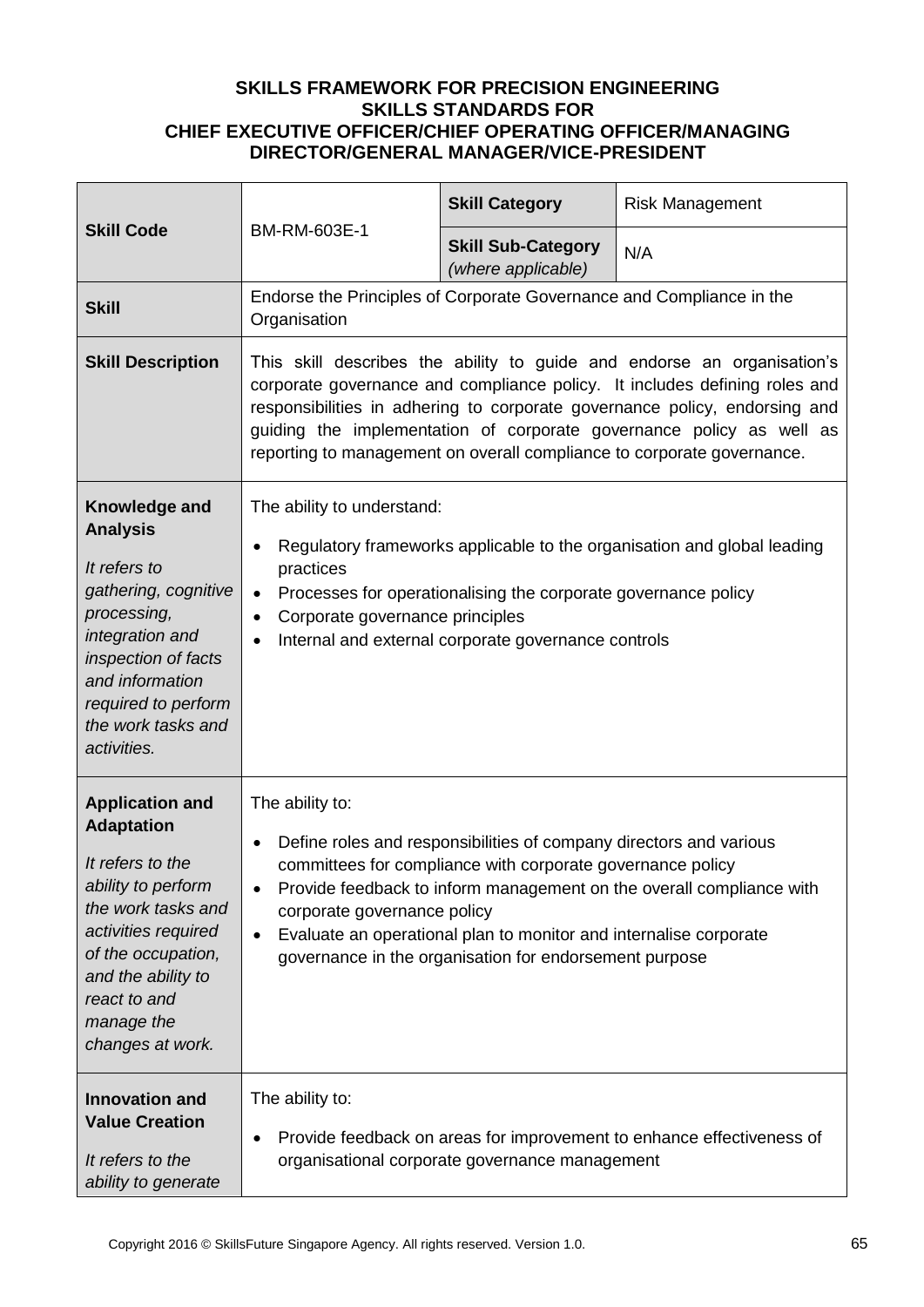| purposive ideas to<br><i>improve</i> work<br>performance<br>and/or enhance<br>business values<br>that are aligned to<br>organisational                                                                                          |                                                                                                                                                                                                                                                                                                                                                                                                                                                                                                                                |
|---------------------------------------------------------------------------------------------------------------------------------------------------------------------------------------------------------------------------------|--------------------------------------------------------------------------------------------------------------------------------------------------------------------------------------------------------------------------------------------------------------------------------------------------------------------------------------------------------------------------------------------------------------------------------------------------------------------------------------------------------------------------------|
| <b>Social</b><br>Intelligence and<br><b>Ethics</b><br>It refers to the<br>ability to use<br>affective factors in<br>leadership,<br>relationship and<br>diversity<br>management<br>guided by<br>professional codes<br>of ethics. | The ability to:<br>Adhere to ethical code of practice when endorsing corporate governance<br>٠<br>principles, policy and operational plan to ensure organisational<br>compliance to corporate governance requirements                                                                                                                                                                                                                                                                                                          |
| <b>Learning to Learn</b><br>It refers to the<br>ability to develop<br>and improve one's<br>self within and<br>outside of one's<br>area of work.                                                                                 | The ability to:<br>Provide guidance to operationalise corporate governance policy in the<br>organisation                                                                                                                                                                                                                                                                                                                                                                                                                       |
| <b>Range of</b><br><b>Application</b><br>(where applicable)<br>It refers to the<br>critical<br>circumstances and<br>contexts that the<br>skill may be<br>demonstrated.                                                          | Regulatory frameworks must include:<br>Company Legislation and Regulatory Framework<br>$\bullet$<br>Singapore Code of Corporate Governance (Monetary Authority of<br>٠<br>Singapore)<br><b>Companies Act</b><br>$\bullet$<br><b>Statements of Accounting Standards</b><br>٠<br><b>Statements of Recommended Accounting Practice</b><br>$\bullet$<br><b>International Accounting Standards</b><br>$\bullet$<br>Monetary Authority of Singapore<br>٠<br><b>Securities Industry Council</b><br>٠<br><b>Registrar of Companies</b> |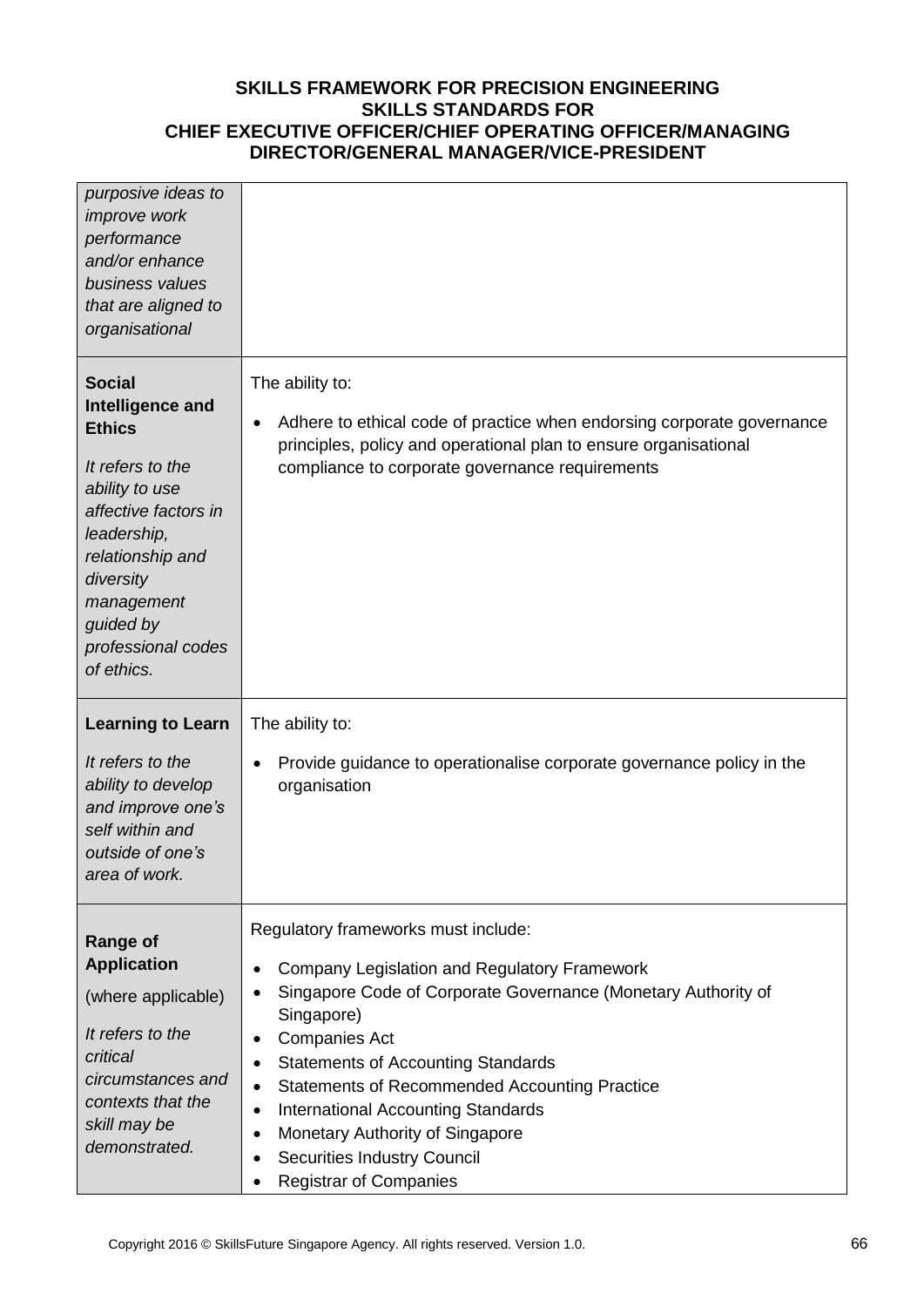|  | • Commercial Affairs Department of the Ministry of Finance |
|--|------------------------------------------------------------|
|  | Takeover Code                                              |
|  |                                                            |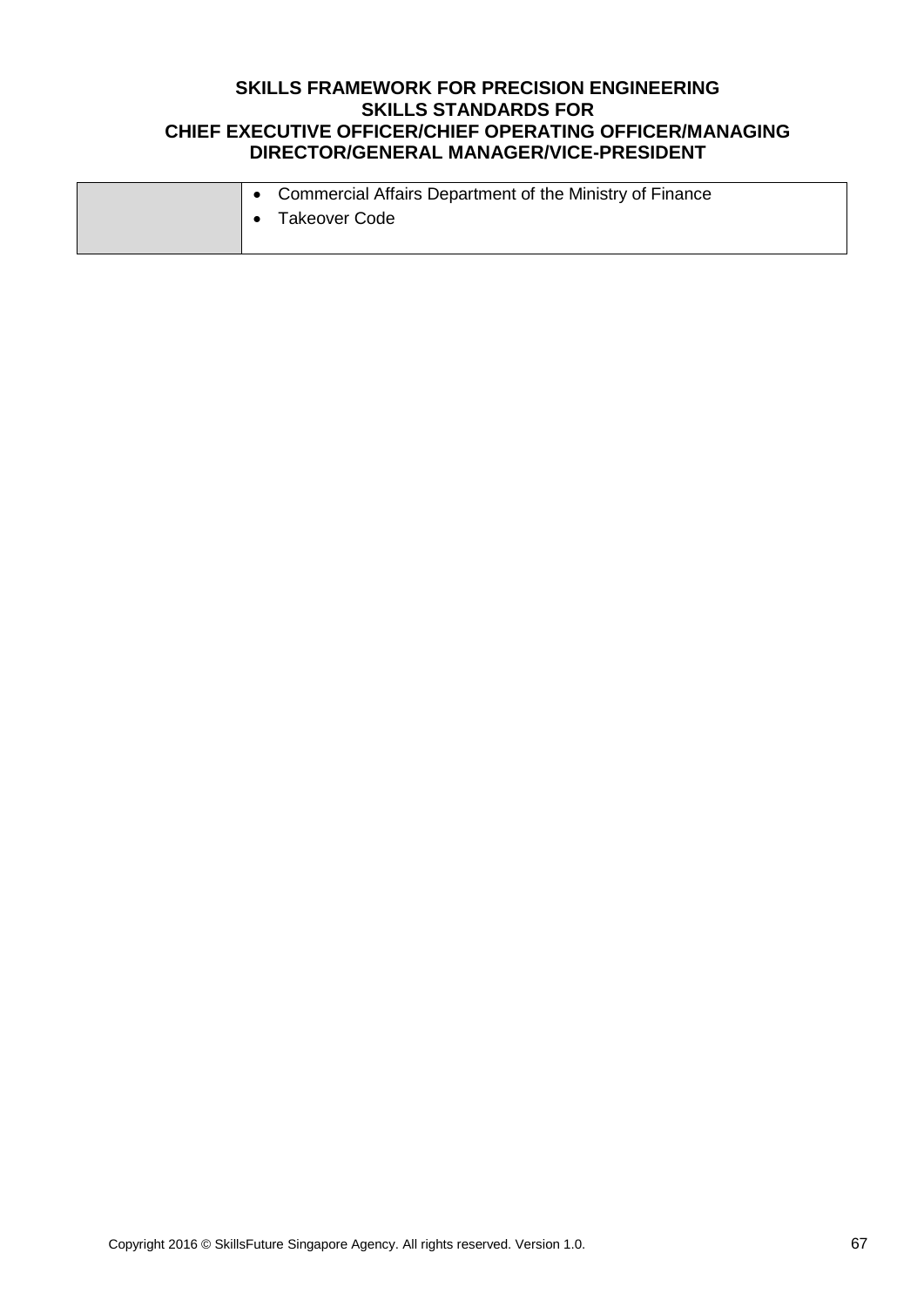| <b>Skill Code</b>                                                                                                                                                                                                                | PRE-SMA-8003-1                                                                                                                                                                                                                                                                                                                                                                             | <b>Skill Category</b>                           | <b>Public Relations</b>                                                 |
|----------------------------------------------------------------------------------------------------------------------------------------------------------------------------------------------------------------------------------|--------------------------------------------------------------------------------------------------------------------------------------------------------------------------------------------------------------------------------------------------------------------------------------------------------------------------------------------------------------------------------------------|-------------------------------------------------|-------------------------------------------------------------------------|
|                                                                                                                                                                                                                                  |                                                                                                                                                                                                                                                                                                                                                                                            | <b>Skill Sub-Category</b><br>(where applicable) | N/A                                                                     |
| <b>Skill</b>                                                                                                                                                                                                                     | <b>Strategise Marketing for Competitive Advantage</b>                                                                                                                                                                                                                                                                                                                                      |                                                 |                                                                         |
| <b>Skill Description</b>                                                                                                                                                                                                         | This skill describes the ability to meet the complex, rapidly changing demands<br>of the industrial environment by gaining a thorough understanding of how a<br>range of issues – from segmentation to pricing to customer relationships –<br>interconnect and increase an organisation's efficiency<br>and<br>improve<br>performance.                                                     |                                                 |                                                                         |
| Knowledge and<br><b>Analysis</b><br>It refers to<br>gathering,<br>cognitive<br>processing,<br>integration and<br>inspection of facts<br>and information<br>required to perform<br>the work tasks and<br>activities.              | The ability to understand:<br>Impact of high risk, large transactions, diverse channels and strategic<br>alliances on an organisation's marketing strategy<br>Challenges of marketing<br>٠<br>Competitive dynamics and the challenge of differentiation<br>$\bullet$<br>Challenges of inter-company relationships<br>٠<br>Strategic pricing<br>Challenges of creating and sustaining value |                                                 |                                                                         |
| <b>Application and</b><br><b>Adaptation</b><br>It refers to the<br>ability to perform<br>the work tasks and<br>activities required<br>of the occupation,<br>and the ability to<br>react to and<br>manage the<br>changes at work. | The ability to:<br>Understand the competitive dynamics and the challenge of differentiation<br>Critically evaluate and interpret business situations in informing<br>organisational decisions<br>Assess components of customer value and then translate them into<br>$\bullet$<br>actionable marketing strategies and programmes                                                           |                                                 |                                                                         |
| <b>Innovation and</b><br><b>Value Creation</b><br>It refers to the                                                                                                                                                               | The ability to:<br>organisation's products or services                                                                                                                                                                                                                                                                                                                                     |                                                 | Assess the organisation's strategic thrust and value proposition of the |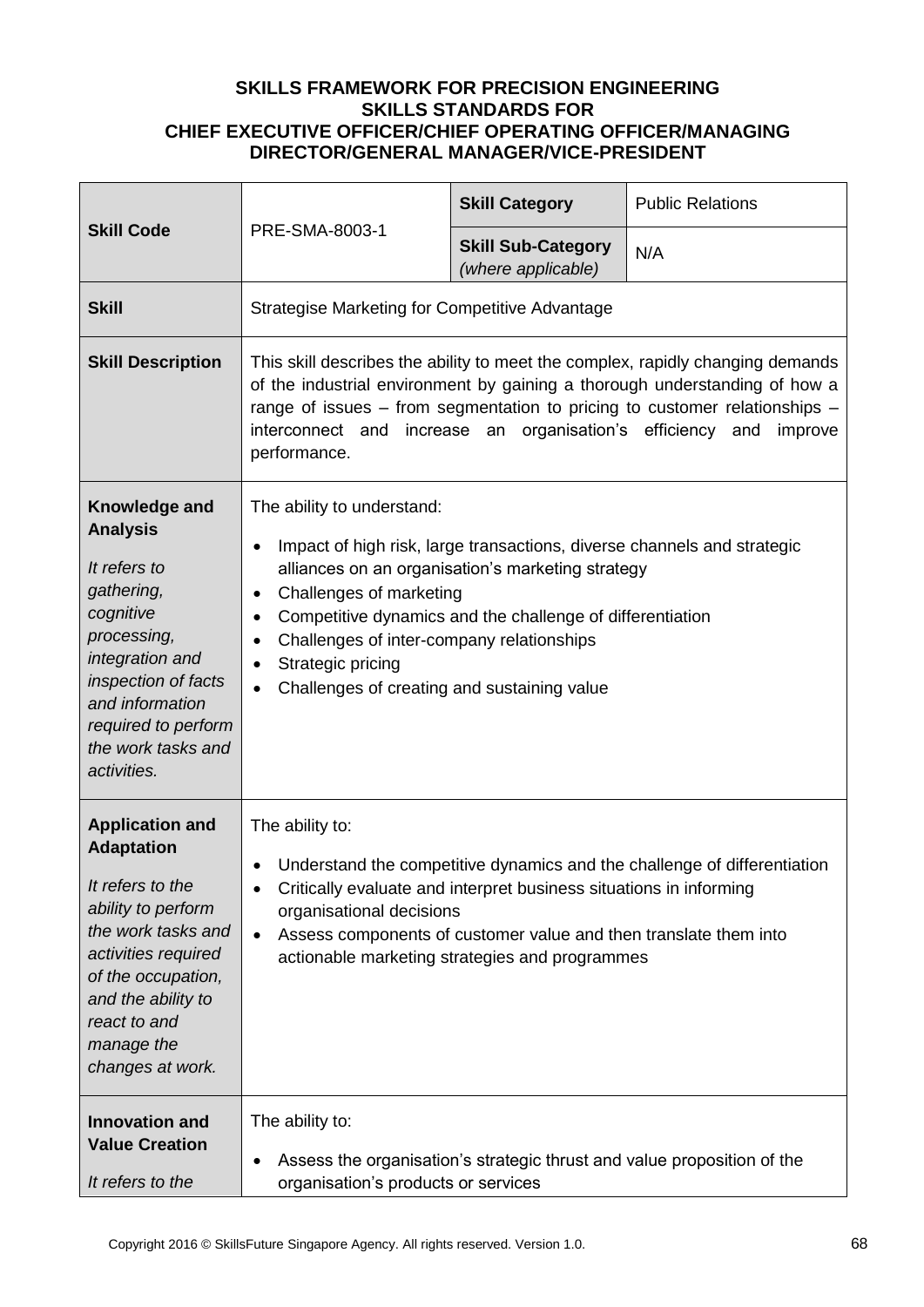| ability to generate<br>purposive ideas to<br>improve work<br>performance<br>and/or enhance<br>business values<br>that are aligned to<br>organisational                    | Create value through market offerings, value pricing, integrated<br>$\bullet$<br>communications and effective channel management |
|---------------------------------------------------------------------------------------------------------------------------------------------------------------------------|----------------------------------------------------------------------------------------------------------------------------------|
| <b>Social</b><br>Intelligence and<br><b>Ethics</b>                                                                                                                        | The ability to:<br>Develop and nurture relationships with stakeholders to deliver value<br>$\bullet$                             |
| It refers to the<br>ability to use<br>affective factors in<br>leadership,<br>relationship and<br>diversity<br>management<br>guided by<br>professional codes<br>of ethics. |                                                                                                                                  |
| <b>Learning to Learn</b>                                                                                                                                                  | N/A                                                                                                                              |
| It refers to the<br>ability to develop<br>and improve one's<br>self within and<br>outside of one's<br>area of work.                                                       |                                                                                                                                  |
| <b>Range of</b><br><b>Application</b>                                                                                                                                     | N/A                                                                                                                              |
| (where applicable)                                                                                                                                                        |                                                                                                                                  |
| It refers to the<br>critical<br>circumstances and<br>contexts that the<br>skill may be<br>demonstrated.                                                                   |                                                                                                                                  |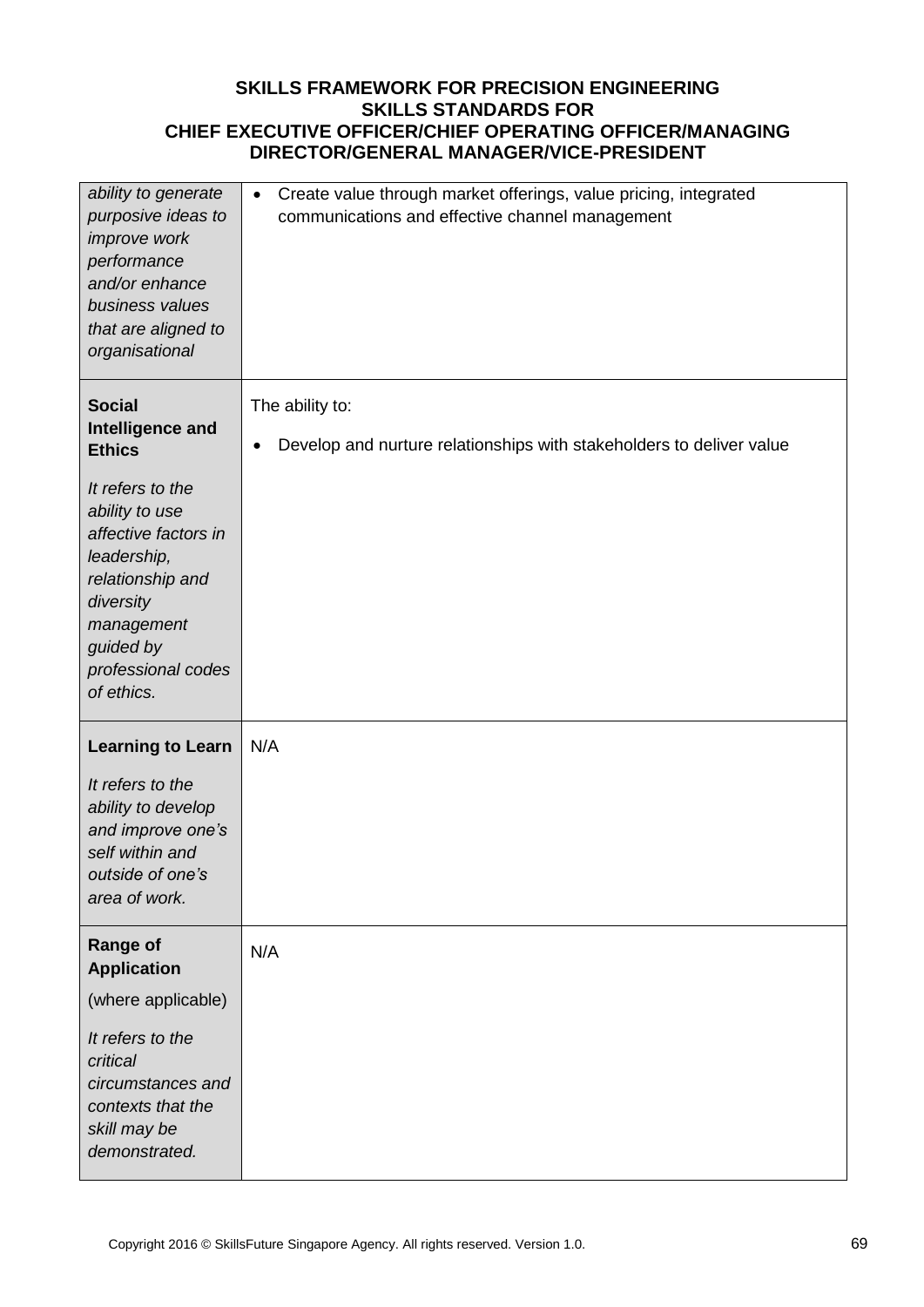| <b>Skill Code</b>                                                                                                                                                                                                             | PRE-SPI-8009-1                                                                                                                                                                                                                                                                                                                                                                                                                                                                                                                                                                                                                                                                | <b>Skill Category</b>                           | <b>Strategy Planning and</b><br>Implementation |
|-------------------------------------------------------------------------------------------------------------------------------------------------------------------------------------------------------------------------------|-------------------------------------------------------------------------------------------------------------------------------------------------------------------------------------------------------------------------------------------------------------------------------------------------------------------------------------------------------------------------------------------------------------------------------------------------------------------------------------------------------------------------------------------------------------------------------------------------------------------------------------------------------------------------------|-------------------------------------------------|------------------------------------------------|
|                                                                                                                                                                                                                               |                                                                                                                                                                                                                                                                                                                                                                                                                                                                                                                                                                                                                                                                               | <b>Skill Sub-Category</b><br>(where applicable) | N/A                                            |
| <b>Skill</b>                                                                                                                                                                                                                  | Lead Organisations into the Future                                                                                                                                                                                                                                                                                                                                                                                                                                                                                                                                                                                                                                            |                                                 |                                                |
| <b>Skill Description</b>                                                                                                                                                                                                      | This skill describes the ability to leverage on strategic planning to maintain<br>the organisation's competitive advantage in changing times. This includes<br>understanding the driving forces that shapes the organisation and how to<br>formulate and focus one's vision to take the organisation forward.                                                                                                                                                                                                                                                                                                                                                                 |                                                 |                                                |
| Knowledge and<br><b>Analysis</b><br>It refers to<br>gathering, cognitive<br>processing,<br>integration and<br>inspection of facts<br>and information<br>required to perform<br>the work tasks and<br>activities.              | The ability to understand:<br>Driving forces that shape an organisation<br>$\bullet$<br>Maintaining a competitive advantage in changing times<br>$\bullet$<br>Viable change scenarios and potential outcomes<br>$\bullet$<br>Effective leadership in strategic planning<br>$\bullet$                                                                                                                                                                                                                                                                                                                                                                                          |                                                 |                                                |
| <b>Application and</b><br><b>Adaptation</b><br>It refers to the ability<br>to perform the work<br>tasks and activities<br>required of the<br>occupation, and the<br>ability to react to<br>and manage the<br>changes at work. | The ability to:<br>Analyse the driving forces that shape your world, create a limited<br>$\bullet$<br>number of viable views of the future, and develop an effective action<br>plan based on each possibility<br>Examine underlying forces that are shaping organisational change<br>$\bullet$<br>through the industry<br>Address the challenges of new competition, regulation and technology<br>$\bullet$<br>that are continually changing the game and creating intense pressure<br>to stay on top of new developments<br>Map out a series of viable scenarios to create successful plans<br>$\bullet$<br>Formulate a vision to take the organisation forward<br>$\bullet$ |                                                 |                                                |
| <b>Innovation and</b><br><b>Value Creation</b><br>It refers to the ability<br>to generate                                                                                                                                     | The ability to:<br>Characterise the potential actions that could eliminate or reduce the<br>٠<br>intensity of an organisation's competitive disadvantages<br>Critically appraise dimensions of new products / services and new<br>$\bullet$                                                                                                                                                                                                                                                                                                                                                                                                                                   |                                                 |                                                |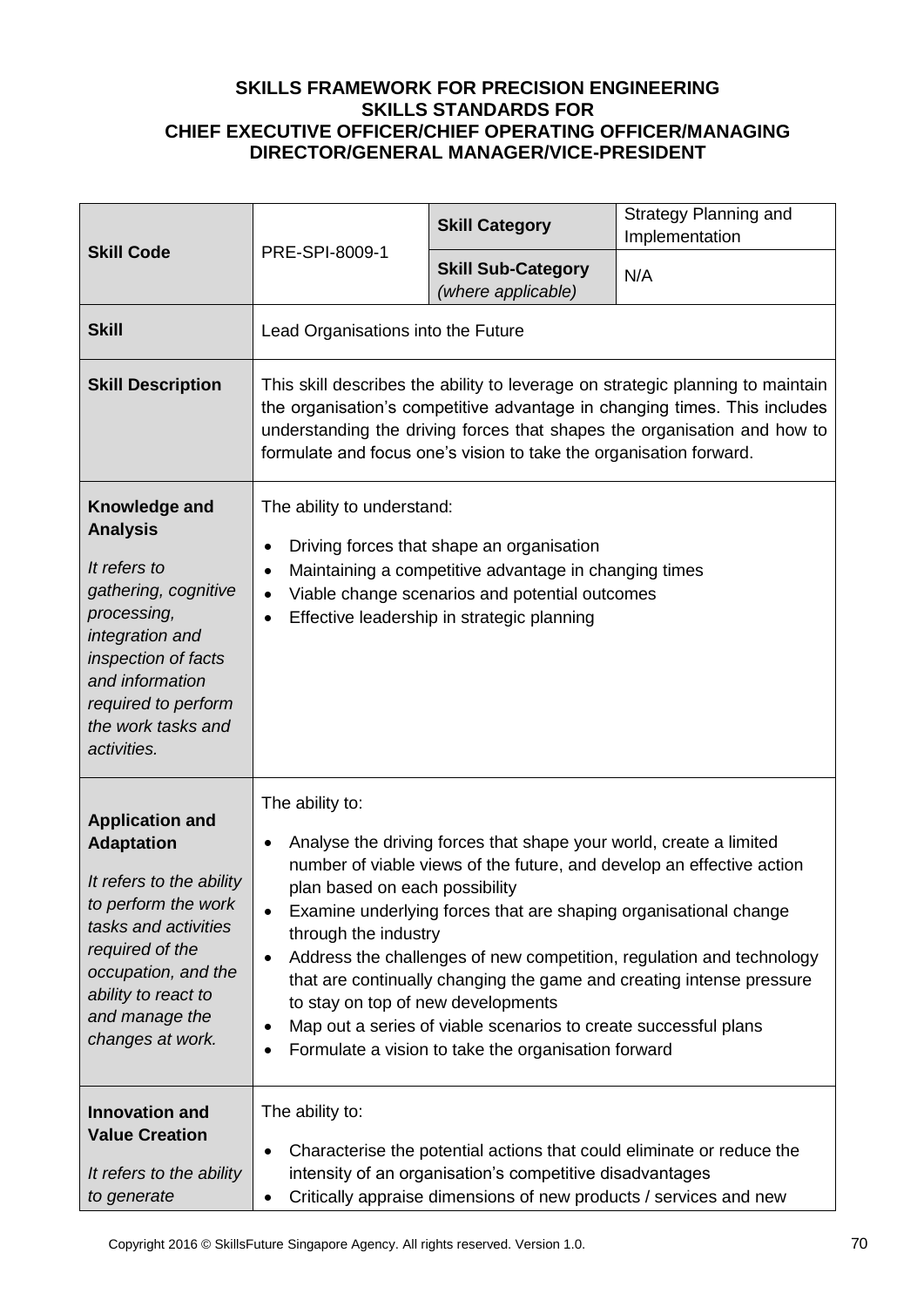| purposive ideas to<br><i>improve</i> work<br>performance and/or<br>enhance business<br>values that are<br>aligned to<br>organisational                                                                             | customer segments<br>Develop effective methods to identify the organisation's competition<br>$\bullet$<br>and establish the organisation's unique value proposition |
|--------------------------------------------------------------------------------------------------------------------------------------------------------------------------------------------------------------------|---------------------------------------------------------------------------------------------------------------------------------------------------------------------|
| <b>Social Intelligence</b><br>and Ethics<br>It refers to the ability<br>to use affective<br>factors in<br>leadership,<br>relationship and<br>diversity<br>management guided<br>by professional<br>codes of ethics. | The ability to:<br>Adopt communication skills visionary leaders use to increase one's<br>$\bullet$<br>influence and effectiveness                                   |
| <b>Learning to Learn</b><br>It refers to the ability<br>to develop and<br>improve one's self<br>within and outside of<br>one's area of work.                                                                       | The ability to:<br>Examine how great leaders have risen to challenges and how to apply<br>$\bullet$<br>their strengths to enhance one's leadership skills           |
| <b>Range of</b><br><b>Application</b><br>(where applicable)<br>It refers to the<br>critical<br>circumstances and<br>contexts that the<br>skill may be<br>demonstrated.                                             | N/A                                                                                                                                                                 |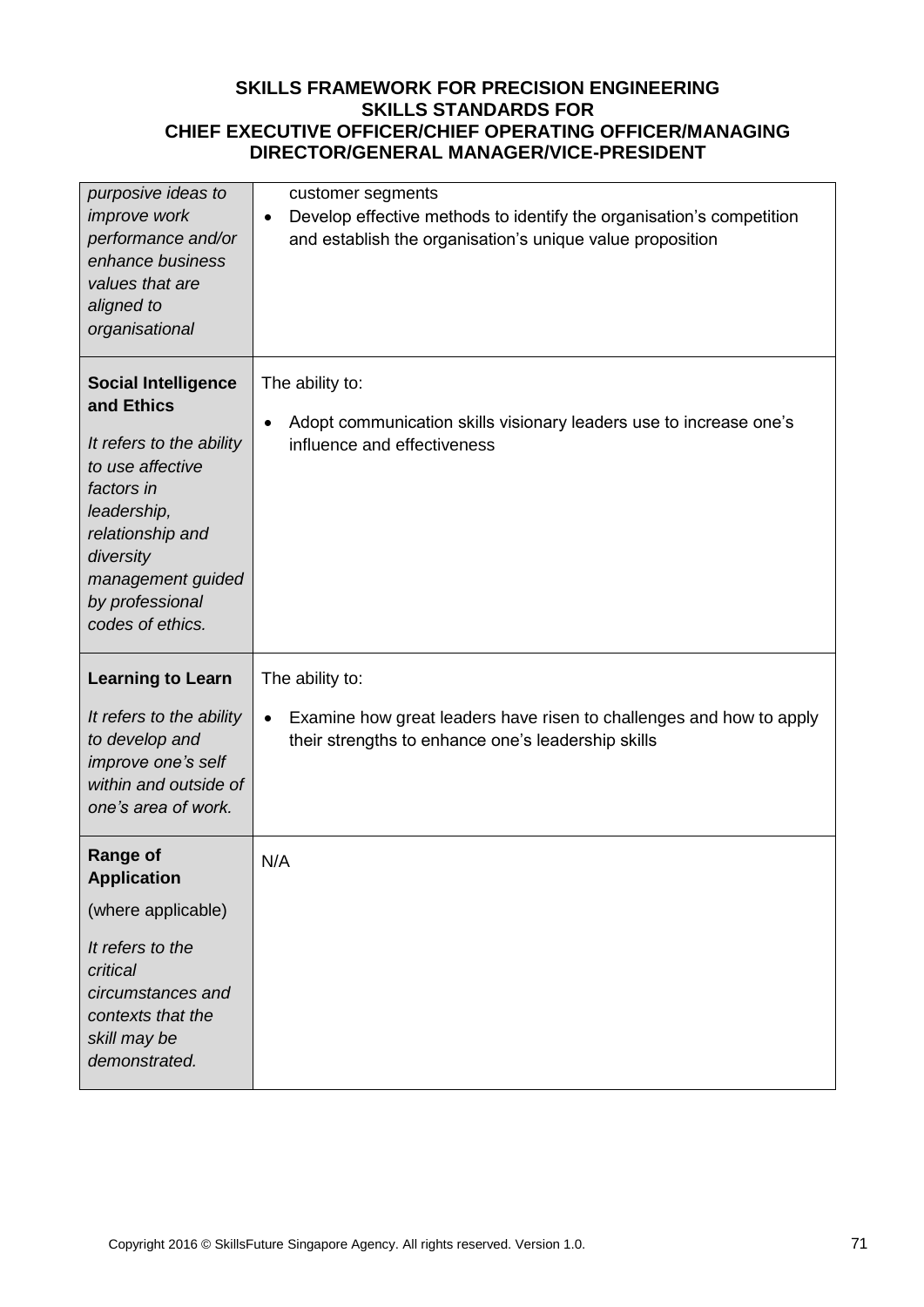| <b>Skill Code</b>                                                                                                                                                                                                   | PRE-SPI-8010-1                                                                                                                                                                                                                                                                                                                                                                                                                                                                                                                                                                                                                                                                                                                                                                                                                                                                                                                                                                                                                                                                                                                                                             | <b>Skill Category</b>                           | <b>Strategy Planning and</b><br>Implementation |  |
|---------------------------------------------------------------------------------------------------------------------------------------------------------------------------------------------------------------------|----------------------------------------------------------------------------------------------------------------------------------------------------------------------------------------------------------------------------------------------------------------------------------------------------------------------------------------------------------------------------------------------------------------------------------------------------------------------------------------------------------------------------------------------------------------------------------------------------------------------------------------------------------------------------------------------------------------------------------------------------------------------------------------------------------------------------------------------------------------------------------------------------------------------------------------------------------------------------------------------------------------------------------------------------------------------------------------------------------------------------------------------------------------------------|-------------------------------------------------|------------------------------------------------|--|
|                                                                                                                                                                                                                     |                                                                                                                                                                                                                                                                                                                                                                                                                                                                                                                                                                                                                                                                                                                                                                                                                                                                                                                                                                                                                                                                                                                                                                            | <b>Skill Sub-Category</b><br>(where applicable) | N/A                                            |  |
| <b>Skill</b>                                                                                                                                                                                                        | Lead with Vision                                                                                                                                                                                                                                                                                                                                                                                                                                                                                                                                                                                                                                                                                                                                                                                                                                                                                                                                                                                                                                                                                                                                                           |                                                 |                                                |  |
| <b>Skill Description</b>                                                                                                                                                                                            | This skill describes the ability to articulate the organisation's vision and<br>culture and build commitment within the organisation. It includes establishing<br>strategic priorities for the organisation and championing the organisation's<br>values and behaviours in all actions.                                                                                                                                                                                                                                                                                                                                                                                                                                                                                                                                                                                                                                                                                                                                                                                                                                                                                    |                                                 |                                                |  |
| Knowledge and<br><b>Analysis</b><br>It refers to<br>gathering,<br>cognitive<br>processing,<br>integration and<br>inspection of facts<br>and information<br>required to perform<br>the work tasks and<br>activities. | The ability to understand:<br>Legal and ethical considerations in relation to the community and<br>employees<br>Relationship between vision and values and its contribution to the<br>development of an organisational culture that pursues strategic objectives<br>Interpersonal and communication skills<br>Consultative and benchmarking techniques<br>Relationships between organisation and suppliers, customers and<br>competitors<br>Corporate governance and social responsibility requirements<br>Roles and responsibilities related to visioning<br>Impact of defined organisation vision and culture on employees<br>$\bullet$<br>Leadership and management techniques for developing the organisation<br>and models for providing direction to organisation<br>Negotiation techniques for building consensus<br>Theories and concepts relating to culture within organisations<br>Relationship between high level strategy and the development and<br>implementation of business plans and processes<br>Culture and vision for organisation<br>Scope of responsibility in leading and managing the operations and<br>٠<br>functions of the entire organisation |                                                 |                                                |  |
| <b>Application and</b><br><b>Adaptation</b><br>It refers to the<br>ability to perform<br>the work tasks and<br>activities required<br>of the occupation,<br>and the ability to                                      | The ability to:<br>Identify trends and factors of strategic value and significance to the<br>organisation<br>Consult with stakeholders to define mission and objectives for the<br>organisation<br>Define key outcomes, deliverables and criteria to be used in evaluating<br>success of strategies<br>Address corporate governance and social responsibility obligations                                                                                                                                                                                                                                                                                                                                                                                                                                                                                                                                                                                                                                                                                                                                                                                                  |                                                 |                                                |  |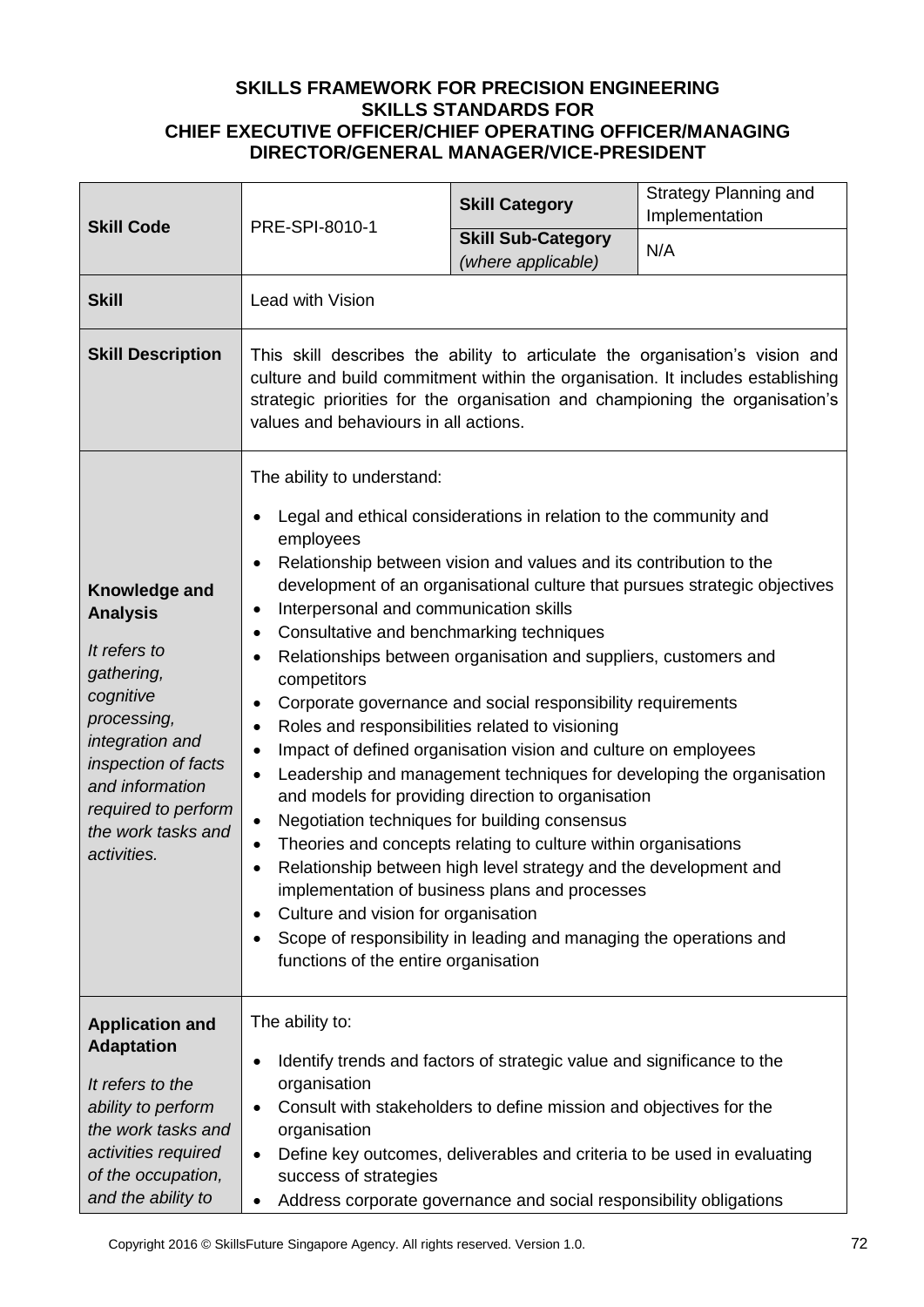| react to and<br>manage the<br>changes at work.                                                                                                                                                                                      | Drive the development of organisation vision and culture<br>$\bullet$<br>Identify values and beliefs that underpin vision for the organisation and<br>support strategic priorities<br>Create processes which engage stakeholders in the review and<br>development of values and vision for the organisation                                                                                                                                                                                                                                                             |
|-------------------------------------------------------------------------------------------------------------------------------------------------------------------------------------------------------------------------------------|-------------------------------------------------------------------------------------------------------------------------------------------------------------------------------------------------------------------------------------------------------------------------------------------------------------------------------------------------------------------------------------------------------------------------------------------------------------------------------------------------------------------------------------------------------------------------|
| <b>Innovation and</b><br><b>Value Creation</b><br>It refers to the<br>ability to generate<br>purposive ideas to<br><i>improve</i> work<br>performance<br>and/or enhance<br>business values<br>that are aligned to<br>organisational | The ability to:<br>Assess the challenges facing organisation presently and in the future to<br>ensure organisation vision and mission meets such challenges                                                                                                                                                                                                                                                                                                                                                                                                             |
| <b>Social</b><br>Intelligence and<br><b>Ethics</b><br>It refers to the<br>ability to use<br>affective factors in<br>leadership,<br>relationship and<br>diversity<br>management<br>guided by<br>professional codes<br>of ethics.     | The ability to:<br>Communicate strategic priorities to influence stakeholders and ensure<br>their buy-in and support<br>Communicate vision, values and expectations to stakeholders and build<br>commitment to the organisation<br>Communicate clear, inspiring goals, plans and priorities to ensure<br>$\bullet$<br>stakeholder support and buy-in<br>Engage employees to develop plans to operationalise strategic priorities<br>$\bullet$<br>Model strong leadership by demonstrating application of organisational<br>values, behaviours and governance priorities |
| <b>Learning to Learn</b><br>It refers to the<br>ability to develop<br>and improve one's<br>self within and<br>outside of one's<br>area of work.                                                                                     | The ability to:<br>Keep abreast of market trends and developments in relation to the<br>industry in which the organisation operates                                                                                                                                                                                                                                                                                                                                                                                                                                     |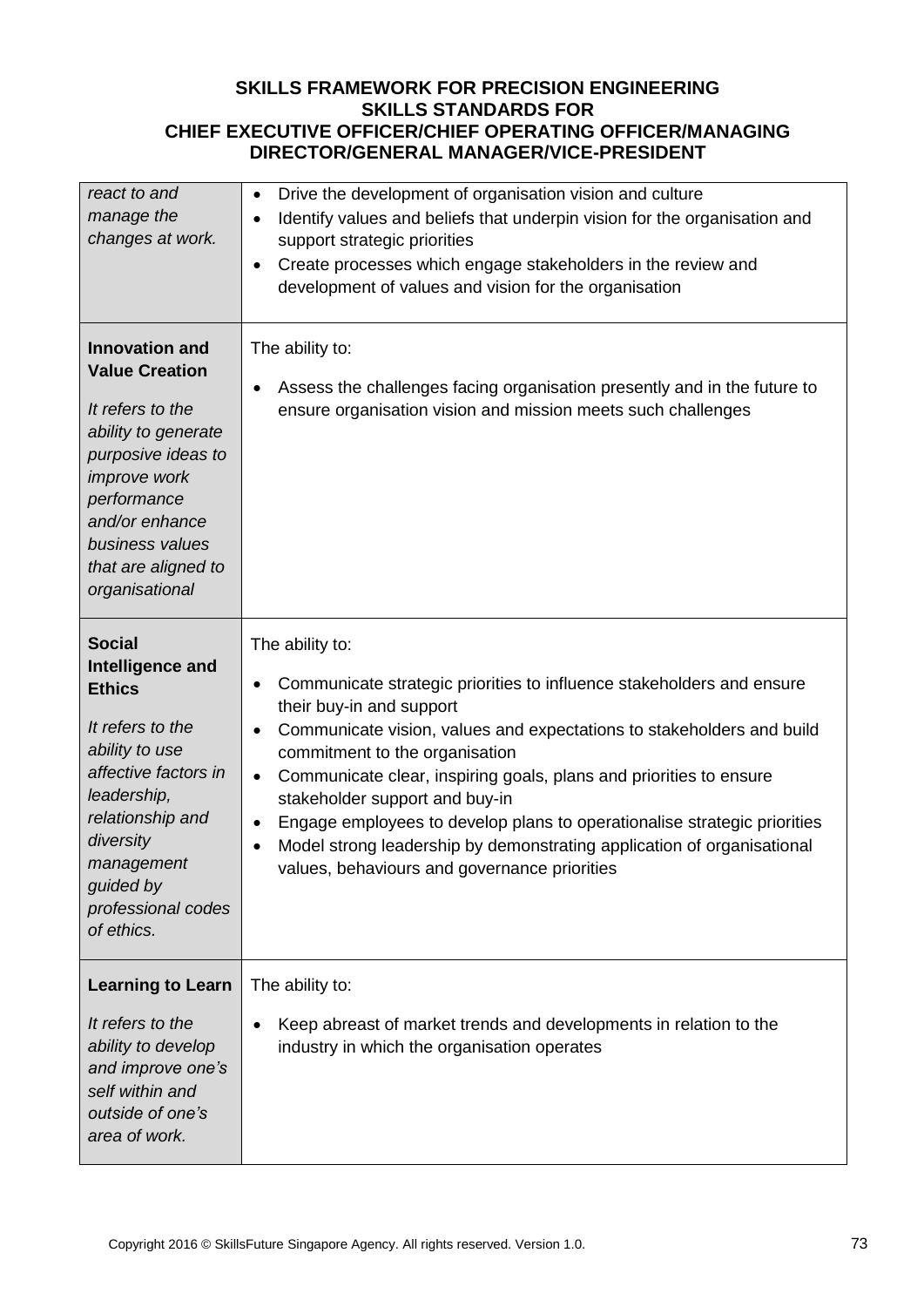| Range of<br><b>Application</b>                                                                          | Roles and responsibility related to visioning includes:                                                                           |
|---------------------------------------------------------------------------------------------------------|-----------------------------------------------------------------------------------------------------------------------------------|
| (where applicable)                                                                                      | Establishing strategic priorities for the organisation<br>Driving the development of organisation vision and culture<br>$\bullet$ |
| It refers to the<br>critical<br>circumstances and<br>contexts that the<br>skill may be<br>demonstrated. | Providing organisational leadership, direction and governance                                                                     |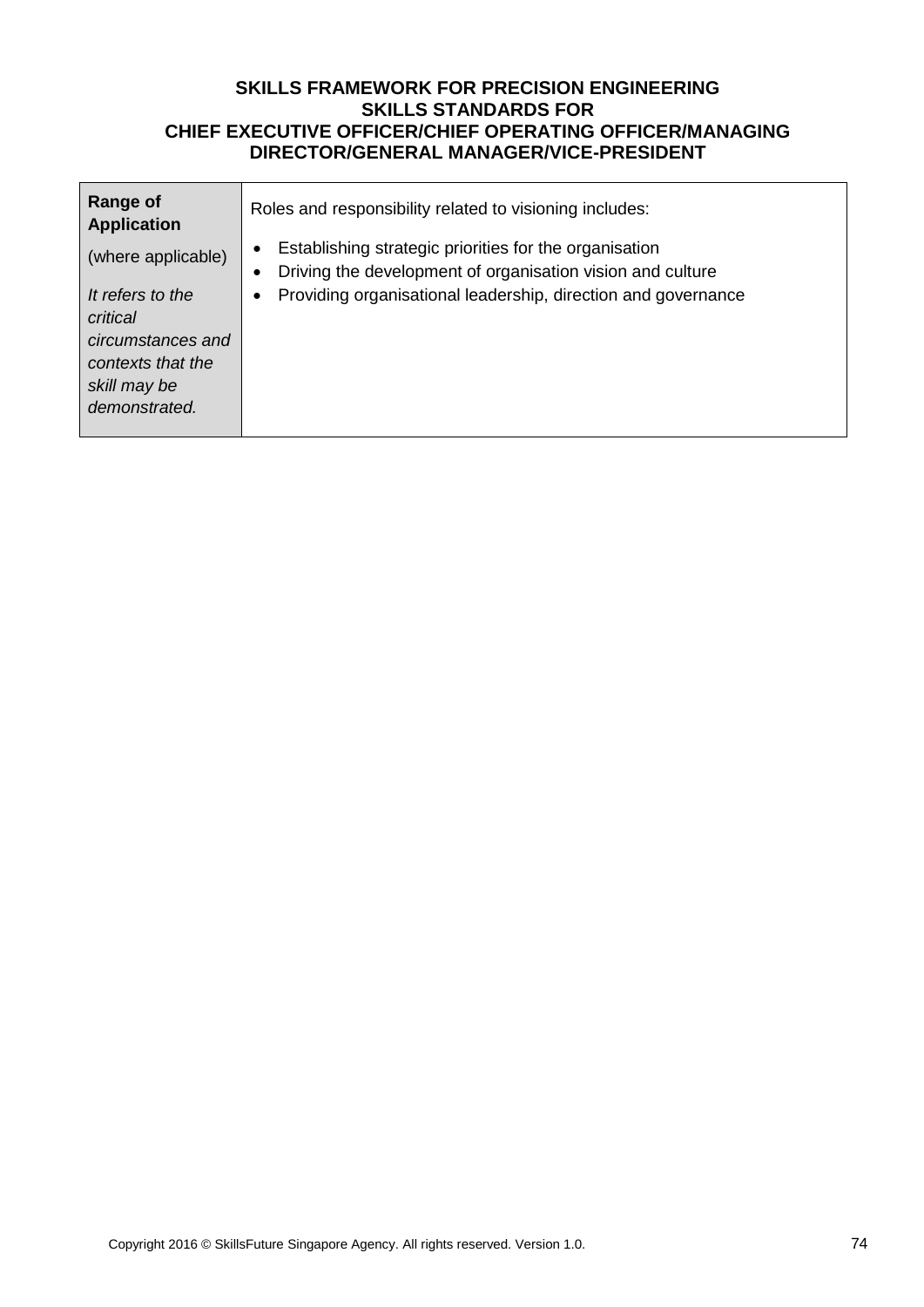| <b>Skill Code</b>                                                                                                                                                                                                   | PRE-SPI-8011-1                                                                                                                                                                                                                                                                                                                                                                                                                                                                                                                                                                                                                                                                                                                                                                                                                                                                                                                                                                                                                                                                                                                                                                                                                                                                                                                 | <b>Skill Category</b>                                     | Strategy Planning and<br>Implementation                                                                                                             |
|---------------------------------------------------------------------------------------------------------------------------------------------------------------------------------------------------------------------|--------------------------------------------------------------------------------------------------------------------------------------------------------------------------------------------------------------------------------------------------------------------------------------------------------------------------------------------------------------------------------------------------------------------------------------------------------------------------------------------------------------------------------------------------------------------------------------------------------------------------------------------------------------------------------------------------------------------------------------------------------------------------------------------------------------------------------------------------------------------------------------------------------------------------------------------------------------------------------------------------------------------------------------------------------------------------------------------------------------------------------------------------------------------------------------------------------------------------------------------------------------------------------------------------------------------------------|-----------------------------------------------------------|-----------------------------------------------------------------------------------------------------------------------------------------------------|
|                                                                                                                                                                                                                     |                                                                                                                                                                                                                                                                                                                                                                                                                                                                                                                                                                                                                                                                                                                                                                                                                                                                                                                                                                                                                                                                                                                                                                                                                                                                                                                                | <b>Skill Sub-Category</b><br>(where applicable)           | N/A                                                                                                                                                 |
| <b>Skill</b>                                                                                                                                                                                                        | <b>Lead Achievement of Results</b>                                                                                                                                                                                                                                                                                                                                                                                                                                                                                                                                                                                                                                                                                                                                                                                                                                                                                                                                                                                                                                                                                                                                                                                                                                                                                             |                                                           |                                                                                                                                                     |
| <b>Skill Description</b>                                                                                                                                                                                            | This skill describes the ability to drive the organisation's achievement of<br>results. This includes establishing business objectives and key performance<br>indicators as well as monitoring the performance of the organisation with a<br>view to rewarding and managing performance.                                                                                                                                                                                                                                                                                                                                                                                                                                                                                                                                                                                                                                                                                                                                                                                                                                                                                                                                                                                                                                       |                                                           |                                                                                                                                                     |
| Knowledge and<br><b>Analysis</b><br>It refers to<br>gathering,<br>cognitive<br>processing,<br>integration and<br>inspection of facts<br>and information<br>required to perform<br>the work tasks and<br>activities. | The ability to understand:<br>Legal and ethical considerations relating to achievement of results<br>Policies and procedures in relation to achievement of results<br>٠<br>Roles and accountability in the achievement of results<br>Relationship between business objectives and the processes required to<br>pursue these objectives at the operational level<br>Relevant professional or industry codes of practice that may impact on<br>٠<br>business objectives<br>Models and methods of business planning, business planning cycle,<br>performance management and performance measurement systems,<br>assessing and prioritising risk<br>Communication techniques and channels relevant for disseminating<br>information regarding the development of business objectives, and<br>organisation performance<br>Scope of responsibility in leading and managing the operations and<br>٠<br>functions of the entire organisation<br>Facilitation methods for gathering input and feedback from stakeholders<br>Implications and impact of remuneration and performance management<br>processes on employees and the organisation<br>Statistical analysis for evaluating data and measures relating to<br>organisation performance<br>Implications and impact of measurement processes on employees and<br>the organisation |                                                           |                                                                                                                                                     |
| <b>Application and</b><br><b>Adaptation</b><br>It refers to the<br>ability to perform<br>the work tasks and                                                                                                         | The ability to:<br>organisation's vision, mission and values<br>$\bullet$                                                                                                                                                                                                                                                                                                                                                                                                                                                                                                                                                                                                                                                                                                                                                                                                                                                                                                                                                                                                                                                                                                                                                                                                                                                      | Work with stakeholders to identify performance management | Establish organisational business objectives taking into consideration the<br>Provide support and resources required to achieve business objectives |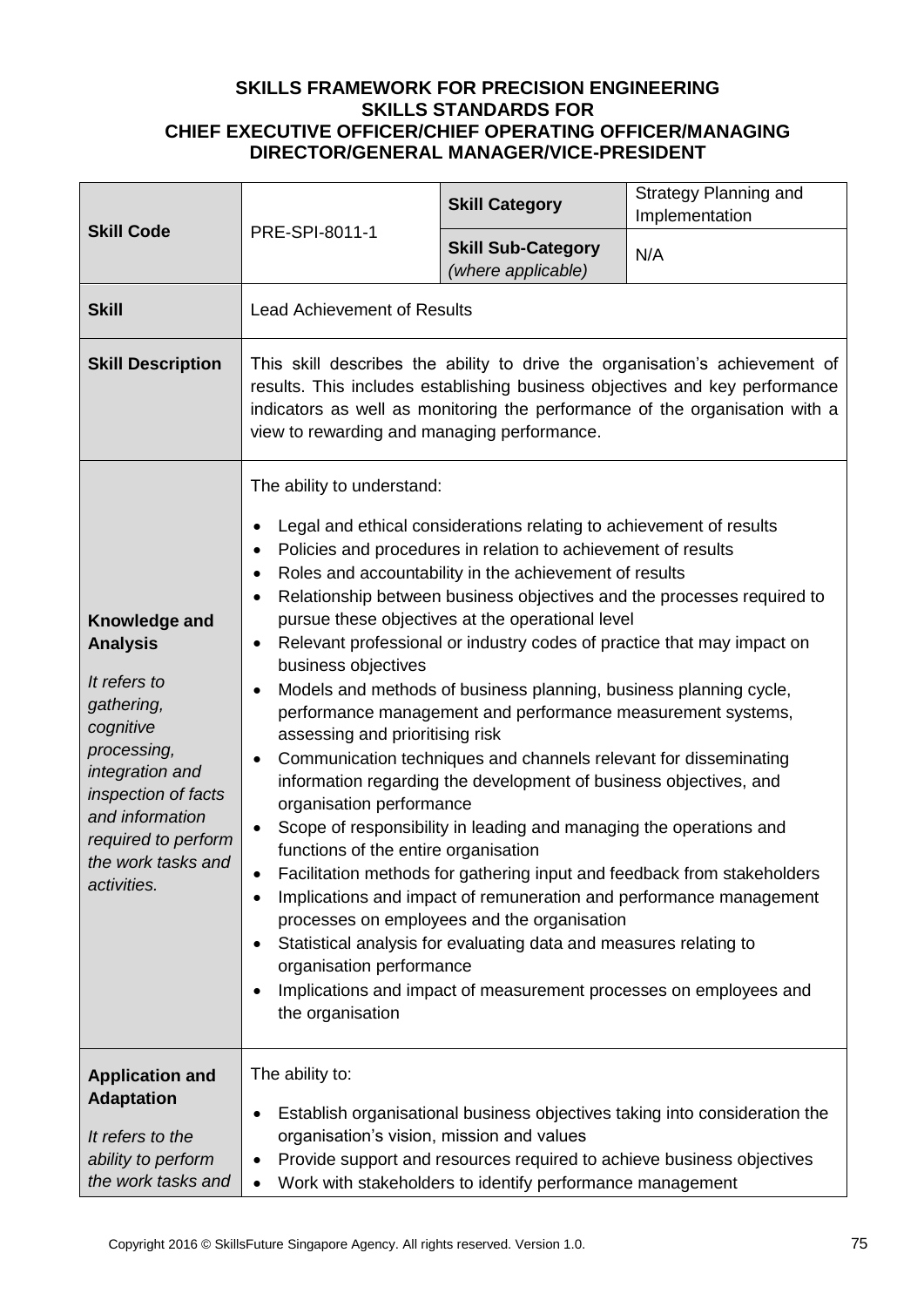| activities required<br>of the occupation,<br>and the ability to<br>react to and<br>manage the<br>changes at work.                                                                                                                   | requirements and remuneration requirements, and timeframes and<br>systems to be used<br>Develop a strategy for measuring organisation performance against<br>$\bullet$<br>business objectives<br>Define measures and sources of data to be used                                                                       |
|-------------------------------------------------------------------------------------------------------------------------------------------------------------------------------------------------------------------------------------|-----------------------------------------------------------------------------------------------------------------------------------------------------------------------------------------------------------------------------------------------------------------------------------------------------------------------|
| <b>Innovation and</b><br><b>Value Creation</b><br>It refers to the<br>ability to generate<br>purposive ideas to<br><i>improve</i> work<br>performance<br>and/or enhance<br>business values<br>that are aligned to<br>organisational | The ability to:<br>Prioritise business objectives that support the achievement of<br>organisational vision, mission and values<br>Monitor and assess emerging and identified risks of strategic impact to<br>the organisation<br>Ensure risks are assessed in relation to organisational risk management<br>framework |
| <b>Social</b><br>Intelligence and<br><b>Ethics</b><br>It refers to the<br>ability to use<br>affective factors in<br>leadership,<br>relationship and<br>diversity<br>management<br>guided by<br>professional codes<br>of ethics.     | The ability to:<br>Communicate business objectives to stakeholders to ensure their support<br>٠<br>and buy-in<br>Delegate responsibility for implementing strategies to manage and reward<br>performance                                                                                                              |
| <b>Learning to Learn</b><br>It refers to the<br>ability to develop<br>and improve one's<br>self within and<br>outside of one's<br>area of work.                                                                                     | The ability to:<br>Keep abreast of market trends and developments on performance<br>management systems and processes                                                                                                                                                                                                  |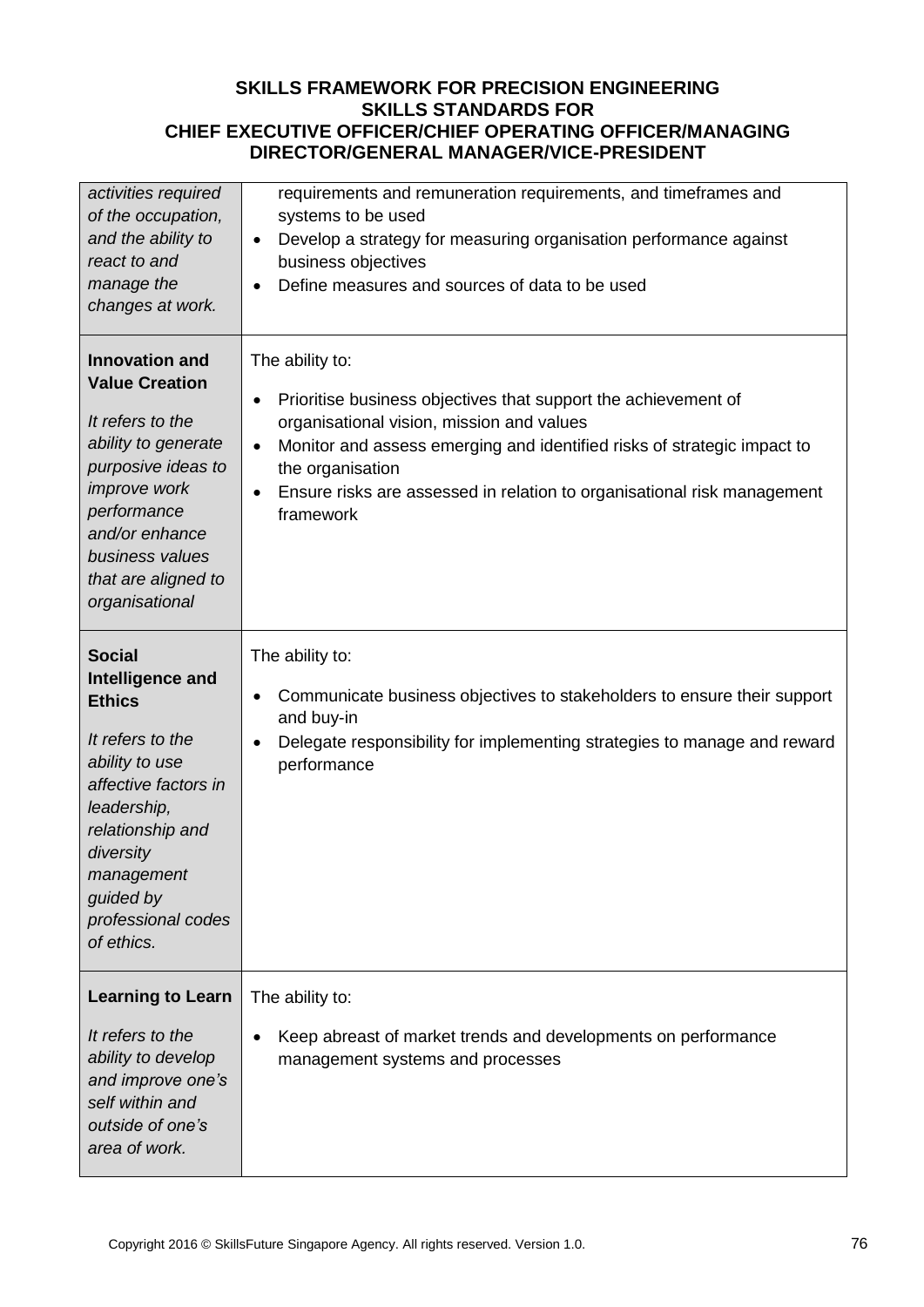|                                                                                                         | Legal and ethical considerations relating to achievement of results includes:                                                                                               |
|---------------------------------------------------------------------------------------------------------|-----------------------------------------------------------------------------------------------------------------------------------------------------------------------------|
| <b>Range of</b><br><b>Application</b>                                                                   | Organisational activities, services and programmes<br>$\bullet$<br>Strategies for management and reward of performance<br>٠<br>Measurement of organisation performance<br>٠ |
| (where applicable)                                                                                      | Policies and procedures in relation to achievement of results includes:                                                                                                     |
| It refers to the<br>critical<br>circumstances and<br>contexts that the<br>skill may be<br>demonstrated. | Requirements of remuneration and performance management<br>Measurement of organisation performance<br>$\bullet$                                                             |
|                                                                                                         | Roles and accountability in the achievement of results includes:                                                                                                            |
|                                                                                                         | Supporting the implementation of remuneration and performance<br>٠<br>management strategies                                                                                 |
|                                                                                                         | Implementing and reporting on systems for capturing effectiveness of<br>$\bullet$<br>performance data                                                                       |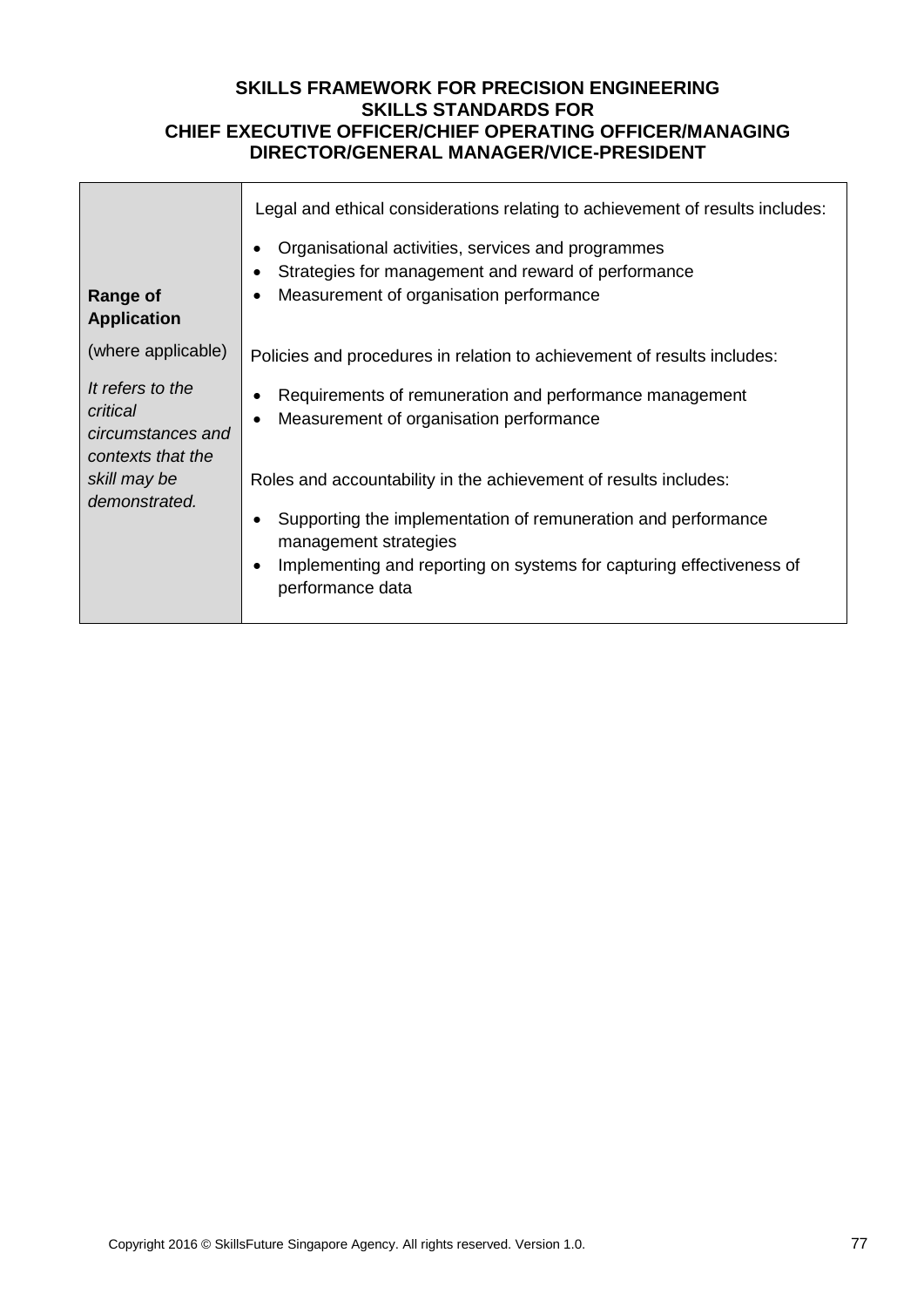#### **Version Control**

| <b>Version</b> | <b>Date</b>     | <b>Changes Made</b>    | <b>Edited by</b> |
|----------------|-----------------|------------------------|------------------|
| 1.0            | 12 October 2016 | <b>Initial Version</b> | SSG and EDB      |
|                |                 |                        |                  |
|                |                 |                        |                  |